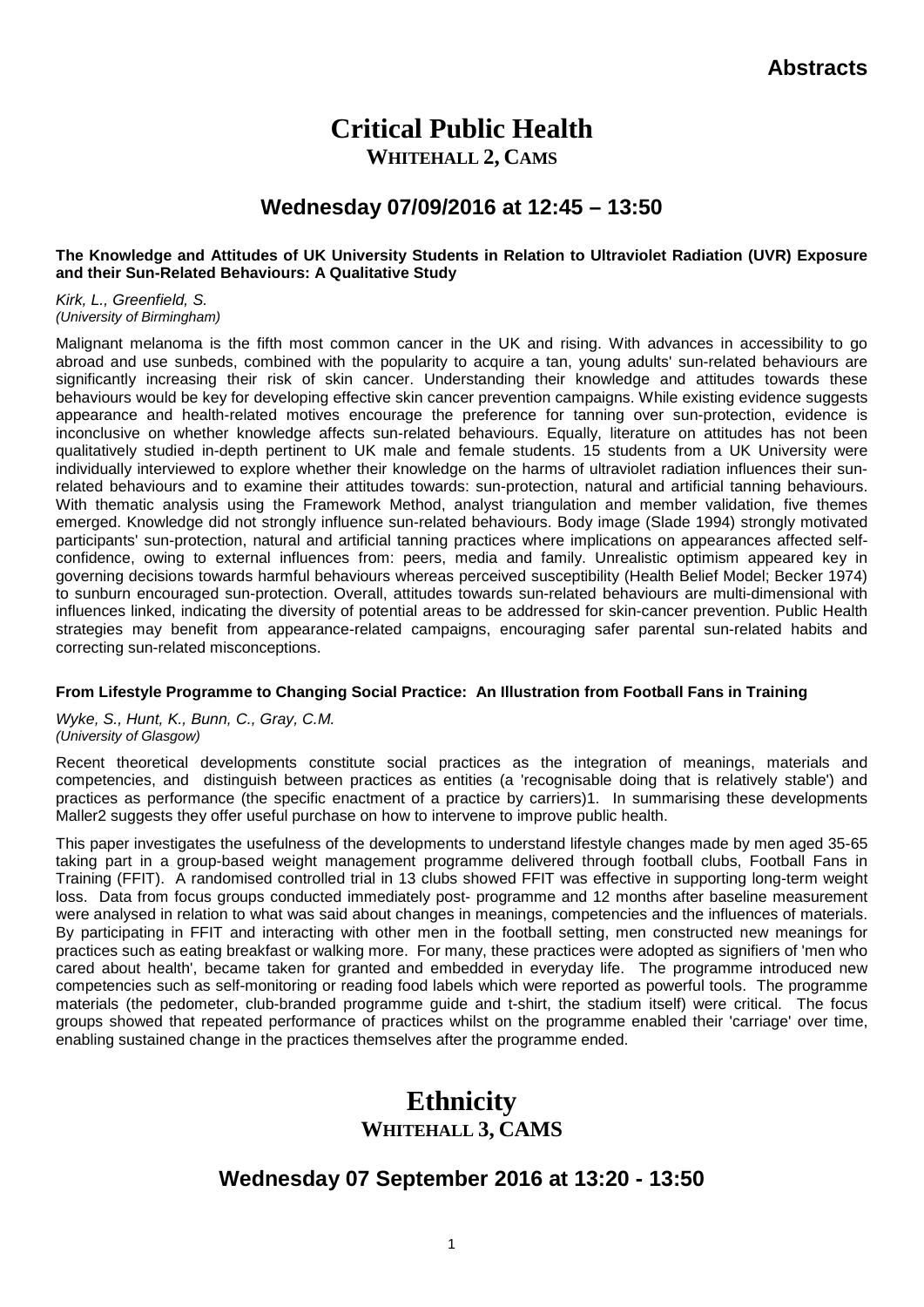## **Being Invisible: Understanding the Experiences of the South Asian Population and Dementia Service Provision**

### *Atcha, M., Bingley, A., Keegan, T., Froggatt, K., Barnsley, K. (Lancaster University)*

People from the South Asian population are observed to have an elevated risk of developing dementia, related to a high incidence of diabetes and hypertension. However,this population appears to be under-represented in dementia research and service provision. The disparity between the prevalence of people with dementia and the reported incidence of dementia, especially among South Asian populations(United Kingdom's largest ethnic minority), is of concern to public health service providers. This paper reports on mixed-methods doctoral research that aimed to identify the social and cultural issues affecting the decisions of people with dementia and their families in the South Asian population in Blackburn with Darwen(BwD), seeking health and social care support.

The research involved two phases: Phase1 assessed the incidence of dementia in BwD by age,sex, and ethnicity. Phase2 used qualitative methods to explore how members of the BwD South Asian population perceived dementia and those with relatives with the condition engaged with local dementia care services. Data was collected via three focus groups with people involved in a community project; dyad interviews with people living with dementia and their families; and interviews with healthcare professionals working in dementia services.

Early findings suggest negative perceptions of dementia strongly influenced by cultural beliefs, resulting in people with dementia being hidden away by their families. This may explain why health professionals report that this population seek help late in the illness, and there is an argument for public health services to develop culturally relevant outreach programmes based on Alzheimer's Society 'Dementia Friendly Communities'.

### **Exploring the Relationship Between Stigma and Help-Seeking for Mental Illness in African-Descended Faith Communities in the UK**

### *Mantovani, N., Pizzolati, M., Edge, D. (St George's, University of London)*

Stigma related to mental illness affects all ethnic groups but is especially prevalent in minority communities and is known to contribute to the production and maintenance of mental illness and to restrict access to care and support, thereby potentially increasing disparities. Little is known of the links between stigma and help-seeking for mental illness in African and Caribbean populations.

Building on the evidence that Faith-Based Organisations (FBOs) can aid the development of effective public health strategies, this qualitative study used semi-structured interviews with faith communities of African descent to explore the complex ways in which stigma influences help-seeking for mental illness in these communities. A thematic approach to analyse the data was applied to the entire data set.

Twenty-six men and women who had varying levels of involvement with FBOs in South London were interviewed (e.g. six faith leaders, thirteen 'active members', and seven 'regular attendees').

The factors found to influence help-seeking behavior in African-descended communities were: beliefs about the causes of mental illness; 'silencing' of mental illness resulting from heightened levels of ideological stigma in these communities; and stigma (re)production and maintenance at community level. Individuals with a diagnosis of mental illness are likely to experience a triple jeopardy in terms of stigma – rejection by their families, stigma and alienation from their communities and internalised 'self-stigma'.

'One-size-fits-all' approaches cannot effectively meet the needs of diverse populations. Barriers to help-seeking for mental illness could be removed through active engagement of service users, families and community members in coproducing services.

# **Experiences of Health and Illness G63, MAIN BUILDING**

# **Wednesday 07 September 2016 at 12:45 – 16:10**

## **Dualities of Dementia Accounts: Biographical Reconstruction and Narrative Economies**

*Hillman, A., Jones, I. R. (Cardiff University)*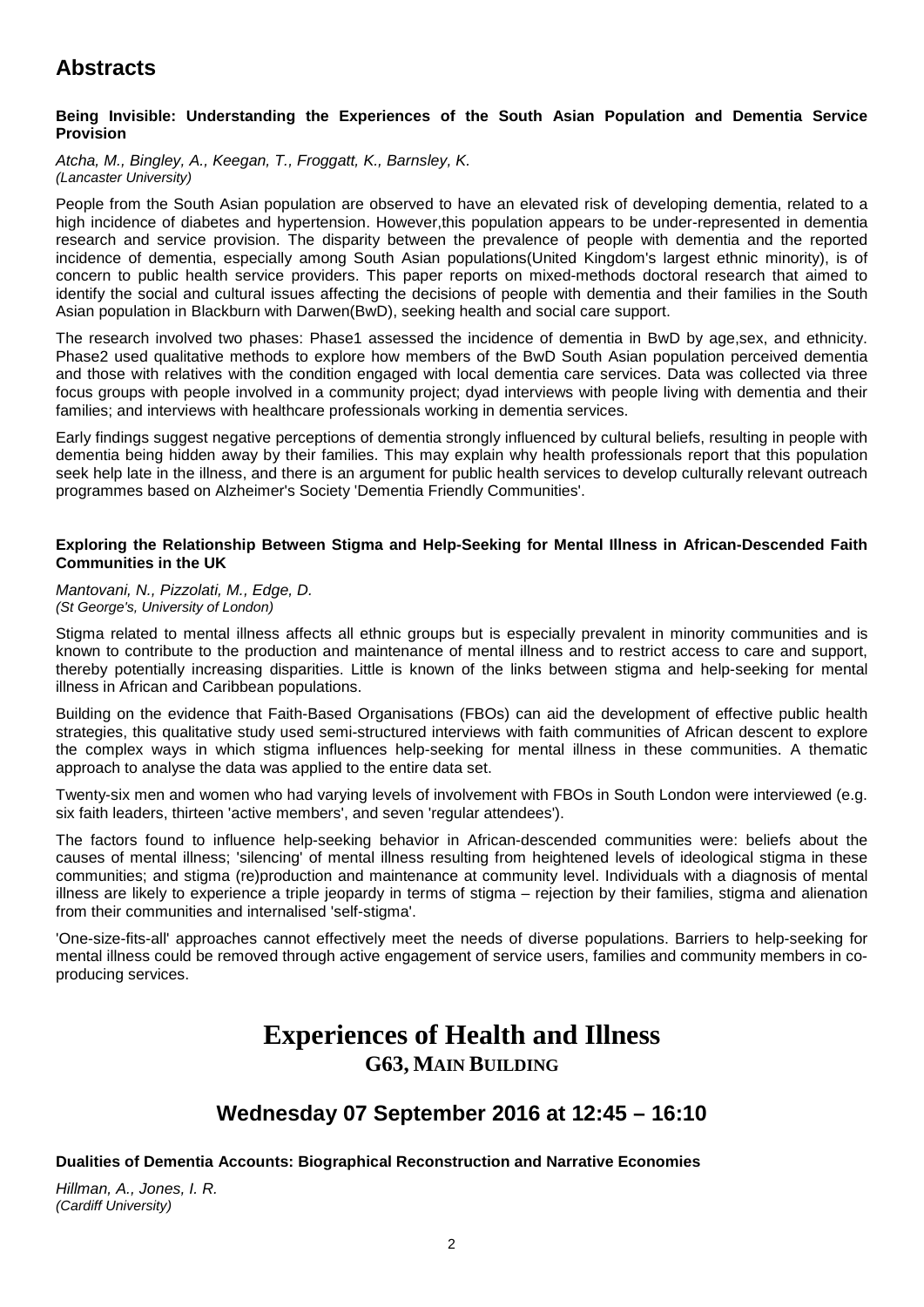Recently Marian Burchardt (2015) has referred to 'narrative economies' as a set of exchange relationships that, through biography and story-telling, facilitate access to resources and act as a source of symbolic and material value. This paper draws on findings from a pilot study undertaken as part of the ESRC funded project 'Improving the experience of dementia and enhancing active life' (IDEAL) and explores how biographical accounts by dementia patients and carers (re)produce important forms of value.

Qualitative interviews were carried out with a group of people with dementia and their carers. The participants were members of a pre-existing group of patient advocates, facilitated by the Alzheimer's society, who represent the voices of patients and carers in research. Given the increasing success of campaigns to ensure the voice of people with dementia is represented, there are a growing number of people in the early stages of dementia - like our participants being called upon to account for their experience, as a means of developing a politicised collective illness identity (Brown et al 2004).

Consequently our interviews have multiple meanings. They highlight the ways in which people with dementia participate in their own identity construction, performing biographical reconstruction (Carricaburu and Pierret 2008) to make sense of their lives and preserve their sense of self. As representatives of the patient voice, these interviews also show the ways in which illness narratives can produce material and symbolic value. We discuss the implications of this for qualitative research with people with dementia.

### **Experiencing Young Onset Dementia in the Family: A Qualitative Longitudinal Case Study of a 12 Year Old Granddaughter**

### *Bellass, S.*

### *(University of Salford)*

The subjective experience of dementia in the under 65s (young onset dementia) has received greater attention in recent years, yet qualitative studies often focus on people with dementia or their primary carers, neglecting the effects of the condition on other family members (Roach et al., 2013). Notably, there is an absence of knowledge on the experience of being a granddaughter of someone living with the condition.

Drawing on qualitative data collected over a twelve month period as part of a doctoral study, this presentation will describe the experiences of a 12 year old granddaughter of a person living with Alzheimer's Disease, illuminating the evolution of her subtle and sophisticated understandings of the condition over time. Utilising an over-arching symbolic interactionist perspective, and with theoretical insights from the sociology of chronic illness and family practices (Morgan, 2011), the presentation will explore how the meanings of her grandmother's dementia are shaped by her purpose and agency, how interactional disruptions can unsettle the processes by which family relationships are reconstituted, and how she develops understandings of the acceptability of responses to family illness amongst her peers.

In addition, how she experiences the effect of the seemingly increased permeability of her grandmother's sense of self on their relationship offers a unique insight into intergenerationality in the context of young onset dementia. This presentation will contribute to current themes within sociology such as the effect of progressive illness on selves and relationships over time and the processes by which meanings of illness are socially negotiated.

## **The Significance of Age in the Experience of Breast Cancer for Women Diagnosed Under the Age of 45**

### *Rees, S. (University of Warwick)*

Although much research has examined the experience of breast cancer, the distinctive perspectives and lives of young women have been relatively neglected. Around 20% of breast cancers are diagnosed in women under the age of 50. Qualitative, semi-structured interviews were undertaken with twenty women aged 22-43 at diagnosis. All had completed their treatment and were at least one year on from their diagnosis. The methodology was informed by social constructionist grounded theory, feminist, and intersectionality perspectives, and preliminary analysis was carried out concurrently with data collection. The research drew on theories of embodiment, biographical disruption and liminality, and gender and intersectionality, with the aim of gaining an understanding of the impact on multiple spheres of young women's lives. The effects of diagnosis and treatment resulted in profound uncertainty regarding fertility, pregnancy, and menopausal status. This, and the constraints of the treatment timescale, resulted in a perceived loss of agency over their future and life course. Gendered ideals about the body, motherhood, and femininity had significance for the young women's lives after breast cancer. Three women were diagnosed when they were pregnant, and others had very young children at diagnosis. Treatment impacted on their ability to care for their children, and it informed their experiences of early motherhood. In this paper, the distinctive ways in which age and gender, and their intersections, shaped young women's experiences and perceptions of living through and beyond breast cancer will be explored.

## **An Exploration of the Experiences of Adults with Congenital & Early-Acquired Hemiplegia**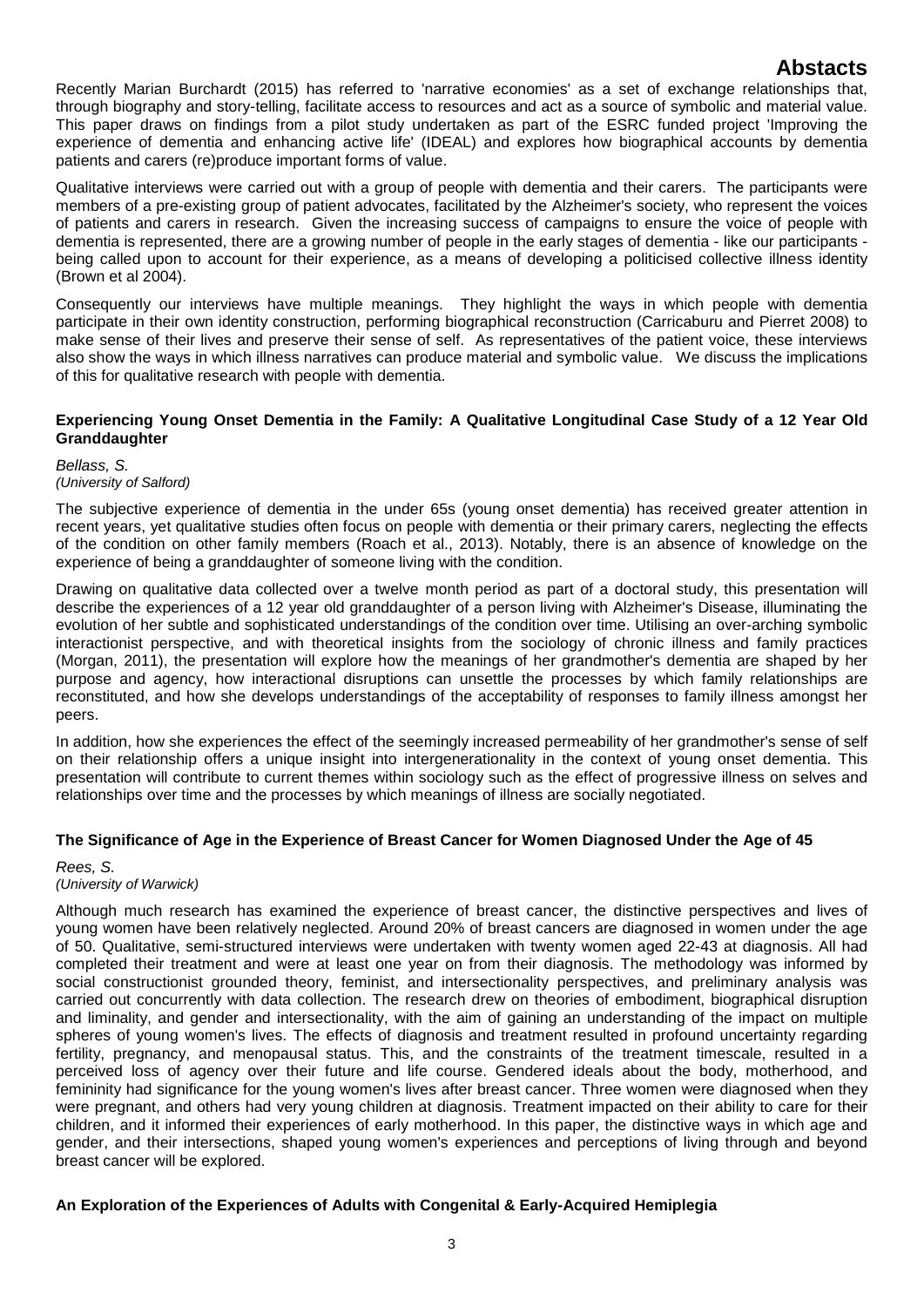*Neal, K.*

*(Royal Holloway, University of London)*

Hemiplegia is a form of cerebral palsy affecting one side of the body, resulting from damage to the brain. Despite it being a non-progressive condition, physical deterioration can occur with age and as a result of imbalance, and around half of people have additional diagnoses, such as epilepsy, learning difficulties and emotional problems (HemiHelp, 2015). Research has largely focused on children with hemiplegia, and the experiences of adults following stroke in adulthood; thus there currently lies a gap in the sociological literature surrounding the experiences of adults with congenital and early-acquired hemiplegia. This research draws on literature from the fields of medical sociology and disability studies (such as debates around impairment/disability and medical/social models), on self and identity, the body, chronic illness, and stigma. Symbolic interactionism, the theoretical approach underpinning this research, is considered a suitable and relevant one since it allows exploration of the social and interactive nature of the body and identity in disability. A constructivist grounded theory (Charmaz, 2006) is used, with data collected through approximately twenty qualitative semi-structured interviews, which have ranged in length between one and five hours. This paper will explore early findings, touching on areas such as the 'visible' and 'hidden' aspects of the condition, transitions, the impact of hemiplegia on self and identity, and techniques and strategies used. The position of the researcher as an 'insider' will also be reflected upon.

## **Narratives of Traumatic Brain Injury and Self-Management Following Hospital Discharge**

### *Makela, P.*

### *(University of Westminster)*

Neurorehabilitation has been described as 'a world where the spotlight has commonly turned away from context, power, co-production of meanings' (Weatherhead and Todd, 2014, xi). The treatment philosophy following traumatic brain injury (TBI) focuses upon physical needs, while complex, longer-term experiences (encompassing cognitive, psychological, emotional and social effects) are not prioritised. Biomedicine rarely embraces narrative approaches, which can offer nuanced insight into experiences beyond functional outcomes, such as satisfaction with activities or engagement in personally meaningful roles.

This study explores the ways people with TBI construct stories about managing their recovery and daily life after hospital discharge, using the methodology of narrative inquiry. Through maximum variation sampling, a range of postinjury experiences are explored. Each participant was asked to select a relative or significant other to participate in the interview, allowing inclusion of others' stories, their differing concerns, needs and coping strategies.

Findings from interpretive analysis from four selected dyads will be presented, comprising particular stories of the ways in which people actively manage recovery within their own contexts. I incorporate reflection on my own role in the construction of shared meanings in undertaking narrative inquiry, on the background of my clinical work as a neurorehabilitation physician. This provides an opportunity to contrast individuals' own experiences with the 'master narrative' of healthcare services for patients after TBI. Finally, I consider the potential application of findings from narrative inquiry to development and delivery of multidisciplinary support for people and families after TBI.

## **Narrated Lives of People Affected by Acquired Brain Injury**

### *Brewis, C., Van Wersch, A., McNamee, A., Wilson, C.J. (Teesside University)*

Biographical disruption is a common long-term experience following acquired brain injury. It can lead to barriers in being able to fulfil roles and engage in daily activities and occupations. Biographical disruption occurs not only for the person who sustains the brain injury, but is also an experience for significant others in their lives.

This narrative study gathered participants' personal 'sense making' of life events following such biographical disruption. Extended narrative interviews were combined with a photo-elicitation technique for twelve participants. It involved discussion around the patterning of their daily activities and roles both pre and post injury.

Narrative analysis led to individualised case studies of barriers and opportunities to lives impacted by brain injury. However, synthesis of findings across cases considered the narrative form produced by the twelve accounts. This revealed that individuals drew on attributes of previous roles and careers to construct meaning and manage their lives, even when they could no longer engage with past roles and careers.

Approaches to self-management post injury appeared to follow a pattern of drawing on internal schema underpinned by values, skills and meaning of previous roles and careers. This constitutes a kind of capital built up from life preinjury and is being utilised to achieve health and wellbeing. This offers an opportunity to work with individuals whose lives are affected by acquired brain injury, by way of focusing on this 'occupational capital' to empower them to make positive change.

# **Health Service Delivery**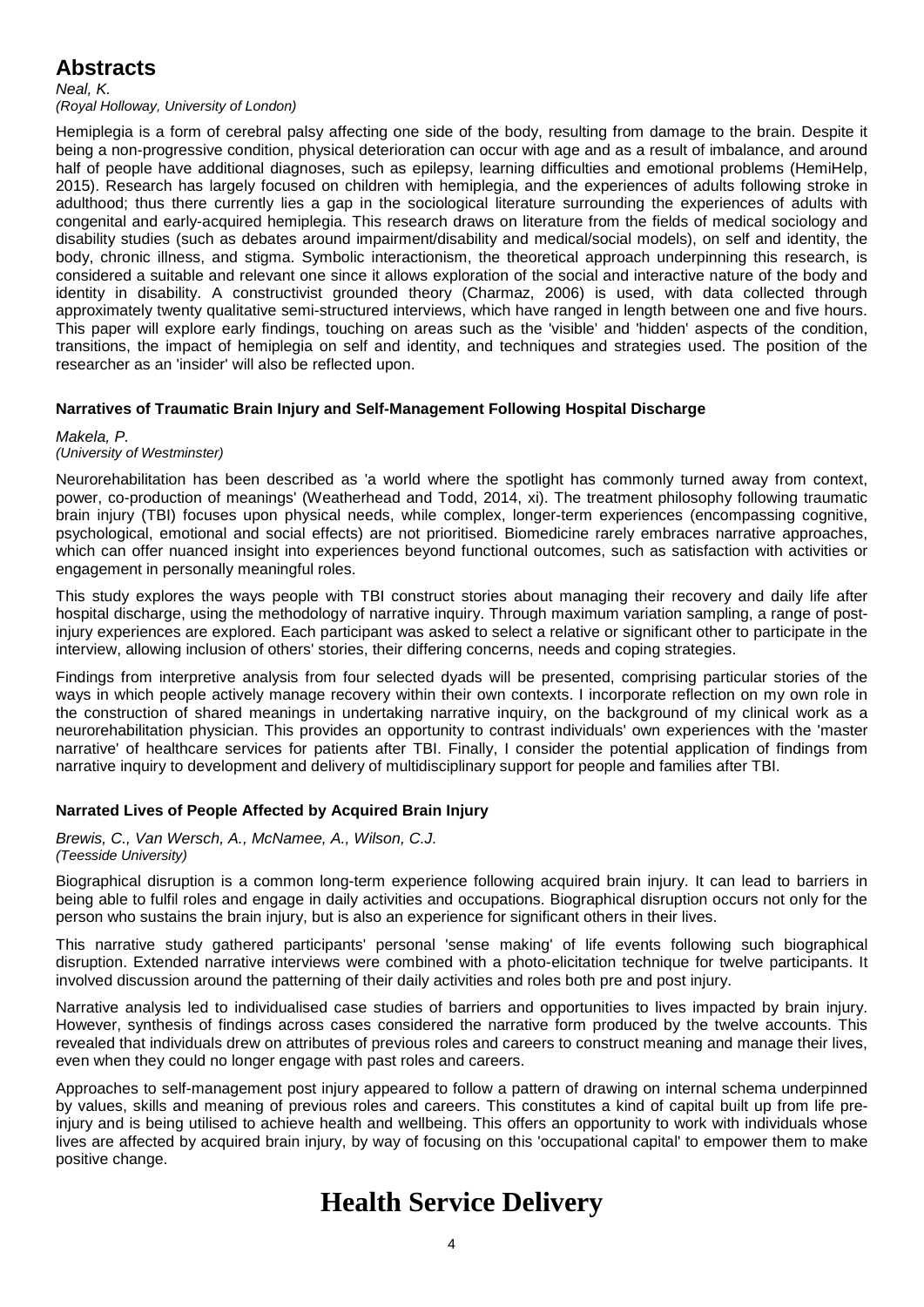## **STAFFORD 2, CAMS**

# **Wednesday 07 September 2016 at 12:45 – 16:45**

### **How Social Prescribing Works in Primary Care: Evidence from a Process Evaluation of the National Links Worker Programme in Scotland**

*Chng, N. R., Fitzpatrick, B., Mackenzie, M., Mercer, S., O'Donnell, S., Skivington, K., Wyke, S. (University of Glasgow)*

Implemented in some of the most socioeconomically deprived communities in Glasgow, the Scottish Governmentfunded National Links Worker Programme is an example of social prescribing initiatives proliferating across the UK. Social prescribing is where primary care professionals provide non-medical support and resources to patients who have health problems that are rooted in social circumstances. However, what work it entails, who does that work and to what purpose is not well defined.

We are evaluating this programme. This is designed as a quasi-experiment with embedded process evaluation conducted in two phases. In the current second phase, we conducted interviews and surveys with practice and Programme staff, and community organisation workers over a one-year period, and developed a comparative case study approach. We use Normalisation Process Theory to understand factors that support or hinder the routine implementation of social prescribing by practitioners in highly deprived areas.

We found that although all practices use Programme resources to provide one-to-one support for patients, improve practice capacity and staff well-being, and develop links with community organisations, practices vary in their emphasis. Some practices focus on organisational change through improved staff wellbeing, as well as practice intelligence, awareness, and signposting capabilities. Other practices work on building external relationships with community organisations. This suggests that even with a relatively well resourced and developed intervention like the Links Worker Programme, the character of primary care-based social prescribing will vary depending on the capacity, orientation, and local contexts of general practices.

### **Who is the Person in 'Person-Centred'? Challenging Therapists' Views of Person-Centred Goal-Setting Through a Self-Management Approach**

#### *Hardicre, N., On behalf of the LoTS2Care collaboration (Bradford Institute for Health Research)*

Drawing on particular cases, this paper proposes that the person-directedness associated with self-management approaches can challenge therapists' ideas of 'person-centredness'. A supported self-management intervention was developed to improve longer-term outcomes for stroke survivors. Three individuals were trained as self-management facilitators to begin piloting. This involved working with stroke survivors to problem-solve using goal-setting and action planning. One facilitator was an occupational therapist (OT) and at the start of the work her confidence in her ability to support goal-setting was based on her professional experience as an occupational therapist: 'as an OT, personcentred goal setting is my bread-and-butter'.

Contrary to her expectations, however, supporting people to 'self-manage' was challenging and actually entailed distancing herself from her professional training and experience. She reported needing to remove herself from the goal-setting process in order to fulfil her facilitator role; the goals she wanted to set for others (and would have done as an OT) were not the goals that individuals were setting for themselves. Doing this work resulted in her feeling that her OT work lacked 'person-centredness' because her ideas about someone's needs imposed on the process. This paper proposes, then, that the personhood of the patient may remain unrealised if the personhood of the therapist is unreflexively embedded in therapeutic goal-setting. However, applying principles of self-management—focusing on being led by patients, not leading them—resulted in the facilitator feeling that her occupational therapy practice had concurrently become more meaningfully person-centred. Self-management approaches, then, may benefit both intended recipients and therapists.

### **Socio-Cultural Challenges Faced in Implementing Self-Referral Physiotherapy in Primary Care- a Qualitative Study of Staff Opinions**

### *Goodwin, R., Moffatt, F., Logan, P., Hendrick, P. (University of Nottingham)*

It is widely accepted that the NHS faces an unprecedented productivity challenge. General practice, the 'cornerstone' of the NHS is no exception, with financial pressures, increasing public demand/expectations, issues with recruitment and retention, and the imperative to secure a sustainable service for the future. Within this challenge, healthcare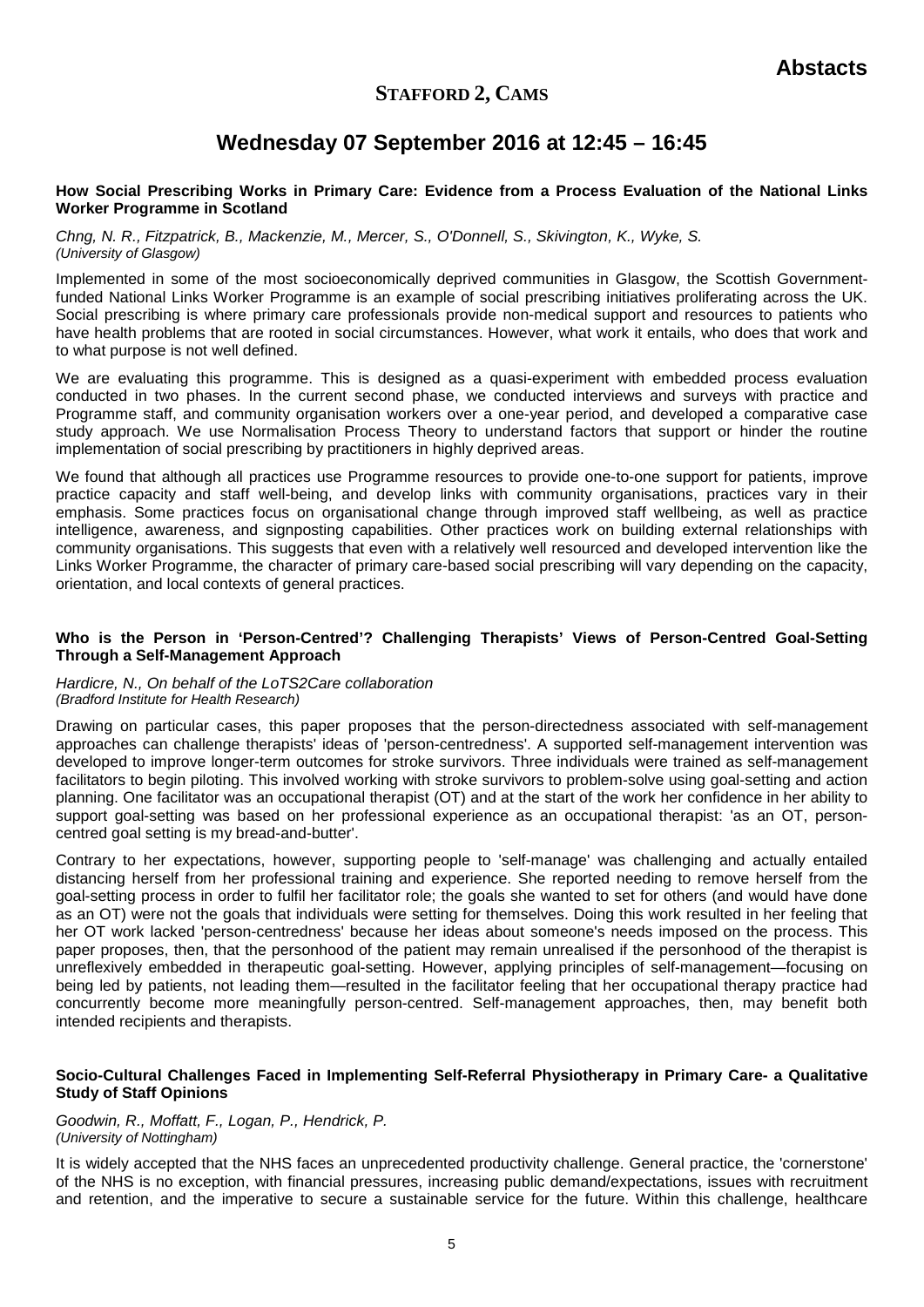professionals are identified as playing a critical role, in particular, identifying opportunities for greater innovation in clinical delivery. One response to this has been the implementation of in-practice physiotherapy self-referral schemes. This is a potentially significant solution to the challenges faced by general practice, given the suggested burden of musculoskeletal problems. Despite the empirical support there appears to be tardiness in the implementation of such schemes in England.

This qualitative study sought to explore the socio-cultural challenges faced in implementing such a service. Specifically, it utilised a theoretical lens from the social science discipline of Science, Technology and Society, aiming to expose distributed costs and benefits; the variety of value systems underpinning the intervention, and the complementary arrangements involved in its delivery. Semi-structured interviews of general practitioners, physiotherapists and administration staff were conducted across two practices piloting a 'Physiotherapy as first point of contact service'. The data revealed several key themes: the imperative to effect a cultural change; implications for working practice/distribution of labour; identifying/valuing professional expertise; and managing risk. This work makes a valuable contribution to the understanding of changing practice in contemporary healthcare, providing insight to the professional challenges faced by a smaller allied health profession.

## **Neurorehabilitation: A Disciplined Disciplining Discipline**

*Cummins, C., Payne, D. Kayes, N.M. (AUT University Auckland)*

Neurorehabilitation is an encompassing health service for individuals who experience impairments as a result of a neurological injury or disease. It aims to improve functioning, reduce disability and assist the individual to achieve a desired state. To explore how clients make sense of neurorehabilitation, a poststructural approach informed by Foucault's theories of discourse and power was used to conduct a discourse analysis of text where six neurorehabilitation clients discussed their relationships with their practitioners. The analysis explored how they constructed neurorehabilitation and positioned themselves as its subjects.

Neurorehabilitation was constructed as a discipline that selected a particular type of person to be its subjects and then acted on their behaviours. As a body of knowledge with techniques to shape behaviour, the discipline functioned as a technology of normalising power internalised by its subjects to address situations where function differed from what was considered normal. The subjects were disciplined by, and disciplined themselves with the practices of the discipline to achieve desired ends.

The subjects were intertwined in a strategic power relationship that involved obligations and responsibilities. It demanded their sacrifice and commitment in return for independence and wellbeing. Viewing neurorehabilitation as a discipline reveals some of the strategies this technology uses to achieve its ends. This can assist practitioners to attend to the possibilities these strategies offer and be wary of its potential dangers.

## **Exploring the Implementation of the 'Caring for Someone with Cancer' Booklet in Community Nursing Practice: A Stake Case Study**

### *Mathieson, A. (University of Manchester)*

The majority of people die in acute care, although most prefer to be cared for and die at home. Family carers are crucial to enabling this preference. Interventions offering practical information to prepare carers for this role are required. Luker and colleagues developed and evaluated such an intervention: 'Caring for Someone with Cancer' booklet. The booklet received positive responses from family caregivers and district nurses, but raised questions regarding how it should be implemented, suggesting further feasibility work. This study explores how the booklet has been used within a large NHS Community Trust to identify the unknown processes surrounding its implementation. An instrumental case study design (Stake: 1995) was adopted. Semi-structured interviews with key stakeholders and social network maps were used. Formal and informal observations were made, and documents collected. Sixteen community practitioners recruited across the Trust participated. Analysis using Normalization Process Theory (NPT) reveals degrees of normalization across the boroughs. The booklet has been used for different purposes, in different care settings and for different long-term conditions. The NPT construct of Collective Action help explain the work people do to enact the delivery of the booklet and barriers to its use. Restructuring of the Trust, staff morale, competing work demands, and availability of resources impacted upon its implementation. Findings suggest active implementation of the booklet requires facilitation, continued support and training. A future study, which aims to implement the booklet with community nurses and care home staff, will explore theses barriers further and evaluate the use of NPT.

## **Tracing the Liverpool Care Pathway in Norwegian Healthcare**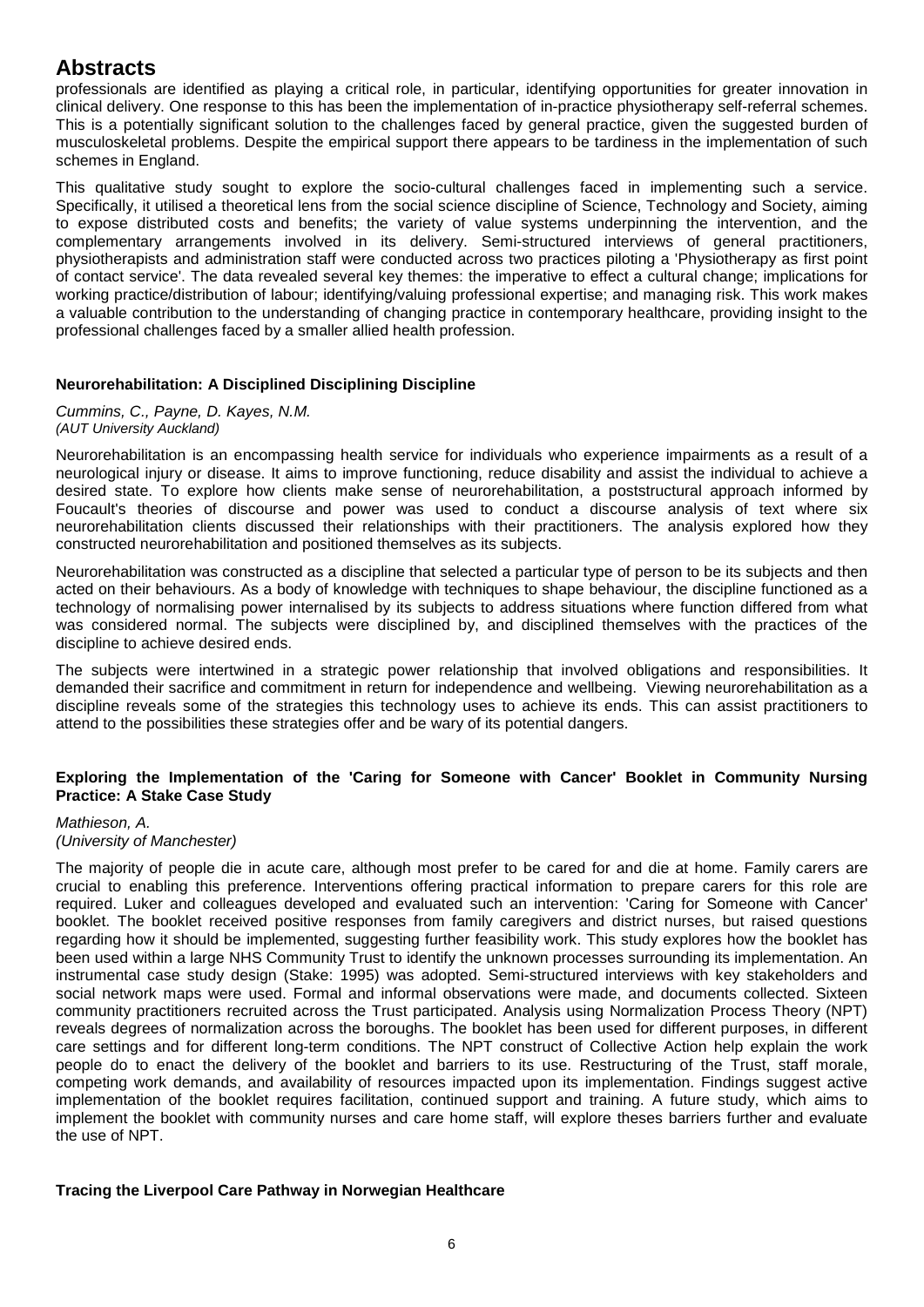*Melby, L. (SINTEF)*

The Liverpool Care Pathway (LCP) is a plan for providing systematic care for the dying patient. In Norway it was introduced locally some years ago and has spread throughout the country without any coordinated effort from the health authorities. In England LCP was met with massive critique for creating more harm than care for the dying patient and was consequently withdrawn. In Norway, however, we see a continued spread in use.

Based on a study of palliative healthcare services, including experiences with the use of LCP, the main aim of this paper is to trace the actors in the 'LCP-landscape' and explore their divergent arguments for using – or not using - LCP. The data material includes interviews with health care workers and survey data, and was collected in 2015-2016. In the presentation the following themes will be addressed: Who are engaged in the debate surrounding LCP, and who remains silent? On what kind of rationale do the actors base their argumentation (e.g. scientific, political)? And how is the use of LCP reflected upon by the study participants who use the plan? By providing the empirical example of LCP in Norwegian healthcare, the paper aims at contributing to the understanding of how care and policy are woven together.

LCP was slightly revised and renamed 'The last days of life. Plan for relief at the end of life' in Dec. 2015 in Norway.

## **A Question of Compliance? The Sociologist in Healthcare Safety and Quality Research**

*Hope, J. (University of Southampton)*

This paper critically examines the role of the sociologist within interdisciplinary healthcare safety and quality research. It uses ongoing research into the reduced frequencies of vital signs observations at night as a case study. The research involved interviews (n=17) exploring varying compliance with track and trigger protocols using a digital tool (VitalPAC). Interviewees were Nurses and Health Care Assistants from wards within a single hospital where the completion of vital signs observations on time at night (according to the protocol) varied. Eligible respondents (those using VitalPAC who volunteered through a survey) were approached to participate in face-to-face or telephone interviews, according to preference. Researching accounts of adherence to safety protocols raises complex methodological and ethical issues for sociologists. Firstly, the sociologist's role in eliciting and interpreting accounts of compliance and non-compliance within the context of wider performance surveillance. Secondly, taking account of the status of nurses' and health care assistants' explanations of noncompliance in the context of medically-led protocols and research. Finally, what it means to 'do sociology' within health service research teams whose own performance is audited via the REF's impact agenda. The critical examination of such issues throughout the research process is important in contributing to discussions about the developing field of the sociology of healthcare safety and quality. However it also has a wider significance in situating medical sociology work within debates about the nature of public and critical sociology in the current financial and political climate, both within academia and health and social care.

# **Inequalities WHITEHALL 3, CAMS**

# **Wednesday 07 September 2016 at 15:40 - 16:10**

## **The Embodiment of Disadvantage: Developmental Programming and the Lifecourse**

*Kriznik, N., Kelly, M.P., Kinmonth, A. L., Burton, G.J (St John's College, University of Cambridge)*

This paper discusses how insights from developmental programming can illuminate sociological analysis of the intergenerational transmission of health disadvantage and reproduction of health inequalities. Developmental programming is the biological process whereby environmental factors (such as poor maternal nutrition or elevated maternal stress hormones) influence gene expression during in utero growth and beyond. Acting during vulnerable periods of development, these factors can alter the structure and function of major organ systems for the rest of the lifecourse of the fetus, infant and adult, explaining important aspects of adult morbidity and mortality.

We argue that developmental programming offers novel ways to understand how social disadvantage is embodied within our biology, how this impacts health over the lifecourse, and how these effects can be transmitted to future generations. There is clear evidence of inter-generational transmission as biological capital from grandmother through her daughter's ova to the adult health of the grandchild, which is highly significant. Subsequent social exposures can reinforce effects over generations leading to the accumulation of biologically and socially inherited disadvantage.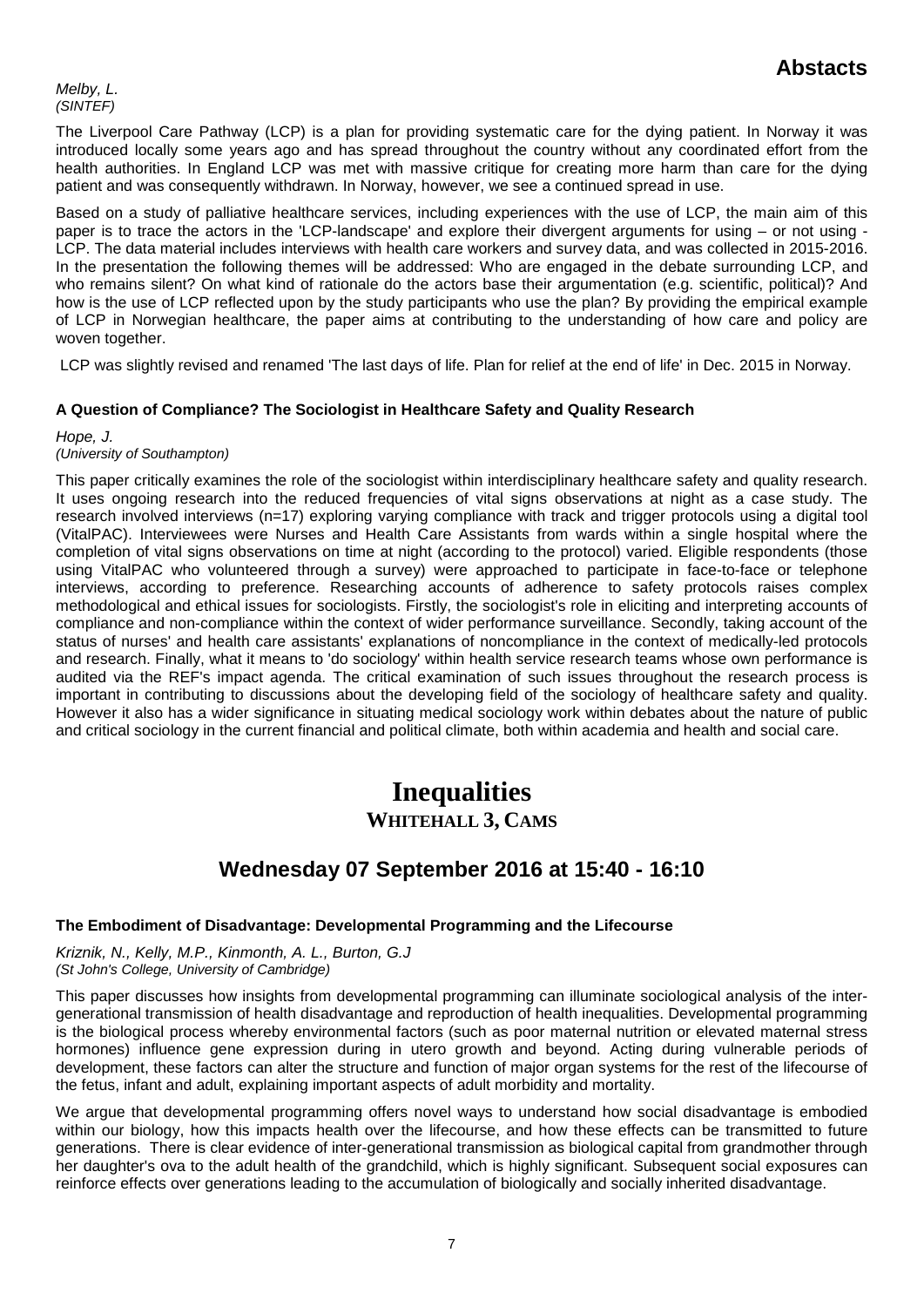An integrated understanding of the reciprocal impact of the social and the biological may offer a powerful framework for guiding policies and interventions to 'tackle' health inequalities. This line of inquiry opens up the possibility of understanding biological mechanisms demonstrating the pernicious health effects of social disadvantage and the recursive nature of their manifestations across time and place. It reinforces too the importance of public health efforts directed to the health of women of child-bearing age and of young children.

## **The 'Good', the 'Bad' and the 'Difficult': Clinical Learning and the Entrenching of Inequality**

*Sointu, E. (Smith College, USA)*

This paper develops sociological understanding into the reproduction of inequality in medicine. To highlight the subtle, yet powerful, ways in which inequality is reproduced and entrenched, this paper analyses ideas of the 'good' and the 'bad' patient among medical students undertaking clinical rotations. 'Bad' patients question not only biomedical knowledge but also medical students' commitment to helping people. 'Good' patients engage with medical students in a manner that upholds biomedical knowledge as well as enables students to assume the role of the healer and the expert. At the same time, 'good' patients possess cultural skills that align with those of medical practitioners. This alignment is, furthermore, central to definitions of the 'good' patient. Distinctions drawn between 'good' and 'bad' patients thus both embody as well as enforce social inequality. The subtle reproduction of inequality is, however, difficult to discern because judgments about patients are entwined with emotional responses that patient encounters engender. The material is drawn from a longitudinal study into medical student experiences of clinical learning. The study entailed 68 qualitative in-depth interviews with 27 medical students undertaking clinical rotations in five medical schools in the United States.

# **Lifecourse STEELHOUSE 2, CAMS**

# **Wednesday 07 September 2016 at 12:45 - 16:45**

## **Developing an Approach to Tackling Alcohol Related Harm in 15 to 17 Year Olds**

*Bonnar, K., Larsen, J. (Drinkaware)*

The role of alcohol in young people's lives in the UK is changing. The proportion of 15 year olds who drank alcohol in the last week has more than halved over the past ten years from 49% to 18%. However, there is still a disparity with the government recommendation of an alcohol-free childhood; in 2014, 69% of 15 year olds in England reported that they had consumed alcohol at least once (Fuller and Hawkins, 2015). This, along with the wide range of motivations, attitudes and beliefs about alcohol held by adolescents, means it is crucial that families, schools, charities and public health bodies alike better understand the short and long term impacts of alcohol consumption amongst teenagers.

Having developed an education programme for those aged under 14 as well as a campaign targeting 18 – 24 year olds, the UK alcohol education charity Drinkaware is investigating what approach should be taken to effectively address alcohol related harm among 15 to 17 year olds.

This paper outlines findings from early scoping work aiming to better understand the profiles, influences and behaviours of UK-based 15-17 year olds in relation to alcohol and what resources and interventions are available.

The paper highlights methodological challenges in researching and delivering information and interventions to this group, and it discusses the need to work in partnership across public health and charity sectors, informed by principles of co-production to deliver multifaceted approaches that meet the needs of adolescents.

## **Not Welcome if Dying? The End-Of-Life Patient and Hospital**

*Hoare, S., Barclay, S., Kelly, M. (University of Cambridge)*

Hospital admissions for patients close to the end of life are denigrated in policy as inappropriate. Hospital is considered an unsuitable place to die, and implicitly dying patients are considered unsuitable recipients for hospital care. However, nearly half of all of UK deaths occur in hospital. In this presentation I will discuss how healthcare professionals (HCP) explain this paradox using data from an interview study of HCP involved in the admission of patients who died shortly after entering hospital.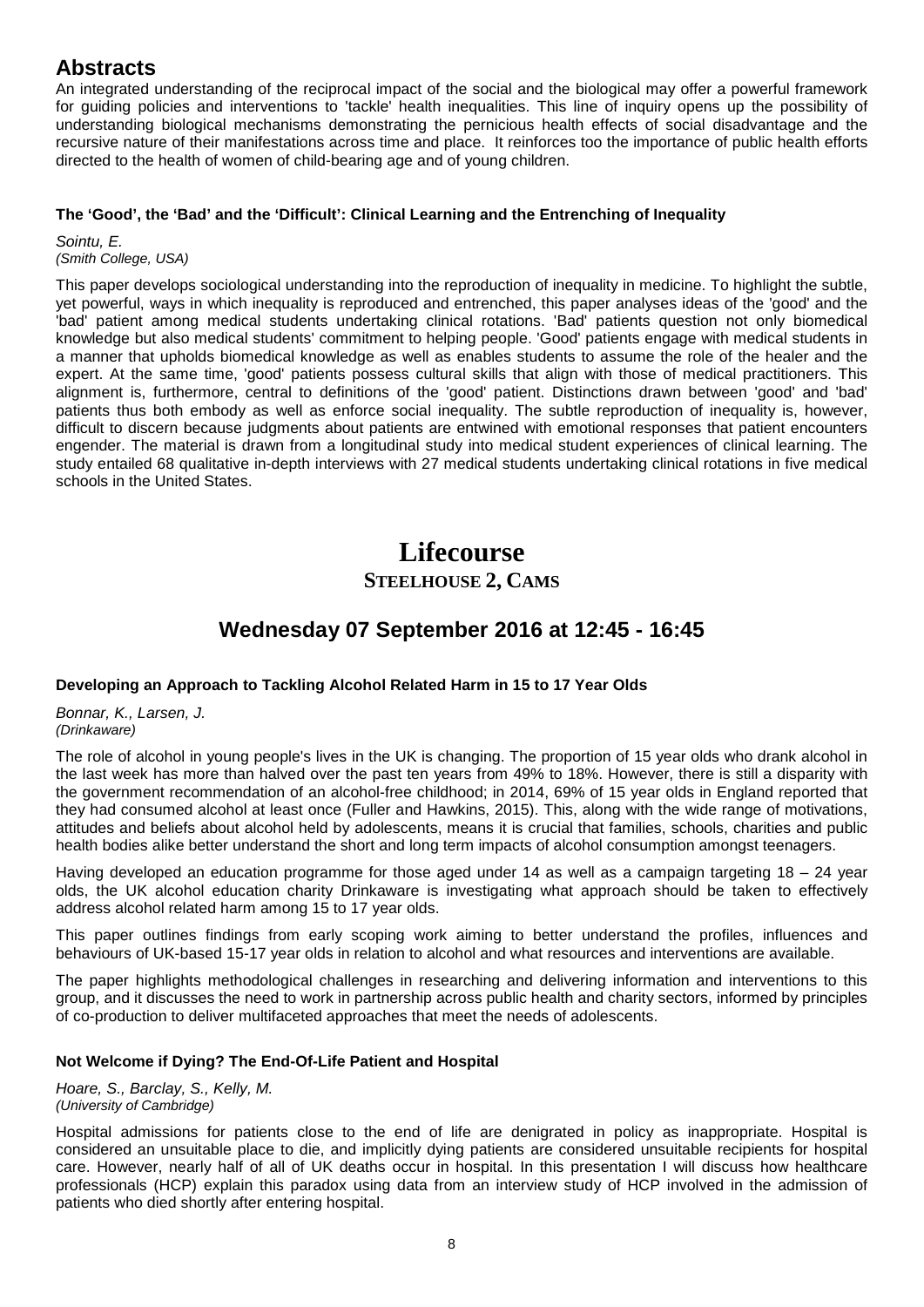Hospital was primarily conceived by HCP as a place to receive acute care from which there was a chance of recovery. End-of-life care (EOLC) patients were thus 'unwelcome' patients unless appropriate medical need could be demonstrated. HCP also though described the role of hospital as an available place of safety. This conception was often utilised by community HCP to justify sending patients in need of care to hospital and was acknowledged by hospital staff in the context of imperfect practices and limited community resources. Interview accounts show the difficult task HCP have of navigating these contradictory conceptions when considering EOLC patients, particularly within the context of often opposing policy directions and cultural conceptions of a 'good death'. Like the multiple roles of the hospital, HCP categorisations of appropriate and inappropriate reasons for end-of-life admissions were not binary and reflect the often simultaneous roles the hospital has taken throughout history. Ultimately, EOLC patients were unwelcome but accepted for hospital care.

## **Materialising Chronic Illness Through Practices of Care: Intimacy, Gender and Endometriosis**

## *Hudson, N.*

### *(De Montfort University)*

Endometriosis is typically described as a common, chronic gynaecological condition, which affects between 2 and 10% women of reproductive age. Characterised by diagnostic uncertainty and a diverse and complex range of symptoms, it has been referred to as the missed disease since there is no definitive cause and average time to diagnosis in the UK is around 7 years. Whilst a small but growing body of research has focused on the lived experience of women affected by endometriosis, there has been less work considering the relational, political and material aspects of the condition. Kate Seear (2014) has recently attempted to address this omission by suggesting that endometriosis has materialised as a 'modern epidemic' through the co-constitution of a range of symbolic, political, discursive and material practices and processes.

The data on which this paper is based are drawn from a qualitative interview study of women with endometriosis and their male partners (n=44). Taking the conceptualisation of endometriosis as multiple and in a state of becoming as a starting position, the paper considers how the condition emerges through everyday, gendered practices of 'care' and 'support' enacted within heterosexual relationships. It draws inspiration from the work of Seear as well as from scholars working critically on the sociology of self-care and on health and new materialism (e.g. Fox 2015). It is argued that by examining accounts of the 'everyday' materiality and practices surrounding endometriosis, it is possible to identify ways in which the 'endometriotic subject' (Seear 2014) manifests within intimate, non-medical contexts.

### **'HIV is the Least of my Worries': Syndemic Suffering in People Living With HIV in Regional Queensland Australia**

*Fitzgerald, L., Bolsewicz, K., Gardiner, B., Mutch, A., Whittaker, A. (University of Queensland)*

The increasing shift towards the biomedical in the prevention, treatment and care of HIV and normalisation of HIV as a 'chronic illness' is predicated on biomedical messages being acted upon by people living with HIV (PLHIV). However, the increasing biomedicalisation of HIV is often abstracted from the specificities and complexities of living with and negotiating HIV in everyday life.

This paper utilises Mendenhall's (2012) conceptualisation of syndemic suffering, the interactive relationship between forms of violence, social suffering and chronic disease, to examine the lived experiences of people living long term with HIV in Queensland, Australia. Through this examination the paper considers how an intertwining of long term complex health issues, social disadvantage and intersectional identities, situated within a rapidly changing policy environment, influence health and wellbeing. The paper draws on data from the Living Positive in Queensland Project: A qualitative longitudinal study of aging, place and social isolation involving in-depth interviews conducted over three time periods with 72 participants aged 35 and over, who live in rural and regional Queensland. The paper examines how PLHIV long term grapple not only with complex health issues, but also structural vulnerability and precarity arising from shifting policy contexts, the dismantling of psychosocial service provision, and cuts to funding for PLHIV services. Reflecting on the results it is apparent that policy makers and service providers must recognise that both chronic structural issues and chronic health conditions influence health seeking, access to care and health outcomes.

## **The New Normal? How Patients Narrate Recovery from Chronic Fatigue Syndrome**

*Cheshire, A. (University of Westminste*r)

## **Background**

Chronic Fatigue Syndrome (CFS) is a long-term health condition for which there are few effective treatments. Return to pre-illness health is uncommon, however, there are debates as to when a patient can be classed as 'recovered'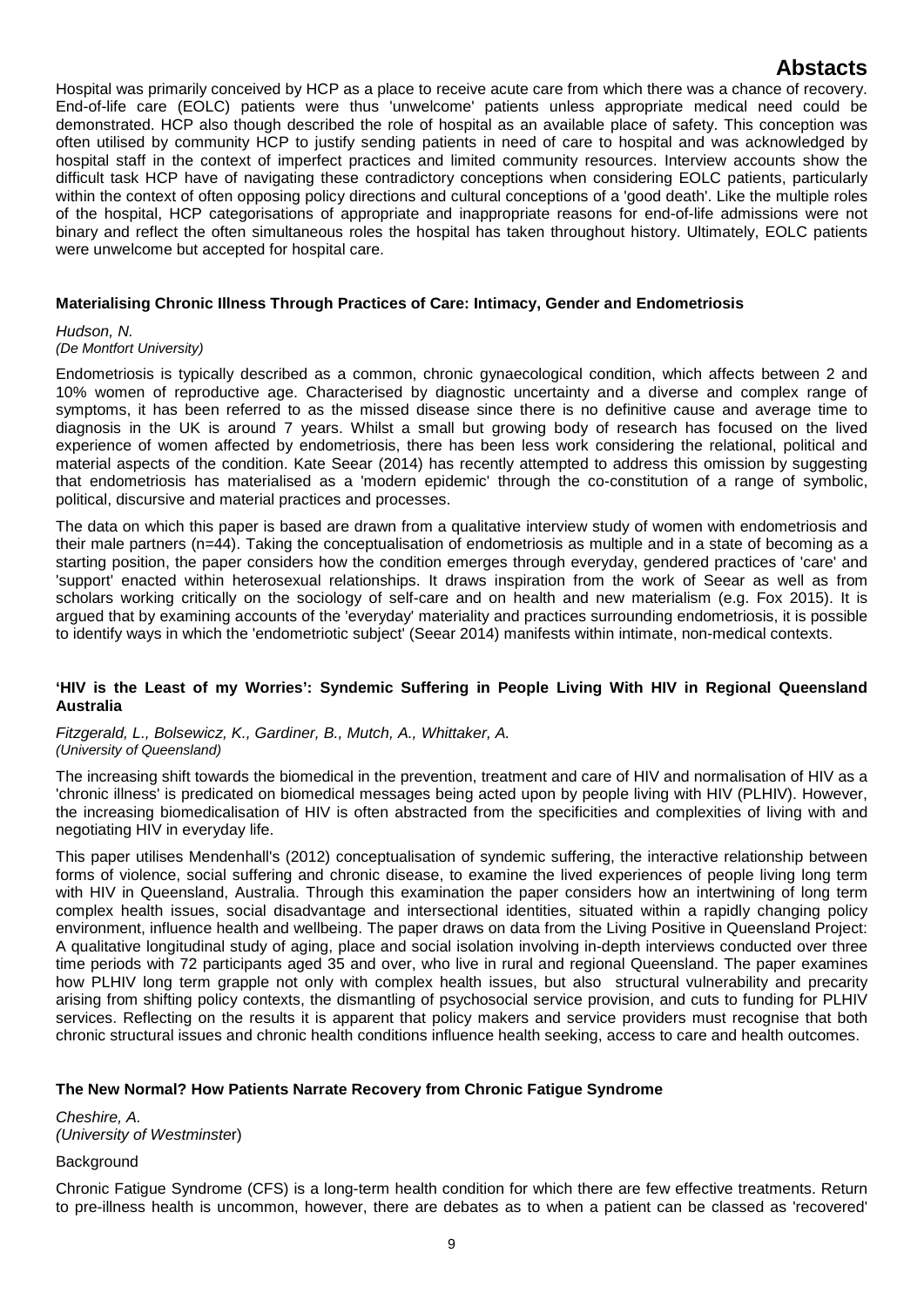from CFS. This paper presents a qualitative investigation exploring, from a symbolic interactionist perspective, the yet unheard views of how people with CFS conceptualise and narrate recovery.

## Methods

We conducted semi-structured interviews (n=19) with CFS patients who had taken part in a Graded Exercise Therapy (GET) clinical trial. Participants were asked about perceptions and definitions of recovery from CFS, and the perceived role of GET in any recovery. Data were analysed using thematic analysis.

## Findings

'Recovery' was generally not defined as a return to the "self" and life prior to CFS, which was considered unachievable or too demanding (e.g. from burn-out). Rather, 'recovery' was focused on negotiating levels of 'normality': such as regaining functionality (e.g. ability to carry out everyday tasks) and having a 'normal' reaction to physical activity (e.g. a more typical recovery time after exertion). Fatigue was also measured against normativity, including discussions of 'normal' tiredness versus 'CFS tired'. Participants constructed recovery via post-CFS narratives where normality, 'levels of wellness', an ability to listen to the body, and effective management of symptoms were advanced. Adaptations to lifestyle were made to support recovery.

## **Discussion**

Rather than searching for a total 'cure' from CFS, participants re-work personal narratives to focus on more reachable goals, allowing some form of recovery to be articulated.

## **Untimely Diagnosis: Examining the Experience of a Diagnosis Seen as Dissonant with Chronological Age**

*Kirkpatrick, S. (University of Oxford)*

Following Bury's (1982) exploration of chronic illness as biographical disruption, it has been argued that it may instead be accepted as biographically anticipated 'normal illness', (Williams 2000), especially at particular life stages. Sanders, Donovan and Dieppe (2002) found that older people saw the pain and impaired mobility of osteoarthritis as a normal part of ageing, consistent with their expected biography rather than disruptive of it (even if at the same time it disrupted practical daily living). Pound et al (1998) encourage us to pay attention to 'the straightforward possibility…..that chronic illness may be anticipated and experienced by some older people as normal'.

However, much of the literature has focused on examples where illness is congruent with age-related expectations, rather than situations where it is seen as dissonant with chronological age. Some conditions are typically associated with particular life phases. This may include 'childhood' infections such as chickenpox or measles; type 1 diabetes as a condition of childhood or adolescence contrasted with type 2 as a disease of late middle age; or dementia as a condition of old age. In all these cases, however, the condition may be diagnosed at a different, unexpected time of life. In this paper we use secondary analysis to explore two conditions where diagnosis seems to conflict with agerelated expectations (adult onset asthma and juvenile arthritis); how this affects people's experiences; and the meanings they and others attach to it. We propose 'untimely diagnosis' as a contribution the sociology of diagnosis.

## **Polio Monologues: Translating Ethnographic Text into Verbatim Theatre**

*Shah, S., Greer, S. (University of Glasgow)*

Mass vaccination programmes mean that poliomyelitis is almost a forgotten memory in the Global North. But in reality its effects continue as many people who contracted paralytic polio in childhood may develop functional deterioration (Post-Polio Syndrome or PPS) in later adulthood; mass migration and escape from violence means that it is also reemerging in contemporary societies. Thus it is crucial for different audiences to have opportunities to engage with, and understand the life histories of polio survivors and their personal experiences of disease and disability across biographical and historical time. This paper discusses the process of using recorded delivery verbatim techniques, with disabled and non-disabled actors, to translate ethnographic research about social history of polio into a creative accessible medium for new generation audiences to learn about the hidden, often contested, histories of disability and disease that may collide with professional, medical and public discourse. Our contention is that ethnodrama can give a voice to the voiceless, and enable them to contribute to the production of new knowledge, health interventions and policy instruments that affect their lives.

# **Mental Health**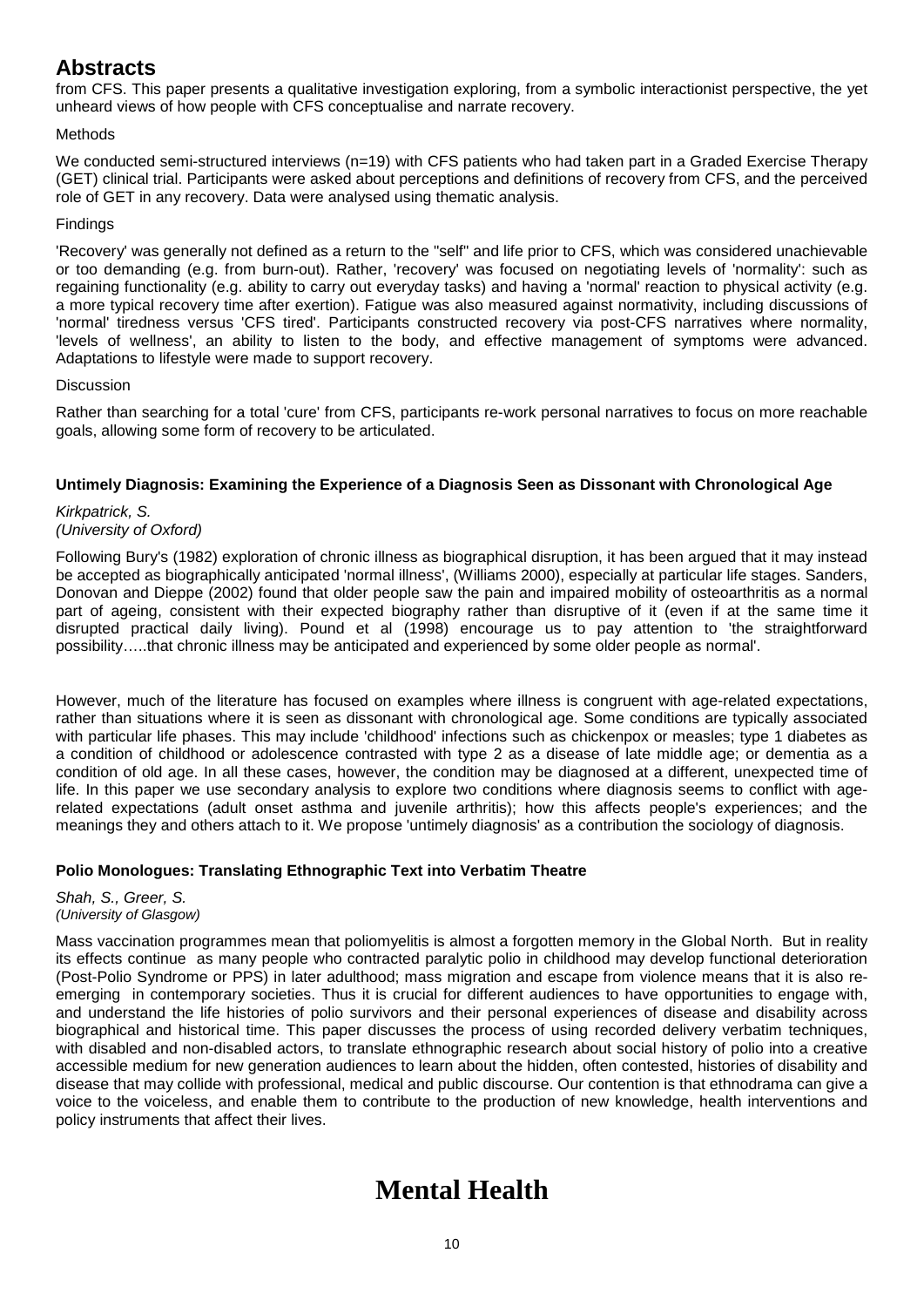# **WHITEHALL 1, CAMS**

# **Wednesday 07 September 2016 at 12:45 – 16:45**

**'There was nothing particular I could put my finger on. I seemed to be getting worse, but then I came out again. This just went on and on and on and on': Periods of Change and Stasis in the Lives of People with Psychosis**

#### *Pratt-Boyden, K. (University of Oxford)*

The experience and perception of time for people living with psychosis has been variously described as 'impaired', 'ruptured', 'fractured' and generally lacking coherence, which aligns with Bury's (1982) view that chronic illness disrupts a person's sense of self, identity and life course. However, the nature and the lived experience of temporality and illness for individuals with psychosis is more complex.

This paper explores the conceptualisation and embodiment of time through secondary analysis of 33 narrative interviews with people with psychosis. It focuses on the ways in which participants describe events (and 'non-events') throughout their life course and how that impacts their sense of self, their past(s), present(s) and future(s).

Participants did not always perceive periods of acute illness as disruptive. Instead, their narratives highlighted a great deal of fluctuation, particularly between perceived improvements and setbacks related to their illness. Participants talked of 'cycles', 'ups and downs', 'journeys', 'pathways', 'slipping back', 'the wilderness years' and being 'on the road to recovery', which varied greatly according to whether they perceived their illness to be permanent or something they could recover from. They described 'turning points', but also many instances of 'nothingness' and long periods of stagnation or repetition, marked by no particular change.

These findings challenge the highly popular 'recovery' model within mental health services, as well as the stigma associated with people's ability to maintain a 'coherent narrative' throughout the life course.

## **Psychiatric Home Treatment as a Vehicle for Austerity**

*Spence, C. (King's College London)*

This talk will draw on 9 months of ethnographic fieldwork among a south London Psychiatric Home Treatment Team. In doing so I will present an account of the way home treatment emerges as a vehicle of austerity measures and produces particular practices and subjectivities among patients and staff.

First, I will present an overview of the development of home treatment, drawing relevant information from its historical creation and later implementation in the UK to setup its use as a vehicle for austerity. I will then present the current practice of home treatment and the way it is shaped by austerity. In doing so, I explore how prominent issues such as the constant bed crisis, financial constraints, pressure from other services, and structural reorganisation within the trust, directly shape practice.

Following this, I will look at patient subjectivities and how they too are shaped by austerity. These subjectivities are (re)constructed by interaction with the home treatment team but can also actively challenge team practice by rejecting proffered path dependency built within the system. These subjectivities can in turn offer resistance to the practice of austerity but face steep challenges based on the emergence of particular inequalities based on class, race, gender, diagnosis, and participation in the labour force.

I will conclude by making clear the inherent contradictions in mental health care that stem from austerity and give potential patterns for resistance to austerity.

## **A Realist Evaluation of a Men's Shed: Improvements in Participant's Emotional Health and Mental Wellbeing**

*Markham, S. (University of Leeds)*

Men experience more incidence of morbidity and live fewer years than women (Mahalik et al., 2007; White and Holmes, 2006; Fletcher, 1992). Suggested contributions to this include biological, psychological and sociological factors (Connell, 1995; Evans et al., 2011; Gough, 2006; Marmot et al., 2010). In terms of pragmatic contributions that influence men's health the literature points to a set of foundations in support of the concept of community based organisations where men can be supported to address health and wellbeing issues whilst affirming their masculinity (Bourdieu, 1986).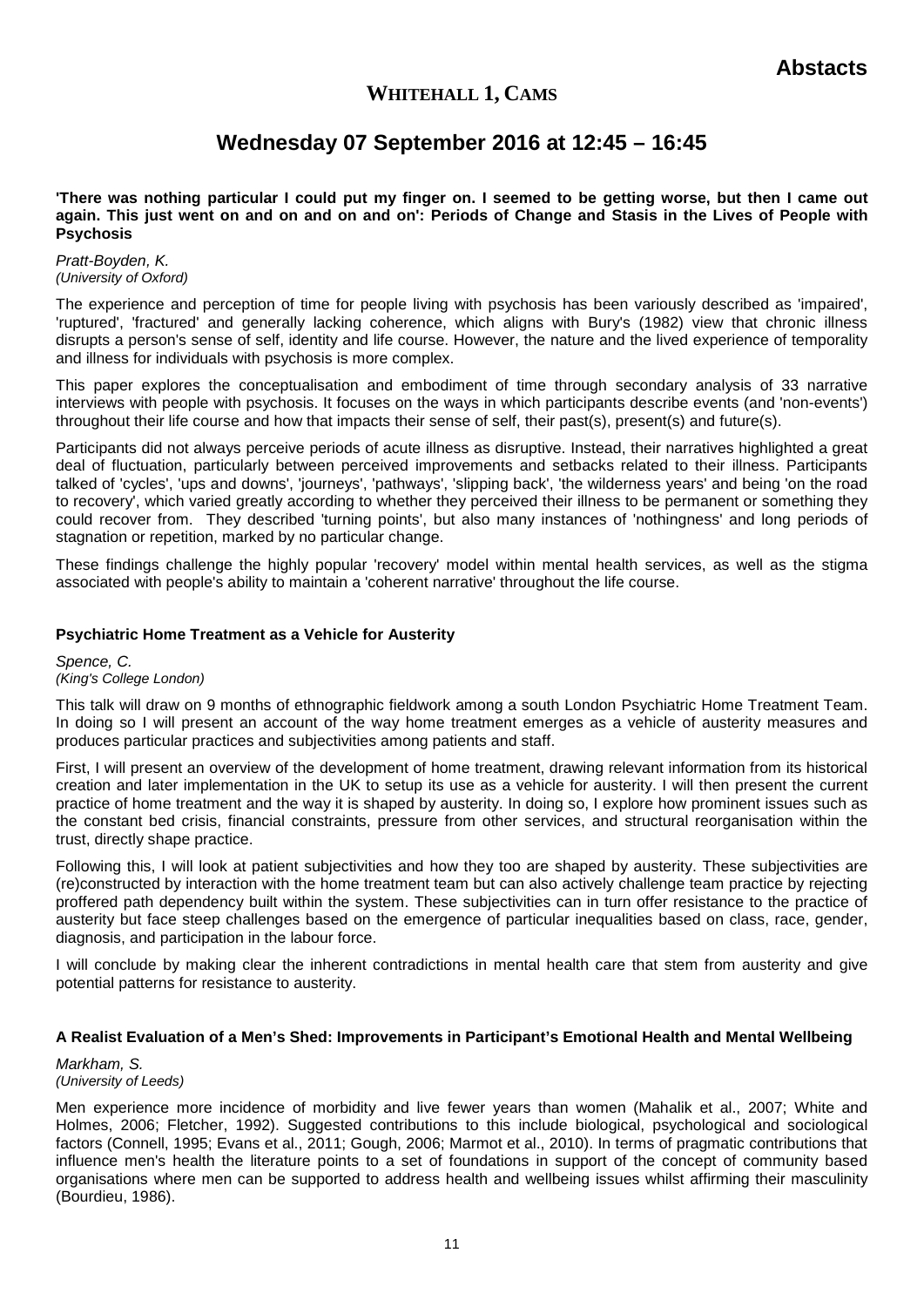Men's Sheds have been described as community organisations that provide space for men (Golding et al., 2007). A review of empirical research conducted to evaluate the merits of Men's Sheds for the improvement of men's health and wellbeing indicates that Men's Sheds are an entity comprising of mechanisms that contribute towards positive wellbeing outcomes for men (Wilson and Cordier, 2013). The reviewed studies support further research to be undertaken to understand men's experiences of participating in community-based Men's Sheds and with Men's Sheds that have a primary health and wellbeing focus; offering non-utilitarian activities (Ormby et al., 2010; Cordier and Wilson, 2014).

Empirical research, developed through the testing of realist programme theories, has identified mechanisms that support men to experience improved emotional health and mental wellbeing. This research will contribute to the current paucity of literature investigating: what is happening within the 'black box' (Astbury and Leeuw, 2010:364) to understand the mechanisms that facilitate the mental wellbeing of men.

### **Beyond Bio-Medical Models: Conceptualisations of Mental Distress in Laminated System, 'Modes of Reflexivity' and Other Critical Realist Approaches**

### *Moth, R.*

## *(Liverpool Hope University)*

Mental distress is conceptualised in a number of different ways. This has found expression in the diverse range of explanatory frameworks utilised by practitioners, service users, carers and others to understand and define such experiences. There has been significant recent interest in this substantive field from critical realists. The emergent realist contributions have sought to examine, clarify and critique dominant forms of knowledge in order to develop novel theoretical understandings. The theorists involved are located in the disciplines of both sociology (Archer, 2003, 2007, 2012; Pilgrim, 2015) and social psychology (Cromby, 2005).

The paper will begin by outlining three prominent realist frameworks: Archer's 'modes of reflexivity' in particular fractured reflexivity, Pilgrim's three-fold 'misery/madness/incorrigible egocentricity' typology, and Cromby's realist 'embodied subjectivity' approach. It will go on to introduce the 'pentimento' laminated system developed by the author in a recent empirical study of conceptualisations of mental illness/distress in UK statutory mental health services (Moth, 2014). The paper will suggest both productive alignments and tensions between these four approaches. It will conclude by outlining the potential of these contextually situated approaches to move beyond bio-medically reductive models of mental illness. It will be argued that these alternatives offer not only new ways of conceiving mental health needs but also indicate the ontological mechanisms underpinning experiences of distress and, as such, point to possibilities for the transformation of the conditions in which these needs emerge.

## **Power and Positioning in the Experience of 'Mental Disorder' Within Prison Environments**

*Shepherd, A., Shaw, J., Sanders, C. (GMW Mental Health NHS Foundation Trust)*

## **Background**

Increasing prison populations, perceived as having high rates of 'mental disorder', have prompted the establishment of mental health teams to address clinical needs. However, relatively little recent research has focused on how people experience and respond to mental health issues within the material and organisational context of prison environments; although the classical work of authors such as Foucault and Goffman still reads as pertinent. In this paper Bourdieau's concept of field theory is drawn upon to consider power and positioning as reflected in the routine practices and interactions experienced by prisoners and staff.

## Methods

In-depth interviews were undertaken with 16 individuals diagnosed with personality disorder. Analysis was undertaken through the combination of reflexive journal writing and a thematic approach. Two focus groups with clinical staff were conducted to explore the subject from an alternative perspective.

## Findings

Within the presented narratives prison can be seen as a social space, or 'field', separated from the general community and within which individuals exercise social capital in a central process of identity work - with participants describing the manner in which the institutional environment constrained the expression of their distress, through varying peer and professional response, and the manner in which the physical and social environment could be altered in resistance of this.

## **Discussion**

Prison environments contain high levels of personal mental distress and institutional practices both constrain, and are altered by, its expression. Recognition of aspects of this process is of both theoretical and practical importance as institutions continue to develop.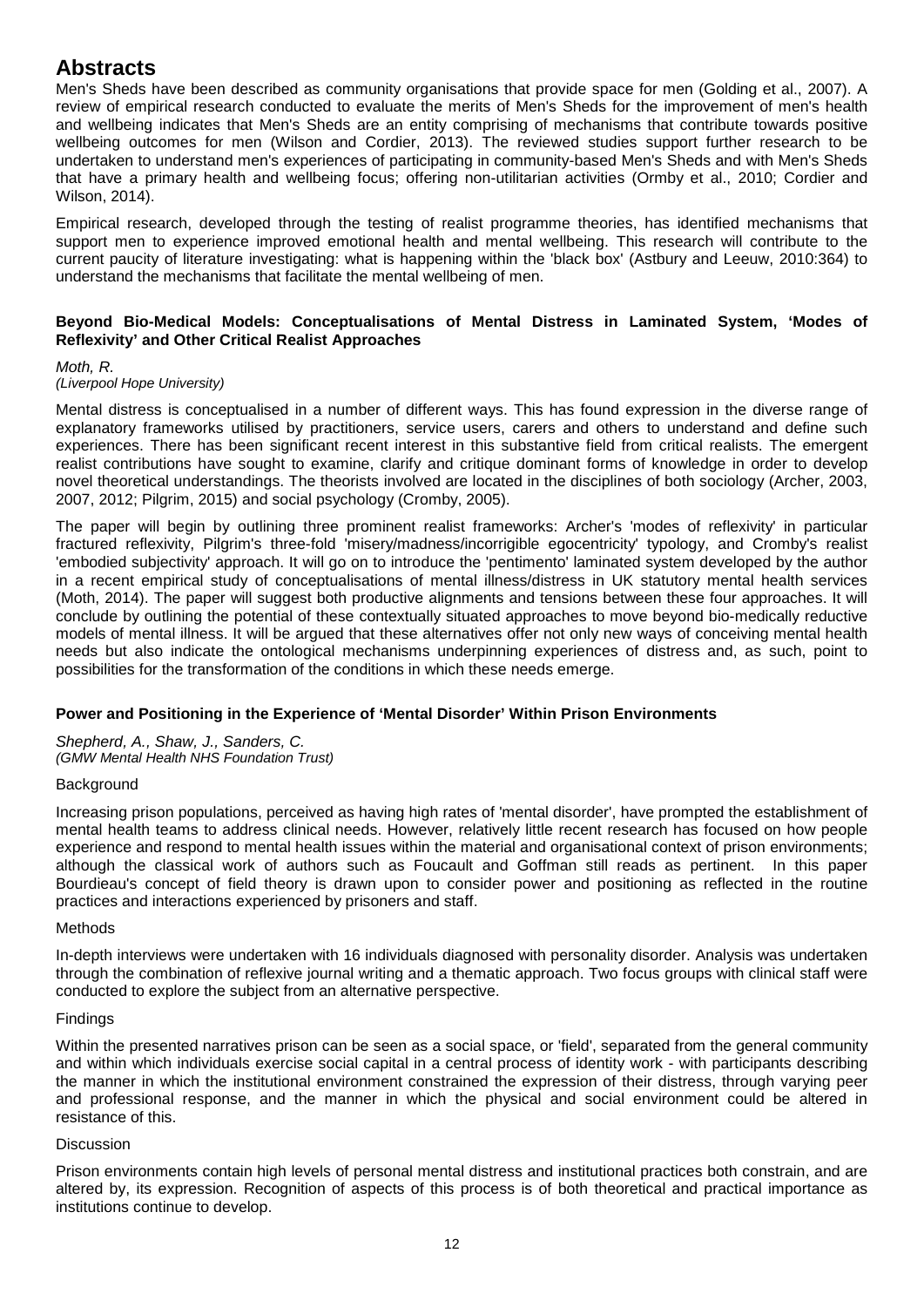### **'Small roots have grown into big things': Reflections on Improving Health Outcomes for Offenders**

*Brown, G., Brady, G., Bos, E. (Coventry University)*

In this paper we present research carried out by an inter-disciplinary research team of sociologists, human geographers and criminologists. Since 2013 we have been commissioned by one private and two third sector organisations delivering prison based interventions to undertake research in three English prisons. Here, we reflect on two interventions targeted at male offenders; a horticultural intervention and a faith based prison and community programme. The paper draws on a number of commonalities captured across the programmes in relation to factors that contribute to positive outcomes for offenders. Furthermore, we also raise some of the challenges and barriers associated with delivering interventions within a prison setting. Our work identifies a myriad of ways in which offender's mental and physical health, subjective wellbeing, and 'desistance readiness' is influenced by a wide range of social, environmental and psychological factors. We outline a number of key attributes associated with the positive outcomes identified, including the creation of positive spaces for offenders, the humanisation of offender's experience, and the importance of flexible approaches to people who experience fluctuating wellbeing. We also reflect on some of the methodological opportunities and challenges encountered when researching with offenders who have multiple needs, and conducting research in a prison setting. We argue that there is much that can be learned from situating the offender's journey and experiences at the centre of knowledge production.

### **Connecting Wounds: Nonsuicidal Self-injury and the Need for a Social-interactional Perspective**

*Steggals, P. (York University)*

Nonsuicidal self-injury (NSSI) is typically framed as a wholly individual and private matter. Though the idea that it is a form of 'attention-seeking', a kind of social manipulation or a practice of morbid narcissism, can still be found grumbling away in public discourse, both the idea and the phrase are vehemently rejected by people who self-injure. As such the current received wisdom describes it as a purely intrapsychic phenomenon and therefore a strictly psychological subject. However a wealth of findings, typically appearing at the edges of research questions and designs, puts this received wisdom into significant doubt and strongly suggests the need to explore NSSI from a more social-interactional perspective. Following previous research into the social context and cultural meaning of NSSI, published in the monograph Making Sense of Self-harm (2015, Palgrave Macmillan), this paper explores how this existing work highlights the need to examine the effect social relationships have in shaping, and in turn being shaped by, the practices and experiences of NSSI. I will argue that while the more situated approach to NSSI introduced by a growing sociological literature has been necessary and welcome it nonetheless has not gone far enough: we need an unashamedly relational and interactional perspective. The methodological and theoretical resources of sociology offer a particularly sensitive yet rigorous way to do this, allowing us to navigate between an overly individualistic psychologism and the unhelpful and inaccurate accusation of 'attention-seeking', and thus charting a way forward in developing knowledge in this area.

# **Politics of Health**

**STEELHOUSE 3, CAMS**

# **Wednesday 07 September 2016 at 12:45 – 15:35**

## **Rehabilitation Policies and Governmental Strategies: The Norwegian Coordination Reform**

*Røberg, A. (Sunnaas Rehabilitation Hospital)*

This paper directs a critical gaze on policy developments for disabled and chronic ill, using the case of Norway. Inspired by the work of Norman Fairclough, it undertakes a critical discourse analysis (CDA) of the interaction between medical and socio-political discourse in two influential White Papers, submitted within a period of 10 years. The purpose is to: 1) describe how the government's political approaches appear in the texts, 2) interpret how these policies contribute to change conceptualisations of rehabilitation, and 3) discuss how expanded social perspectives redefine rehabilitation practices. As such it touches upon relevant critical medical sociological concerns.

The way medical and socio-political conceptual models are embedded in the two White Papers has revealed three orders of rehabilitation discourse: The discourse of 'reaction', the discourse of 'action', and the discourse of 'pro-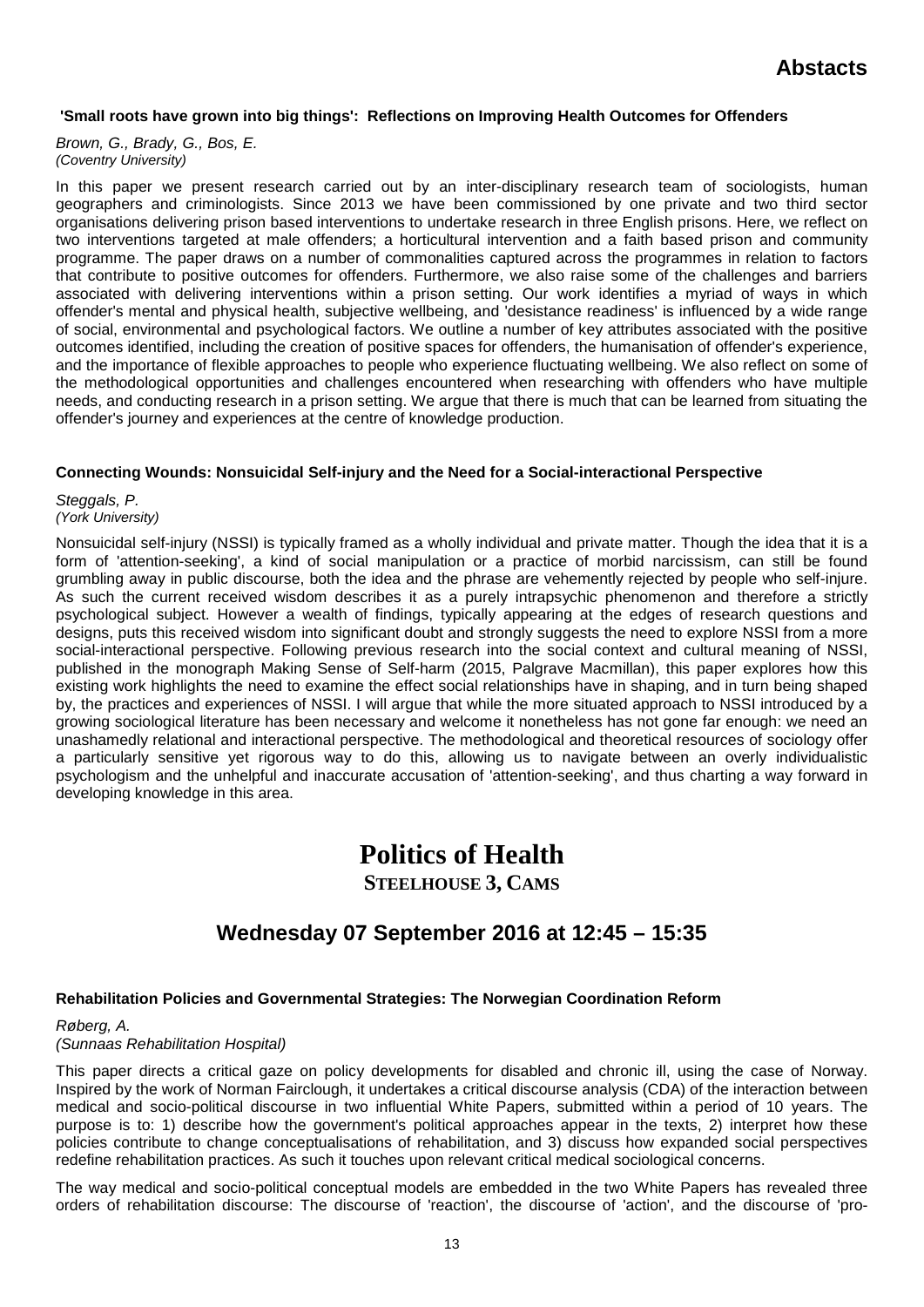action'. The analysis outlines the repositioning of rehabilitation to adhere to socio-political approaches; however, a critical question is whether an identified 'Social Turn' has some unintended consequences.

A major finding is how discursive practices enable governance by encouraging certain conduct and structuring possible actions by different people within the rehabilitation field in order to reduce health cost. Central is how current techniques of government see the individual as basic entity to which government is applied. Policies of self-conduct – or governmentality – are legitimized by associating viability of the population, coordination strategies, and welfare state sustainability.

### **Policing the Mouth at Home: Tooth Brushing and Sugar Consumption**

*Lin, Y-L., Davies, K., Callery, P. (University of Manchester)*

Children with a cleft lip and/or palate (CL/P) have poorer oral health than those without the condition. Poor oral health can affect children's quality of life particularly for those born with a CL/P, due to its implications for future treatments. This study set out to explore parents and children's experience in managing oral health at home to unravel the challenges in caring for the teeth of for children with a CL/P. Semi-structured interviews were carried out with children of age between 5 to 11 and their parents. Fifty-three per cent of those invited were interviewed including twenty-two parents and sixteen children. The principles of thematic analysis were adopted to analyse the data. Parents of children with a CL/P could be highly motivated to maintain their children's oral health but some seemed to find it challenging to enact their intentions into everyday practices. Parents and children showed awareness of the importance of brushing teeth and reducing sugar consumption in caries prevention. Tooth brushing was often more strictly enforced and described as being used to compensate when sugar was consumed. This shows that, in managing children's oral health, policing tooth brushing is than reducing sugar consumption. This might be partly due to sugar being used to bring harmony and introduce power into parent-children relationship. Furthermore, tooth brushing was described as embedded in their daily routines and therefore 'norm' is established. Sugar consumption, however, was often portrayed as occasional 'treats' and thus might be harder to regulate as deviating from the 'norm'.

## **The Importance Of Media In Framing Public And Political Debates About Ncds**

### *Hilton, S., Weishaar, H., Dorfman, L., Freudenberg, N., Hawkins, B., Razum, O., Smith, K. (MRC/CSO Social and Public Health Sciences Unit)*

For the first time in history non-communicable diseases (NCDs) now pose a greater health burden than communicable infectious diseases and the media play a crucial role in framing public and policy debates about the causes of, and solutions to, NCDs. While the literature suggests that media debates should be a key concern for those interested in understanding public health policy processes, as yet there has been only limited research into the role of the media in the development of public opinion, advocacy, and policy in this area. This paper presents the findings from a scoping review which aimed to identify gaps in current research on media representations of industries that contribute to NCD risk and how media representations might be shaping public and political opinion. We focused on media studies of three NCD debates, considering how alcohol, processed food and tobacco industries have been represented in the media. Our findings indicate that: (i) limited research that has been undertaken, 61 studies over the last 30 years, mainly dominated by tobacco studies; (ii) comparative research across industries/risk-factors is particularly lacking; and (iii) coverage tends to be dominated by two contrasting frames (market justice and social justice). We conclude by identifying future research that would provide a crucial resource for those seeking to develop a common policy agenda to reduce NCD-related harm, and enhance public health advocates' abilities to use the media to promote effective public health policy.

## **'Stem Cell Success will Prove the Bible': The Political Economy of Faith**

*Chekar, C. K. (University of Leeds)*

This paper investigates how the political economy of hope is socially configured in the context of regenerative medicine in South Korea. Claims of the healing power of stem cell therapies were backed up by both a Christian bio startup, and also by evangelical church networks. RNL Bio, a Korean adult stem cell company, weaved religion extensively into its vigorous entrepreneurial endeavours. The company publicised its adherence to Christian values in various aspects of its business practices widely. But more importantly, RNL Bio claimed that their adult stem cell (ASC) research and business practices are 'Christian'; in essence, ASCs are a gift from God and that the therapeutic success of ASC will prove that the Bible is correct. Superficially, RNL Bio's aim seemed to be to benefit from the Christian market and gain recognition within evangelical church networks by associating itself with these networks and their theology. However, at a deeper level, what appears to happen is a new type of bio-entrepreneurship; what I call 'religio-scientific entrepreneurship'. I argue that parts of the stem cell industry in South Korea have used their existing religious beliefs to tap into the hopes of health and wealth that fellow believers have – the so-called 'Gospel of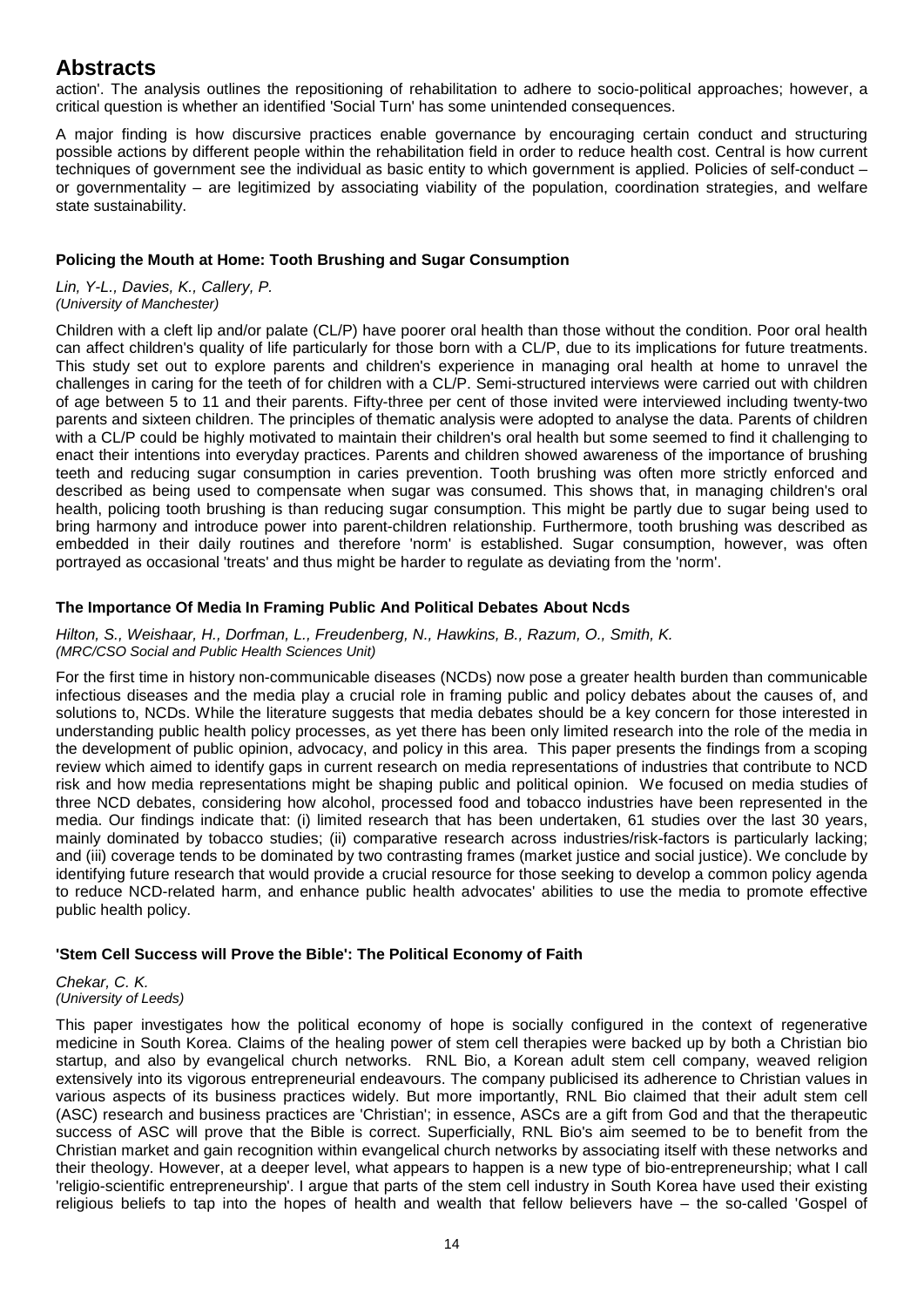Prosperity' – and leverage those hopes via investment from the church networks. Because the bio-company fitted the outlook of the churches so exactly, they were able to draw on their large financial reserves, and this has enabled the as-yet unprofitable industry to maintain momentum as a lucrative business.

### **The Persuasive Power of Metaphors**

*Dimond, R. (Cardiff University)*

In this presentation I discuss the power of metaphorical language. I focus on mitochondria donation, a controversial novel IVF technology that was legalised in 2015 following extensive public consultations and debates. The mitochondrial debates highlight how metaphors perform work: they can communicate complex information, but they can also transform, persuade, and enhance or damage reputations.

This presentation recognises a rich history of sociological understanding of the significance of metaphor, including the body as machine or 'under attack'. The genetic imaginary focuses on essentialism: we use computer metaphors to talk about our genetic 'code' and 'decoding', genes are part of the 'book of life' or 'blueprint', and the quest to map the human genome became the 'holy grail'. Metaphors are useful as a site of sociological focus because they reveal assumptions and expectations about the normal and natural, and the fears and priorities of modern society. Mitochondrial donation, which involves genetic manipulation, has been represented as a 'slippery slope' to 'designer babies', 'crossing a line' and even likened to 'Frankenstein Science'. Novel tropes have also emerged which specifically relate to the mitochondria techniques, including conceptualising mitochondria donation as simply 'changing the battery' and a linguistic repertoire of terms relating to the mitochondria donor as a genetic parent, including 'three parent babies'. The mitochondria debates reveal ambiguities surrounding our understanding of genetic material and its social significance. They also reveal the politics of language. Some metaphors were mobilised, not to characterise the science, but to discredit particular views as reductionist or irrational.

# **Professions STAFFORD 1, CAMS**

# **Wednesday 07 September 2016 at 12:45 – 16:10**

## **Surgeon Education: An Investigation into the Ontological and Ethical Dimensions of Surgical Training and Practice**

## *Mahendran, A.*

*(Goldsmith's College, University of London)*

I pack the belly with pristine, crisp swabs. Almost as soon as I place them, the white of the swabs instantly disappears, drenched in a deep crimson hue, sodden with blood. My hands quickly and methodically move cross the four corners of the abdomen; removing soaked swabs, squeezing out a shower of sticky, scarlet juice that sloshes around in a bucket while the cell saver hoovers up each precious red cell and pumps it back to the patient. Every few seconds I glance up at the rising tide of blood; I don't think I know yet that we have transitioned to the inevitable. I keep going—this is not what I'm here to do, I didn't come to watch a man exsanguinate to death. Suddenly, the world of the operating theatre; a place of good, success and heroics becomes a destination of failure, despair and death. Two worlds. I continue to 'pack and squeeze'; I choose to inhabit the land between—I'm not done. Yet.

This excerpt from my training journal forms one of three data sources in researching the ontological and ethical dimensions of surgical training and practice. At its core is a speechlessness of practice, as experienced in acute and contingent surgical environments. It characterises the 'thisness' of surgical training: an 'affective dimension' (Massumi, Whitehead, Simondon) which exceeds an emotional awakening to practice. It entails a response to a clinical encounter, the way in which this event presents itself and how it is sensed and interpreted (Badiou, Lacan).

## **Critical Care Nurses' Professional Identity: Multiple Processes of Difference**

*Belle, M-J. (University of Tasmania)*

Despite sociological contestation of nursing's professional status, nursing's professional identity is a topic of considerable interest as researchers attempt to explain and overcome its ambiguity. While the concepts of boundaries and boundary work have contributed to understandings of professional identity between different professions, application within professions has been the exemption, rather than the rule. This paper explores identity processes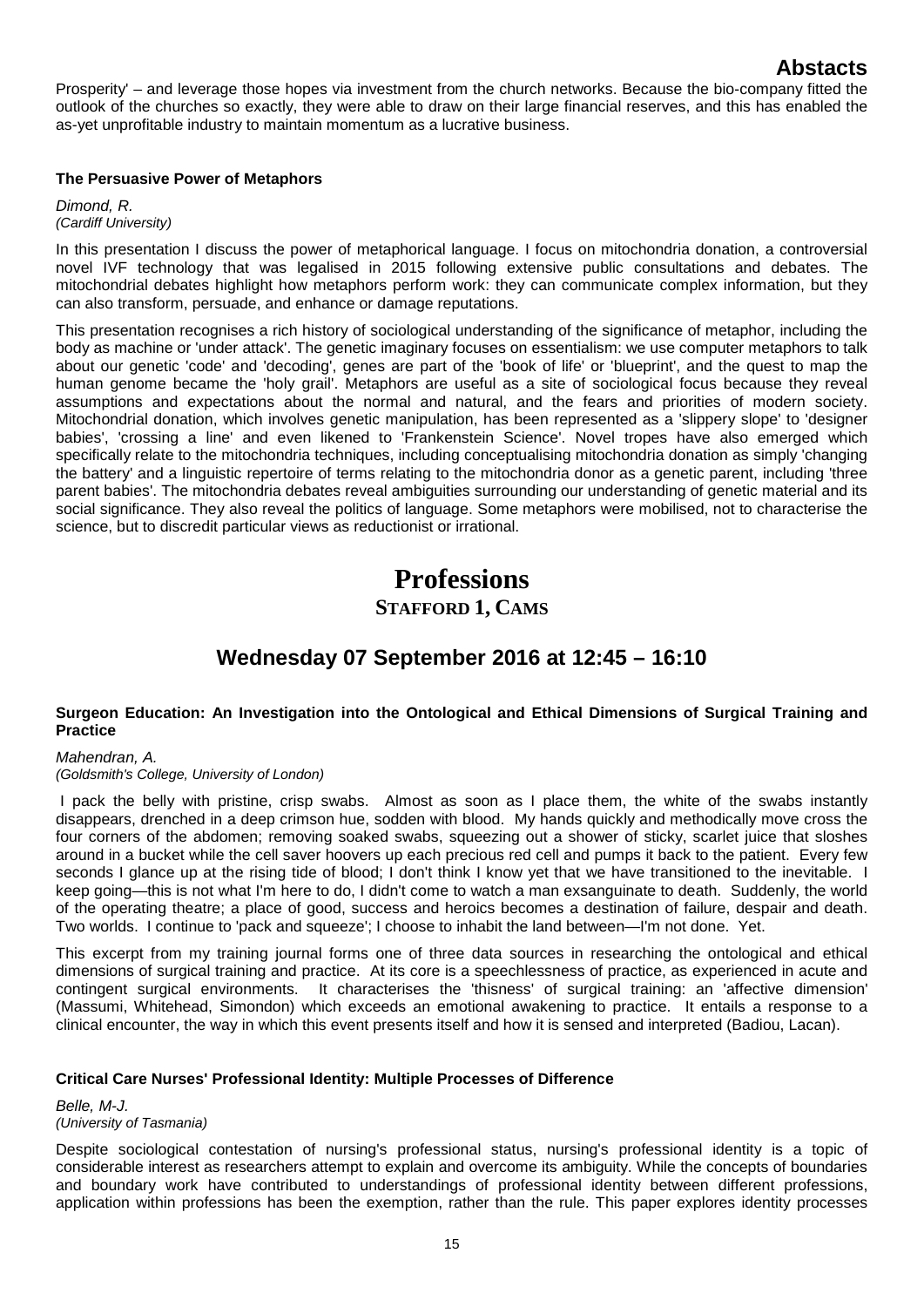across multidimensional boundaries of difference that inform professional identity at the intra-professional level. Thus it furthers empirical knowledge of intra-professional boundary work and professional identity, and their expression within nursing.

I draw on data from an Australian ethnographic study that focuses on how Critical Care Nurses (CCNs) construct professional identity in their work environment. Data were generated from 92 hours participant observation and 8 semi-structured in-depth interviews of 13 Critical Care Nurses working in a single, regionally located Intensive Care Unit over a 5 month period. Data were subjected to thematic analysis informed by Charmaz's principles of constructivist grounded theory.

Professional identity is constructed through intra-professional boundary work by which CCNs engage in relational processes of similarity and difference with other nurses, rather than other health professionals. These identity processes acknowledge difference with reference to multiple dimensions including spatiality, temporality, gender and ideology. I argue that this intra-professional boundary work offers some explanation of the ambiguity of nursing's professional identity, and conclude that application of boundary work at the intra-professional level extends our knowledge on professional identity of health professions, and within the profession of nursing specifically.

## **'The Business End': Neoliberal Reforms and Resistance in Community Mental Health Services in England**

### *Moth, R.*

## *(Liverpool Hope University)*

Contemporary mental health policy for statutory services in England promotes neoliberal restructuring of provision via new payments systems and personalisation. Based on findings from twelve months' ethnographic fieldwork within one community mental health team (CMHT), this paper examines the effects of this reform agenda on multi-disciplinary professional practice and conceptualisations of mental distress, and identifies emergent forms of resistance.

The paper begins with an account of the reconfiguration of welfare labour processes in statutory mental health practice utilising the notion of 'strenuous welfarism' (Mooney and Law, 2007). This describes managerialist strategies to transform the tacit knowledge of professionals into codified forms subject to audit and control. While this organisational context facilitates the intensification of mental health work it also generates performative tensions. Implications of these will be considered including tendencies towards refuge in/reduction to core activities, and a defence of ethical professionalism.

In the CMHT studied, increasingly prominent aspects of competition disrupted attempts by mental health practitioners to sustain supportive and mutual structures and relationships. Organisational processes tended to recast service users as individual consumers 'responsibilised' to manage their own risk, or subject to increasingly coercive measures when perceived to have failed to do so. As a consequence biomedical orientations were remobilised in practice in spite of a rhetorical shift in policy and professional discourse towards recovery and social inclusion. However these developments generated a variety of forms of resistance from practitioners (and service users), and the paper will conclude by identifying examples of these at micro and meso levels.

## **Alternative Futures: Professionalization Strategies in Academic Complementary Medicine, and the Relationship to the Wider Profession**

## *Brosnan, C.*

## *(University of Newcastle, Australia)*

The last few decades have witnessed the rapid professionalization of several types of complementary and alternative medicine (CAM), including, in some countries, their move from college- to university-based education. Despite these gains, the most established CAM professions still face challenges to their legitimacy, recently illustrated by scientistled campaigns to remove CAM degrees from universities in the UK and Australia. Against this backdrop, this paper explores the professionalization strategies pursued within the university by CAM academics - a group that has so far received little sociological attention. Data come from interviews with 47 academics in university departments of Chinese medicine, chiropractic and osteopathy in Australia and the UK. The academics' perspectives are compared with those of key members of CAM professional bodies, drawing on a further 14 interviews in the two countries. Gieryn's notion of boundary-work and Bourdieu's concepts of field and capital are drawn on to interpret the results. Findings show that key professionalization strategies among the academics include discursive efforts to redefine their professions as 'allied health' rather than 'CAM', and to distinguish themselves from the 'fringe' elements within their professions. Another related strategy is to increase research in their respective fields. However, various obstacles hinder the academics in these goals, including a lack of support from some elements of the professions themselves. The paper demonstrates not only that professionalization is an ongoing process, but that strategies play out differently and are contested across the various sectors of a given profession, particularly between the academic and practitioner fields.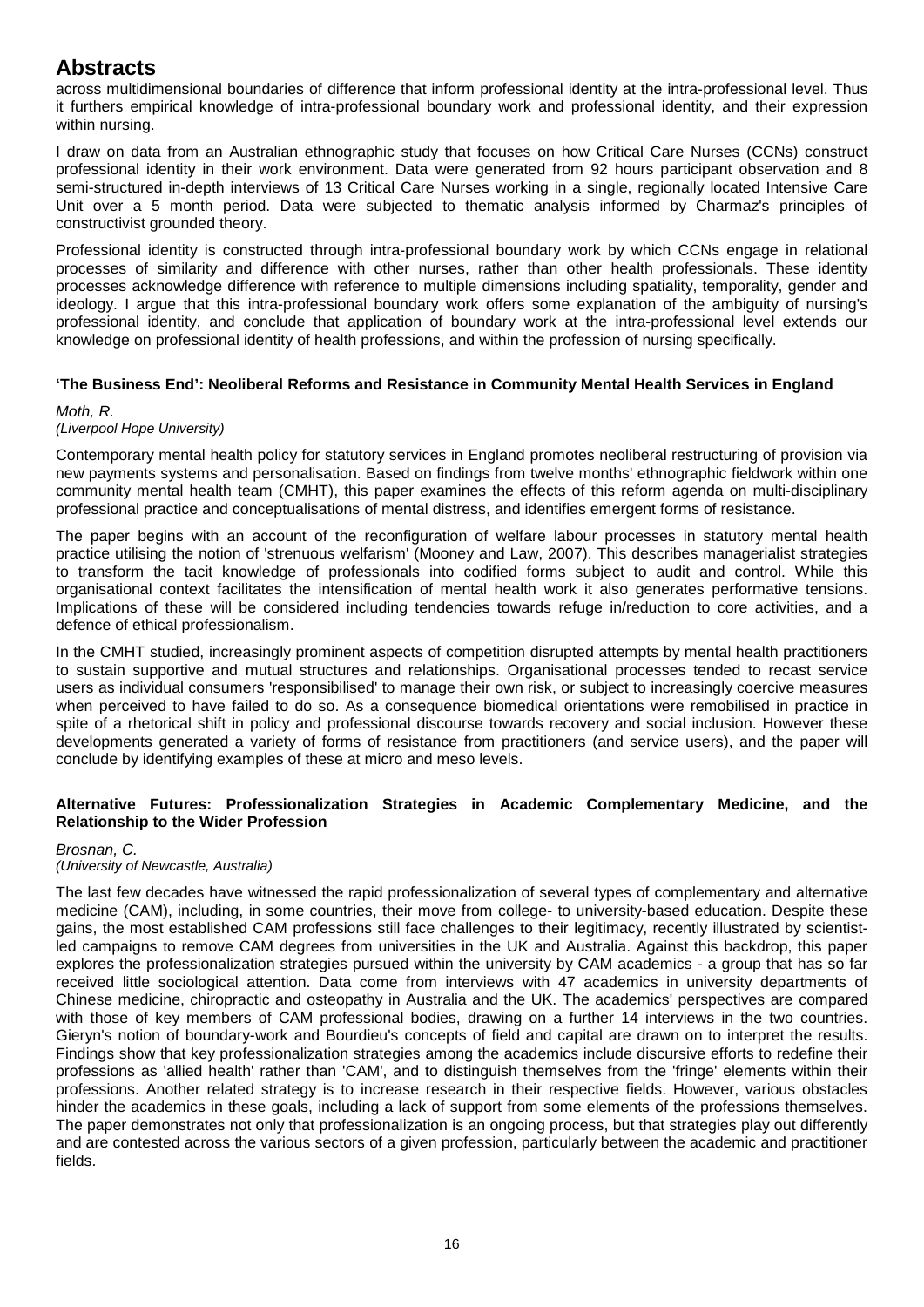### **Understanding the Experience of Health and Justice Workers Responding to Sudden, Unexpected Child Death in the Home – An Interdisciplinary Review of the Literature**

*Marrable, T., Turner, D. (University of Sussex)*

Sudden, unexpected child death in the home is an event which reaches to the centre of concerns about multiprofessional practices, requiring professionals from health, justice services, and social care to balance 'systematic investigation' of potential wrong-doing with 'sensitive support' for the family (Sidebotham and Fleming 2007). In the midst of this, professionals need to deal with their own fear and distress with what has been described as the 'most shocking and devastating event' professionals may face (Simons, 2004, cited in Dent & Stewart, 2004, p. x). The 'Rapid Response' after a child's death includes forensic investigation from police, health, and social care professionals, followed by a series of multi-agency meetings leading to a Child Death Review (HM Government, 2013). Although the needs of bereaved parents and other family members are meant to be respected within this process, in a recent study (Turner 2014) families described professionals whose own reactions to the child's death left them unable to cope, thus leaving the families to deal with the aftermath largely unsupported.

This paper provides the findings from an interdisciplinary, rigorous literature review which explored the substantive and theoretical evidence within the literature about these 'rapid response' professionals. It seeks to understand this difficult encounter from a perspective of professional 'emotional labour', looking more closely at the relation between emergency health services and the need for forensic examination from justice services. In doing so it illuminates the need for support and training which holds the needs of both worker and family in mind.

### **New Competences in Health Professionals' Practices Related to Brain Injured Patients' Transfer Positions Between Acute, Semi Acute and Stable Phase. An Inequality Perspective**

*Højbjerg, K.*

*(Aalborg University Copenhagen)*

The Nordic welfare state, institutions, professions, patients and knowledge are under constant transformation. Health care systems are highly differentiated and specialized and patients cross several sectors and institutions to get the most 'adequate' rehabilitations process. Economic and administrative systems, manuals, guides, codes (DRG) and classification systems (ICF) tend to standardise the health care, and at the same time we know that patients and their relatives bring in different types of capital when starting out for recovery. We also know that in spite of all good intensions inequality of health is a fact which might threaten the support to the Nordic welfare model where most health care is tax financed. The rehabilitation field within brain injured offers a critical window to study how professionals manage to compensate for the amount and compositions of capital among both more and less privileged brain injured and their relatives in transfer positions? The sociology of Bourdieu and Abbott's theory of system of professions are used as analytical framework. The paper presents preliminary analysis of data from ethnographic field studies indicating that different positions among the health- and social professionals seem to develop new exorbitant practices to align patients to the system. These new competences have different functions and they are not all attractive when it comes to the professionals' desired jurisdictions.

# **STS and Medicine BYNG KENDRICK, G11, MAIN BUILDING**

# **Wednesday 07 September 2016 at 12:45 – 16:45**

### **'Are we just giving patients more years of anxiety?' Time, Futures and Expectations and an Early Diagnosis of Alzheimer's Disease**

### *Swallow, J. (University of Leeds)*

Efforts to diagnose Alzheimer's disease (AD) in its earliest stages dominates scientific research and healthcare policy in the UK. Focus on early diagnosis has led to the development of biomarker technologies in scientific research, and the development of initiatives including the National Dementia Commissioning for Quality and Innovation (CQUIN) Framework in healthcare policy. The CQUIN aims to increase and therefore govern early diagnosis rates for AD by screening individuals for cognitive decline in the hospital setting. It is anticipated that early diagnosis will maximise treatment options and enable patients to 'prepare for their future' in terms of care. Drawing on qualitative ethnographic data taken from memory clinics in the UK, this paper examines the extent to which the discourse of hope embedded in early diagnosis as governed in initiatives such as the CQUIN, affects the construction of a future with AD in the present. Developing the analytical standpoint of the sociology of expectations (Michael 2000), this paper shows how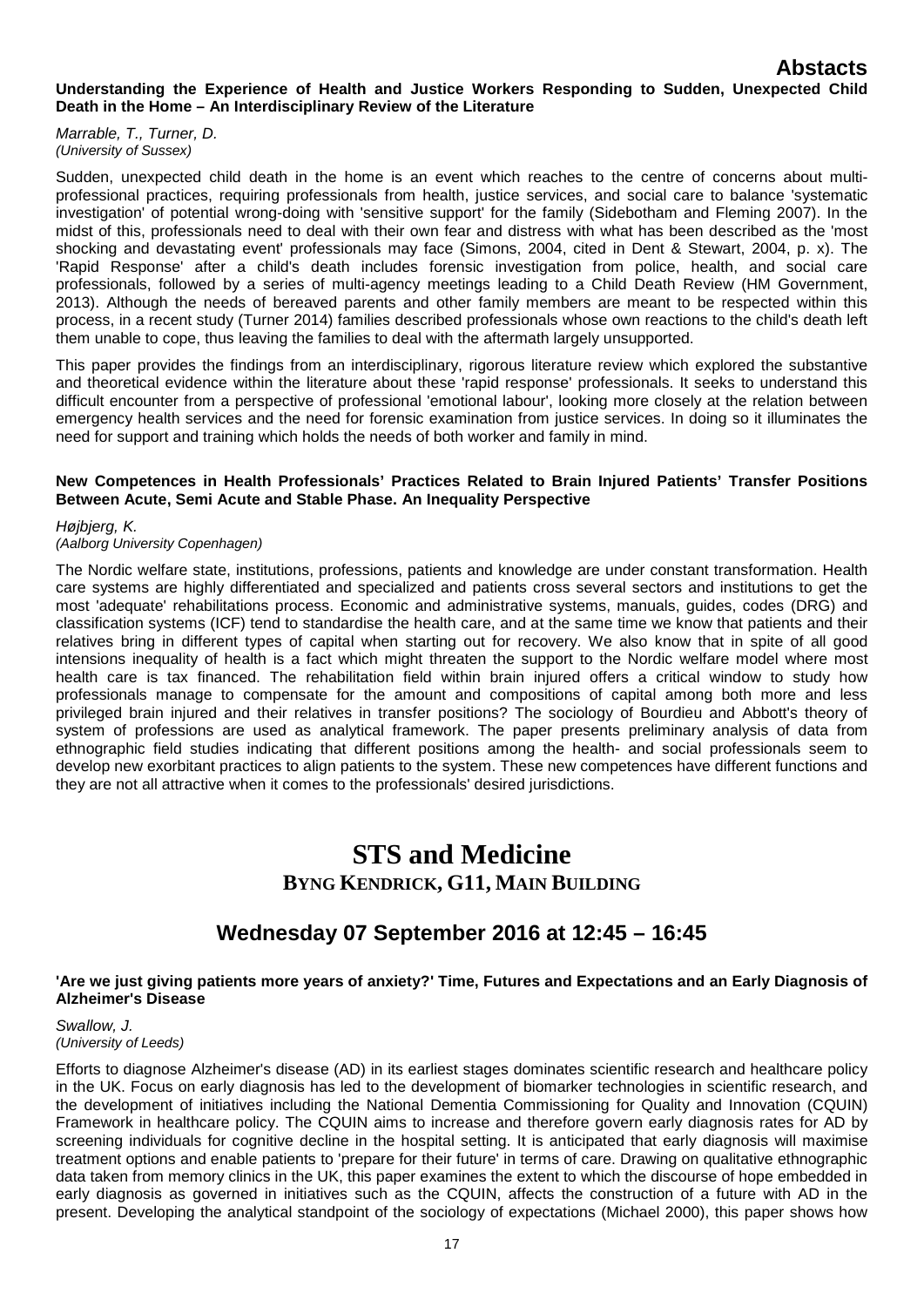the kinds of hopeful futures rhetorically enacted by the CQUIN and early diagnosis, downplays the role the CQUIN has in constituting particular expectations about a future with AD. Early diagnosis produces uncertainty for patients as to what the future might bring, and for professionals in terms of treatment options and care. Examining the promissory claims of the CQUIN through an STS lens, casts light on the expectations, anticipations and anxieties the future of an ageing population with AD produces.

## **A Pilot Study of the Impact of Commissioning for Quality Improvement (CQUIN) on Organisational Culture**

*Corbett, K. (Middlesex University)*

'CQUIN' is a British health service 'Pay for Performance' framework (P4P) whereby health commissioners proportionately reward health service providers upon their achievement (or not) of quality improvement targets. This pilot study sampled one provider so as to describe both the complexity of achieving alignment with commissioner intentions via the internal networks of people/technologies and the manner in which the enactment of this alignment variously occurs across the provider to impact on the organisational culture. Aspects of Schein's model of organisational culture and Latour's Actor Network Theory (ANT) are used to understand the local enactment and translation of commissioning intentions as they are operationalised through organisational systems variably composed of multiple and heterogeneous chains of designated personnel and software. This presentation will report the findings from data analysis of two types of qualitative data: on-site field observations from shadowing actors operationalising P4P/CQUIN and semi-structured interviews with those actors reflecting on their operationalising processes. ANT is used to conceptualise the effects on organisational culture of the processes and/or mechanisms whereby intention is translated into action and the factors facilitating and /or impeding those processes of translation and enactment. The presentation will conclude by discussing this use of ANT for understanding today's health service organisational culture.

## **Technology Adoption as a Socio-Material Process: The Case of New Technology in Healthcare**

*Sanchez-Vazquez, A. (Anglia Ruskin University)*

The adoption of new technology in healthcare settings involves complex non-linear relationships between the different organisational groups and new and existing technologies. These relationships must be balanced and stabilised if the technology is to be successfully adopted and diffused into standard every-day working practice. Sociomateriality can provide a powerful lens through which to view these complex and dynamic relationships. Given the very limited success of ICT initiatives in the NHS to date, and considerable interest from policy makers promoting new ICT across the NHS, we believe novel approaches to technology adoption are warranted.

A sociomaterial lens can highlight the important relationships between workers, the organisation and the technology being adopted in such a way as to highlight critical factors in success and failure. In particular, a socio-material approach highlights the inevitable tensions between the often competing social and technical elements comprising the organisation.

In this research, data were collected from clinicians, NHS supports staff and senior managers via in-depth interviews, and extended periods of non-participant embedded observation.

Our findings show how different views of the value and benefits of technology in relation to existing practices and worldviews, give rise to an uneven implementation that prevents technology achieving its full potential.

## **Personal, to Whom? Careers, Custodianship and Control in Biomedical Big-Data**

#### *Atkinson, S. (Cambridge University)*

In the context of emerging global political, economic, industry and market pressures, biomedical researchers are under intensifying pressure to collaborate in large-scale scientific endeavours. Big-data is seen by many to have huge potential to identify predicative and experimental research solutions to complex health conditions, such as dementias and neurodegenerative diseases. In the UK, longitudinal studies, with in-depth data and close participant relations are viewed as core sites for harnessing this potential. Enrolling cohort studies and their participants into new kinds of collaborative relations re-personalises many of the social and ethical issues around big-data collaborations for biomedicine. However, the re-personalisation of big-data is important not to understand the interests of cohort participants, but also for the groups and individuals responsible for such studies. The construction of collaborative infrastructures illustrate a critical tension between values of collectivisation and independence, collaboration and autonomy which are used to characterise the 'good' in scientific practice. Based on a two year embedded ethnography conducted in a large-scale dementia collaboration, I examine how key actors in cohort studies think and talk about data. Drawing on Traweek (1992) and Strathern (2011) this necessitates a return to the lives, experiences, relations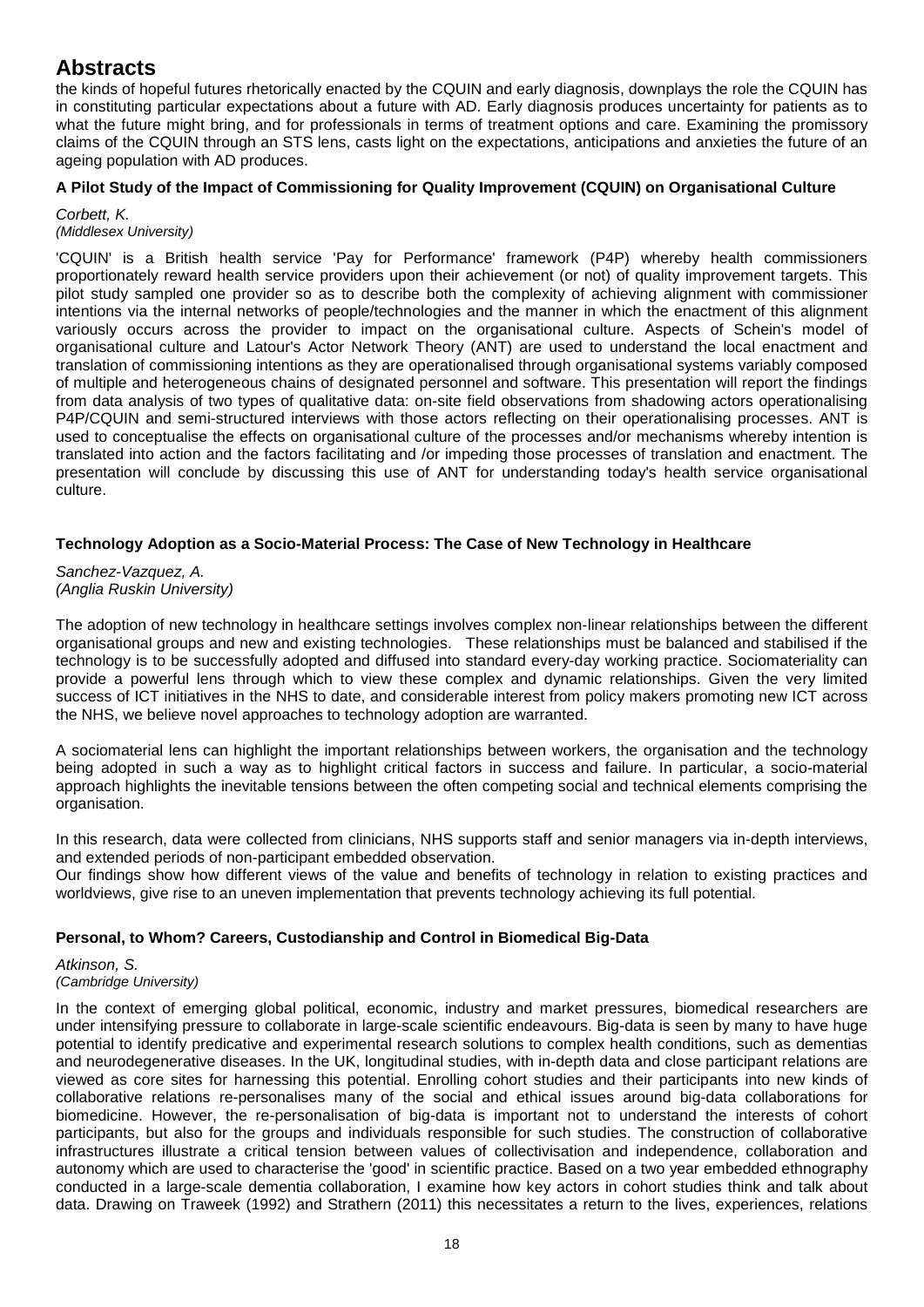and investments of those who build, manage and shape cohort studies. Developing our understanding of how researchers conceptualise cohort studies and their data, presents a valuable insight into issues of ownership, control and responsibility around big-data in contemporary bioscience.

### **From People with Dementia to People with Data: Clinical Labour in Alzheimer's Disease Research**

### *Milne, R.*

## *(University of Cambridge)*

A 'paradigm shift' (EMA, 2016) has occurred in Alzheimer's disease, as research has moved to recognise a longer disease continuum and to identify and intervene at earlier and earlier stages. Rather than focussing on 'people with dementia', identified symptomatically in the clinic, the interest is increasingly on people with the earliest form of disease, or those without any overt symptoms at all. Research focusses on identifying the biomarkers that characterise the disease continuum.

At the heart of this work are 'big data' research structures which draw together clinical and research data. This paper explores the role of data in Alzheimer's disease research, drawing on research conducted with cohort participants and researchers. I suggest that discussions of biomedical data have considered them as moving in linear tracks, from the patient or participant, to the clinician or researcher and outwards into the world. Drawing on work with cohorts, and with public-private collaborations in Alzheimer's disease I argue that in the context of Alzheimer's disease, the value of data increasingly resides in their ability to re-attach to the bodies whence they came.

I suggest that this return to the data subject represents a critical stage in the realisation of biovalue, and that considering the labour involved in the production and reproduction of data opens the door for alternative forms of governance and avenues of ethical action that consider involvement in data infrastructures as an ongoing project on the part of both data subjects and data collectors, rather than punctuated series of encounters.

### **Care Bundles and Checklists - Technology-In-Practice and the Professions**

### *Overton, C. (University of Nottingham)*

Many quality improvement initiatives hinge on introducing novel material and symbolic artefacts into established social practices and forms of social organisation, often in the premise of bringing about behavioral or cultural change. Drawing from the field of Science and Technology Studies, contemporary sociology embraces a dynamic way of analysing medical technologies. The central tenant to technology-in-practice is the assumption that artefacts have a generative power, arising from the inter-relationship of the artefact and its users in action.

Drawing on debates in technology-in-practice and the sociology of professions, I critically examine how the artefacts of quality improvement are implemented into secondary care. Using a qualitative case study and ethnographic methods within two NHS Trusts, the study explores the implementation of artefacts associated with the sepsis care bundle and pressure ulcer prevention checklists.

Preliminary analysis of the early qualitative data - eight interviews and 60 hours of observations - highlights (i) the artefacts embody differing representations to healthcare workers vertically and horizontally across professional boundaries; (ii) the level of experience of the healthcare worker influences how the tool determines behaviour. This research contributes to theorising the operation of such technology, as it intersects with the professions within existing socio-technical arrangements.

### **Using Strong Structuration Theory to Understand the Implementation and Adoption of a Medication Safety Information Technology Intervention in Primary Care: A Qualitative Case Study**

#### *Jeffries, M., Phipps, D.L., Howard, R., Avery A., Rodgers, S., Ascroft, D.M. (University of Manchester)*

Healthcare information technology systems can assist general practitioners and pharmacists with medication safety activities. However the implementation of such technology in primary care, where most prescribing occurs, has been under-researched. Strong structuration theory argues that technology usage is a product of a recursive relationship between social structures, technology and human agency. We used strong structuration theory to examine the implementation and adoption of a new electronic medicines optimisation system which allows healthcare practitioners and patients access to real time patient data including prescribed medications and test results.

Six semi-structured interviews and four focus groups were conducted with eighteen participants purposively sampled from a range of stakeholder groups - general practitioners, pharmacists patients and general practice managers - from a clinical commissioning group in the South of England that was an early adopter of the system.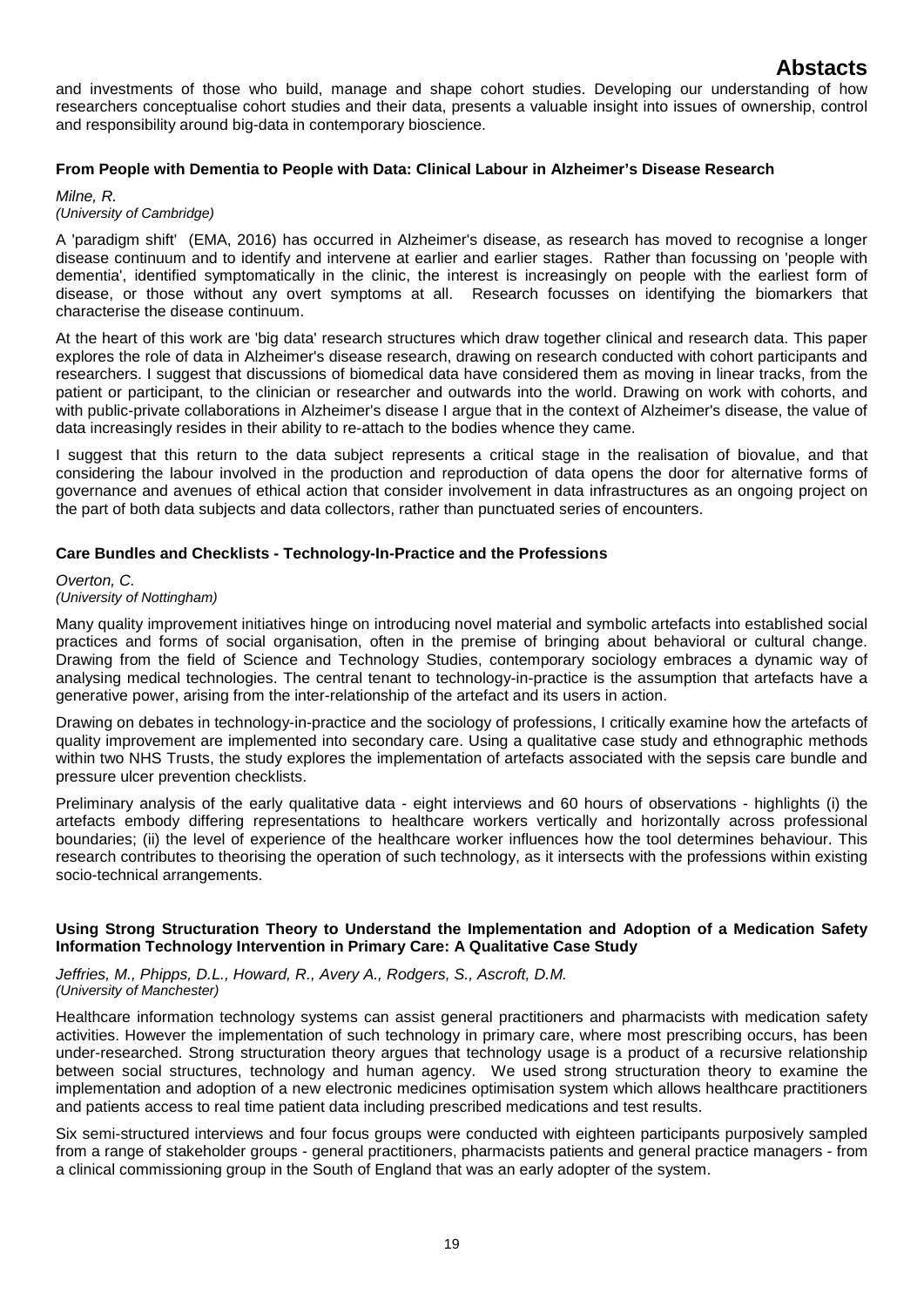In response to external infrastructures, such as national policy, healthcare professionals were motivated to use the system for information gathering relating to medication usage and safety. GPs and practice managers perceived the system as requiring technical knowledge. Interactions between GP staff, other healthcare professionals and patients involved role allocation or collective use which determined how the system was used.

Strong structuration theory was found to be useful for studying the implementation and adoption of a system for medicines optimisation in primary care. Information technology interventions for medicines optimisation in primary care might consider the importance of the dynamic blend of the contextual background, the dispositions of users and the material properties of the technology.

# **Theory WHITEHALL 2, CAMS**

# **Wednesday 07 September 2016 at 13:55 – 16:10**

### **Of Sheep, Shepherds and Sheepdogs? The Dynamics of Pastoral Power in the Government of Patient Medicine-Use**

*Waring, J.*

## *(University of Nottingham)*

This paper re-visits Foucault's concept of 'pastoral power' as a mechanism of government within the social organisation of healthcare. The concept has an important role in Foucault's genealogy of governmentality, where pastors operate at the nexus of discipline and subjectification through 'shepherding' the behaviours of the 'flock'. In this paper we consider the inter-connected forms of pastoral power introduced through policies to promote patient adherence to medicine use. Specifically, we describe a three-way exchange between prescribing GP, dispensing pharmacist and (non) adherent patient. On one level, policy creates a relational system that might be interpreted as involving an overseeing shepherd (GP), a disciplining sheepdog (pharmacist) and docile patient (sheep). We find, however, that in this context pastoral power is more dynamic. Although operating within an overarching system, pastoral relationships can illustrate a 'schism' or competition to shape patient behaviours based upon claims to expertise and salvation. Pastors were also active in surveying and reflexively monitoring one another, as well as the patient, through identifying areas of inconsistent or unsafe practice. Patients were also active in resisting pastoral influence, through drawing upon alternate belief systems to justify non-adherence, and through exposing the inconsistencies between pastors. Significantly, this recursively influenced pastors as they sought to respond to both patient resistance and professional competition. The paper reveals a form of inter-subjectification, where the government of pastors and subjects is located within complex networks of relations. It also restates the importance of agency with Foucault's ideas and highlights a problematic of governmentality.

## **Alienation, Health and Wellbeing**

# *Yuill, C.*

## *(Robert Gordon University)*

Despite all its promise to link various aspects of reality, alienation theory has been underused in medical sociology, especially in relation to workplace health. Drawing on research involving qualitative interviews with 16 social workers concerning their health and wellbeing in the workplace, an example is made of how alienation theory can be operationalized. The empirical findings provide two insights.

The first insight indicates how alienation theory can be used in sociological research. Processes such as seeking out internal relations and the use of abductive reasoning are highlighted here, and how we can model the pathways by which alienation negatively impacts on health and impairs wellbeing. The model focuses on the contradictions and interplay of objective structural and subjective resistances that attempt to deal with the contradictions of modern work. Those attempts to resist can fail, resulting in a negative dialectic in the health and wellbeing of the worker.

The second insight is into the empirical experiences of a fraction of workers experiencing the logics of neoliberalism. Their former professional status has been considerably reordered and their impulse to engage in meaningful work is negated by the estranging demands of bureaucracy. What emerges is a snapshot of the demands made the bodies and minds of workers in the new workplace, as well as the strategies they develop to offset those demands as much as they can.

## **'Liquid' or 'solid' or Both– How to Conceptualize Professional Work in Contemporary Healthcare Delivery?**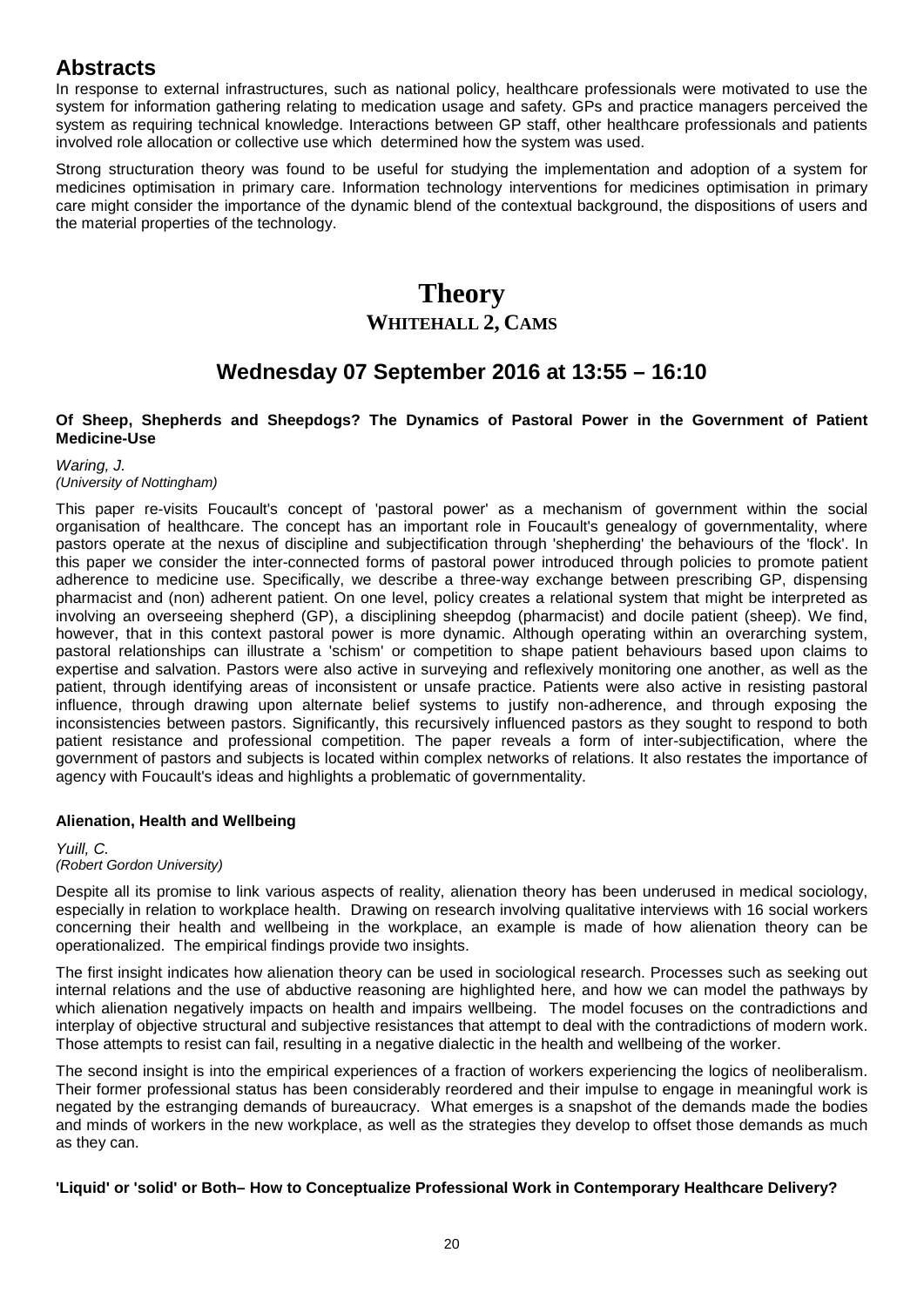#### *Olsvold, N. (Diakonova University College)*

In what Zygmunt Bauman (2003) calls the age of 'solid modernity 'common problems related to the projects of the modern world such as coordination, trust and risk gave rise to practices of supervision. The goal of good supervision was to cut down on the choices of those being supervised. There was a right way of acting and behaving that would ensure stability and eventually reduce the need for change. In 'liquid modernity' things are different according to Bauman, as we now live in a state of constant change with no expectation of ever arriving at a state of perfection or even of constructing durable structures. Flexibility and life-long learning are the current mantras and responsibility for ever-changing projects is no longer assigned to central authority but to each and every one of us.

Applying these concepts to professional work in contemporary health care it is possible to address some of the paradoxes and contradictions that characterize present day service delivery. Using examples from a qualitative case study of the implementation of a change in the practice of high technology care in a cardiothoracic ICU, I discuss how health professionals struggle with the interplay between the limited options and clear division of responsibility offered by professionalism in 'solid modernity', and the multiple responsibilities brought on by the blurred professional boundaries and increasing systemic contradictions that characterize healthcare in 'liquid modernity'.

### **Imagining Health(Care) in the Digital Society: A Multi-Site Case Study of the Introduction of Mhealth Technologies for HIV Care**

### *Marent, B., Henwood, F., Darking, M. (University of Brighton)*

In his opus magnum 'Theory of Society', Niklas Luhmann followed the hypothesis that the introduction of the computer and Internet technologies as new communication media will bring about fundamental changes within the societal structure and culture. Currently, within medical sociology, the various ways in which digital technologies affect experiences (of health and illness), practices (of self-care and treatment) and structures (of care provision) are widely investigated.

Contributing to these research fields, this 5-year study investigates the development and implementation of a mobile health (mHealth) platform to enable self-management of HIV in patients in five clinical sites across the European Union. The platform will provide users with Smartphone applications which interfaces securely with medical data and facilitates remote access to healthcare providers. In the first study year, 10 group discussions and 20 interviews with patients have been carried out to explore imaginations and concerns regarding mHealth technologies prior to implementation.

Data analysis (based on grounded theory) revealed several tensions (certainty/uncertainty, taking control/loss of control, autonomy/dependency, and closeness/displacement) that patients imagine when faced with digital health technologies. Discussing these results from the background of Luhmann's theory, we argue the emergence of a new type of patient. The 'next patient' adopts a culture form of 'operational control' in order to deal with the amount of data that is instantaneously available through mHealth technologies. This involves looking what happens on a Smartphone screen (rather than asking: 'Why?'), accessing no more information than is needed and employing short-term illness management strategies shaped by digital devices.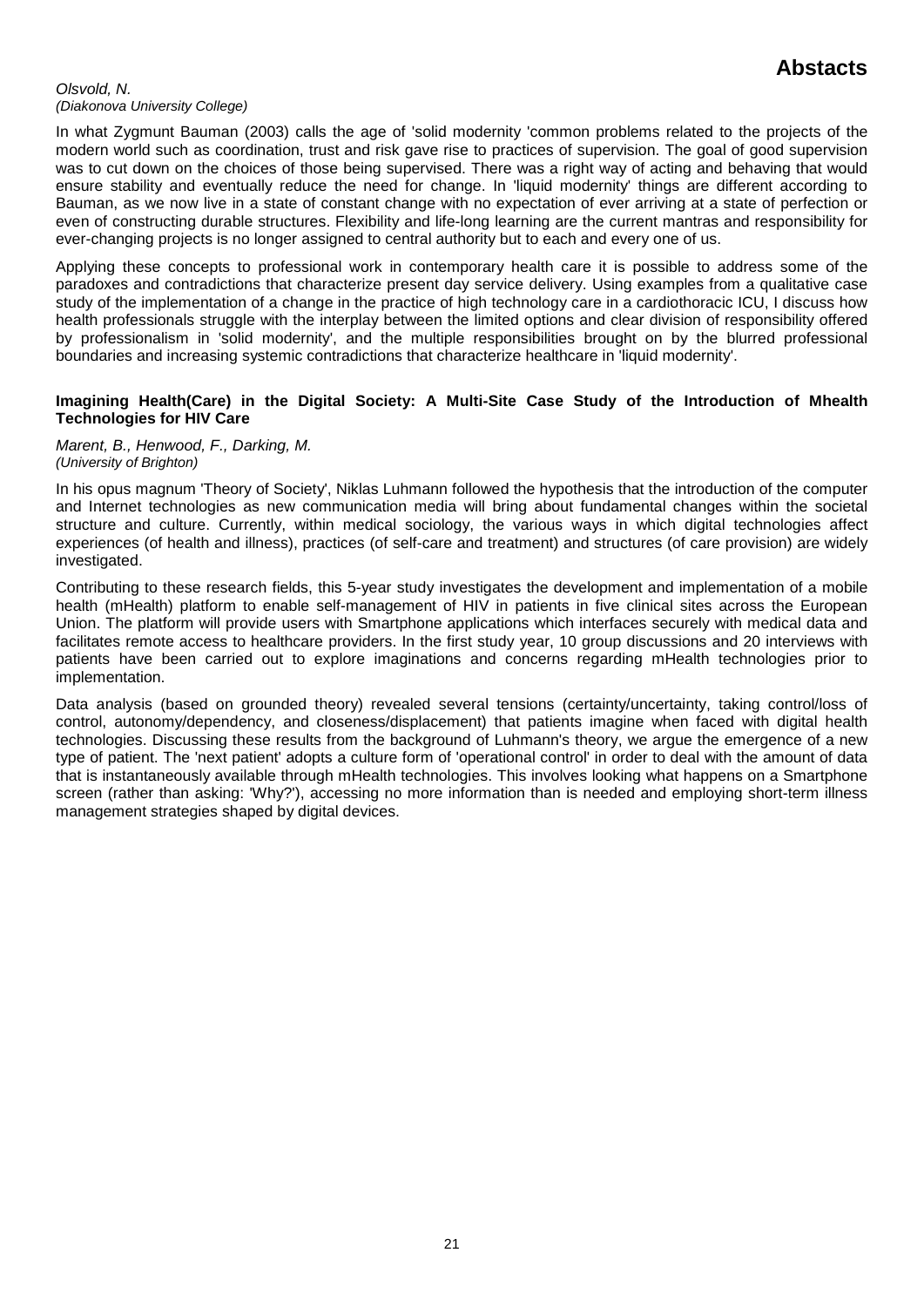# **Citizenship and Health STAFFORD 1, CAMS**

# **Thursday 08 September 2016 at 09:00 – 11:15**

## **Social Support for Health - Caring Kindness or Pastoral Power?**

*Hiscock, J. (Bangor University)*

Social support for health is commonly viewed in both the academic literature and everyday moral norms as a universal good. However, using Foucault's concept of 'pastoral power' I suggest a very different way of viewing this.

This will be based on findings from a qualitative study about interactions about health amongst friends and informal social connections. Purposive sampling included: gender, age, condition, severity of condition, deprivation and urban/rural. Data were gathered through qualitative interviews. Case study analysis was conducted to inform the development of codes and to identify broad themes which could not be segmented into codes. Transcripts were coded, organised using NVivo and interpreted, guided by the research questions and research team discussion.

The study revealed an interesting tension between kindness and surveillance in health related support for social network members. Study participants gave examples of advice giving, observing, monitoring and 'checking up' on others in their social networks which could be seen on the one hand as kindly and caring and on the other hand as monitoring, surveillance or the construction of power.

This paper will use Foucault's notion of 'pastoral power' to develop an analysis of these tensions and to suggest that the iconic notion of 'helping the sick' is loaded with moral authority building and can be seen as a form of power and control.

### **Prisoner Health and Well-Being, on Becoming a Citizen and the Role of 'Commensality' as Part of a Desistance Journey that Develops Social and Cultural Capital**

*Parsons, J. (Plymouth University)*

This paper presents findings from an SHI Mildred Blaxter post-doctoral fellowship award that examined 'commensality' (eating together around a table) as a tool for health, well-being, social inclusion and community resilience at a rural land-based prisoner resettlement scheme, that offers support and training to men released every day from prison on temporary license (ROTL) and former prisoners, referred to as 'trainees'. The ethnographic fieldwork entailed six months of participant observation of lunchtimes and associated 'food' activities, twenty-one in-depth interviews and a 'photo-dialogue' focus group on the topic of 'food' with staff and trainees. The research suggests that 'commensality' is beneficial for both trainees and the wider community; it breaks down barriers and challenges widely held stereotypical beliefs about prisoners. It exposes trainees to the symbolic, social and cultural capital associated with commensality and contributes to developing a pro-social identity in a 'family' oriented environment. It has been well documented how prisoners are constantly under scrutiny and on guard in prison (Crewe and Bennett 2012) due to the intense regulation of everyday life that is typical of a 'total institution' Goffman (1968). Contemporary desistance theories suggest that successful reparation is social as well as individual, and the change in status from prisoner to citizen has to be acknowledged and reflected back. Commensality is therefore beneficial as it helps to expose trainees to social and cultural norms and values. Importantly it highlights how 'cultural' as well as social capital is significant in an individual's journey towards successful reintegration in to the community.

### **Plastic Citizenship, Aesthetic Belonging: Plastic Surgery and Corporeal Constructions of Nationalism in Brazil**

### *Bonyeme, L. (University of Toronto)*

This paper seeks to add to recent inter-disciplinary efforts in investigating how cosmetic interventions play a key role in conferring citizenship rights and in recognizing the productive place of bodies within ideas of the social and the nation. I look at the specific example of the cosmetic surgery industry in Brazil. Aesthetic surgeries in Brazil have been effectively 'democratized,' with public-funded hospitals now offering free or low-cost operations to the urban poor. Cosmetic enhancement, derived from a modern national discourse of a Brazilian metaracial bio-type, is seen as a potential source of social mobility for working class women. In addition, conceptions of citizenship have shifted along the lines of bodily consumption and, through it, access to market participation. Pooling from previous theoretical work on bio-, medical, and cultural citizenships, I posit the term plastic citizenship to describe the ways in which the surgical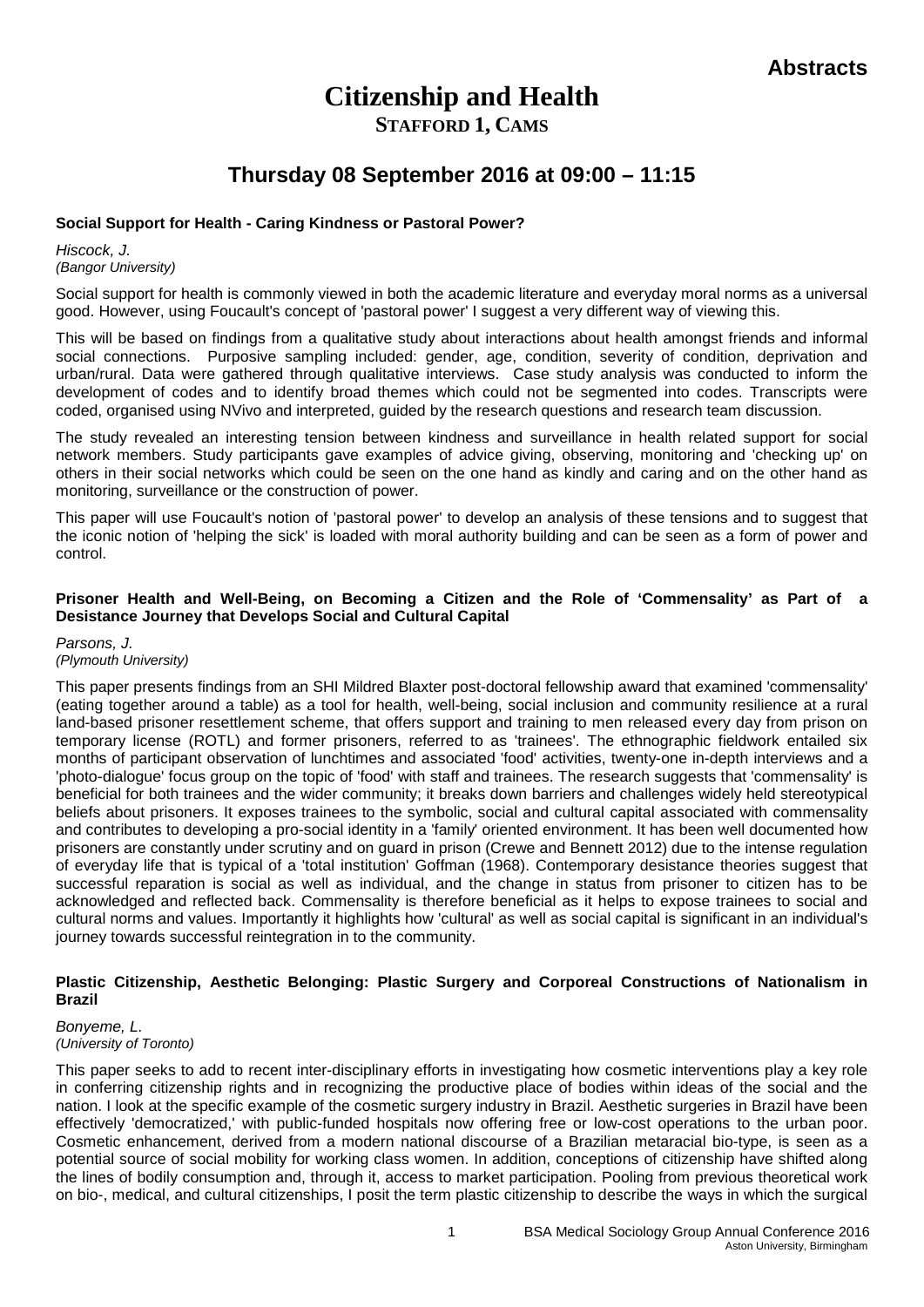(meta-) racial body has become the space on which a Brazilian national sense of belonging is negotiated. Further, using the concepts of corporeal nationalism and politics of belonging, I explore how the Brazilian onus of beautification and racial mixing creates a sense of aesthetic belonging. I conclude by briefly pondering how this discussion can be thought about in relation to the trans-national movement of (female) bodies. Particularly, how foreign racialized bodies would inter- or counter-act with this national discourse. Future research should focus on unveiling 'relational webs' and 'paradoxes of care' in the management of national and foreign bodies – specifically in relation to bodily modification practices.

## **Surgery Abroad: Self-managed Cross-border - Healthcare Processes in the European Union**

*Nikolov, P. (Stockholm University)*

European integration contests the embedded relationship between social citizenship and nation-state borders. EU member-states have recently enforced cross-border healthcare mobility rights. National law in Sweden allows its citizens to apply for reimbursements for planned healthcare in any other EU-state. I approach cross-border healthcare as multiple relations between Swedish citizens and medical practice fields in Sweden and other EU-countries.

Modern healthcare depends on a range of processes interlinking health/medical professionals in primary and specialised care. Such processes are typically coordinated by the public healthcare system in European welfarestates. Cross-border healthcare in contrast not only demands individually accessing healthcare abroad, but in many cases entails self-managing treatments abroad with continued rehabilitation in the home locality. I examine such citizen-managed processes involving surgery for complex musculoskeletal disorders or bariatric surgery. This is primarily examined through in-depth interviews with Swedish citizens with such surgery experiences as well as via interviews with cross-border healthcare practitioners - such as health/medical professionals, civil society and company leaders.

Patient choice research demonstrates that welfare-state citizens prefer accessing healthcare in their home locality. My research reveals that cross-border healthcare processes typically entail citizens firstly accessing healthcare for diagnostics or treatment locally in Sweden and finally reentering the Swedish healthcare system for rehabilitation after their surgery abroad. Cross-border healthcare is not only linked to market activities, but it is as well facilitated by nonprofit patient-advocacy organizations and other less formal citizen associations. My intention is to distinguish crossborder healthcare processes involving such variable multi-local trajectories from a citizen perspective.

## **Some (Contradictory) Health Implications of Changes in Car-Based Mobility for Young Adults in the UK**

*Green, J., Christie, N., Prior, L., Garnett, E., Steinbach, R. (London School of Hygiene and Tropical Medicine)*

Globalising forces potentially generate hyper-mobility for elites, whilst degrading localities. For young adults living outside metropolitan centres, the jobs, opportunities and social life necessary for health now lie at increasing distance from the home. Accessing these therefore often requires access to a private car; for many, this can be a challenge. This paper draws on data from small group interviews about everyday mobility with 16-21 year olds and parents in Northern Ireland, England and Wales to reflect on the health implications of changing patterns of mobility in era of austerity. Young adults' desires to drive were largely mundane - to access work and apprenticeships, rather than relating to independence or status - and they emphasised the responsibilities of driving (to keep themselves and others safe, to earn sufficient to keep a car) not its freedoms. The tensions between desires for mobility, pragmatic constraints and communal responses generated both health promoting and health risking practices at the level of everyday mobility, and contradictory implications for public health at a more structural level. For instance, the necessities for lift-sharing fostered social integration, but also obligations to accept lifts from 'risky' drivers. At a structural level, private cars had apparently lost their former allure as the ultimate iconic consumer item, promising perhaps an end to an unhealthy 'regime of automobility' – but in rural areas, the absence of alternatives rendered the 'local' isolating and limiting for young adults.

# **Experiences of Health and Illness G63, MAIN BUILDING**

# **Thursday 08 September 2016 at 09:35 – 12:25**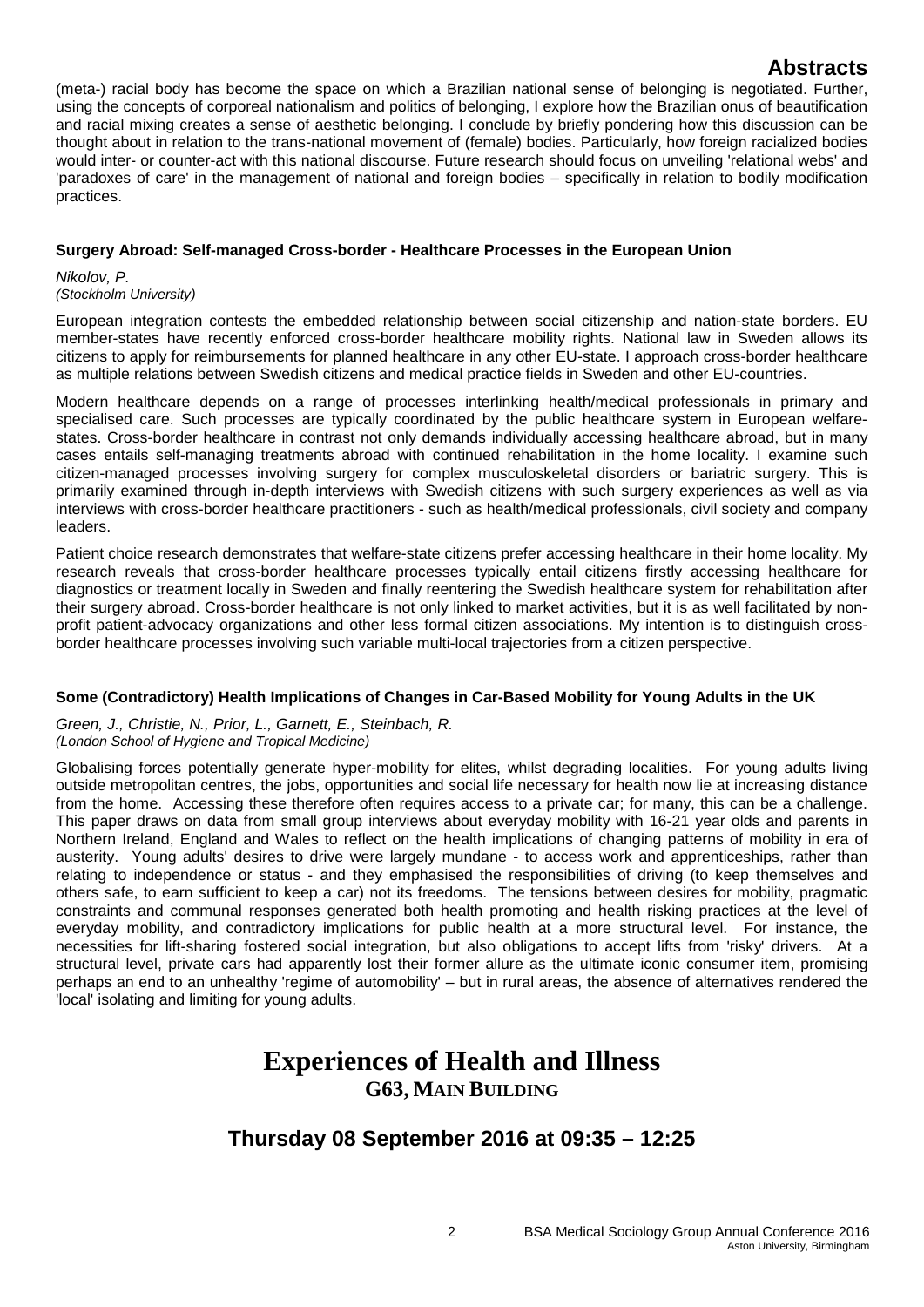### *Polak, L.*

### *(London School of Hygiene and Tropical Medicine)*

This paper is about deciding to take regular preventive medication. In research about medication practices, 'deciding' is generally elided from the picture, implicitly situated offstage and conceptualised as a cognitive process which informs the material practices involved in pill-taking. In research focused on decision-making, and in accounts of nonadherence or resistance to medication, material practices are relegated to subsidiary roles. The gap between these two approaches can be bridged by adopting a broader definition of 'deciding' to take regular medication, reconceptualising it as the process of constructing a presentable explanation for taking it. This process involves multiple interactions with people, things, and discourses which come together to make daily medication-taking ordinary or 'thinkable'. The paper draws on data from interviews in south-east England with 34 participants who have been offered statins; to study the way that people come to take regular medication, analysis centres on 19 participants who are currently taking statins, using elements of a grounded theory approach. Statins provide a useful case study, as they are prescribed purely for prevention, and are taken while people feel well, allowing the processes which constitute 'deciding' about medication to be explored in a setting where pain and illness are not rationales for action. Rather than balancing benefits against harms, as some of those who have declined statins do, those taking statins present it as 'the right thing to do'. The interaction between 'deciding' and 'doing' is portrayed as two-way: everyday medication routines shape decisions as well as being informed by them.

## **Positively Different: Contemporary Understandings of HIV**

*Walker, L., White, C. (University of Hull)*

The experience of living with HIV has changed significantly in the past 20 years. This is largely a result of contemporary western medicine, which now offers effective biomedical methods of HIV treatment and prevention. HIV is now widely considered to be a chronic, treatable, long-term 'disease like any other'; consequently it has been argued that HIV has been 'normalised'. Drawing on qualitative data, this paper explores the question: is it different now? It explores the ways in which the subjective experience of being diagnosed and living with HIV has (or has not) changed – is it experienced as 'normalised condition' and what are the implications of this for people living with HIV? This research was conducted with younger people (age 18-35) as their experience of diagnosis, access to information, education and societal messages are significantly different from older HIV positive adults. The findings of this research are drawn largely from online research, supplemented by in-depth interviews. Respondents (aged 18-15; HIV positive; who have received their diagnosis in the past 5 years, living in the UK) were invited to participate in an online research blog and questionnaire. The initial findings of the data identify that living with HIV is a highly ambiguous experience where its 'normative' status battles with the ongoing experience of fear, shame and stigmatisation. We suggest that the drive to 'normalcy' may ironically constitute a further mechanism to generate silence.

## **Type 1 Diabetes in Work Life: A Matter of Containment?**

### *Møller Hansen, U., Tjørnhøj-Thomsen, T., Cleal, B., Willaing, I. (Steno Diabetes Center)*

As the working population with type 1 diabetes spends one third of their time at work, diabetes management in work life significantly impacts on the overall care and quality of life with diabetes. So far, however, little attention has been paid to the challenges of balancing the demands of routinized diabetes management with the demands of work life. In this study illness behaviour in work life is articulated using the theoretical concept of containment, as coined by the sociologist Alonzo (1979). The qualitative study rests on in-depth interviews with 40 people with type 1 diabetes from Denmark. By evoking sociological theory we mobilize an analytical strategy that enables us to explore the interplay between type 1 diabetes and work life in a situational perspective. The interviews indicate that containment of type 1 diabetes calls for continuous day-to-day negotiations in the context of work life in order for people with type 1 diabetes to stretch available resources to appear as 'good workers' while sustaining themselves as 'good patients'. As a result of an abductive analysis a local theory of containment of type 1 diabetes in work life is developed. The theory suggests that containment processes unfold at two levels: Daily containment actions refer to the practical efforts of managing the daily flux of type 1 diabetes while containment logics refer to a strategic level governing the daily and future containment actions.

## **Childhood Epilepsy: Care Experiences and Involvement**

*Black, R., Harden, J., Pickersgill, M., Chin, R.*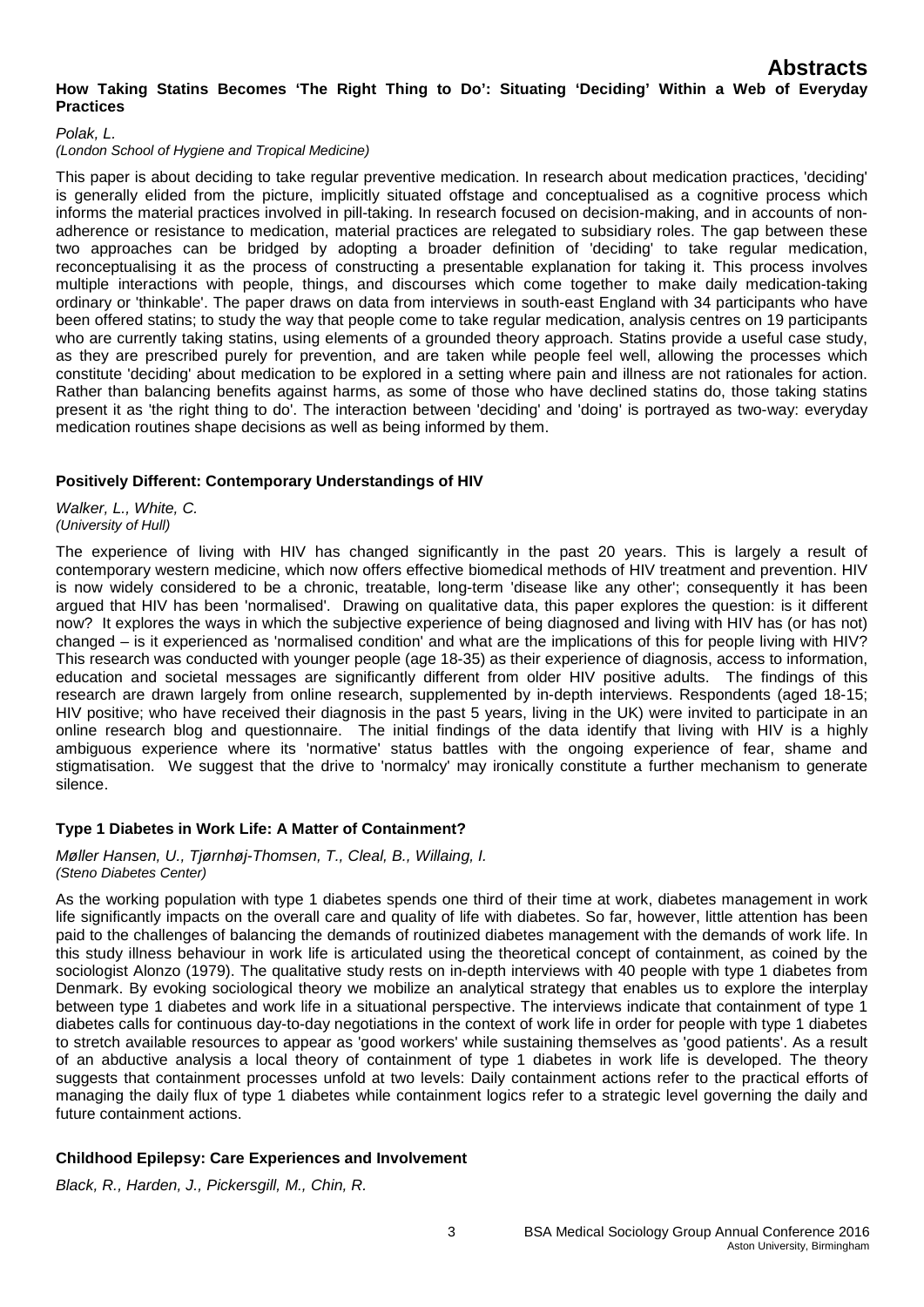### *(University of Edinburgh)*

A diagnosis of childhood epilepsy holds a variety of implications for the child and their family beyond epileptic seizures, including intricate and multidimensional care arrangements. Despite growing recognition of the importance of listening to and consulting with children regarding their healthcare, children's accounts regarding their epilepsy and their involvement in the associated care is under-examined.

In this paper findings from my PhD research will be discussed, drawing on data gathered from twenty-three Scottish families. The study explores the everyday experiences of children with epilepsy and examines their involvement in their own healthcare management in formal and informal contexts. Children with a diagnosis of active epilepsy and their parent(s) were interviewed separately on two occasions. Observations of a clinical consultation were conducted between the two interviews and guided the second interview's focus on a children's involvement in care in formal healthcare settings.

Key themes from the findings have emerged in relation to children's participation in care, including their felt and perceived autonomy, responsibility, and competence. Children's involvement in care is reported as being valuable to children, parents', and healthcare professionals; though some variability has been reported in determining children's competency and autonomy in regard to self-care. Such findings will be explored in terms of child agency and its implications for informal and formal care practices associated with epilepsy care. Connected to this, attention will also be paid to the ethic of care and wider care literature, to further explore how parents and children negotiate the changing care roles and responsibilities.

### **Family Member Uncertainty Throughout the Transplant Process: Sources, Implications and Management Strategies**

*Patterson, R., Exley, C., Fisher, A., Stobbart, L. (Institute of Health and Society)*

Organ transplantation is a well-established treatment for numerous long-term conditions. However, the experiences of waiting for and undergoing transplantation can have significant psychosocial and physical implications for the patient. Acknowledging this, good social support is considered an essential requirement for admission to the waiting list. Consequently, family members are often heavily involved in the transplantation process, from initial assessment and throughout recovery. Despite the importance of their involvement, little is known about the impact of the transplantation process on families. Few sociological studies exist exploring the broader psychosocial impact of the transplantation process on the families of those waiting for, or who have received, a solid organ transplant. This study aims to address this gap. Qualitative methods were used to critically examine the views and experiences of 24 family members of heart, lung and/or liver transplant patients. Participants were recruited through UK based transplant charities. Family members recruited before transplantation were interviewed longitudinally about their experience, while those recruited after transplant were interviewed retrospectively. A narrative interview approach was employed to facilitate open discussion. Interviews were conducted face to face or by telephone, audio recorded and transcribed verbatim. Thematic analysis identified a number of emergent themes, of which uncertainty was considered to be key. This paper will summarise the sources and implications of this uncertainty. In addition, effort will be made to examine strategies family members used to manage such uncertainty. Where appropriate, relevant theoretical perspectives of uncertainty will be referred to and their applicability explored.

# **Gender BYNG KENDRICK G11, MAIN BUILDING**

# **Thursday 08 September 2016 at 10:45 – 12:25**

## **Toxic Money or Paid Altruism: How Sperm and Egg Donors Negotiate Payment**

*Gilman, L. (University of Edinburgh)*

This paper examines the social significance of money in the context of gamete donation. Drawing on 24 in-depth interviews with UK identity-release gamete donors, I analyse the ways in which donors negotiate the issue of payment. Whilst my participants were unanimous that donation should be undertaken as a gift and that nobody should be 'doing it for the money', they were split as to whether the acceptance of payment could be accommodated within this gift narrative. There was a strong gender dimension to this division. Male donors frequently asserted that to accept any payment would taint their gift. In contrast, many female donors took a more nuanced approach and suggested that acceptance of some payment could be compatible with a spirit of altruism. I argue that in order to explain these findings, we must first understand the discursive means by which the donors presented their actions as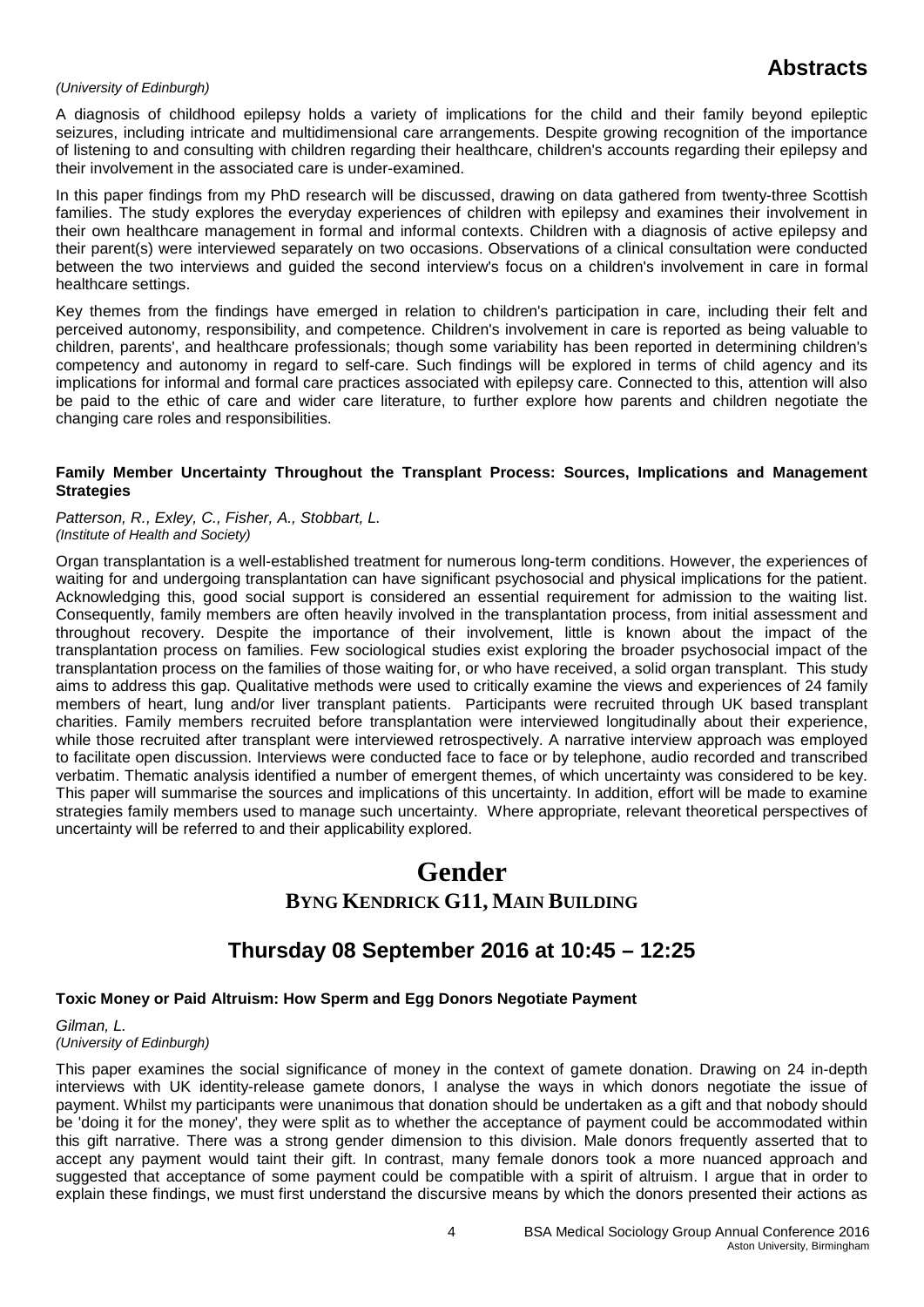gifts: Sperm donors tended to present donation as a 'pure' gift, presented in opposition to financially motivated exchange – it was a gift precisely because they gained nothing from it. Egg donors were more likely to portray donation as a 'relational' gift – it was a gift because they felt a personal connection with the recipient. I suggest that cultural barriers particularly constrain male donors from adopting the latter gift discourse and encourage the former; Specifically, I discuss how the stereotype of a sperm donor, donating for 'beer money,' and the continued stigma of male infertility create such barriers.

## **Health Help Seeking Behaviour and Health Services Utilization of Bruneian Men: A Grounded Theory Study**

*Idris, D. (Durham University)*

Despite the growth in research on masculinities and health seeking behaviour we have little idea of how gender and ethnicity intersect to inform health seeking behaviour in multi-ethnic cultures. This paper presents findings from a PhD research project investigating how being a man in Brunei Darussalam, a country with a strong religious and diverse cultural society, influenced men's perceptions of and attitudes towards their health and health help seeking behavior.

Using Grounded theory, this study utilized semi structured interviews and focus groups with a total of 44 men and women from diverse ethnic backgrounds in Brunei Darussalam.

Three key themes emerged from the analysis of interviews with men: (1) The physicality of health and its importance to men; (2) The concept of "Ikhtiar" in looking after oneself; (3) Men as legitimate users of healthcare services.

Themes emerging from interviews with women focused on the relationship between wives and husbands, and daughters and fathers, and the way caring responsibilities reinforced bonds within the family. Women saw men's reluctance to use healthcare as 'normal for men', while men acknowledged that pressure from wives was a factor in their decision to seek help.

This paper contributes to the development of knowledge about masculinities and health in a region where to date there has been little research, despite the existence of epidemiological evidence indicating that men's health needs are often unmet.

## **Biopedagogy and the Metabolic Syndrome (Metabo) in the Japanese Media**

## *Castro-Vazquez, G.*

## *(Nanyang Technological University)*

Most recent official reports emphasise an increase tendency to masculinised obesity and overweightness ('fat-men' aged 40-60), and feminised underweightness ('skinny-women' aged 20-30; MHLW 2013). In this light, this paper analyses 805 reports from 2009 to 2016 in three major Japanese newspapers (Asahi, Yomiuri, Mainichi) to unveil an aspect of the cultural dimension underpinning bodyweight related matters in Japan. Metabo (metabolic syndrome) popular term to refer to obesity and overweight—was the keyword in the search and 'biopedagogy' (Wright 2009) appeared one of the main constructs to understanding the sociality of obesity and overweight. Biopedagogy helps reproduce the individualisation of bodyweight-control, and the understanding that metabo chiefly stems from illiteracy and weak-willed. 'Affirmatory metaphors' presented in 'anecdotes of biographical success' (Iphofen 2001) are key to proving that controlling bodyweight is effectively a matter of 'trying hard' (ganbaru). Illiteracy is expressed in terms of poor-knowledge concerning food intake and physical activity and both constructs tend to imply that a 'traditional lifestyle' could be a 'solution' because 'western food' and the 'sedentariness of modernity' largely represent bodyweight issues in Japan. The tendency to masculinised-metabo is confirmed, as the main character in the narratives tends to be either a middle-aged man (ojisan) or a father (otosan), this last in particular, however, seems to contradict individualisation as a 'metabo-father' appears to be the concern of the entire family especially the mother in the household, who is expected to enforce biopedagogy by monitoring her husband's physical activity and encouraging the consumption of traditional Japanese food.

# **Health Care Organisations STAFFORD 2, CAMS**

# **Thursday 08 September 2016 at 09:00 – 10:40**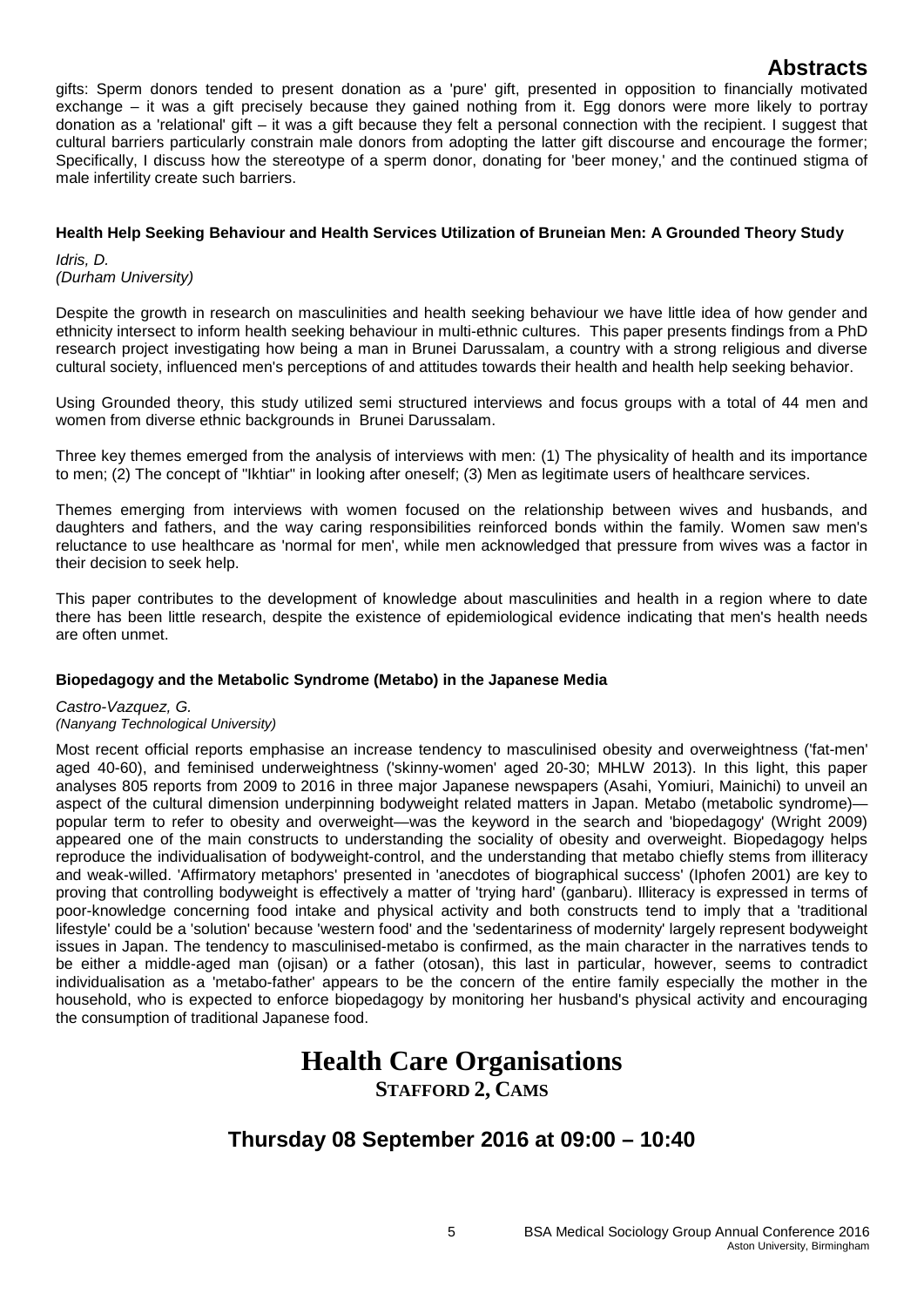## **Medication Safety in Action: Transcending Facts and Figures Through Health Professionals' Everyday Working Practices**

*Farre, A., Cummin, C. (University of Birmingham)*

Medication safety is often understood, studied and discussed in terms of medication errors (ME) and adverse drug events (ADE). However, we argue, a more comprehensive look at the processes and practices involved in the medication process might not only shed light on why and how ME and ADE happen, but also enable new pathways to address and manage medication safety in health care organisations.

This is particularly important given the rapid growth of technologies that are expected to improve medication safety, such as ePrescribing, the implementation and impact of which could be better understood in the context of a greater understanding of previously existing practices.

We draw on two closely related qualitative datasets, both from a paediatric secondary and tertiary hospital in England: (i) a qualitative case study in a surgical ward, exploring the role of nurses in the medication process (prior to the implementation of ePrescribing), using focus groups and interviews; and (ii) the 'before' stage of a longitudinal ethnographic study, exploring the effects of implementing ePrescribing on in-patient care provision.

Across these two datasets we explore what practices are involved in the medication process from health professionals' perspectives, and how these are enacted in the context of their everyday working practices to ensure safety. Our findings suggest that medication safety is a collective practice accomplished through a dynamic set of interactions, practices and situations through which medication risks are managed – often beyond the boundaries of key organisational elements such as roles, formal knowledge or reporting systems.

### **What Counts as Evidence in the Public Health Commissioning Context of Local Authorities: 'Mindlines' and Knowledge Use in Context**

*Sanders, T., Grove, A., Hampshaw, S., Salway, S., Goyder, E. (University of Sheffield)*

### **Background**

What counts as evidence in the new local authority context of public health commissioning may stand at odds with scientific notions of valid knowledge. The aim of the paper is to establish how these two approaches intersect. The integration of public health in local authorities has led to growing interest in the impact on commissioning practices, professional identities and the conceptualisation of evidence by different professional groups, potentially leading to a 'clash of cultures'. Gabbay and Le May's concept of 'mindlines' will be used to illustrate knowledge use in the commissioning context.

### Methods

Observations of commissioning meetings, 15 interviews and 2 focus groups with stakeholders at a local authority were conducted to explore acceptability of a health economic modelling tool to inform commissioning for type 2 diabetes services. The data were analysed thematically.

### **Results**

A number of influences affected the acceptability of the model, including 'whole systems' thinking: the need for the model to consider the interdependency of different services and commissioning approaches rather than viewing services in isolation, and 'evidence culture': the broad definition of evidence used in the local authority meant that the model was viewed as one resource among many.

### Conclusion

Commissioning decisions are informed by different types of evidence, and the tool could be a valuable resource for evidence based commissioning. Its acceptability, however, will be influenced by the extent to which it can respond to the 'whole systems thinking' that is so integral to the routine work of commissioners.

### **All Aboard! Value-Based Healthcare and Patient Values – Adding a Strategic Edge to Measuring Health Impact?**

*Nordin, P., Koskela, I., Kork, A. (University of Tampere)*

Recently, there have been calls for value-based healthcare model (Porter & Teisberg 2006) to enact a paradigmatic change in how health impact is assessed. Traditionally, cost-effectiveness and quality of care have been assessed from healthcare providers' perspective, while patient surveys have measured mainly satisfaction with care. To assign an observed health impact of the Evidence-Based Medicine (EBM) to particular interventions, value-based healthcare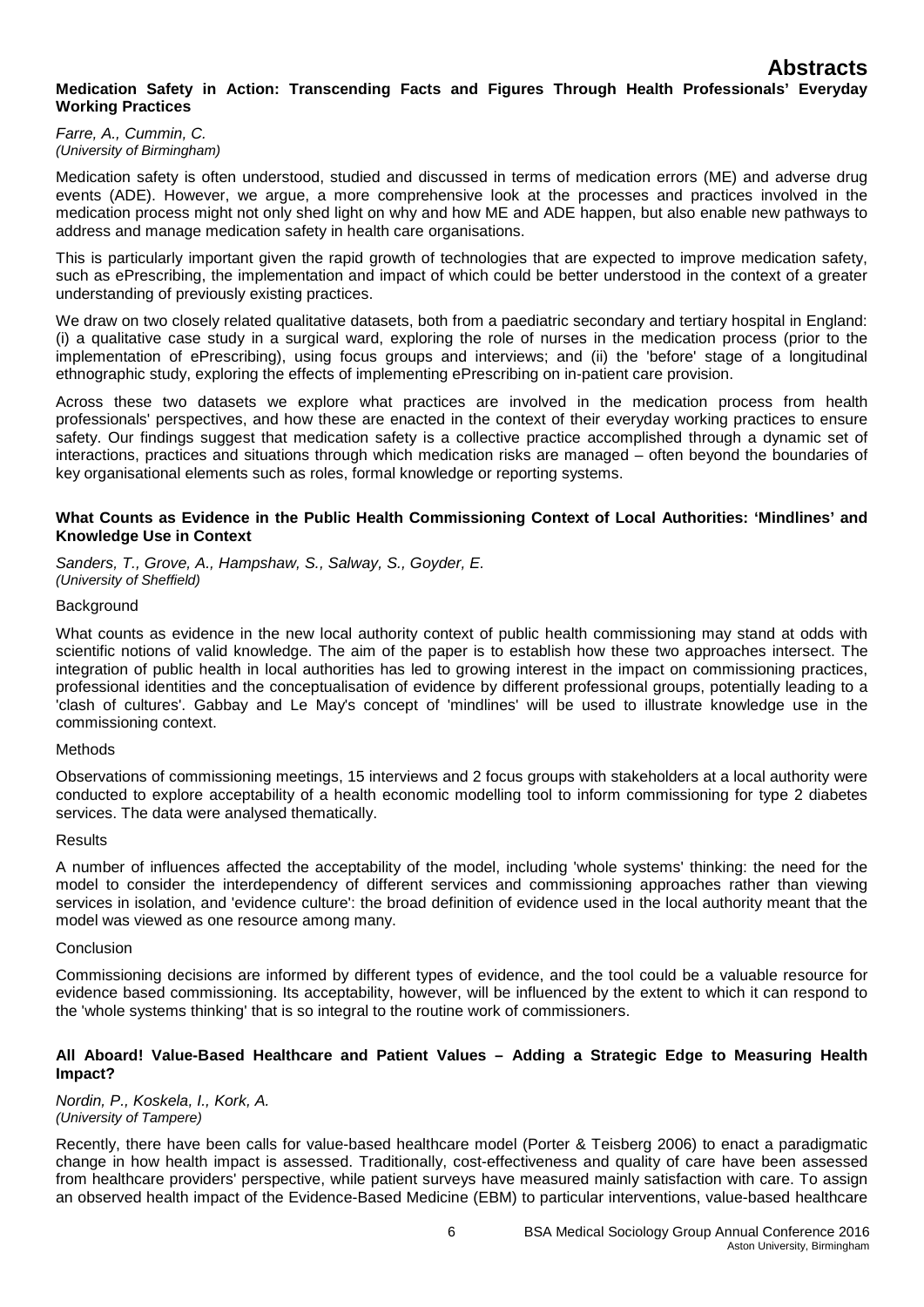measurement recognizes patient values alongside cost and quality of care as a driver for increasing health impact at societal, organizational and individual levels.

Relying on case study design, this paper assesses both the implementation process and the impact of value-based measurement in healthcare delivery in Finland in a strategic management context. By looking at two healthcare organizations we illustrate the implementation process of value-based measures. Particularly, we will analyze case organzations' attempts to create a strategic edge to measuring health impact by adding patient values to the planning of care processes.

First case investigates implementation of a specific EBM-intervention - Patient-Reported Outcome Measures (PROMs) – in a public hospital to measure health impact and improve organizational care processes. The second case focuses on a private primary healthcare provider's strategic use of Big Data screening tools that offer a novel perspective for assessing risk groups and their good care balance. Both cases are concerned with optimization of organization's knowledge management processes that allow for new ways of measuring health-related quality of life (HRQoL) and re-structuring the care processes, while creating value for all stakeholders.

# **Health Policy STAFFORD 2, CAMS**

# **Thursday 08 September 2016 at 10:45 – 12:25**

## **Being Autonomous and Having Space in Which to Act: The Role of Commissioners in the 'New NHS'**

*Checkland, K., Hammond, J., Dam, R., Segar, J., Coleman, A. (University of Manchester)*

The English Health and Social care Act 2012 (HSCA12) created Clinical Commissioning Groups (CCGs), which were claimed to be both more autonomous and more accountable than their predecessors. Autonomy refers to the extent to which organisations may act without constraint. Bossert (1998) explores 'decision space', arguing that local space to act arises from the interaction between choices permitted and rules governing those choices. However, formal rulebased autonomy is only part of the story, as local organisations must also feel themselves to be able to act (Exworthy et al 2011). Perceptions of autonomy will be influenced by local organisational interactions and by interpretations of the regulatory environment.

Using qualitative case study methods, we explored commissioning in two 'local health economies' in England. CCG leaders suggested that CCG establishment as statutory bodies gave them legitimacy within the local health economy, providing a sense of autonomy and 'space' in which to act. However, they also described progressive development of constraints, including: increasing focus upon financial balance with limitations for underachievers; increasing pressure to meet national targets; an increasingly strict assurance regime; the imposition of new organisational tiers, imposing additional targets and requiring regular reports; and constraints arising out of the development of multiple local partnerships. We investigate the role of CCGs in a complicated landscape, exploring not only their autonomy to act but also how far they feel able to use this autonomy. We will examine the constraining factors identified and seek to define the limits of the 'decision space' inhabited by CCGs.

## **Articulating Cancer Care Through Standardized Patient Pathways**

*Håland, E., Melby, L.*

## *(Norwegian University of Science and Technology)*

The introduction of standardized cancer patient pathways (CPPs) in Norway is an attempt to make diagnosis, treatment and follow up of cancer predictable, high quality and timely processes. 28 CPPs were introduced during 2015, covering the most common cancer types. CPPs are examples of standardization of processes, a prominent feature of today's healthcare, introduced to secure that patients receive the same treatment across settings. At the same time current healthcare policies, including cancer care, highlight individualization/personalization of medicine, where individual follow up, the patients' personal preferences and health personnel's medical discretion are highly valued. Thus, CPPs are introduced in a context where two parallel, and possibly contradictory, discourses in Norwegian healthcare are present.

The aim of this paper is to discuss how the discourses of standardization and individualization of care are drawn upon to articulate what counts as 'high quality cancer care' in texts following the introduction of CPPs. The analysis is based on text analysis of policy documents, the official descriptions of the specific CPPs and selected texts from the media.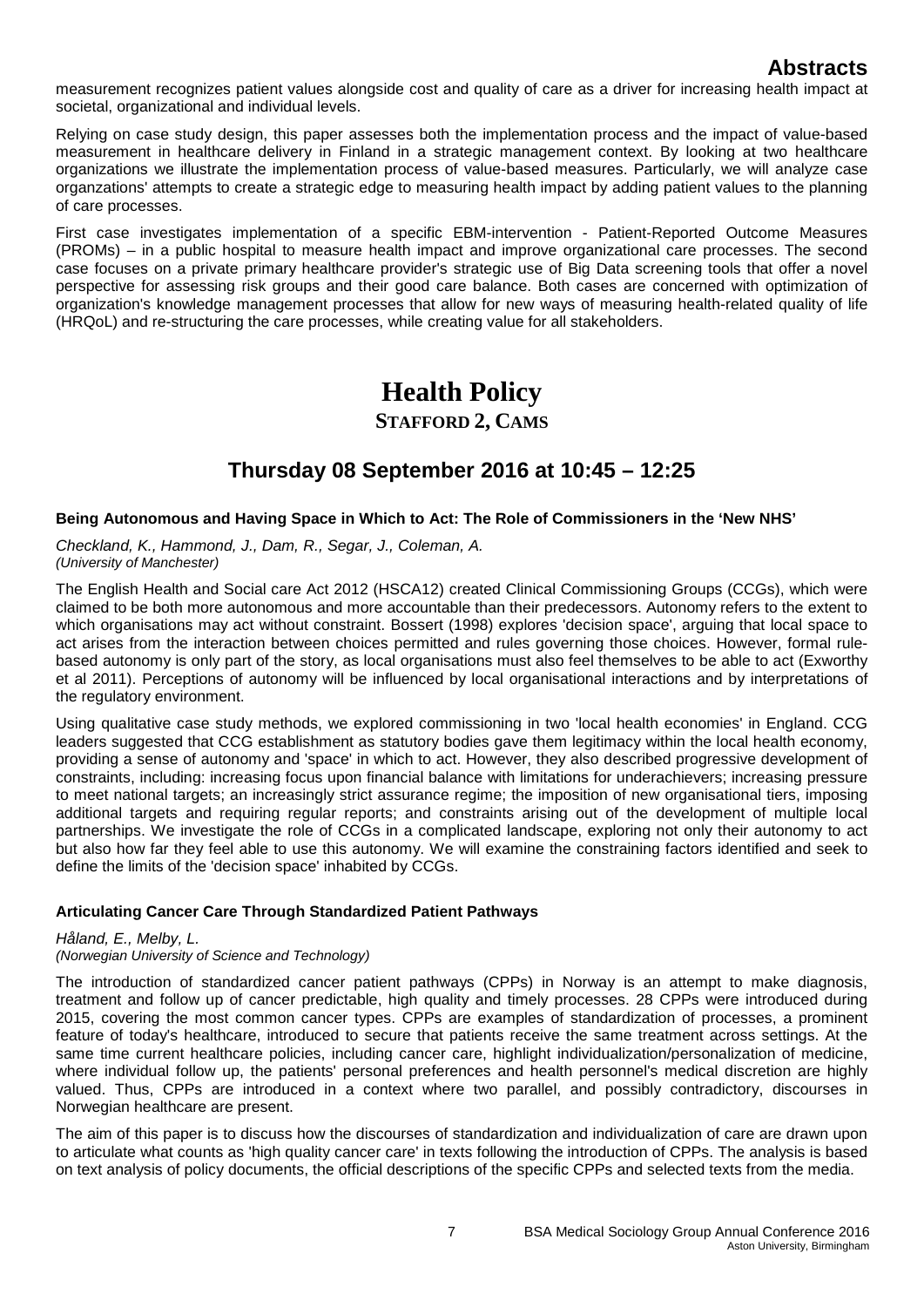We find that standardization and individualization are articulated as negative or positive to the individual patient in different ways throughout the texts, dependent on which type of argument the producers of the texts are trying to make, in order to make the introduction of CPPs appear as a good solution for high quality cancer care. Standardization and individualization can thus be seen as complex phenomena, implying continuous negotiations of meaning of, and dominance between, the two discourses.

### **A Case Study of Physiotherapist Non-Medical Prescribing: Service Re-Organisation, a Primacy of Orthopaedic Surgery and the Marginalization of Prescribing Medicines**

*Wilson, N., Pope, C., Roberts, L., Crouch, R. (University of Southampton)*

Rights to prescribe medicines now extend to a range of healthcare professionals including some physiotherapists, who can act as supplementary and independent prescribers. Non-medical prescribing is a key pillar of NHS modernisation policy, designed to deliver quicker access to treatment and result in improved health outcomes for patients.

In this paper we investigate the non-medical prescribing practices of physiotherapists working in an outpatient service in England. The enactment of non-medical prescribing in this context occurred against a backdrop of significant national and local service re-organisation (including shifts between primary and secondary care provision associated with wider NHS reforms) and financial austerity.

Our analysis is framed by an interest in professions as social bodies that engage in jurisdictional boundary-work and is informed by Foucault's conceptualisation of governmentality. The data presented is drawn from non-participant observation of physiotherapist working practices during eleven half-day outpatient clinics, informal conversations before, during and after clinics, analysis of documents associated with the case study and twelve semi-structured interviews with participating physiotherapists and other healthcare professionals involved in the policy and practice of non-medical prescribing.

Using Yanow's (2000) steps for interpretive policy analysis, we explore the microphysics of power shaping and constituting these physiotherapists and their non-medical prescribing practices. We identify a dominant discursive framework within which elective orthopaedic surgery is given primacy over non-surgical management of people with musculoskeletal conditions and the prescribing of medicines by physiotherapists is marginalized, despite the national policy rhetoric.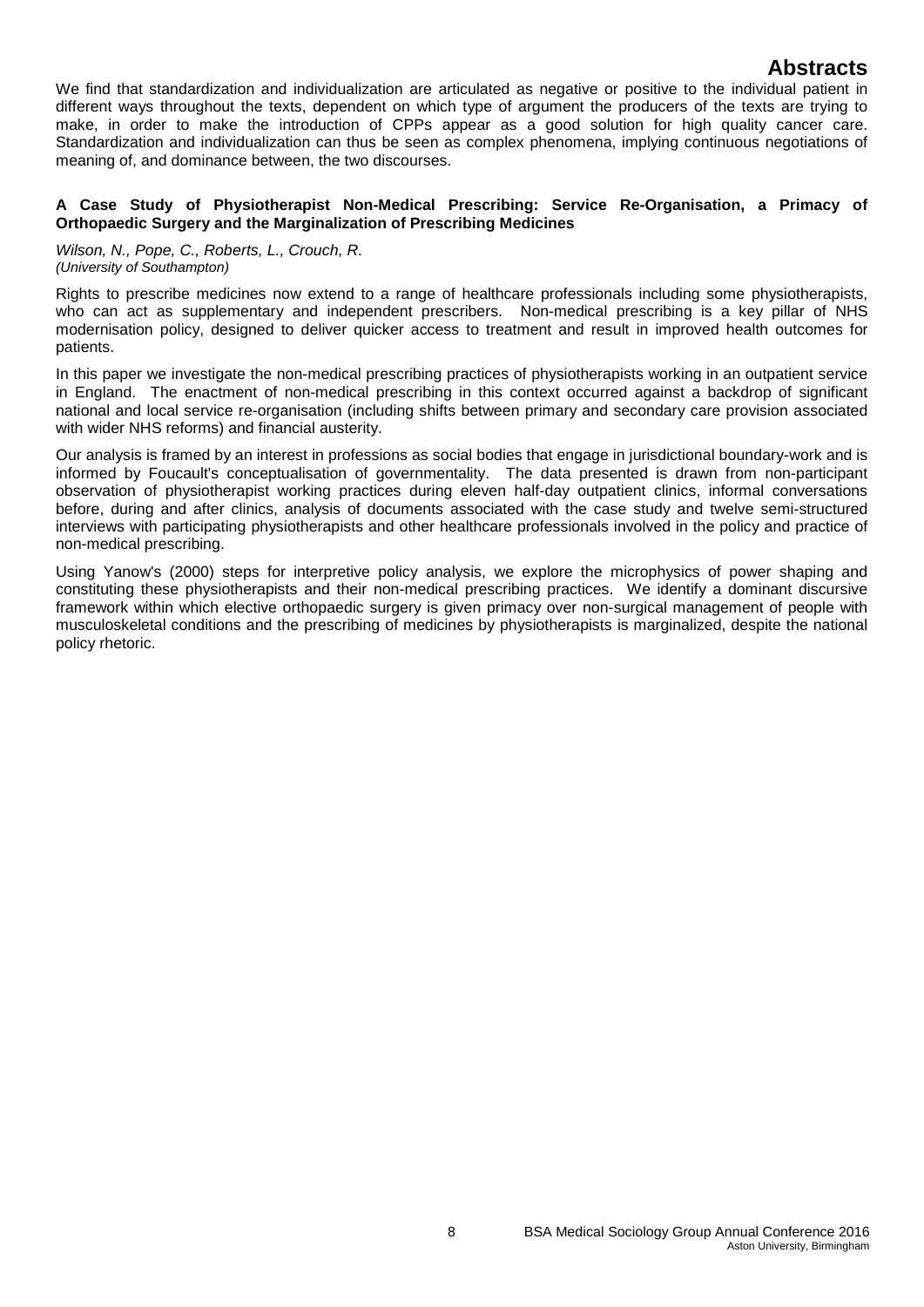# **Methods**

## **WHITEHALL 1, CAMS**

# **Thursday 08 September 2016 at 09:00 – 12:25**

### **Needle in a Haystack? Using Positive Deviance Methodology to Uncover Differences Between Healthcare Organisations**

*Sheard, L., Dewhurst, L., Lawton, R. (Bradford Teaching Hospitals)*

Positive deviance (PD) is a way of examining variation across healthcare settings by understanding how and why highly performing clinical teams achieve their results. Despite having similar challenges and resources, some healthcare teams are performing better than others in achieving high quality clinical outcomes. They are deviating from the norm but in a positive manner. PD as a methodology has captured the attention of health researchers and latterly medical sociologists as it is inherently socially situated.

I provide a critique of PD methodology by exploring the findings of a PD study which sought to assess the differences between two orthopaedic services in Yorkshire & Humber – one being the top performing service (in relation to low readmissions and high patient reported outcomes) and the other performing averagely. Intense ethnographic fieldwork took place over an 8 month period.

Although many differences can be observed, initial findings demonstrate that overall the two services have more similarities than differences – positive practices can be identified at both sites. Our use of the ethnographic method may have made it difficult to point to identifiable mechanisms or concrete items which make for a difference in performance between the two sites because how services achieve their results is inherently complex, relational and multi-factorial. This is further compounded by the meso level cultural interplay between the orthopaedic service and the wider hospital organisation. This presentation will discuss the difficulty in searching for 'difference' at the level of a whole healthcare service using social science techniques.

## **'Black Box Thinking': Do Significant Event Audits Provide a Blame-Free Environment in Which Gps Can Talk About Cancer Diagnoses?**

*Yiallouros, J., Arnold, A., Forster, L. (Cancer Research UK)*

Since it was first reported that around one quarter of cancers are diagnosed after an emergency presentation, GPs have received much negative press about their role in cancer diagnosis. Thames Valley Strategic Clinical Network commissioned Cancer Research UK to undertake a study of people who had been diagnosed with cancer through an emergency GP presentation route in the Thames Valley area.

Significant Event Audits (SEA) were used to collect the data. SEA is a tool used routinely within primary care to reflect on an event, learn from the experience and undertake changes within the practice to improve patient care; more recently SEAs have been used for research purposes. The 172 completed SEAs provided nearly 100,000 words of free text comments and were analysed using thematic analysis for the study presented here.

By examining both the documented events and the reflections of GPs and other staff within the practice setting our study highlights how the pre-diagnostic part of the cancer journey was experienced by primary care professionals. It appears that the SEA was felt to be effective because they were 'able to explore issues openly and without blame' contrasting with other GPs reporting 'Reassurance that primary care team were not negligent in coming to the diagnosis'.

The study concludes that SEAs provide a rich source of data for qualitative analysis and that within the constraints of the 'blame culture' a non-judgemental environment for reflexive responses could be used more widely for GP research.

## **Secret Subject and Invisible Participants: Reflections on Doing Research in Corporate Medical Organizational Settings**

*Mwale, S. (University of Brighton)*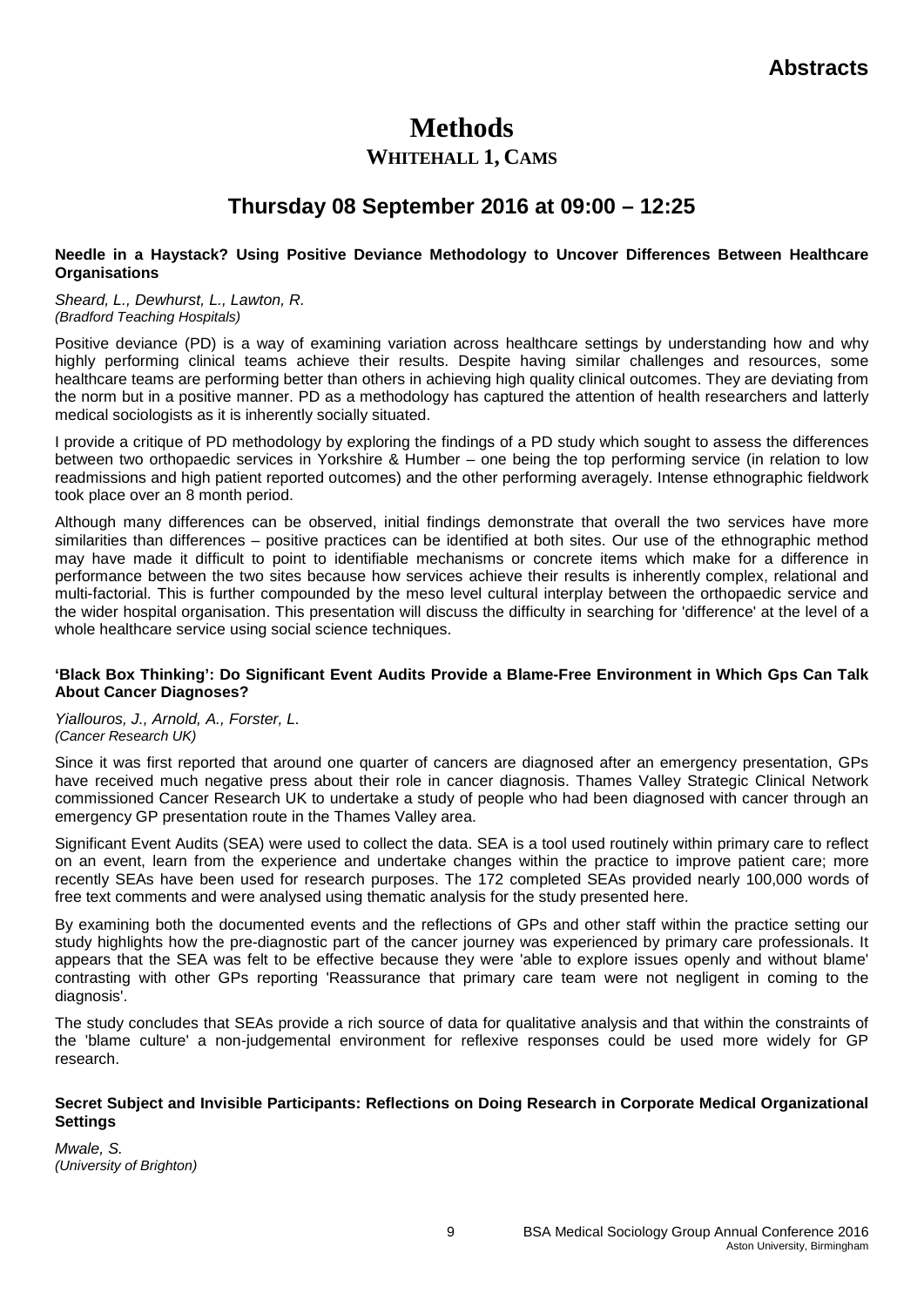This paper examines the challenges of conducting social research involving pharmaceutical research organisations in the UK. It draws on experiences of from a research on human involvement in clinical trials focused on regulatory, economic and ethical issues of first-in-human clinical trials. While within social research transparency and sharing of information is considered central to resolving social problems, the explicit ways in which secrecy surrounds the practice of clinical trials as themselves a form of research, relates to a theory of knowledge and ways of experiencing knowing that directly oppose these principles. This is because the organisation and practice of clinical trials, from a public perspective, is shrouded in secrets some of which may be justifiable some not. Specifically, this paper examines the ways in which trust, concealment and the gate keeping in 'contract research organisations' (undertaking trials on behalf of drug companies) shape knowledge production. The paper will examine the characteristics of key players in the early clinical trial process, and how this makes them hard to access. The paper asks: what is the value of social research if the research informants do not see value in it? Using data from interviews with both professionals and 'lay' healthy volunteer participants in clinical trials, email exchanges and documentary analysis the paper discusses the implications of secrecy on knowledge production and explores the relationship between secrecy and trust and ways in which trust is both built and tested in pharmaceutical research.

### **Access Relations in Ethnographic Research in Paediatric Hospitals: Reflections on Constraints, Ethical Issues and Identity Work**

### *Grant, A., Jacob, N., Moriarty, Y., Lloyd, A., Allen, D., & the PUMA study group (Cardiff University)*

In recent years, the complexity of gaining, securing and maintaining (Blix and Wettergren, 2015) access in field sites has been increasingly reported in the methodological literature. It is particularly challenging to maintain access in public organisations (Bondy, 2012), and when working with vulnerable groups (Wagle and Cantaffa, 2008). To date, however, little has been written in terms of access in medical settings. This paper draws on ethnographic observations on paediatric wards of four UK based hospitals as part of the PUMA (Peadiatric Early Warning Systems: Utilisation and Mortality Avoidance) study.

In our analysis of access arrangements, we draw on Blix and Wettergren's categorisation of access as three part, but also suggest that maintaining access can be further divided into gaining superficial or deep accounts of routine behaviour (Molloy, 2015). In our research sites, access was gained at senior levels with relative ease. However, in maintaining relationships with a range of staff (health care assistants, nurses, doctors), patients and parents, considerable identity work was undertaken. On occasions, access to observe particular interactions of interest was revoked, highlighting the precarious nature of access agreements with multiple gatekeepers. Furthermore, whilst embedded in the field, the researchers had to ask ethical questions, around when it was not appropriate for them to observe particular interactions. We conclude that issues of access, ethics and appropriate conduct are challenging when conducting ethnographic research in medical settings where the pace of movement is often fast, and that researcher should reflect on their position before and during fieldwork.

## **Participants' Use of Enacted Scenes in Research Interviews: A Method for Reflexive Analysis in Health and Social Care**

### *Pilnick, A., James, D., Hall, A., Collins, L. (University of Nottingham)*

In our study of a workforce intervention within a health and social care context we found that participants who took part in longitudinal research interviews were commonly enacting scenes from their work during one-to-one interviews. Scenes were defined as portions of the interviews in which participants directly quoted the speech of at least two actors. Our analysis in this paper focuses on these enacted scenes, and compares the content of them before and after the intervention. We found that, whilst change, and change management, were common topics for scene enactment in both pre and post-intervention data, following the intervention participants were much more likely to present themselves as active agents in that change. Post-intervention enacted scenes also showed participants' reports of taking a service user perspective, and a focus on their interactions with service users that had been absent from pre-intervention data. We suggest that this analysis confirms the importance of enacted scenes as an analytic resource, and that their importance goes beyond their utility in identifying the impact of this specific intervention. Given the congruence between the themes prominent in enacted scenes, and those which emerged from a more extensive qualitative analysis of these data, we argue that enacted scenes may also be of wider methodological importance. Sociologists of language have a growing interest in the use of reported speech, and we suggest that the specific study of scene enactment could provide a useful methodological resource in settings where longitudinal ethnographic observation of frontline practitioners is impossible or impractical.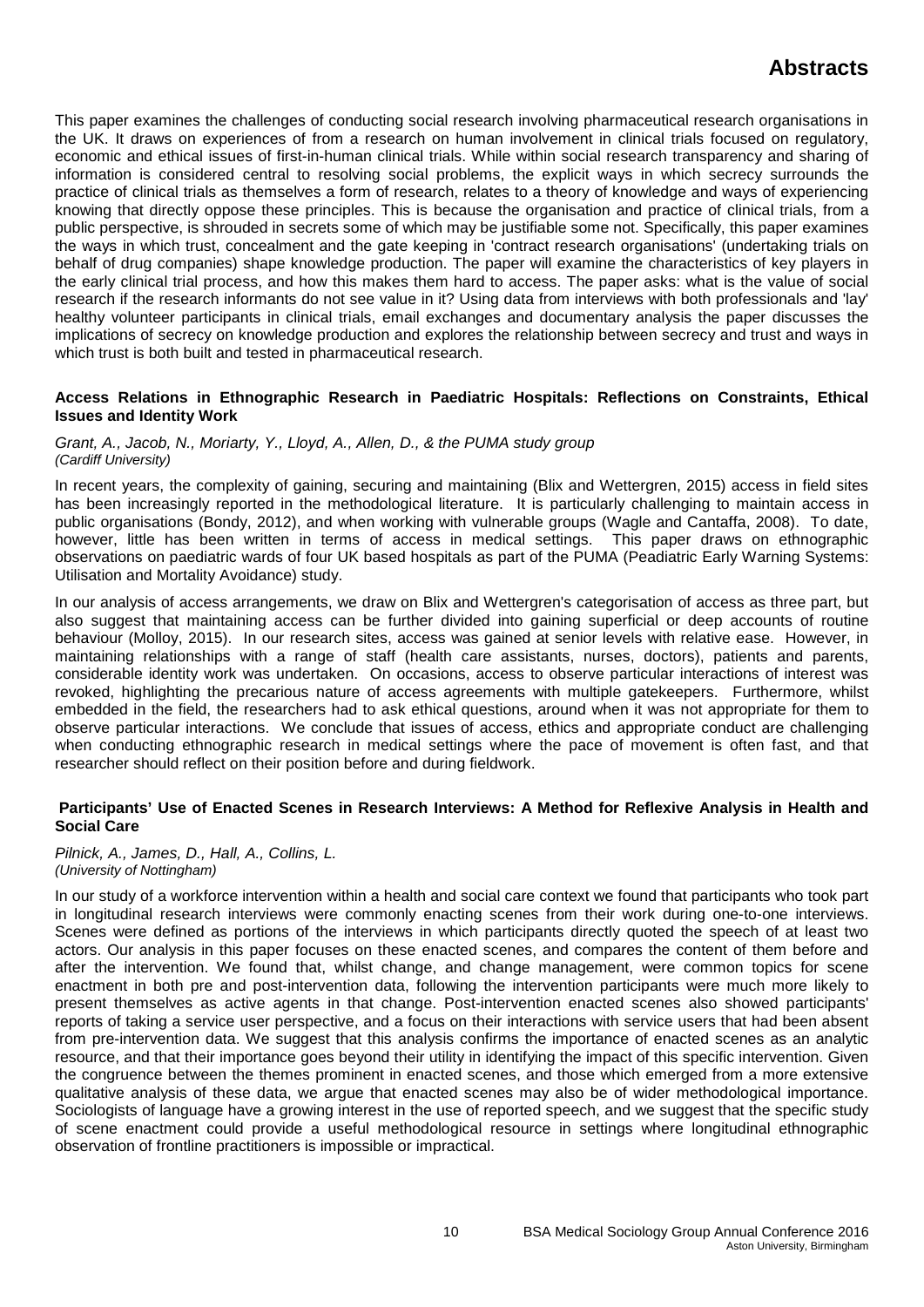## **Opening the 'Black Box' of Patient Safety in UK General Practice: The Application of Long-Term and Short-Term Multi-Sited Ethnography for Understanding Healthcare Organisational Complexity**

*Grant, S. (University of Dundee)*

Ethnography is a well-established approach to conducting research within healthcare organisations. While ethnography is usually associated with a long-term research process involving extended periods of fieldwork, more 'rapid' (Bentley et al. 1988) or 'focused' (Knoblauch 2005) approaches are increasingly being sought by researchers and policymakers that are responsive to the short-term cycles of healthcare policy implementation and change. Healthcare organisations are increasingly described as 'complex systems' (Rowley & Waring 2011). Within the field of patient safety, there is increased recognition of the need to understand the 'black box' (Swinglehurst et al. 2011) of organisational safety practices over time through long-term ethnographic engagement. It is also recognised that the tacit knowledge, innovation and flexibility used by local actors in the creation of safety varies across organisational settings, and that a wider range of methodological, practical, and analytical entry points are required to provide a fuller understanding of change across different organisational contexts.

The aim of this paper is to examine interprofessional safety practices across a range of high-volume organisational routines within UK general practice (e.g. repeat prescribing) through the application of both long-term and 'short-term' (Pink & Morgan 2013) multi-sited ethnographic methods. Drawing on findings from an ethnographic study conducted across 8 general practices (2010-14) and Pink's (2009) concept of 'ethnographic place', it explores how different 'types, qualities and temporalities of things and persons' come together through both long- and short-term methodological approaches, and how ethnographic findings can best contribute to a wider body of 'evidence' for healthcare policymakers and practitioners.

# **Open WHITEHALL 3, CAMS**

# **Thursday 08 September 2016 at 11:55 - 12:25**

## **Participatory Health Research and Challenges to the Sociology of Health and Illness**

## *Feiring, M., Heiaas, I., Koren Solvang, P.*

*(Oslo and Akershus University College of Applied Sciences, Faculty of Health Sciences)*

Participatory health research is on the rise. Numerous funding institutions have made it obligatory for applicants to develop research outlines that include the involvement of persons whose life or work is part of the research process. These requests pose a challenge to the sociology of health and illness. First, the active voice of patient and public organizations may be a threat to the legitimacy of research results. Second, the attentive qualitative researcher may be better able to represent the voices of vulnerable group members, than semi-professionalized NGO representatives. Finally, giving participants a strong voice in all parts of the research process may violate important standards of analytic objectivation in sociological studies.

The purpose of this paper is to describe these challenges that are posed by 'user participation' in research, and discuss them through the lens of the differing forms of knowledge interests, as outlined by the German philosopher Jürgen Habermas and exemplified by three empirical cases. Our argument is that participatory research means quite different things within various research traditions. In the clinical biomedical sciences, collective user representation is the main mode of participation, and this may become a threat to the political legitimacy of research results. How to listen to the voices of the vulnerable is addressed both by the interpretative studies of the humanistic tradition and the emancipatory knowledge interests intrinsic to the social sciences. The claim of analytic objectivation relates to the importance of an epistemological break from primary experiences and everyday knowledge of research participants.

# **Patient – Professional Interaction WHITEHALL 3, CAMS**

# **Thursday 08 September 2016 at 09:00 – 11:50**

**What Can we Learn from the Introduction of Alternative Methods of Consulting in UK General Practice?**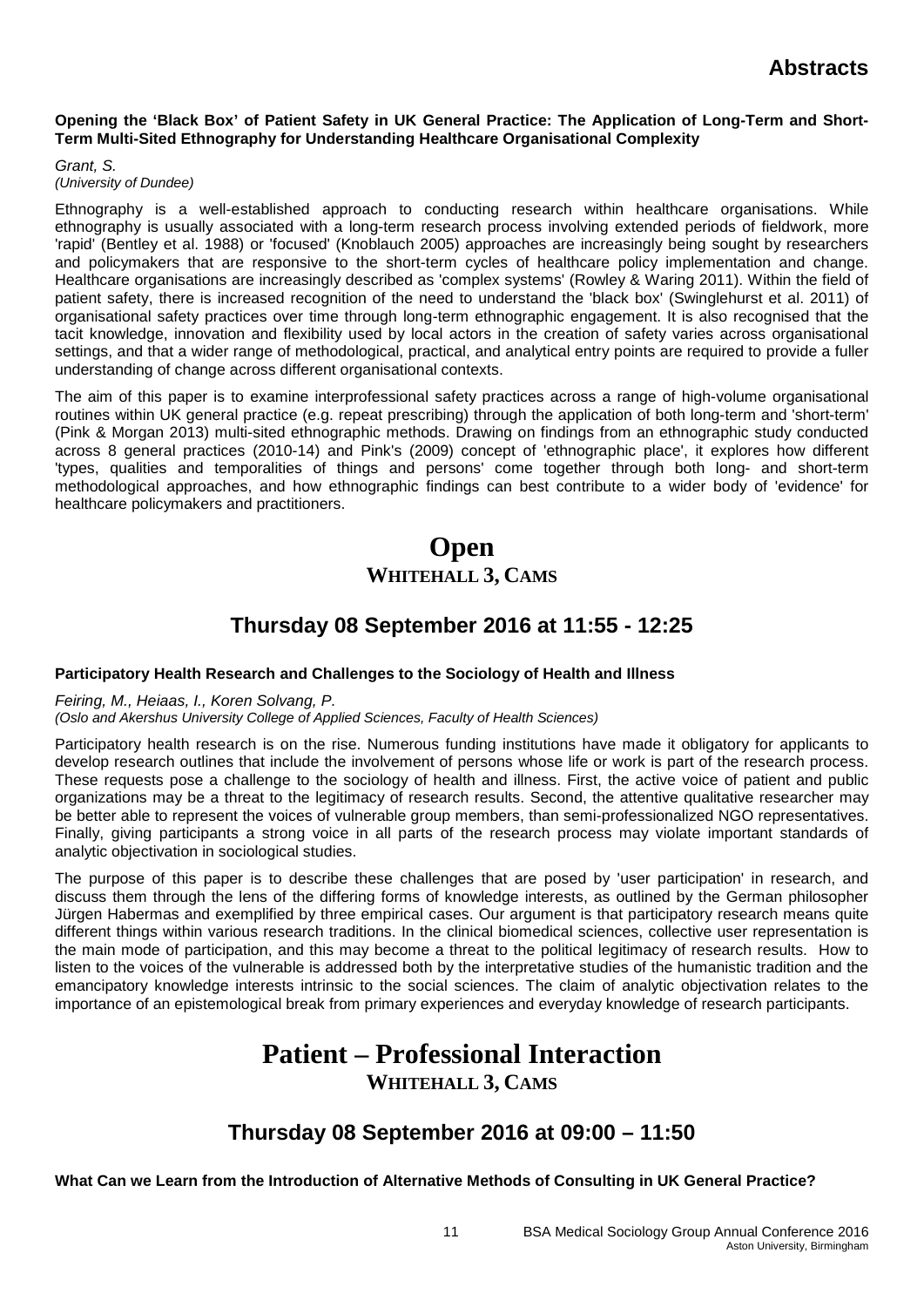### *Ziebland, S., Atherton, H., Brant, H., Porqueddu Annemeike Bikker, T., McKinstry, B., Campbell, J. (University of Oxford)*

Alternatives (such as email and video conferencing) to face-to-face consultations have been enthusiastically promoted as a cost effective way to improve General Practice services to patients. We are conducting a focussed ethnography (observations, formal and informal interviews) in 8 practices in England and Scotland. We aim to understand how alternatives to face-to-face consultations are being used (and resisted) and what may be the gains and losses for patients and staff.

The case study practices were chosen to include practices offering various combinations of telephone consultations, e-consultations via software applications (e.g. WebGP), email consultations and video consultations. Interviews and observations suggest that staff are often unaware of whether and how frequently their colleagues may be using these methods. E-consultation software uptake by patients is low; email consultations are rarely used, other than by 'lone wolf' GPs who use it with selected patients (who sometimes have complex or terminal health conditions) but are also those deemed 'sensible' or trustworthy, raising questions of equity). Observations suggest that receptionists rarely offer the option of consulting online. Professional views differ about which 'types' of patients are suitable for an alternative consultation method. Neither the anticipated efficiency benefits, nor concerns about inundation, safety and inappropriate use have been realised in the practices. In this talk we will discuss the intended purpose of alternative methods of consultation and consider whether the face to face consultation should be an abiding gold standard.

## **The Elicitation and Management of Patients' Multiple Health Concerns in GP Consultations**

Woods, C., Gennery, E., Stewart, B., Summers, R., Drew,P., Barnes,R., Stevenson, F., Chew-Graham, C., Leydon, G. *(University of Southampton)*

Whilst patients often attend General Practice (GP) consultations in the UK with multiple concerns, they may not feel able to raise all of these during the consultation and, even when they do, some concerns may remain unaddressed. Unaddressed concerns can have deleterious consequences for patients and their GP. These include worsening symptoms, poor health outcomes (e.g. decreased satisfaction for patients, poor adherence with treatment) and can result in repeated consultations.

This presentation will report on a secondary analysis of an analytically driven sample of 186 GP-Patient videorecorded consultations with 186 patients and 15 GPs collected in 2013/4 across 11 practices in the South of England. All videos were initially coded quantitatively, verified by the team, to permit navigation of the data corpus for focused and fine-grained qualitative work using Conversation Analysis (CA). With its origins in Sociology, in particular Ethnomethodology, CA is an inductive, micro-analytic method for analysing real-time interactions across mundane and institutional settings.

The presentation will discuss the CA findings on how UK GPs and patients collaboratively manage the voicing and discussion of multiple concerns in these so-called 'complex consultations'. Analysis will focus on practices that may work to enhance or inhibit the full disclosure and discussion of patient concerns. By paying close attention to the interaction (including verbal and non-verbal aspects) during these medical visits we will begin to unpack the communicative patterns involved in GP-Patient interactions in which doctors clearly solicit multiple medical issues during medical visits and how patients can (and do) volunteer additional problems.

## **Epistemic Models in General Practice: Exploring Perspectives on Medically Unexplained Symptoms**

## *Rasmussen, E., Isaksson Rø, K.*

## *(Oslo and Akershus University College of Applied Sciences)*

Medically unexplained symptoms (MUS) are known to be common yet exceptionally challenging to work with, and a source of great tension in general practice. This paper explores how general practitioners (GPs) conceive of MUS in the context of clinical work; what types of patients present with MUS, what should be done with them, and what clinical challenges must be overcome? By drawing on and analysing data from three focus group interviews with twenty-three Norwegian GPs, we find that the GPs adopt disparate epistemic models of MUS: The reductionistic and scientistic biomedical model, and the holistic and pragmatic biopsychosocial model. These epistemic models affect the GPs' views of the typical patients and their conditions, of the available courses of action, and of themselves as physicians. Specifically, the models imply different diagnostic- and treatment strategies GPs employ when patients present with MUS. We argue that GPs who adopt the biopsychosocial model are more comfortable under conditions of medical uncertainty than those that do not, and discuss the intersections between knowledge, action and identity in general practice. The paper contributes to the expanding sociology of diagnosis, for which MUS has been a substantive interest, and the emerging sociology of medically unexplained symptoms.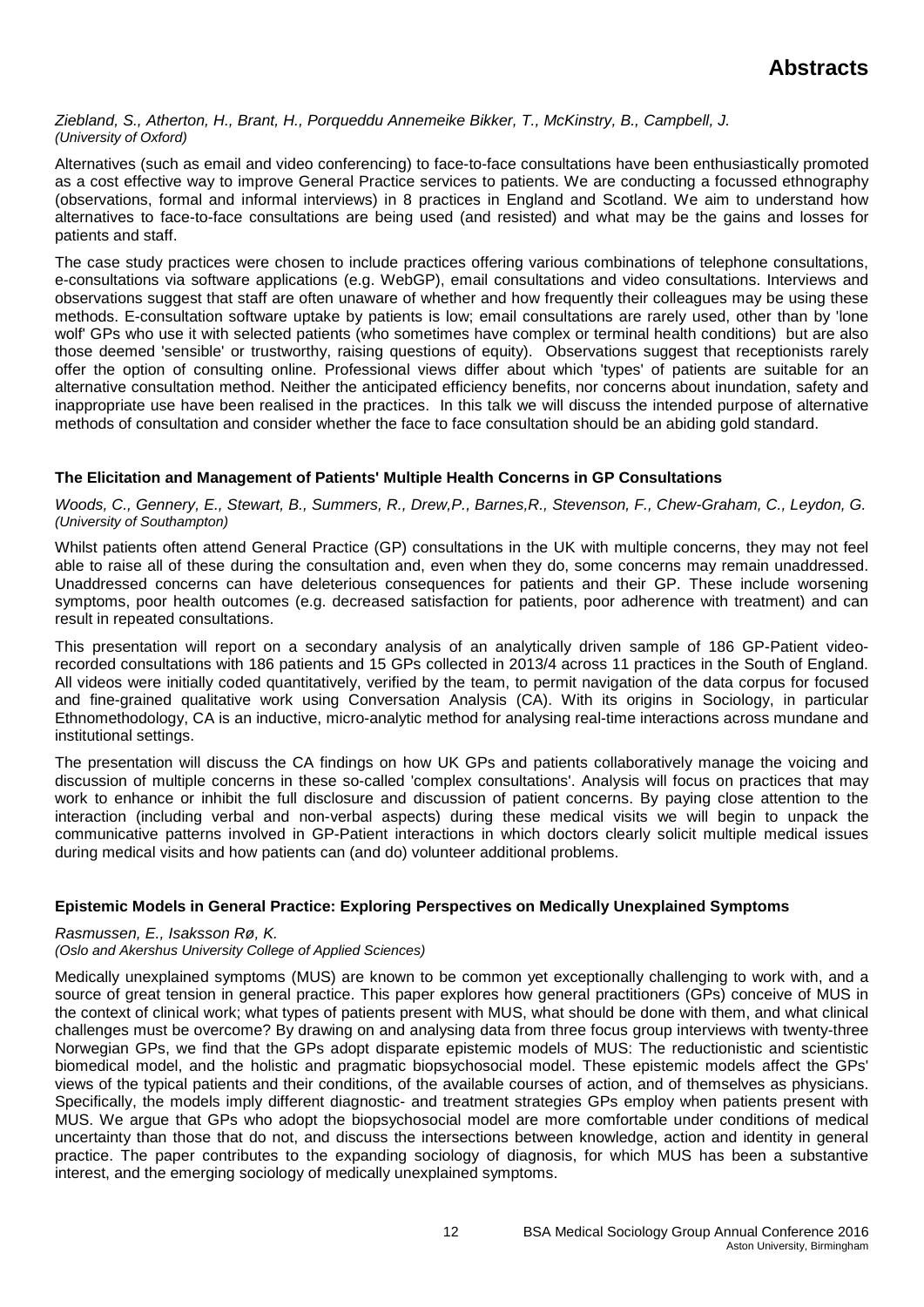### **Missed Opportunities – Perspectives of Facilitators and Participants about Social Support and Goal Setting in HCP-Led Chronic Condition Self-Management Group Programs**

*Hughes, S. (University of Sydney)*

The role of social support and setting goals in group settings is under-represented in the sociological analysis of longterm condition management. Gallant (2003) suggests that attention be paid to elucidating the implicit mechanisms and social environment through which support influences self-management. Group programs led by healthcare practitioners (HCPs) for people with long-term conditions promote self-management capacities and behaviour change through education, increasing self-efficacy and goal setting. We draw on theory, Thoits (2011) who identified two support types - emotional sustenance and active coping assistance, to examine the (in)visible and deliberate forms of support in group settings. In order to do this we conducted a qualitative study of participation in HCP-led groups for diabetes type 2, COPD, and obesity. Observations and in-depth semi-structured interviews were conducted with HCP facilitators and group participants. Findings revealed that facilitators created an environment providing instrumental aid and information, emphasising achievements through measurable outcomes. There was little evidence of encouraging emotionally sustaining experiences or pursuing non-biomedical goals. In contrast, the notion of 'being with people like me' was integral to the participants' experience. Participants spoke of less visible yet highly valued group experiences, including 'realising I am not alone', 'enabling us to be ourselves', and 'a place to not feel like a burden'. We argue that focusing on an instrumental change model means opportunities for the achievement of social benefits valued by participants are missed and that more of the external environment shaping behaviour needs to be forefronted in analysis of self-management support.

### **Using Cultural Health Capital to Understand how People with Chronic Conditions and their Healthcare Providers Negotiate Self-Management Goals**

*Franklin, M., Willis, K., Lewis, S., Smith, L., Hughes, S., Rogers, A., Wyke, S. (Australian Catholic University)*

Goal setting in organisations has long received sociological attention (e.g. Perrow 1961). In a contemporary context individual goal setting is seen as central to policy initiatives in many countries including Australia to promote selfmanagement. Although collaborative goal setting is promoted as a key component supporting effective selfmanagement, in practice there are often disparities in the goals valued by healthcare professionals (HCPs) and people living with chronic conditions. Addressing a key gap in the medical sociology literature this paper examines goal setting as an interactional process by applying the concept of cultural health capital (CHC) (Shim, 2010). We use data from observations of consultations and indepth interviews with both HCPs and people with chronic conditions (COPD, obesity and DMT2) to examine how the process of goal setting is shaped by patient – provider interactions. Initial findings suggest that the negotiation of goals depends on how individual attributes and resources of both people with chronic conditions and HCPs are valued and exchanged in a context that privileges biomedical goals and individual responsibility. Emerging themes include the 'giving of goals'; 'being held to account'; and 'directive advice', tempered by messages of morality (e.g. the 'right' choices). Despite the intent of collaborative goal setting HCPs appear to be directive in goal setting, negating the social context that people bring to the interaction. This is particularly so for interactions in which both the person with a chronic condition has low CHC.

# **Pharmaceuticals**

## **STEELHOUSE 3, CAMS**

# **Thursday 08 September 2016 at 09:35 – 11:50**

## **Geneticisation of Pharmaceutical Testing: A Sociological Investigation of the Implications for Public Health**

*Abraham, J. (King's College London)*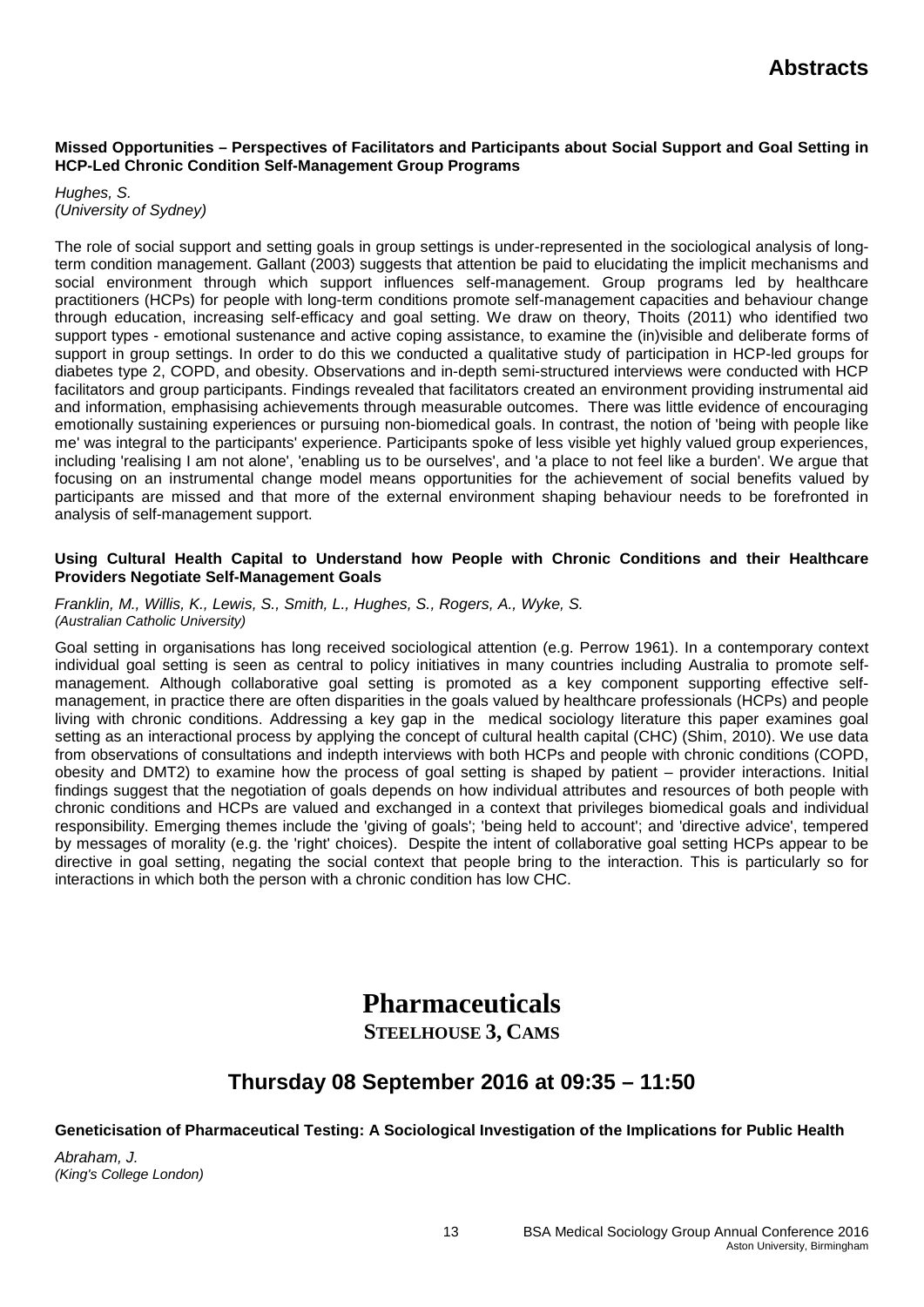During the 21st century, the development of pharmaceuticals has increasingly paid attention to growing knowledge about genetics, disease and bodily response. Most commonly this has been discussed in terms of pharmacogenomic/genetic profiles and the implications for clinical personalised medicine. A neglected field, however, is the implications of geneticisation for non-clinical pharmaceutical development, testing and evaluation. The purpose of this paper is to address that neglect and to demonstrate why the reshaping of carcinogenic risk assessment is simultaneously an important concern for socology and public health. Drawing on years of documentary and interviewbased fieldwork in Europe and the US with industry, regulators, and other scientists and experts (funded by the Wellcome Trust), this paper will examine how geneticisation has been integrated into new regulatory standards for the toxicological testing of pharmaceuticals in carcinogenic risk assessment in the 21st century. Utilising realist sociological theories of science, it will explain how various cognitive, institutional, economic and political commitments have shaped the way in which toxico-genomics has been marshalled to reconstruct what counts as knowledge about pharmaceutical carcinogenicity. In particular, it will be argued that these new standards have been made possible by the intersections of scientist activism with the economic power and interests of the transnational R&D-based pharmaceutical industry in the context of a neo-liberal regulatory state. Finally, the paper will investigate some of the experience of using these new standards and consider whether they represent an advance or regression on previous standards in terms of protecting public health from pharmaceutical carcinogens.

### **Antiretroviral Baggage and Imagined Futures: Situating Antiretrovirals within the Discourses of HIV Treatment as Prevention**

### *Lloyd, K.*

### *(University of California, San Francisco)*

HIV treatment as prevention is an emerging biomedical prevention approach advocating routine HIV testing, linkage to medical care, and consumption of antiretrovirals to suppress individuals' viral loads, the number of HIV viruses circulating in the blood, to such a low level that they cannot be detected by viral assays, to a point of being 'undetectable'. Being undetectable greatly reduces or eliminates the risk of onward transmission of HIV. HIV treatment as prevention thus advocates the use of antiretroviral therapy for the protection of a broader public – a radical departure, historically, from the use of antiretrovirals as clinical tools. This paper explores how antiretrovirals themselves, as pharmaceutical technologies of discursive significance, can be methodologically foregrounded as material things in which numerous individual and collective actors have a stake. Adele Clarke (2005:153) stresses the importance of studying 'the social life of things' and within the discourses of HIV treatment as prevention, antiretrovirals are being made up as things which both potentiate and disrupt the possibilities for their use as prevention technologies. Drawing on interviews with HIV scientists, policymakers, clinicians, and advocates as well as narrative and visual discourse materials, this paper seeks to situate antiretrovirals themselves as they are constituting and being constituted within the broader discourses of HIV treatment as prevention. Utilising situational analysis, and situational and positional mapping, specifically, this paper will topographically explore the construction of antiretrovirals as evolving and potentiating their use as prevention technologies as well as carrying with them historical 'baggage' which disrupts this potentiation.

## **From Standardization to Adaptation: Clinical Trials and the Moral Economy of Anticipation**

### *Montgomery, C. (University of Oxford)*

The Randomized Controlled Trial (RCT) occupies a hegemonic position at the top of Evidence Based Medicine's hierarchy of knowledge. Within sociology, however, clinical trials have been seen as a highly contested form of knowledge-making, with critiques focusing on structures of epistemological dominance; the rise of evidence-based medicine and audit culture; the neoliberalisation of healthcare; and the exploitation of patients. The methodological rigidity and immutability of the RCT is underscored as a means of doing violence to the social world and our understanding of it. This paper asks about the conditions under which it is possible to speak about change in the 'gold standard'. To do so, it presents a genealogy of adaptive design in clinical experimentation through an analysis of medical, statistical and other scientific journals, supplemented with key informant interviews.

Changing discourses of time and patienthood have facilitated a move away from standardization as the singular logic of trials towards an appreciation of flexibility, undergirded by probabilistic methodologies. A genealogical analysis exposes the discursive moves used to justify and popularize adaptation, from an initial focus on patient wellbeing and the greater good to efficiency and virtualism. Adams et al's (2009) conceptual framework of anticipation illuminates this evolving moral economy of medical research, in which modes of knowledge production which claim to know the future are supplanting the traditional certainties of fixed and standardized experimental designs. Predictable uncertainty is the currency of this emerging economy, which capitalizes on computer simulation and ever more sophisticated tools of prediction to leverage credibility.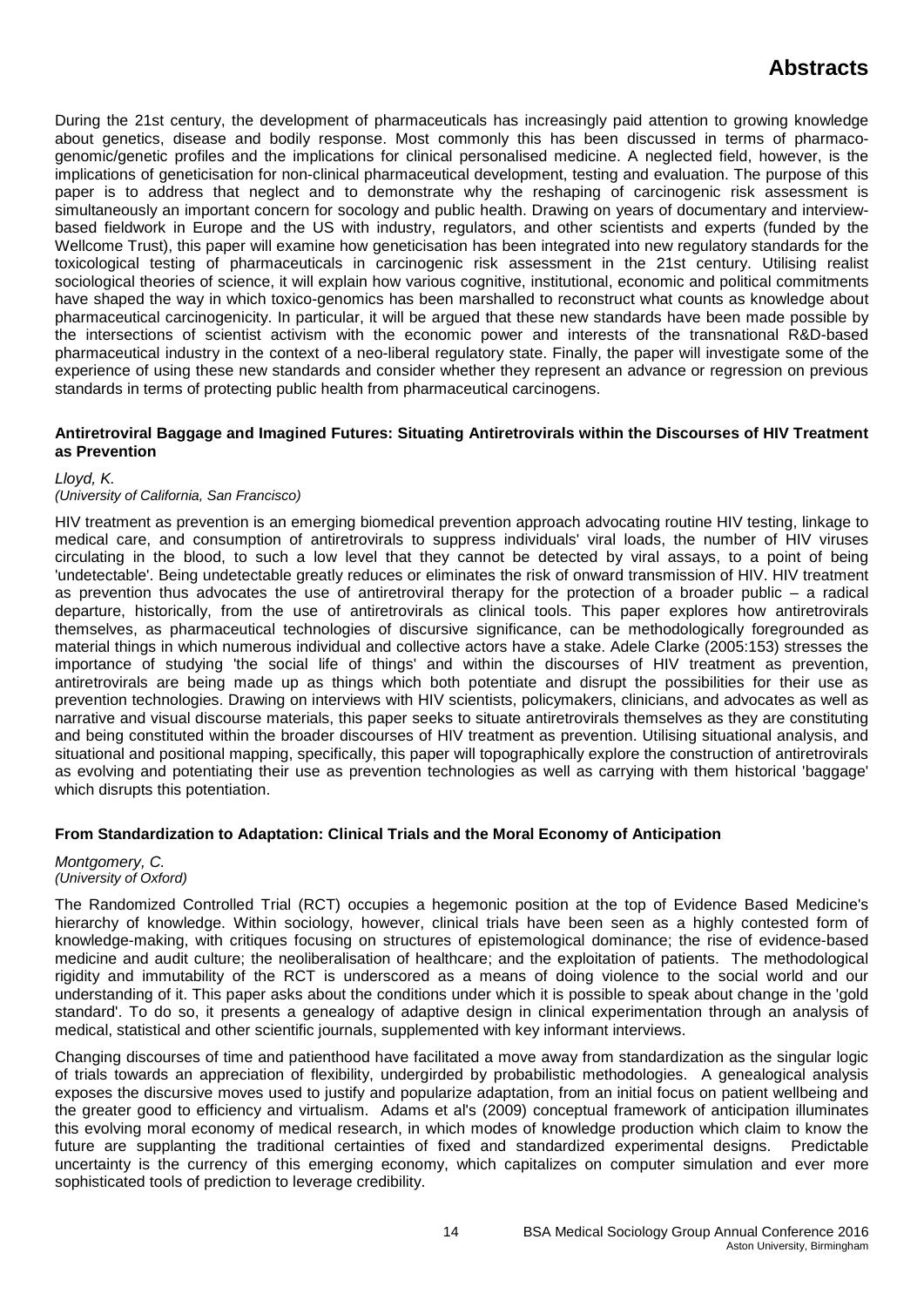## **Prescribing Pleasure - Issues in the Medical Supply of Heroin to Addicts**

*Cooper, R. (University of Sheffield)*

Historically, there have been examples of heroin prescribing to treat addiction although changing patterns of heroin have seen such practices diminish. Frustration with existing illicit heroin policies and promising clinical trials using have renewed interest in prescription heroin in the management of addiction. It is argued that a more nuanced account of heroin prescribing is required, drawing upon philosophical and sociological perspectives to offer a comprehensive balanced understanding and to counter dominant legal and moral accounts. In doing so, opposing views as to the merits of prescribing heroin for addiction arise but will ultimately better inform policy decisions in this area. Foddy and Savulescu's controversial claim of addiction as an appetite to satisfy desire support initiation and maintenance heroin prescribing. Although this is challenged by Kennett et al, it is argued that their empirical study suggesting diminished pleasure seeking and changes over time is not incompatible with heroin prescribing. Wakeman's ethnographic evidence tempers recent heroin prescribing trial positivity by highlighting important moral economy and identity issues associated with addiction, drawing on similar ontological concerns to Foddy and Savuleascu. Considering the historical shifts and medical sociological dimension, policy change over time suggests a willingness to embrace such developments despite a dominant lay moral view of addiction. However, influential themes such as medicalization, medical control and surveillance are argued to be potentially detrimental to heroin prescribing overall. Finally, emerges a lack of empirical qualitative insights into individual experiences of heroin prescribing for addiction is needed to inform this re-emerging policy debate.

# **Screening and Diagnosis WHITEHALL 2, CAMS**

# **Thursday 08 September 2016 at 09:00 – 11:15**

## **Diagnosis Lack of an Outside. The Social Context of the Emotion of Shame in Eating Disorders**

*Moen, H. B. (Nord University)*

This article portrays how the medical perspective on eating disorders (ED), and the clinical ED diagnosis based on individual signs, symptoms and behavior, are founded on a gathering of individual characteristics put into isolated individuals. Individual behavior, thoughts and feelings are thus identified as the problem. Hence, in therapy, the individual is seen as the objective of alternation or modification, expected to learn to think and feel differently. This represents an 'inside/outside problem'; due to the concern of emotions in isolated individuals (inside), the context in which emotions arise is ignored (outside). By the use of empirical examples from qualitative interviews highlighting episodes characterized by overwhelming emotions in ED, I argue that emotions do not only reside within individuals, but also emerge through social interaction. As an illustration of the inside/outside problem, this article explore the social context for the emotion of shame in particular. Conclusively, it is argued that only by interpretation of emotions in their social context is it possible to understand specific emotions origins, and correspondingly understand emotions and aid recovery in eating disorders.

### **A Comparative Analysis of Entanglements of Choice and Care in Patient's Experiences of Being Diagnosed with Cancer in Denmark, England And Sweden**

*MacArtney, J., Andersen, R. S., Rasmussen, B., Malmstrom, M., Tishelman, C., Eriksson, L. E., Ziebland, S (University of Oxford)*

Being diagnosed with a later stage of cancer is related to a poorer survival rate overall. Unfortunately, England has poorer rates of lung and colorectal cancer survival in comparison to Denmark and Sweden. Entangled within efforts and initiatives to improve early diagnosis are two discourses that are shaping healthcare more broadly in all three countries: choice and care.

Experiences of 'choice' in healthcare – along with the complementary discourses of autonomy and individual freedoms – have been understood, in part, as empowering strategies allowing resistance to medical paternalism and colonisation of the body. However, understandings of choice have been critiqued for being a key mechanism through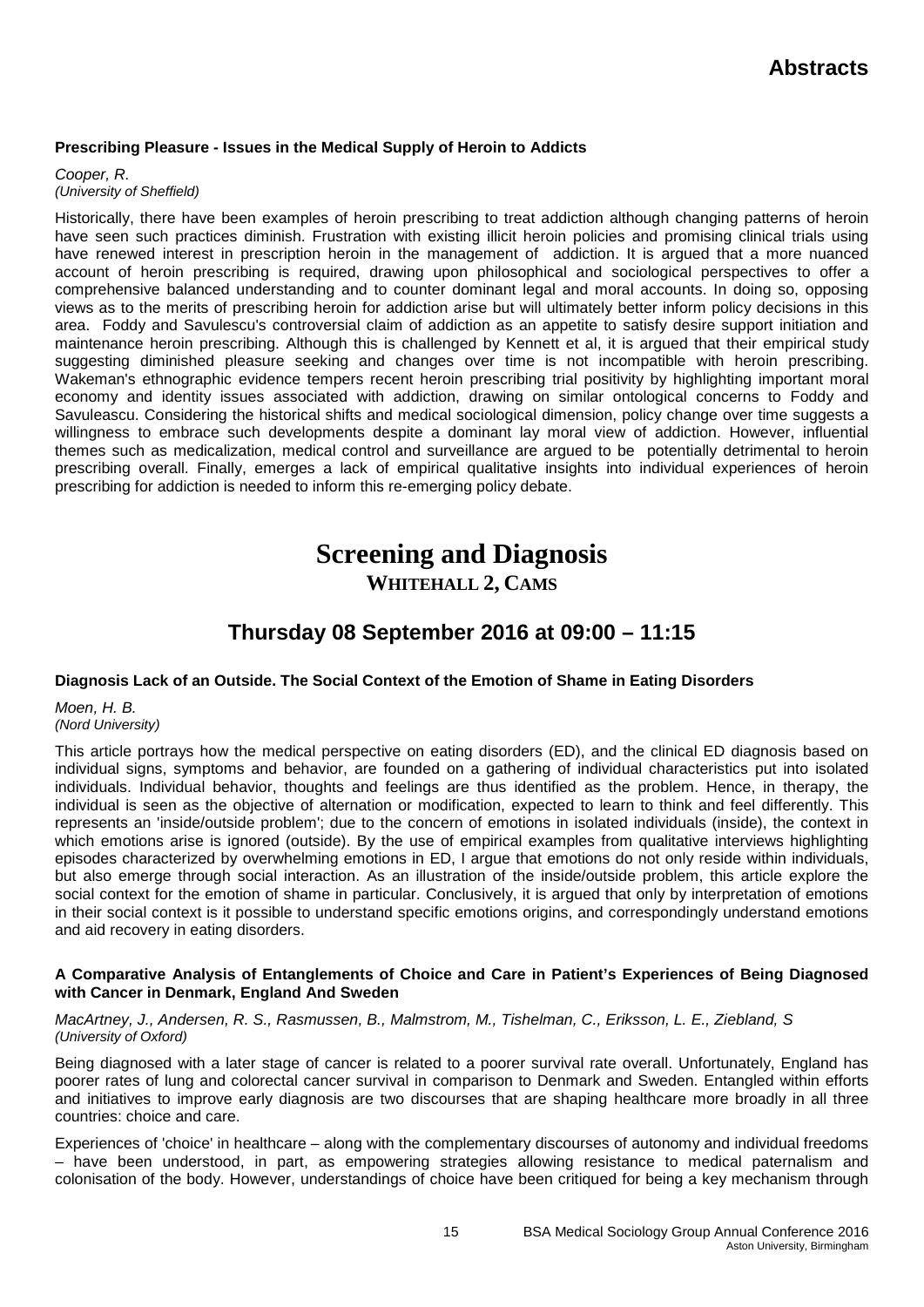which a neoliberal agenda can be implemented, transforming the moral economy of healthcare away from the patient and towards a financial bottom line. Similarly, experiences of 'care' have been contested. For some care provides an important bulwark against the more objectifying and dehumanising modes of medicine. Yet care is itself increasingly the object of professional, organisational and technological interests.

This presentation will draw on semi-structured qualitative interviews with people recently diagnosed (less than six months) with lung or colorectal cancer in Denmark (n=50), England (n=46) and Sweden (n=60). We will explore how participants understood their choices and care, what else was important to them when being diagnosed, and reflect on what these findings might mean for how we understand 'diagnostic pathways' and being diagnosed with cancer in the three countries.

### **Breast Cancer Screening in the Welfare State**

*Solbjør, M.*

### *(Norwegian University of Science and Technology)*

According to Klawiter (2008) breast cancer (in the US) has been part of a historical shift. The first period was medicalization of breast cancer, while from the 1980s, breast cancer has become part of the biomedicalization era. The theory of biomedicalization (Clarke et al, 2003) centres on five central processes: political economic shifts; the focus on health, risk and surveillance; the technoscientization of biomedicine; production, distribution and consumption of information and knowledge; and transformations of bodies and identities. While the history of breast cancer and breast cancer screening has been thoroughly studied in the US, few studies have focused on screening within the welfare state context. This paper will explore whether and how the biomedicalization hypothesis is relevant for breast cancer screening in a welfare state context, exemplified though the case of Norway. In European welfare states, health insurance provides full coverage. The complex mix-up of biomedical, technical, professional, and economical interests is not necessary clear for screening consumers in the welfare state. Women within certain age-groups are invited regularly to breast cancer screening, at intervals defined by the public health services which are in charge of cancer screening programme. Thus, trust in authorities could be part of decision making about participation. In this paper, I will conduct an analysis with situational maps of actors, discursive constructions, politics and debates, and cultural, historical and special elements, from breast cancer screening in Norway, and interpret them within a framework of biomedicalization.

## **Exploring HIV Testing Through Multiple Lenses**

*Mutch, A., Fitzgerald, L., Lui, C. W., Dean, J. (University of Queensland)*

Since 2010, HIV testing has been situated within a 'test and treat' agenda based on the premise that the rate of new HIV infections will be dramatically reduced by using aggressive methods to test and diagnose all people living with HIV (PLHIV), treat them with anti-retroviral therapy (ART), and link them to care. The strategy is embedded within a biomedical framework which seeks to facilitate better clinical outcomes for the individual and reduce secondary transmission. The success of the strategy depends on participation by target population subgroups in testing and subsequent treatment, but contention surrounds notions of personal benefit versus public health benefit.

This paper draws on findings from the second qualitative phase of a larger study in Queensland, Australia which examines HIV testing practices and perspectives of new testing technologies in men who have sex with men. Seven focus groups with diverse population subgroups (young educated men, Indigenous peoples, people in rural and regional areas, and people engaged in sexually adventurous practices) were undertaken. The paper explores notions of personal versus public benefit and considers the way understandings of testing are filtered through a number of lenses based on the participants' multiple identities. The paper provides insight into the diversity of perceptions of risk and explores the way testing is negotiated through participants' complex and intersecting identities. The findings challenge test and treat policy which has become immersed within biomedical discourse and unable to acknowledge the diversity of needs and preferences of men who have sex with men.

# **STS and Medicine BYNG KENDRICK G11, MAIN BUILDING**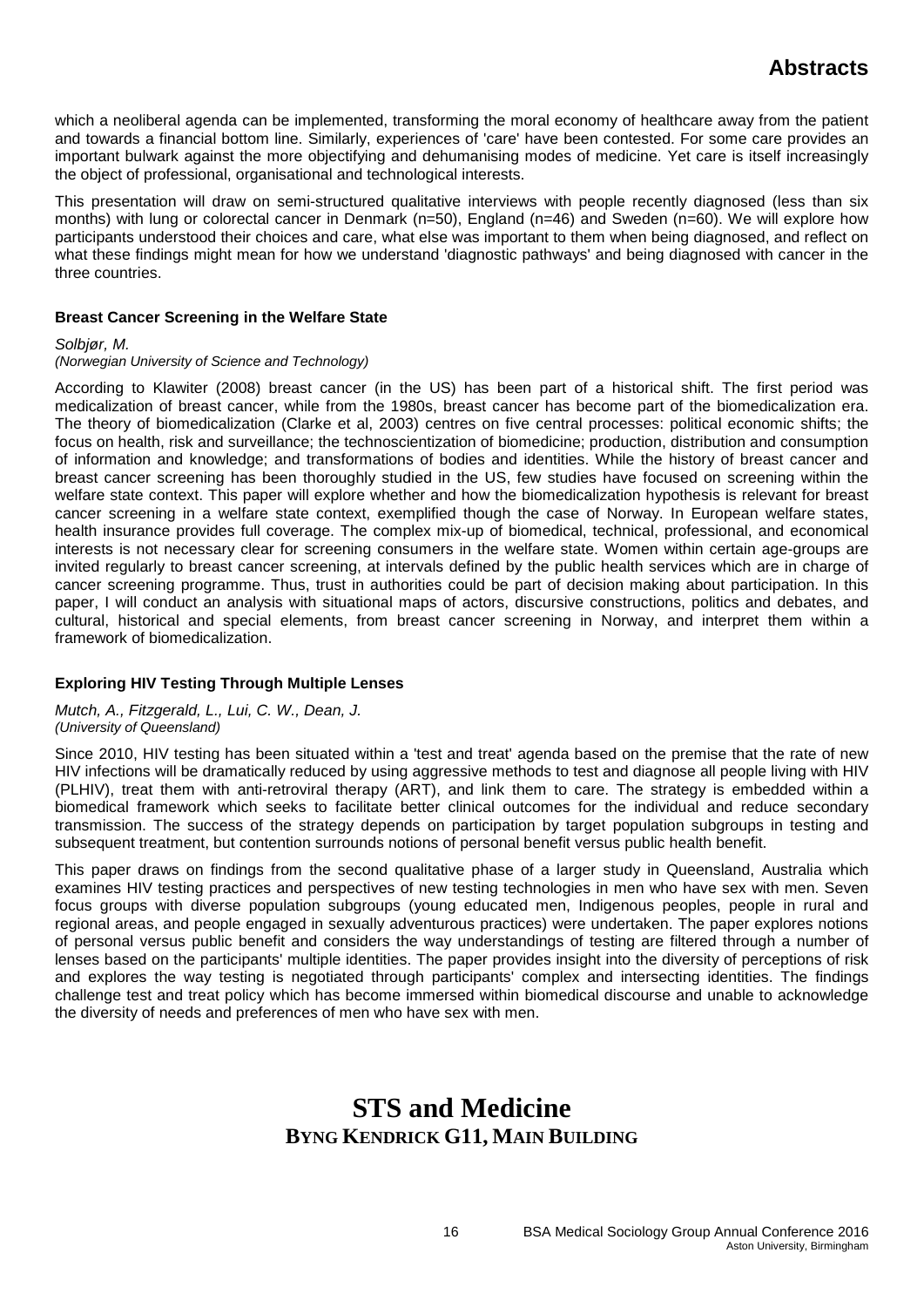# **Thursday 08 September 2016 at 09:00 - 09:30**

### **Making up Families Through Expert Knowledge: The (Re)Configuration of Pasts and Futures Through Neuroscientific Advice**

*Broer, T., Pickersgill, M., Cunningham-Burley, S. (University of Edinburgh)*

Parenting is seen, on the one hand, as one of the most private spheres and, on the other hand, as the ideal site/time for state involvement to take place. Expert knowledge drawing on neuroscience has been increasingly employed as one way of advising (and governing) parents, in order for them to optimise children's brains and future lives. Based on 22 semi-structured interviews with parents who voluntarily participated in a parenting programme addressing issues such as attachment and child brain development, we present an analysis of the ways in which the future and the past figure in and are reconfigured through parents' negotiations with expert knowledge. Conceptualising this expert knowledge as technoscientific scripts, we show how parents draw on these scripts selectively and critically. Parents find the (neuroscientific) advice they received helpful in patiently dealing with getting children ready for school and with conceptualising the physical impact love and interaction have for example. Simultaneously, they critically question some of the temporal imaginaries inscribed in the advice, for example about the negative future consequences of putting children's needs central now and shielding them from realities of life and about how the advice relates to their own upbringing as well as the past of the human species more widely. Focusing on these ontological negotiations democratises the concept of expert knowledge (everyone can be an expert here, including the children themselves) and provides an exploration of how the notion of expertise itself is constructed in the context of parenting and parenting advice.

## **Shaping Science with Metaphors: Foetal Programming in the English News**

*Stelmach, A., Nerlich, B. (University of Nottingham)*

Metaphors such as 'code', 'blueprint' or 'book' have been essential for shaping research in genetic and genomic sciences, but also for shaping public understanding of what genes are and do, and how we become the way we are. In the context of recent advances in postgenomic sciences new metaphors have started to appear, especially in relation with the emerging field of epigenetics. The thriving field of foetal programming, related to both epigenetics and epidemiology, has provided new metaphors such as 'programming' and 'critical windows' which seem to turn attention away from genes and focus on the importance of development, especially the importance of early life, for determining health and disease in adulthood. This paper traces the emergence of such scientific metaphors and examines how they are deployed in the coverage of research into foetal programming in the English news. It asks: how are these metaphors used and interpreted in the press, and how do they contribute to framing public understanding of early life? By analysing which metaphors are used most frequently in the press and what paraphrases are used to explain them to the public this paper highlights the processes during which meanings of scientific metaphors are negotiated, resisted to and/or established in the media coverage. It explores the implications this might have for the metaphorical landscape of postgenomic science and for public understanding, as well as the significance of these findings for STS analyses of the life sciences.

## **Cardiff Sciscreen: A Model for Using Film to Engage Publics in Psychiatric Genetics**

*Lewis, J., Bisson, S., Swaden Lewis, K., Reyes-Galindo, L., Baldwin, A. (Cardiff University)*

Cardiff sciSCREEN is a public engagement programme that brings together local experts and publics to discuss issues raised by contemporary cinema. Since 2010, Cardiff sciSCREEN – short for science on screen – has exhibited 48 films alongside short talks and discussions that draw on a range of disciplinary perspectives to explore the broad repertoire of themes found within different film genres. The aim of the initiative is to increase the local community's access to university research - in particular, work centred on mental health - whilst enabling university staff and students to engage a variety of publics with their work. In this paper, we first describe our method of public engagement, then draw on data from a research survey we conducted to discuss the relationship between the theory and practice of public engagement. Using research from public understanding of science, science and technology studies, and film literacy, we discuss the ways in which our flexible characterisation of science has made the programme inclusive, attracting a wide and varied audience. We consider the benefits of cross-disciplinary perspectives when communicating and engaging contemporary developments in mental health and psychiatric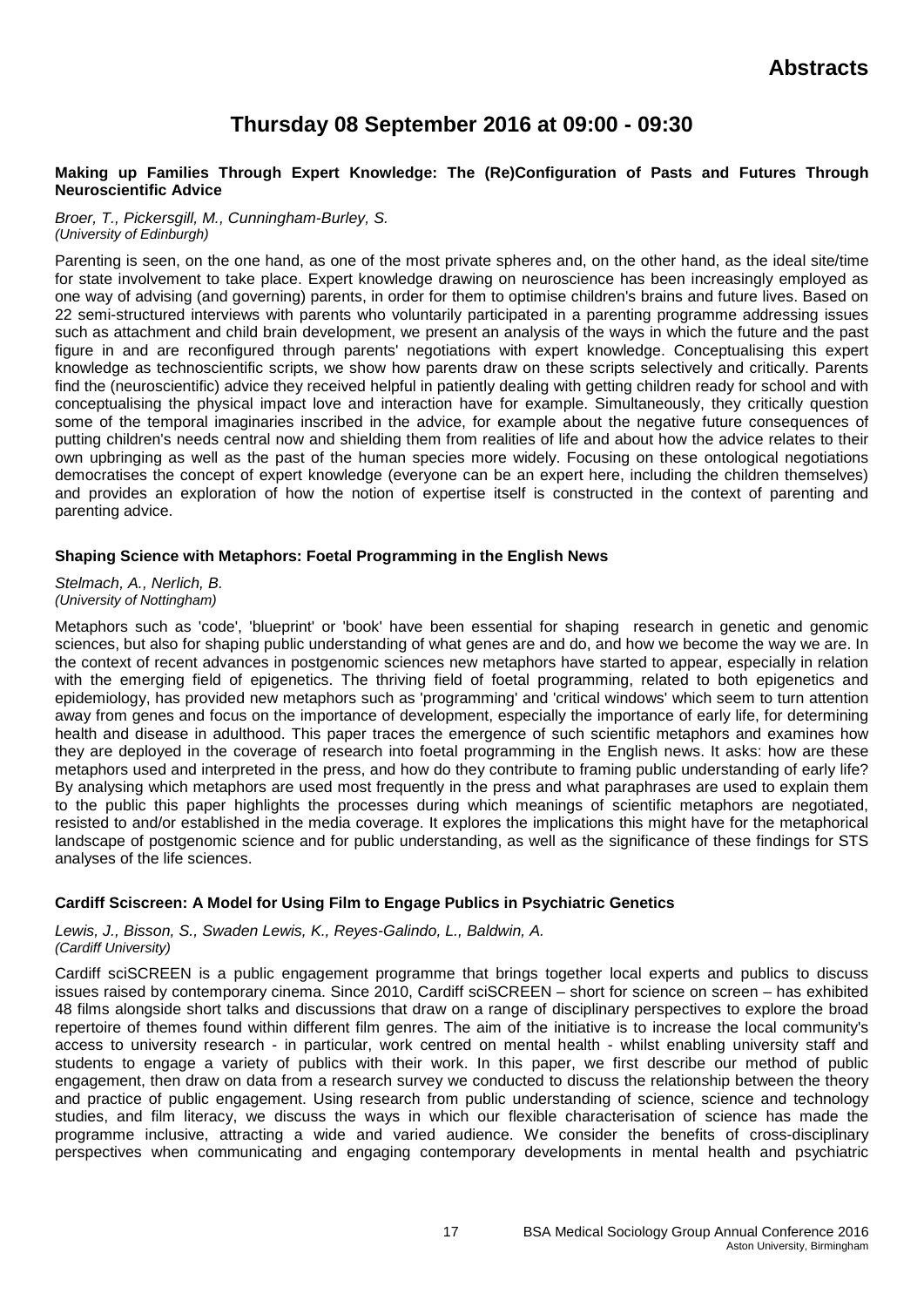genetics, where the term science is taken to stand for the breadth of academic research and not merely the natural sciences, and discuss the importance of space in public engagement events.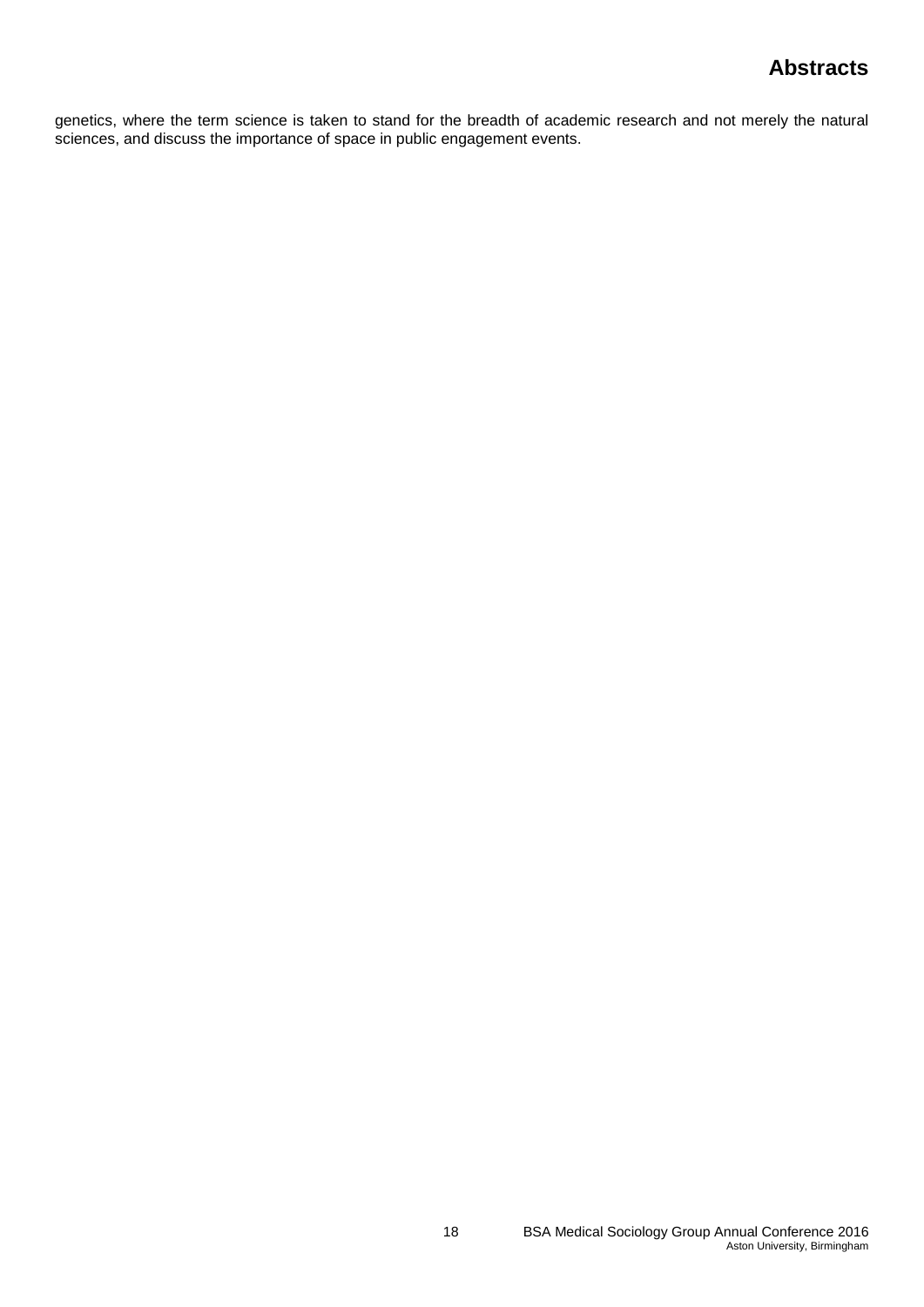# Thursday Afternoon

# **Citizenship and Health**

**STAFFORD 1, CAMS**

# **Thursday 08 September 2016 at 15:10 – 16:15**

## **Patient and Citizen Engagement in England, Finland and Sweden**

*Tritter, J., Fredriksson, M., Koivusalo, M. (Aston University)*

Patient and public involvement (PPI) has become an integral part of many developed health systems and is together with patient-centered care and self-management an essential driver for reform. PPI is framed as positive for individuals, the health system, public health, as well as for communities and society as a whole. The benefits associated with PPI are both extrinsic and intrinsic; both patient involvement and public involvement are means to an end (technocratic), and an end in themselves (empowering). Thus apart from the notion that both those paying for services – citizens– and those affected by service provision –patients– should have a right to be involved in the prioritization, design and development of health services, PPI is often linked to efforts to improve service quality and effectiveness, as well as creating accountability, legitimacy and responsiveness within a health system.

This paper draws on a comparative analysis of PPI in health policy in England, Sweden and Finland using a framework for comparative European analysis (Dent and Pahor 2015). The comparative analysis seeks to elaborate both commonalities and differences across the three countries in terms of policies that promote patient choice, coproduction and patient voice. We go on to consider the tensions that arise in the analysis including the shifting of responsibility and the challenges to accountability and whether a clearer articulation of the distinction between public involvement and patient involvement resolves some of these issues.

### **'How can Anybody be Representative for Those Kind of People?' Forms of Patient Representation in Health Research, and why it is Always Contestable**

*Maguire, K., Britten, N. (University of Exeter Medical School)*

Different discourses that co-exist within the world of patient and public involvement in health and social care research echo a tangle of historical, social, political and theoretical roots. These range from the radical activism, born of civil rights movements, to a more passive model of patient education. This paper will explore the concept of 'representation' and the ways it is used by people serving as 'patient' or 'lay' representatives in a range of roles within research projects, funding bodies and academic institutions. Drawing on literature from social and political sciences it will question how people conceptualise their acts of representation, and how judgements are made about what can count as legitimate forms of representation. From this we propose a framework of meanings for patient and public 'representation' in health and social care research.

# **Ethics WHITEHALL 1, CAMS**

# **Thursday 08 September 2016 at 14:00 – 16:50**

## **Local Ethical Review of Biomedical Research Using Animals: Constructing Ethical Science**

*Job, K. (Cardiff University)*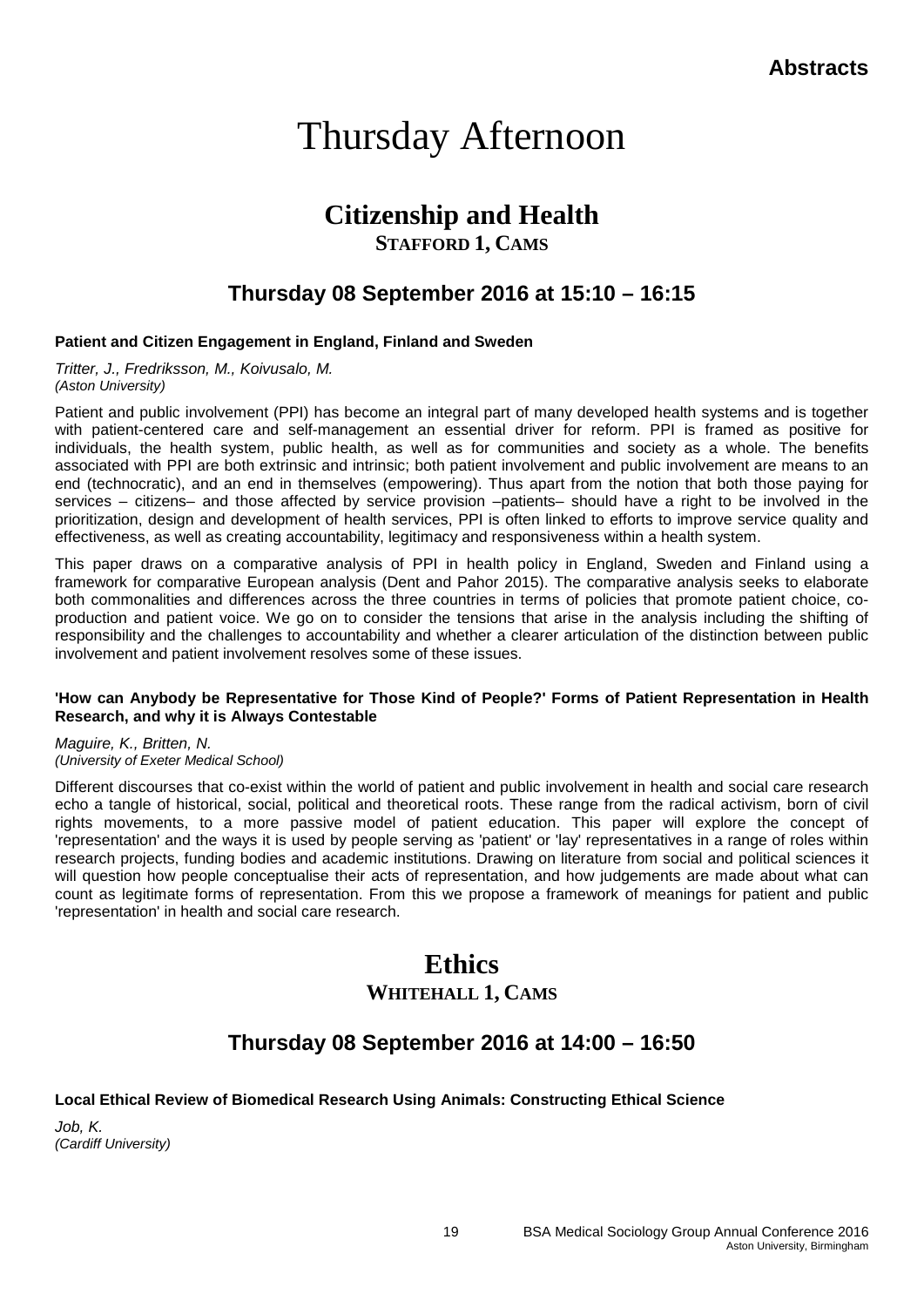Biomedical research with human subjects is often underpinned by research using non-human animals, but sociological analysis of animal research governance remains sparse. In the UK the use of animals in scientific procedures is governed by the Home Office through a three-tier licensing system under the Animals (Scientific Procedures) Act 1986, as amended. This enabling regulation provides a protected space for scientists to experiment on animals, subject to certain conditions and oversight. Since 1999, a process of ethical review at the local level has been a standard condition for all establishments licensed under this Act. Ethical review is an evolving process with locally negotiated rules defining membership structures, committee dynamics and the intricacies of remit.

This paper draws on ethnographic observation of confidential ethical review committee meetings, supplemented with semi-structured interviews, to reveal the social practices and experience of 'doing ethics' within regulatory constraints. Rich empirical data allows a rare glimpse behind closed doors, into a novel space where scientific and ethical boundary work is enacted. This provides a socially situated understanding of how biomedical science using animals becomes constructed as ethical science through the process of ethical review.

### **How Parents Try 'Telling' Child Participants About their Research Participation: A Case Study of a National Birth Cohort Study in Japan**

#### *Ri, I., Suda, E., Muto, K. (University of Tokyo)*

As mothers prenatally give proxy consent to large-scale birth cohort studies, researchers are required to obtain informed assent or dissent from the child participants. However, little research has focused on the 'telling' process within families' daily lives, as what and how the children are told by parents will affect their future choices.

We conducted research on a national birth cohort study entitled the 'Japan Environmental Children's Study' (JECS) which will follow up on 100,000 children from the fetal stage to 13 years old. Structured interviews with 67 parents and semi-structured interviews with 14 parents were conducted in 2015. How participants would discuss with their children, the recognition of research participation, and social relationships between researchers and partners were prompted in the study.

As a result, parents' styles of telling were categorised based on their subjective risk/benefit assessment of research participation. Most evaluated that it would benefit their own children as a 'special privilege', and preferred 'empowered telling', which encourages children by providing positive identity, or 'directive telling', which persuades children to continue participating in the JECS. Meanwhile, parents who weighed the risks and burdens preferred 'non-directive telling' which respects children's intentions and choices including withdrawal.

As previous studies (Goodenough 2003; Ochieng 2015) suggest, child participants' attitudes also must be respected and investigated. We will conduct further research on grown-up children to confirm their actual 'telling' experiences and parents' influences on them as well as follow-up surveys on the parents in order to reveal parent-children interactions.

## **Exploring Re-Consent in the Changing Landscape of Longitudinal Cohort Studies**

*Street, H. (University of Cambridge)*

Developments in health research focus on linking health histories with a range of genomic technologies. This mean that existing data can increasingly be used in new ways, and for different purposes, from those explicated in the original consent process. Thus the re-consent of existing study participants has become an important concept and practice. While there is a growing body of work around re-consent, much of this has been in the field of bioethics and pertaining to biobanks. In this paper I discuss my research with a longitudinal cohort that measures the cognitive function in people aged 65+. This paper covers the design and preliminary findings of my interview study, which explores issues of re-consent with cohort participants and staff. Longitudinal cohorts are fertile ground for looking at these issues as they are seen as an excellent source of both rich data, and well characterised potential participants for future studies.

With calls to integrate more empirical evidence into ethical analysis, there is scope for the further contribution of medical sociology to the discussion of re-consent. Therefore this paper argues more empirical evidence is needed, in particular a better understanding of participant views of re-consent when the purposes of the research change.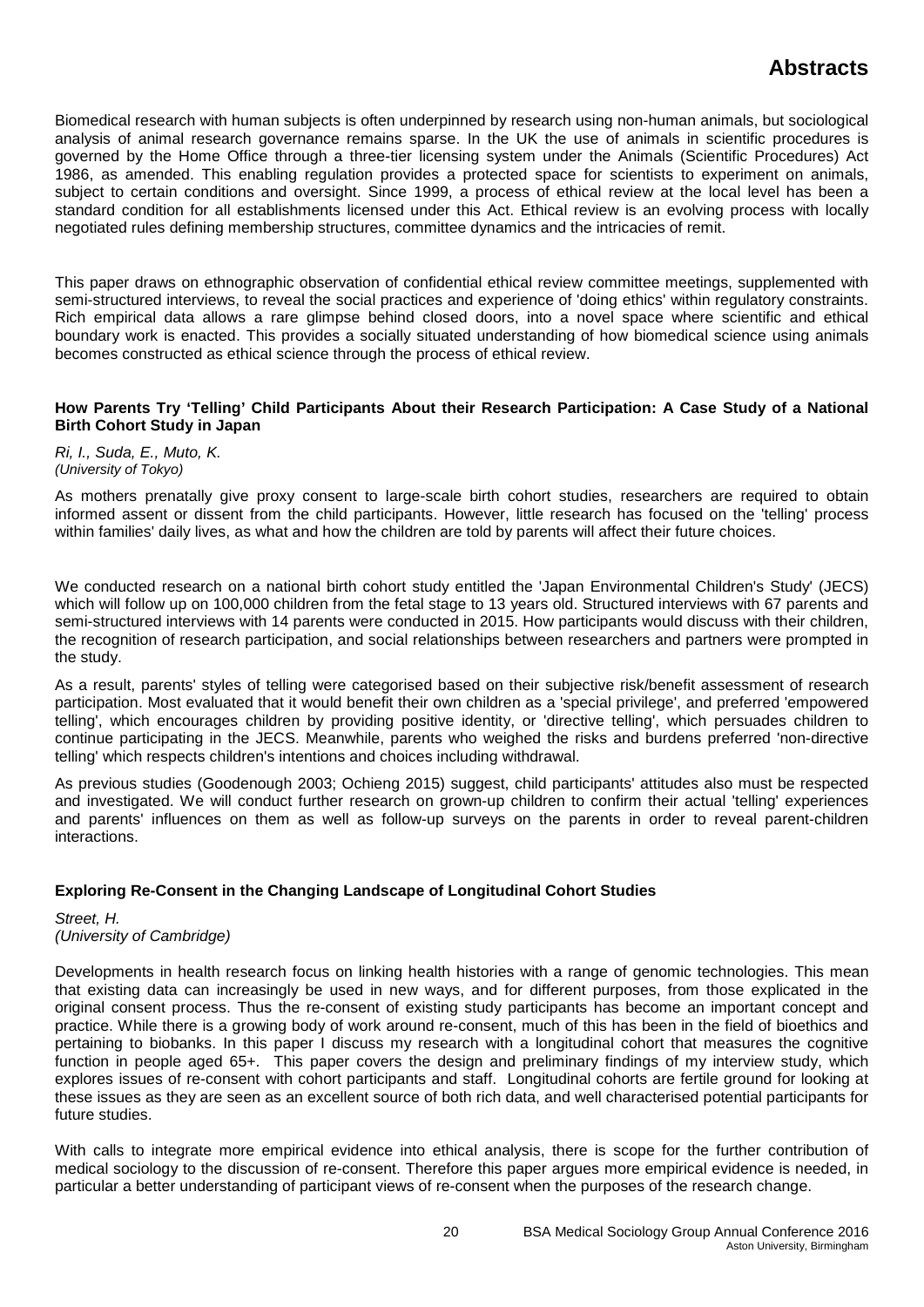## **Making Research Ethics: Involving Patients and Publics**

## *Doyle, Emma., Tineke Broer, Emily Ross, Sarah Cunningham-Burley (University of Edinburgh)*

It is a well-established practice for funders and ethical review boards to request evidence of patient and public involvement in study protocols, for both clinical and social science research. Amongst other activities, those engaged in PPI often provide input on defined tasks such as commenting on information leaflets and consent forms. However, in line with calls for more upstream engagement in shaping research projects, we argue that there is potential for more meaningful engagement in surfacing ethical issues in sociological research on health and illness. This presentation will focus on how we are involving patients and the public in some aspects of the research design stage for a qualitative study of cancer patienthood in the post-genomic era. Early conversations with PPI panel members have highlighted that ethical issues are at the forefront of many people's minds. In this presentation, we will discuss the innovative approach of conducting in-depth focus groups about ethics with patients, carers and the public, from a diverse range of backgrounds, to inform our submission for formal NHS ethical review as well as contribute to other aspects of the developing research project. This practice and the analysis following on from this, we suggest, has the possibility for reconceptualising ethics in a research context, as well as reconsidering the role of PPI in research more generally. It will also cast new light on the construction of (lay) expertise in the context of social science and clinical research.

## **Clinical Trials, Ethical Approval and Pandemics: A Sociological Investigation**

*Sukumar, P., Moore, R., Turner, J., Nichol, A. (University College Dublin, Ireland)*

The paper will discuss important sociological issues that imping on effective clinical research.

Within biomedicine clinical trials are the accepted gold standard for obtaining scientific evidence for the use of treatments and medicines. The timely initiation of such trials is considered an important first response strategy in public health emergencies such as epidemic/pandemic outbreaks. This is considered especially important since we are witnessing the emergence of several new strains of infectious diseases as well as the re-emergence many old infections.

Sociological commentary points up the restrictive and potentially coercive aspect of public health measure in response to disease outbreaks. However other social science literature points to the need for social scientists to be at the heart of such discussions and research.

Studies conducted among clinical researchers revealed that obtaining ethical and regulatory approvals are the major hindrances they see rapidly setting up clinical studies during public health emergencies. Therefore, within the European context, (as a model) it is important to understand the variation in ethical approval timelines between member states and its determinants and to look to the sociological aspects that give rise to such variations in order to develop better health research strategies for pandemic preparedness.

This paper presents some preliminary findings from an EU wide study to see how the timelines vary between countries and factors that are important in determining these variations. This research is part of a major EU wide project PREPARE (http://www.prepare-europe.eu/) funded by the European Commission.

# **Experiences of Health and Illness G63, MAIN BUILDING**

# **Thursday 08 September 2016 at 14:00 – 16:15**

## **From the Damaged Body to the Body to be Repaired. An Analysis of Patient Complaints for Medical Injury**

*Winance, M., Barbot, J., Parizot I. (Université Paris)*

In our presentation, we focus on the body's status in the complaints that patients filed with a compensation agency. We analyze the way in which those complainants perceive and describe their body damaged by the care and consider how it might be repaired in the legal procedures. This study is based on a corpus of written complaints (N=60) filed with the French out-of-court settlement mechanism. An inductive analysis was conducted based on the coding of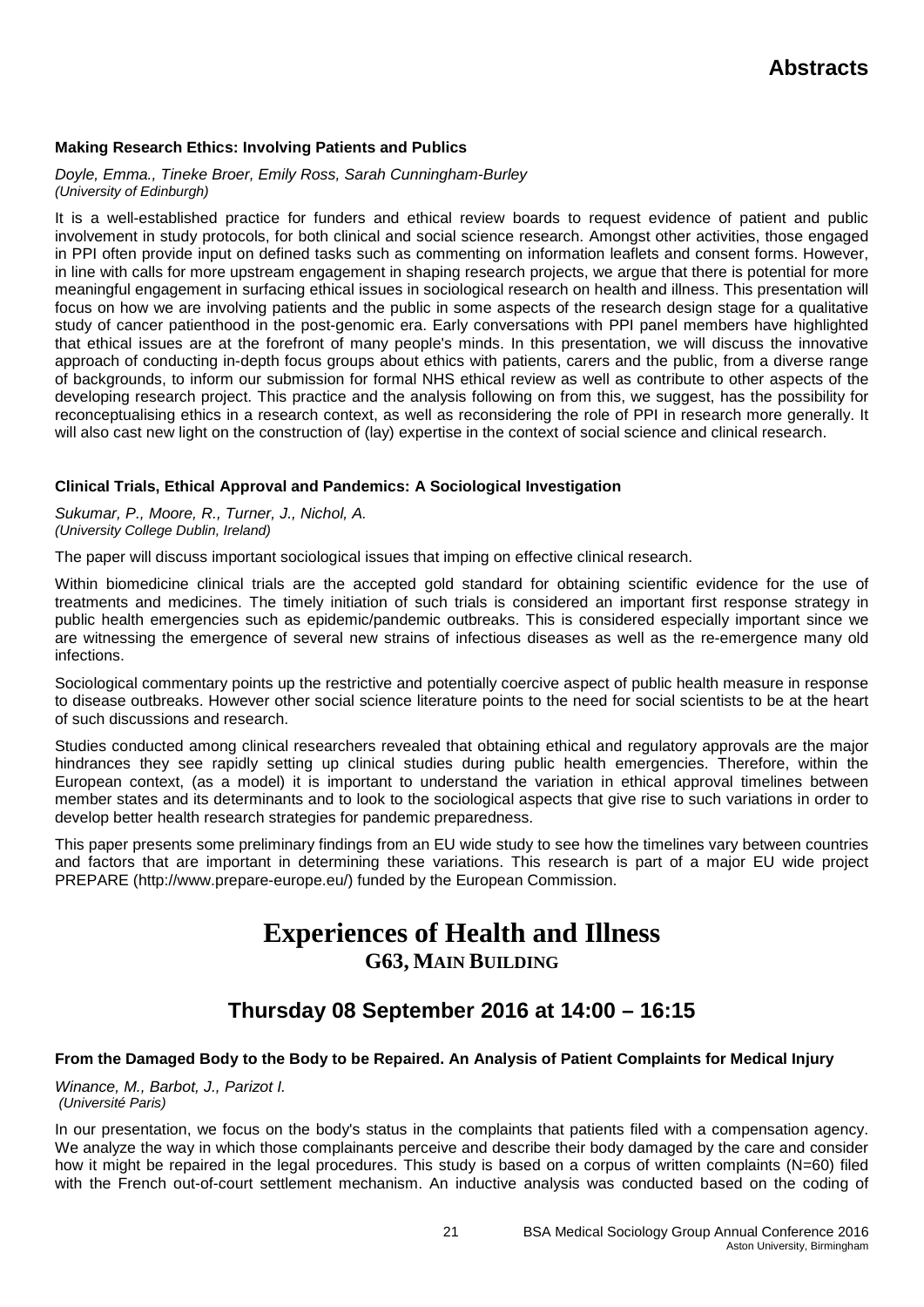extracts in which people talk about their bodies and their expectations about compensation of their damage, the identification of pertinent contrasts, and the construction of transversal categories. We analyze the way in which the patients describe their damaged body, using the notion of loss. We approach this as a 'loss of self', in reference to the sociology of illness. We show that these losses can also be of another type. Drawing on Science and Technology Studies, we highlight the manner in which patients approach their losses as 'losses in practice'. These losses are defined by the patients putting forward the concrete experience of a body harmed by the treatment received, and by their formulation of expectations in terms of compensation. We highlight four ways in which the reality of the damaged body is given a form in terms of expectations of repair: the 'body-producer', the 'body-ecological', the 'body-help' and the 'body-self-image'. This analysis allow us to contribute to works relating to the status of patients' bodily experiences during care and works on patient complaints.

## **'I Still Feel Like I Am An Unexploded Bomb'. The Impact and Understandings of Chest Pain**

### *Cramer, H., Johnson, R., Carsen, A., Horwood, J., Kessler, D., McManus, R., Rodgers, A., Feder, G. (University of Bristol)*

Chest pain causes anxiety for patients and clinicians alike. However, it is unclear how people understand chest pain and whether attending a rapid chest pain clinic is sufficiently reassuring. This study took a qualitative longitudinal approach. It involved observations in UK clinics, interviews with GPs and chest pain clinicians, repeat in-depth interviews with 24 chest pain sufferers (with and without a cardiac diagnosis) and visual representations of chest pain experiences. Emerging findings show a wide variety of understandings and responses to chest pain and subsequent treatment. Some people were reassured by their consultation with a chest pain clinician or viewed the incident(/s) as an opportunity to self-reflect and make lifestyle changes. Many of those who were sent away with an explanation that their chest pain was unlikely to be of cardiac origin, said they were not fully reassured and some continued to use accident and emergency services when further chest pain occurred. Some of those referred for further cardiac testing were extremely unsettled by the extended period of uncertainty whereas others were very accepting, even if a positive cardiac diagnosis was reached. Fears about repeating a kinship pattern of heart problems loomed large in more public clinical narratives. This concern was reinforced by clinicians enquiring keenly into family histories of heart disease. In more private accounts elicited in research interviews, past trauma and loss of kinship relations in ways other than by heart disease (e.g. suicide) framed the current chest pain episode.

## **Ghost Stories: The Narrative Construction of Phantom Limb Sensations by Lower-Limb Amputees**

*Heavey, E. (University of York)*

Medical and social understandings of phantom limb sensation (PLS) have changed radically in the past hundred years, from the ghastly evidence of a fractured psyche, to useful – though still mysterious – neurologic processes. Recently, philosophers like Sobchack have used phenomenological approaches to reveal the lived experiences of phantoms. However, despite the growing field of narrative medicine and interest in patients' stories, there has been no exploration of individuals' narrative constructions of PLS. Drawing on Crawford's recent exploration of the sociomedical history of PLS, and its implications for people who experience phantoms, I analyse video data of interviews with lower-limb amputees to demonstrate how storytelling is used to construct PLS (or the absence thereof), and the implications of analysing such constructions.

Using an interactional narrative analytic approach, I show how storytellers construct versions of their own subjectively lived embodiment, whilst simultaneously constructing a competent self and dismissing the possibility of psychic damage or delusion. To achieve this complex rhetorical task, storytellers draw on (1) their past experience of which I have no knowledge; (2) assumptions about our shared knowledge of embodiment (e.g. my experiences of nonphantom pain); (3) the shared space in the moment of storytelling (e.g. through non-verbal performance and deixis). By analysing stories like these, we can extend narrative medicine to include experiences of ghostly bodies, and begin to understand how shared discourses about phantoms are experienced and addressed by those who experience PLS, and the challenges faced when accounting for these experience in social or medical contexts.

### **Focused Ethnography with Refugees and Asylum Seekers from Sub Saharan Africa in Glasgow: Exploring Perceptions of Health and Wellbeing and Experiences of Health Service Utilisation**

*Isaacs, A., Burns, N., Macdonald, S., O'Donnell, C. (University of Glasgow)*

Glasgow's population is growing in ethnic diversity, driven in part by increasing numbers of migrants, refugees and asylum seekers. This presents new challenges for the health care system, which must meet the needs of individuals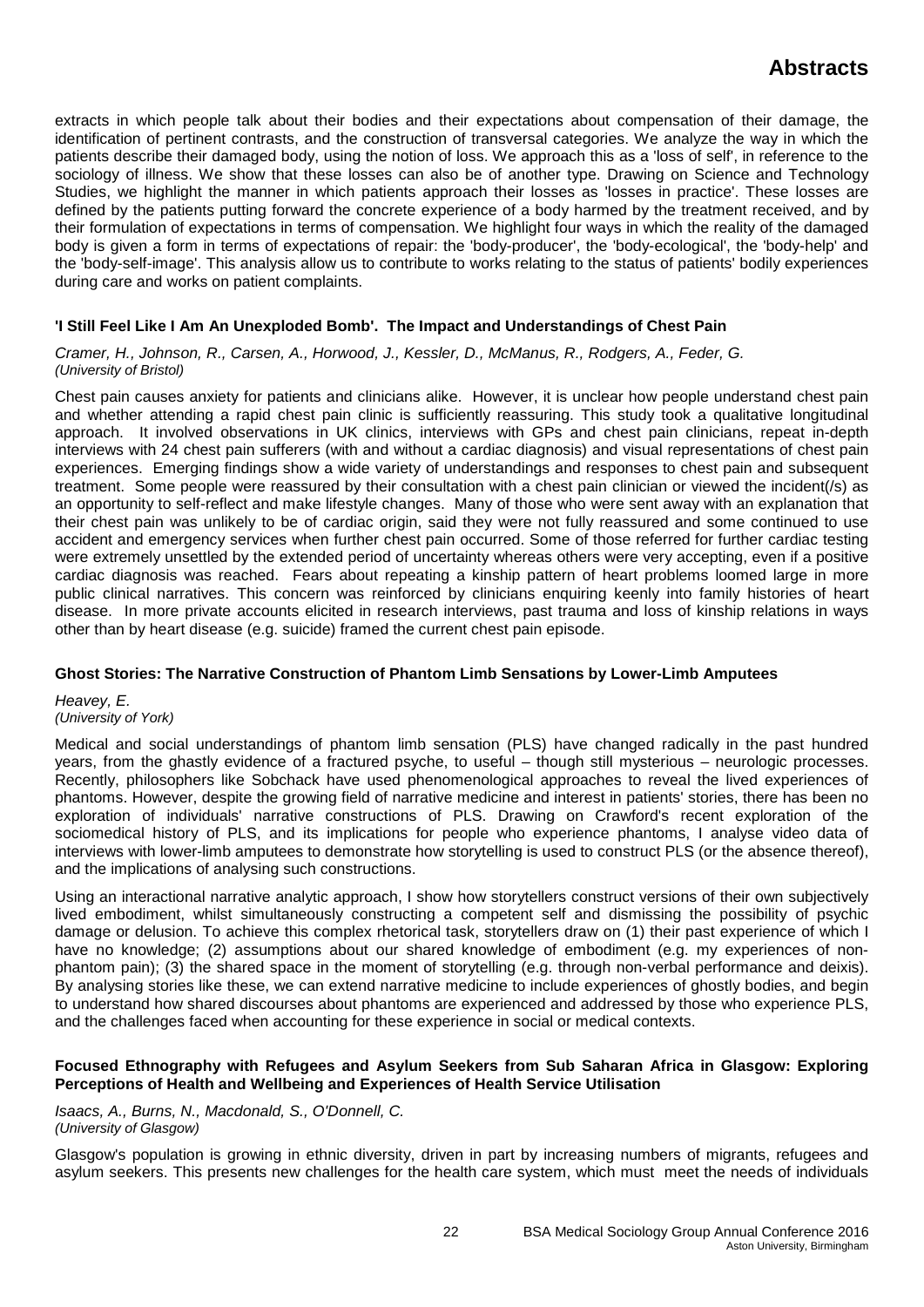from diverse backgrounds with a wide range of needs and potential vulnerabilities. I conducted a focused ethnography with refugees and asylum seekers from Sub-Saharan Africa in Glasgow, to explore i) what it means to keep healthy and ii) their experiences of healthcare utilisation. A range of methods informed by ethnographic and participatory approaches were utilised including engagement with community groups, mind mapping, 'go-along' interviews, and formal interviews. Thematic analysis was conducted in conjunction with the theoretical framework of 'candidacy' (Dixon Woods et al 2006), which explores healthcare access for vulnerable groups, and theoretical perspectives from critical medical anthropology that consider the structural determinants of health outcomes. Participants were broadly positive about accessing healthcare in Glasgow. They emphasised maintaining good health through diet, exercise, keeping clean and establishing social connections. However, many felt unable to lead healthy lives or engage in healthy 'behaviours' due to wider structural factors associated with the UK asylum system including poverty, insecurity and lack of a sense of safety. The experience of seeking asylum in the UK has a deleterious and long-lasting effect on individuals' capacity to keep healthy and engage in health services. To create fully inclusive services, efforts to promote health and improve care access must take into account all potential sites of vulnerability to ill health.

# **Health Care Organisation STEELHOUSE 3, CAMS**

# **Thursday 08 September 2016 at 15:45 – 16:15**

## **Neither Admitted nor Discharged: The Rise and Functions of 'Observation Units' in the United States and England**

*Martin, G. (University of Leicester)*

Observation units are increasingly used to provide care for patients attending the emergency department, for whom a decision about whether to admit or discharge cannot immediately be made. Evidence highlights the benefits of observation status for a defined group of patients for whom extended diagnostic or therapeutic pathways apply. However, use of observation units has also been driven by other concerns, including pressures to maximise hospital reimbursement in the US, and the four-hour emergency department standard in England. This has led commentators to highlight the risks of observation for patients, who may be left in 'clinical limbo', with potential adverse consequences for patient safety and (in the US) extra out-of-pocket expense.

Our comparative study of observation units in the US and England examined how emergency physicians decide to admit, discharge or observe. Through 24 qualitative interviews in three hospitals, we sought to surface the frameworks deployed by physicians in deciding on patient pathways, including the influence of non-clinical considerations on these frameworks. Our study highlights a misalignment between the clear-cut bureaucratic designations put forward in policy on observation units, and the messier clinical realities that render straightforward distinctions between appropriate and inappropriate use of observation—and between clinical and non-clinical rationales—problematic. We highlight in particular an important but previously undocumented use for observation units, which reflects neither the protocolbased pathways described by advocates nor the badge of organisational convenience noted by critics—but which physicians saw as crucial to observation units' contribution to both high-quality care and patient flow.

# **Lifecourse STEELHOUSE 2, CAMS**

# **Thursday 08 September 2016 at 14:00 – 15:05**

### **Active Ageing and the 'Busyness' Ethic: Findings from a Qualitative Study of Life in Retirement in the West of Scotland**

*McCormack, F., Edgar, F., Seaman, P., Bell, K., Gilhooly, M., Duffy, T., Nicholson, D. (University of the West of Scotland)*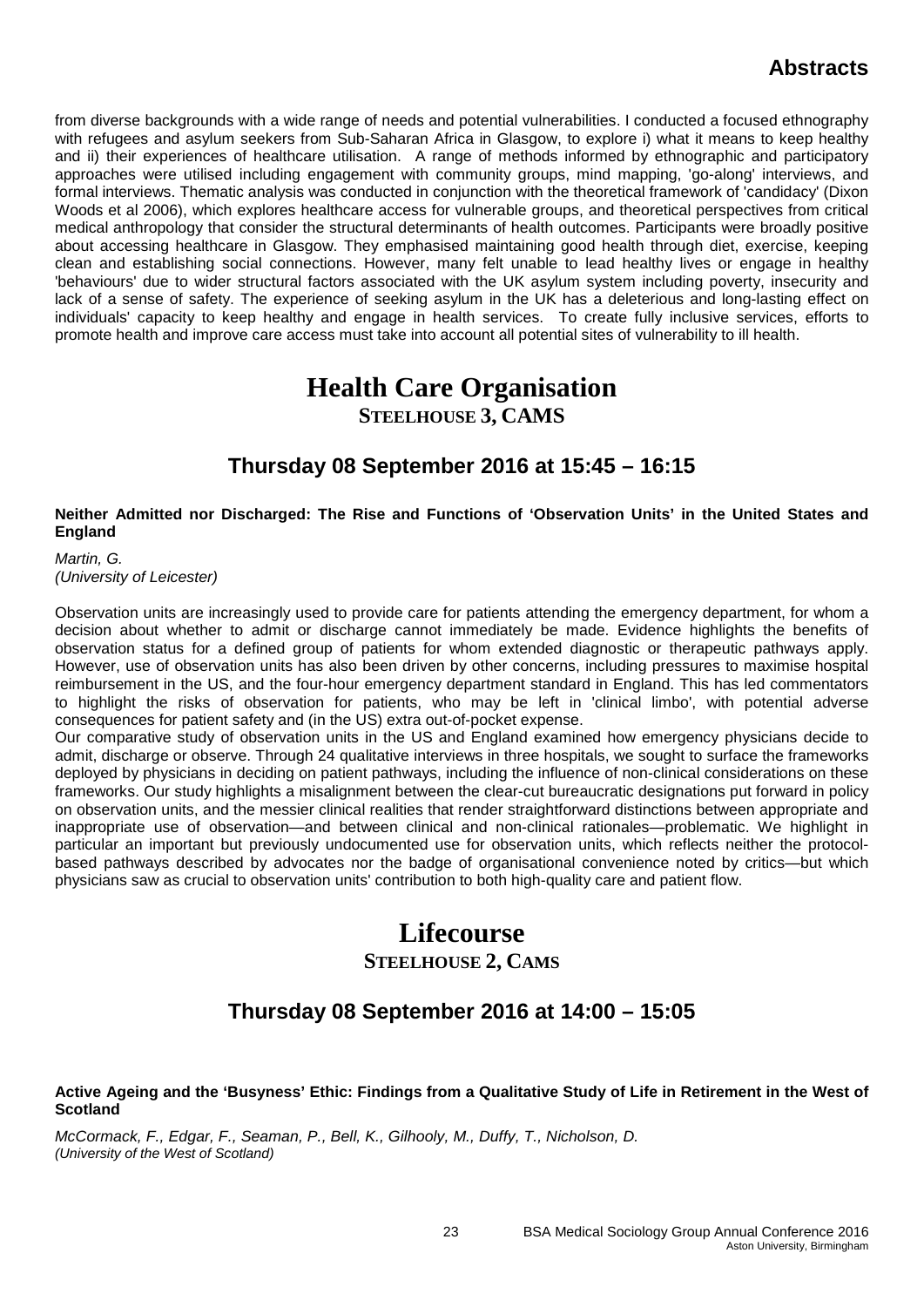The purpose of this paper is to present findings from a study of life in retirement which explores the concept of active ageing. In the context of a demographic shift and a 'greying' population a new discourse has emerged in public health that focuses on the risks and challenges of ageing (see for example Scottish Executive, 2007; WHO, 2002). Two closely connected discourses, 'healthy ageing' and 'active ageing', have become central goals of public health policy representing new ways of disciplining older people's bodies (Katz 2000; Ekerdt 1986).

Our analysis of data drawn from qualitative interviews with older people about the routines, social networks, activities and pursuits that make up their lives suggests that a fear of inactivity and a 'busyness' ethic has become a significant focus in the lives of many older people. Whilst this may produce positive outcomes for health, there is a danger of stigmatising older people's lives in a way that can act against positive health outcomes and reduce quality of life.

The data presented is drawn from in-depth semi-structured interviews with 40 retired men and women aged between 55 and 79. Participants were recruited via general practitioners and local community groups. A sampling framework based on gender, age and levels of deprivation (measured using the Scottish index of Multiple Deprivation) was used to ensure the inclusion of a broad range of experiences. Data was analysed using a phenomenological approach, applying Braun and Clark's thematic analysis, and full ethical approval was granted.

### **Resisting Narratives of Decline, Constructing Healthy, Capable and Active Selves Through Narratives of Place Making with Aging**

*Pack, R., Hand, C., Laliberte Rudman, D., Huot, S., Gilliland, J. (University of Western Ontario)*

Within the context of the aging population, aging has become a central focus of sociological inquiry in recent years. Critical sociological studies of aging have challenged the master narratives of decline, isolation and invisibility, and the neoliberally inflected narrative of 'positive aging' that individualizes the responsibility to age well through defying aging via particular forms of activity. Such studies have highlighted the diverse ways in which older adults participate in community life and create a sense of connectedness through various forms of activity, and how such participation is contextually shaped. Social connectedness has been positioned as an important factor that can affect the health and well-being of older adults. While previous research reveals much about experiences of social connectedness and insights as to how place may relate to these experiences, an explicit focus on the physical and social 'place' of neighbourhoods is lacking— arguably a key part of understanding the continuum of isolation to inclusion.

This paper presents preliminary results drawn from an interdisciplinary study that combines mapping and narrative inquiry approaches to explore how neighbourhood and person transact to shape a sense of social connectedness in older adults. This paper focuses specifically on how older women resist the master narrative of decline, and construct themselves as capable, active and healthy subjects through narratives of their interaction with/in their neighbourhoods and place. In particular, this paper explores narrative strategies that women employ to construct themselves as 'in control' of their aging bodies while resisting negative images of 'oldness' and decline.

# **Mental Health WHITEHALL 3, CAMS**

# **Thursday 08 September 2016 at 14:00 – 15:05**

## **Hysteresis, Social Congestion and Debt: Towards a Sociology of Mental Health Disorders in Undergraduates**

*Cant, S.*

### *(Canterbury Christ Church University)*

The expansion of mass higher education during the last twenty years in the UK has been mirrored by a concomitant rise in the number of undergraduate students exhibiting psycho-pathological symptoms. In a response to the dearth of sociological work in this area and drawing on the sociologies of higher education and health and illness, the paper maps a framework for understanding the rise of mental health disorders in the undergraduate population. In doing so, I draw a connection between broader social and cultural change and individual psychological malaise. Widening participation has simultaneously extended educational opportunities but also, I argue, provided the context for a state of hysteresis (Bourdieu 1980) to emerge – a possible gap between the 'habitus' of the student and the expectations of the academic 'field' - with potential pathological consequences. Moreover, the increase in student numbers have necessarily increased social competition for university places and produced social congestion in the workplace. The promises of higher education are no longer accessible to all and, when coupled with the burden of financial debt resultant from changes to the funding regime, the context for the elevation of levels of anxiety and depression is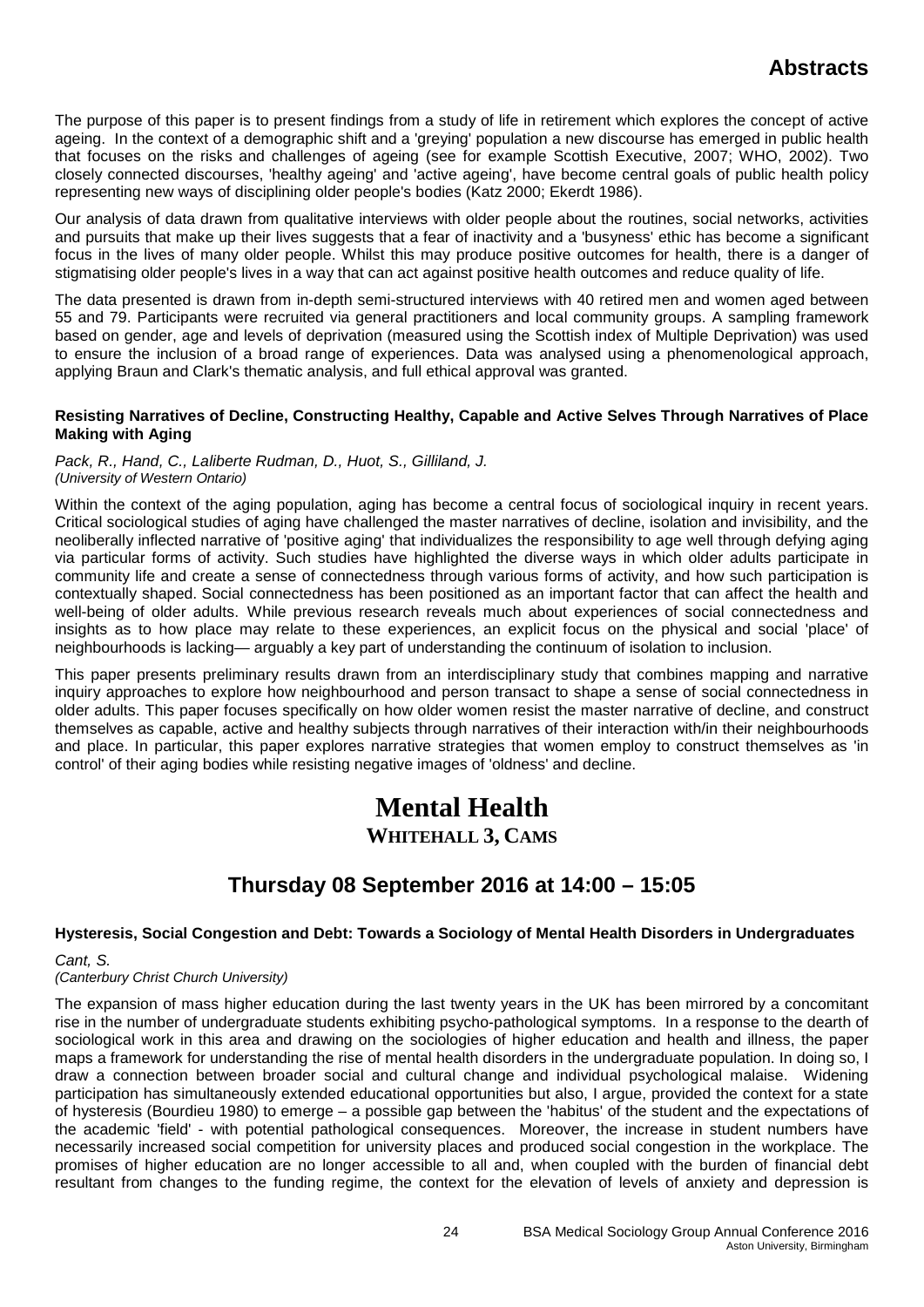established. These potential threats to emotional wellbeing serve to question the normative view that higher education is straightforwardly beneficial instead suggesting that university study can now have a psychological as well as an economic price.

## **Positive Mental Health and Mortality**

*Jacobi, C. (University of Oxford)*

This study examines the association between positive mental health (PMH) and all-cause mortality in a nationallyrepresentative sample of the United Kingdom via the new Warwick-Edinburgh-Mental-Well-Being-Scale (WEMWBS). The WEMWBS combines emotional, psychological and subjective well-being into an integrated PMH measure. The coherence and usefulness of the WEMWBS as an indicator of PMH is tested by comparing and contrasting it to an established measure of negative mental health (NMH), the GHQ, and to a unidimensional measure of cognitive mental health, life satisfaction. Discrete-time survival models (complementary log-log) are used to analyse if PMH is associated with a lower risk of mortality over a 4-year follow-up period (N=28,662), when adjusting for chronic health conditions and common sociodemographic factors. The results indicate that better PMH has a strongly protective effect against mortality (HR 0.82, 95% confidence interval: 0.76-0.89, P<0.001). PMH appears to be somewhat orthogonal to negative mental health and to be relatively distinct from life-satisfaction. Overall, the reported associations between the WEMWBS and mortality support the notion that an integrated PMH approach can provide new insights. The results are supportive of a dual-continua mental health model (Keyes 2002). Further research is needed to specify the exact pathways between the different dimensions of PMH and mortality.

### **Frames Of Recognition: Lessons to be Learnt for Professionals from Informal Adult Support Experienced by Children of Parents with Alcohol Problems?**

*Werner, A., Malterud, K. (Health Services Research Unit)*

Several studies show that alcohol problems put heavy strain on families and children and that such an effect may be long-term. Children growing up under these conditions often conceal their problems. However, they also report experiences of informal support as essential. Still, not much is known about what professionals can learn and pursue from the support experiences from informal caregivers in commonplace contexts. Based on semi-structured interviews with adults who grew up with parental alcohol problems recruited from treatment clinics in Oslo/Norway, we explored the help they were offered during childhood and adolescence, and how they experienced that their needs were met. Data were analysed with systematic text condensation, a method for thematic cross-case analysis. In spite of obvious needs, the participants had not received professional help during their upbringing. They described the feeling of being betrayed by professionals and adults who never asked about their situation or responded to their needs. Still, they also recalled significant situations with adults, who had provided safety, protection and normality in everyday life during childhood and adolescence. Goffman's frame analysis may offer a lens to study how supportive situations were defined and to understand opportunities and limitations for translation of lay social interaction to professional encounters.

# **Methods STAFFORD 1, CAMS**

# **Thursday 08 September 2016 at 14:00 - 14:30**

## **The Use of Documents in Ethnography: Understanding a Patient's Journey Through Multiple Sources**

*Grant, A. (Cardiff University)*

Examination of pre-existing documents has been a largely neglected element within ethnographic studies (Atkinson & Coffey, 2010). If they are critically evaluated, however, for example analysis of the purpose and intended audicence of the document, and other institutional constraints (Scott, 2006), documents can add a further layer of detail to ethnographic insights which may contrast with observed or reported accounts of events.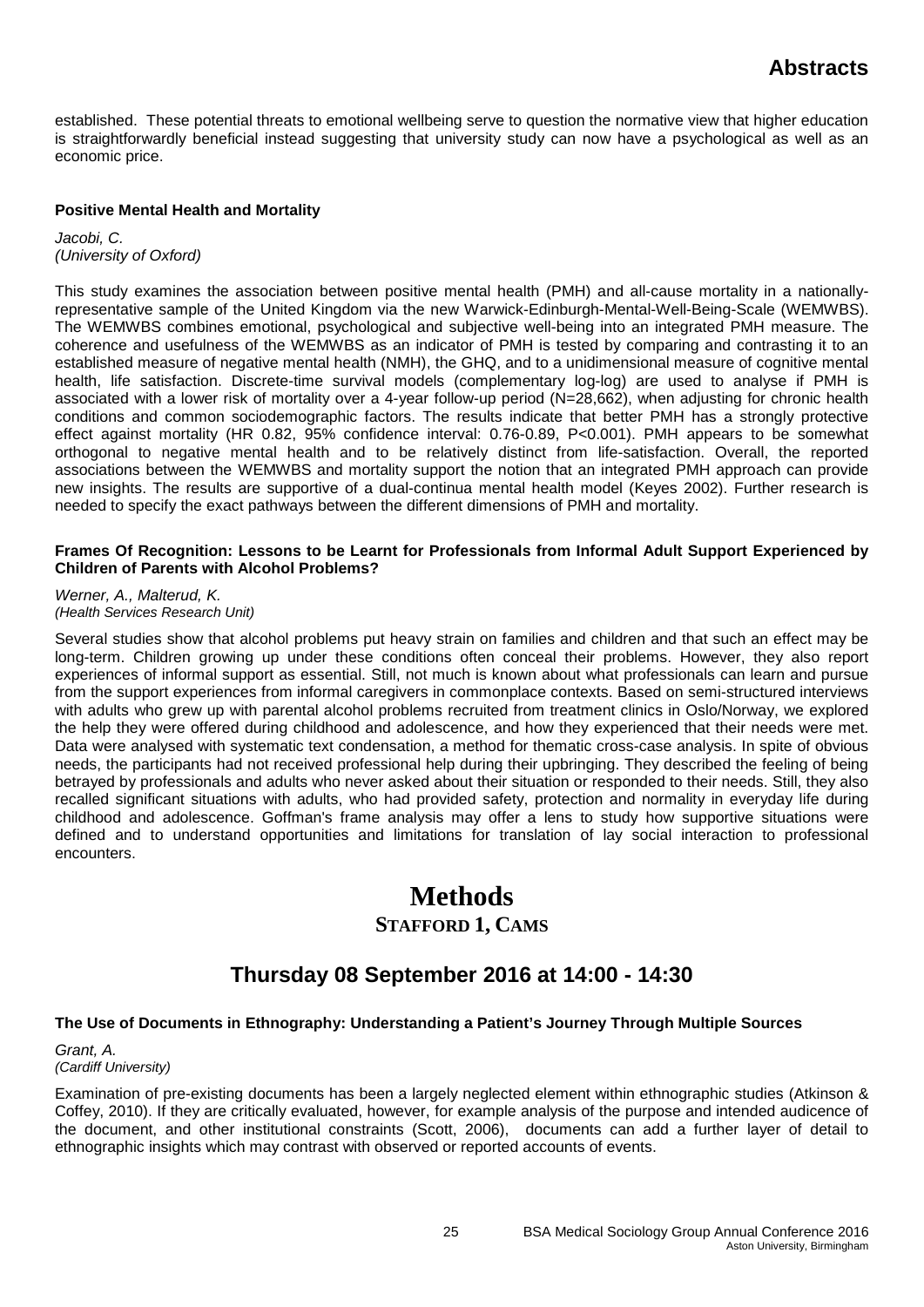As part of research into an NHS patient management service for chronic conditions (the Condition Management Project), an ethnographic approach was adopted, following staff from the process of referral, to participation and discharge. Although permission was granted to observe treatment, it was decided not to observe, due to the high likelihood of negative outcomes for participants (eg: disengagement with the service). As such, I examined patient records alongside narrative life history interviews with patients.

The use of multiple sources of data (interviews with patients, staff and documents) provided a richer understanding of the complicated issues of disability, work and identity, than either method could have produced in isolation. In this paper, I draw specifically on data relating to one research participant, in which notions of disability, respectability, citizenship and pain were described differently in the interview data and the patient file. I conclude that, wherever possible, ethnographic researchers should consider the use of documents alongside observations and interviews.

# **Patient – Professional Interaction WHITEHALL 3, CAMS**

# **Thursday 08 September 2016 at 14:00 – 16:50**

## **Frames of Mental Health**

*Rondelez, E., Vandekinderen, C., Roets, G., Rutten, K., Bracke, P., Bracke, S. (Ghent University, Research group HEDERA)*

The mental health of Muslims with a migration background in Belgium seems to be particularly at risk, yet their underrepresentation is observed in mental health care. We therefore assert that we are confronted with a conundrum, which entails a set of questions: why do Muslims with a migration background not find their way to mental health care services, and where do they take their mental health concerns? And if they find their way, how do their contacts with established mental health services look like? In this presentation, we try to explore these questions from the perspective of professionals in mental health care services, as their attitudes play a role on accessibility of mental health care for Muslims with a migration background.

In an attempt to gain a more in-depth understanding of the dynamics at play in this conundrum, we are inspired by the work of Goffman to explore 'frames' that are used by professionals when they approach migrants with a migration background in their practices.

Methodologically, we draw on a qualitative interpretative study with the intention to map social problem constructions in the field of mental health care in the city of Ghent (Belgium). We used semi-structured qualitative interviews that enabled us to figure out the frames that local actors in mental health care use to give meaning to their experiences with Muslims with a migration background.

As such, we hope to contribute to the medical sociological knowledge about Muslims with a migration background in relation to mental health care.

### **'You Have to Step Back and Ask: Why Isn't it Flowing?' Perspectives from Recent Migrants and Health Professionals on Communication in Primary Care**

### *Lindenmeyer, A., Redwood, S., Adams, R., Phillimore, J. (University of Birmingham)*

More migrants are arriving from more places, to more places in the UK, than ever before, many encountering a primary care service for the first time. We conducted two qualitative studies exploring how superdiverse (Vertovec, 2007) new migrants access health services in the UK, and the ways in which primary care professionals (PCPs) are providing care. For the first study, community researchers recruited 23 migrants (from a range of countries e.g. Iran, Poland, Zimbabwe) and interviewed them in their chosen language; for the second, we interviewed 19 PCPs from 10 practices. A comparative thematic analysis of narrated interactions from both studies indicated that while there were overt misunderstandings caused by differences in language or vocabulary, both migrants and health professionals talked about a communicative disjoint. PCPs worried whether patients who sought to communicate in English understood what had been discussed; migrants felt that PCPs' decisions e.g. on prescriptions were not explained to them and some felt their health problems were not taken seriously. PCPs developed strategies to reach out (e.g. by greeting the patient in their own language) and to pick up misunderstandings at subsequent consultations. We used Spencer-Oatey's (2000) model of intercultural rapport to interpret these interactions. For example patients' need to present themselves as competent could mean that they did not ask questions, while different understandings of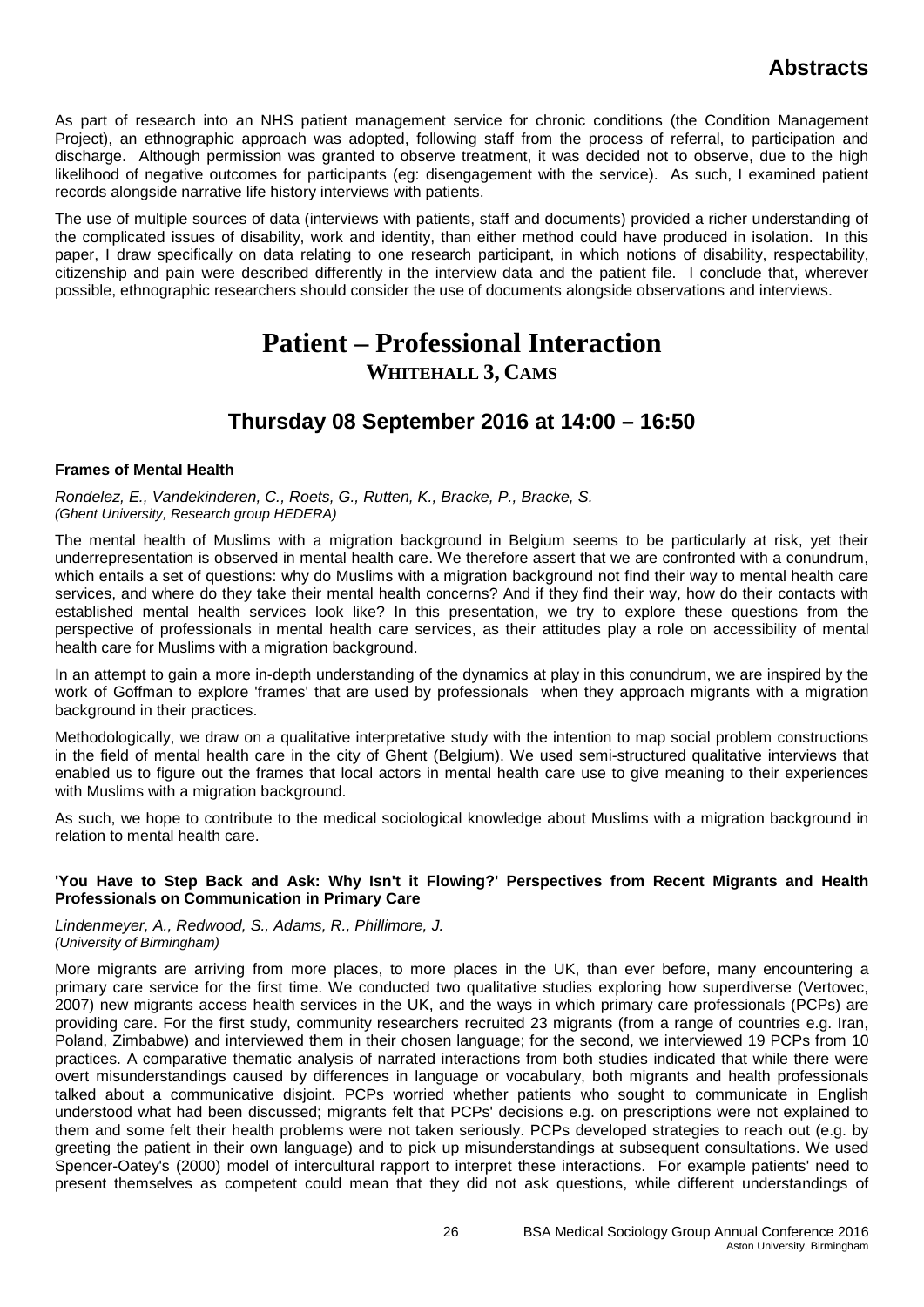'association rights' i.e. how much interaction to expect, could result in patients feeling dissatisfied. Understanding these interaction patterns could help explain miscommunication and suggest ways to overcome it.

## **Patients' Experience of Continuity of Care in Hospital Care: The Case of Hospital Discharge**

*Corrigan, O., Georgiadis, A. (Healthwatch Essex)*

Continuity of care is an essential attribute of healthcare that aims at promoting seamless patient care over the duration and as patients move from one care provider to another. In this chapter we examine how patients experience continuity of care in relation to discharge planning and when they transition from hospital care to self-care. Firstly, we demonstrate that a theoretical framework centred on Goffman's dramaturgical approach can help us elucidate the effects of personal, professional, and organisational factors to patients' experience of continuity of care. Secondly, we explore the utility of the framework by applying it to the semi-structured interview and audio diary data that we collected from patients between June 2015 and December 2015. Following Goffman, we employ the concepts 'frontstage' and 'backstage' to illustrate which and how the sub-types of continuity affected patients' experience of hospital discharge and care transition. Whereas management and informational continuity (backstage) were the most essential sub-types of care continuity for patients to experience their overall care as connected and coherent, relational continuity (frontstage) was not reported as important. Goffman's dramaturgical approach was a useful framework to explore how the different types of continuity of care relate to patients' experience of discharge planning and care transition. Further research is required to better understand the concept of continuity of care in hospital care, and which of its sub-types are important to patients when they transition between different levels and/or locations of care.

## **Patient Expectation, Experience, and Satisfaction with Musculoskeletal Physiotherapy**

*Loughran, I., Adams, N., Caplan, N. (Northumbria University)*

Musculoskeletal conditions are highly prevalent across the population, and in particular across the working age population. They account for a significant burden on the health care systems and a significant cost to the wider economy. Physiotherapy is one of the first line treatments for most common musculoskeletal conditions. Patient experience and satisfaction with treatment is though to be an indicator of compliance with treatment. There has been little work to date to investigate patient experience with physiotherapy treatment for musculoskeletal conditions.

A three phase approach was designed, with each phase building on the previous work. A systematic review and narrative analysis was undertaken to examine existing literature. Then, a series of patient interviews were undertaken to test the experiences of patients who had physiotherapy against the wider literature. A questionnaire was then developed and piloted as a method of studying a wider range of patients who had received physiotherapy.

The systematic review found most existing measures were non UK based and undertaken in varied healthcare environments so not immediately applicable to the UK. The concept of satisfaction is not clearly defined and therefore not easy to measure. Patients experience appears related to interpersonal factors rather than service factors.

Service developments can be based on the assessment of patient experience, which is an independent variable. Basing developments on patients reported experiences should improve services and make them more patient focused, which is the high level policy aim of the NHS.

### **Feeling 'Dismissed' and Imposed Consumerism: Accounts of Patient-Professional Interactions from People with Multiple Sclerosis**

*Eccles, A., Ryan, S., Locock, L., Ziebland, S. (University of Oxford)*

BACKGROUND: Recent decades have seen the promotion of patient involvement during healthcare interactions. There has been a paradigm shift where the concept of 'shared decision making' (SDM) has been advocated. During SDM patients and clinicians both bring expertise to the consultation, working in equal partnership to decide the best course of action. Multiple Sclerosis (MS) is a highly heterogeneous neurological degenerative condition, for which there is no cure and treatments available have limited effectiveness. In this setting people with MS face uncertain treatment decisions.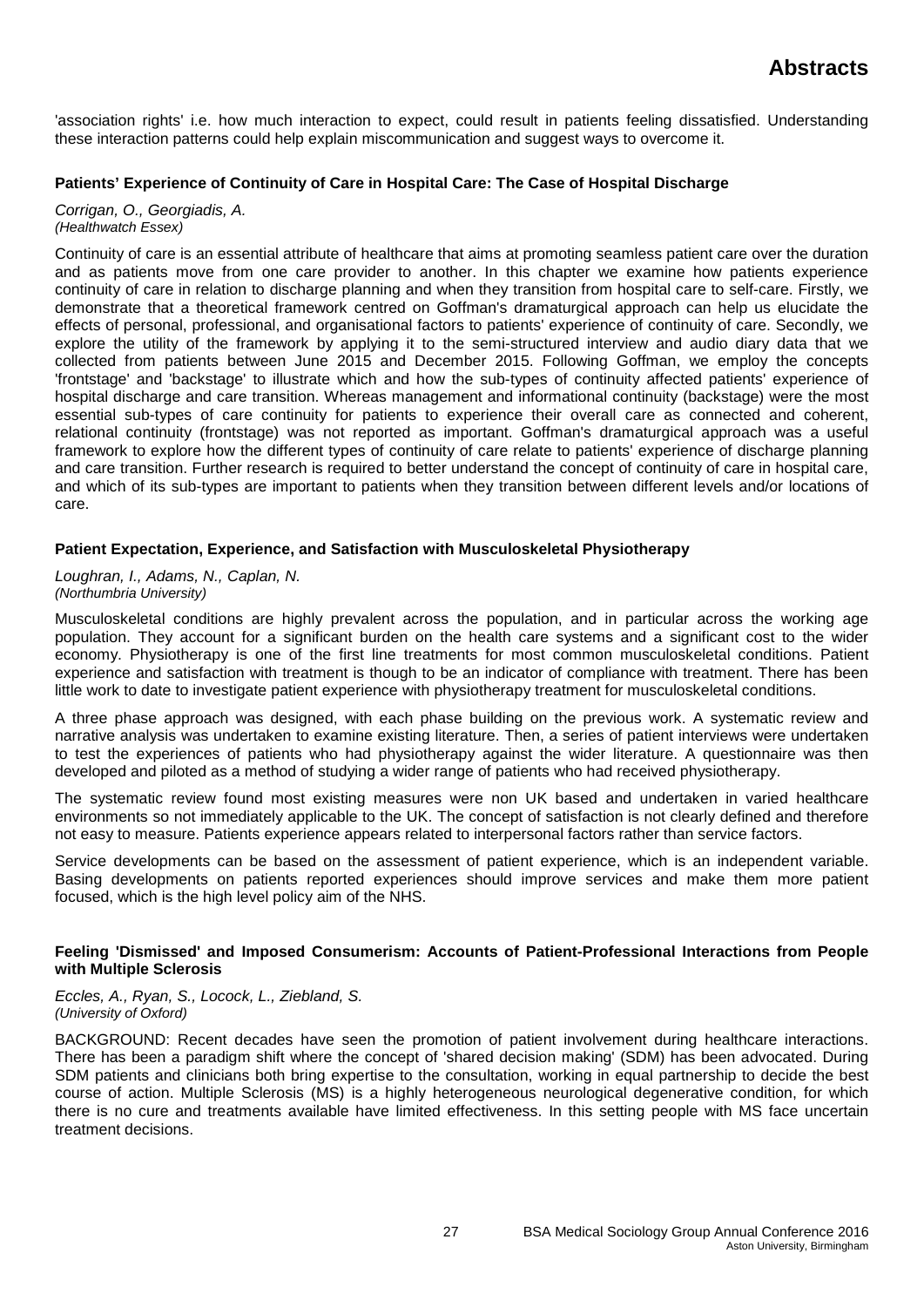METHODS: 22 in-depth semi-structured qualitative interviews were carried out with people with MS across the UK in order to explore experiences of decision making and their accounts of interactions with clinicians. These interviews were thematically analysed using a modified grounded theory approach.

RESULTS: When facing decisions about which DMD to start, participants typically found that they were given lots of information, but no advice from neurologists and they made such decisions independently. This often came as a shock to participants who felt unprepared, unsupported and would have liked more guidance. In the archetypal consumerist interactions, patients have high levels of decisional power and clinicians have low, as patients independently make decisions and use clinicians as information sources. On a surface level, this set-up is present in participants' accounts about DMD decisions. However, it is more of an 'imposed consumerism', as accounts suggest that people with MS typically did not opt for this style of interaction but felt it had been imposed it upon them.

# **Risk**

# **WHITEHALL 2, CAMS**

# **Thursday 08 September 2016 at 14:00 – 15:40**

## **Uncertain Futures: Governing Women Through Constructions of 'Risky' Survivorship**

### *Pack, R.*

*(University of Western Ontario)*

Departing from research on breast cancer experience and treatment, breast cancer survivorship has emerged as a focus of sociological inquiry in the last twenty years. Thus far, most critical sociological research into breast cancer survivorship has examined popular texts, women's autobiographical writings, women's lived experiences and breast cancer specific fundraising organizations. Little research has focused on how breast cancer survivorship is constructed and constituted in professional and biomedical discursive fields. As the number of breast cancer survivors continues to increase, and more women are incorporated into biomedicalized survivorship care programs, survivorship is emerging as a domain of professional practice and expertise.

The Springer Journal of Cancer Survivorship, first published in 2007, is the first, and currently only, academic journal that takes cancer survivorship as its organizing principle. This journal provides a unique opportunity to examine how discourses of breast cancer survivorship are constructed, and towards what ends they are mobilized, within this new sub-set of knowledge production. Informed by governmentality and feminist theory, this paper will explore how women's bodies are governed, and highlight how risk discourse is mobilized to produce new possibilities for intervention and novel forms of biomedicalized citizen-subjects. Specifically, drawing from an in-depth critical discourse analysis, this paper will explore how breast cancer survivorship is constructed as a unique and chronic (risk) condition that is distinct from cancer and that requires life-long management and surveillance.

## **Representations of Ageing as a Risk Factor for Cancer in UK Newspapers**

*Cunningham, Y., MacDonald, S., Robb, K., MacLeod, U., Anker, T., Hilton, S. (Institute of Health and Wellbeing)*

We're all getting older and more of us are getting cancer. Ten million people in the UK are over 65 years old, by 2033 it's estimated that that figure will reach 15.5 million, by 2050 it'll be 19 million. Cancer diagnoses continue to rise with longer life expectancy—in the UK three-quarters of all cancers are diagnosed in those over 60 and a third in those over 75.

Cancer is, as all diseases are, recognised and experienced within a social and cultural context, and how people understand and act on cancer information is often mediated and amplified through mass media. Given the importance of age as a risk factor, and the media's role in shaping public understandings and health behaviours, this project examines how cancer and ageing is represented in media, to better understand how it impacts on older adults' cancer knowledge and help-seeking behaviour.

Our content analysis of UK newspapers showed that age was mentioned less than other risk factors for cancer, and that the celebrities and 'ordinary people' with cancer represented in newspaper stories were younger that people with cancer in the UK population.

General representations of people in media are younger, this work shows that this holds true even in cancer stories, where older adults are most at risk. Public policy and community programmes need to be developed to effectively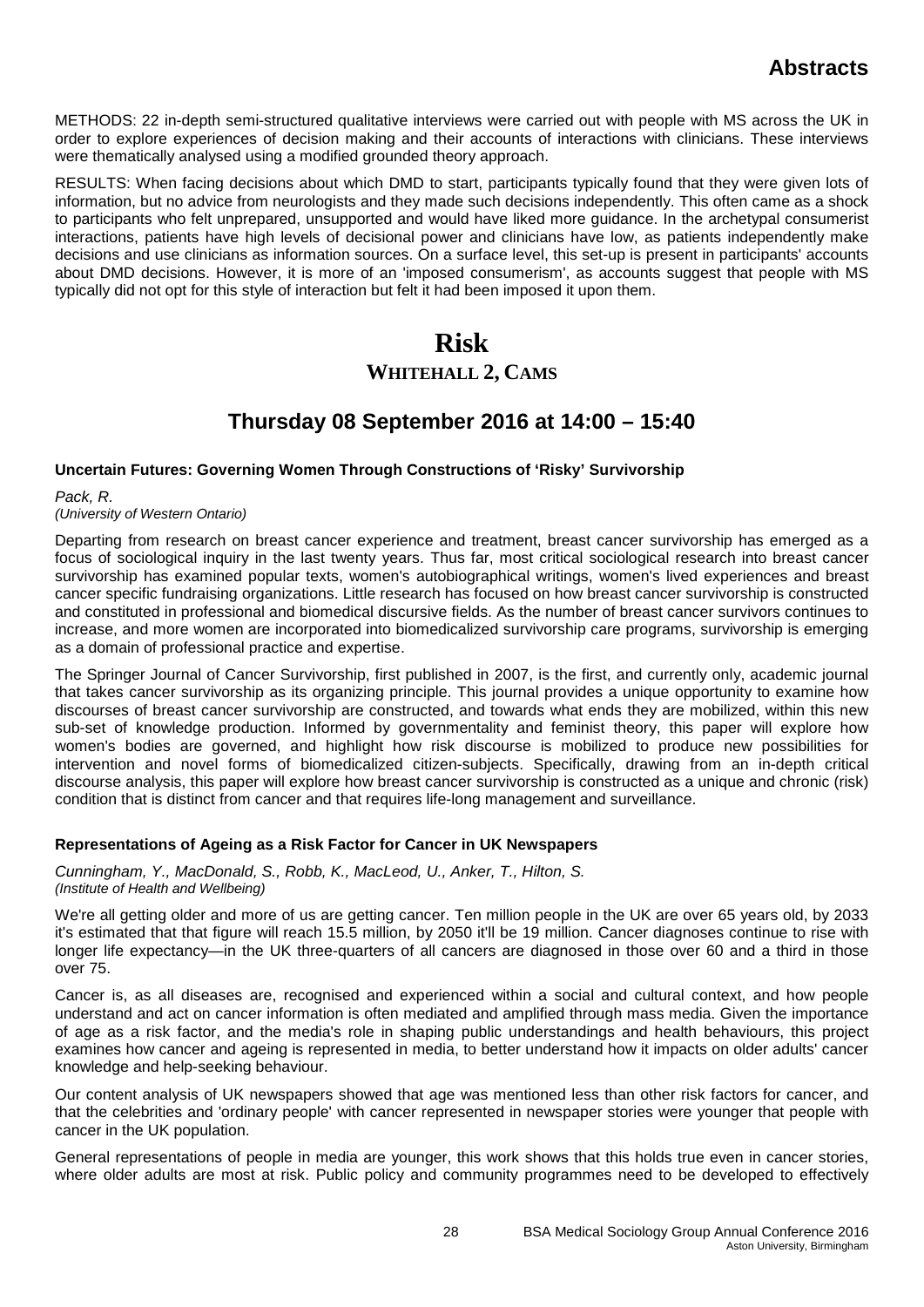address this problem. Stakeholders (including cancer research organisations and charities and representative groups for older people) need to develop effective strategies to use the media.

## **Where's the Fun? The Absence of Pleasure in Discourses about Sex for Young People**

*Brown, S. (Edinburgh Napier University)*

Discussions about young people's sexual health often focus on negative, 'risky' aspects of sex: sexually transmitted infections, coercive or regretted sex, unwanted conceptions, teenage pregnancies. Despite a substantial body of research literature on sexual pleasure, it is rarely mentioned in health promotion material aimed at young people, which often focuses on negative outcomes of sexual behaviour, and how to minimise or avoid risk. The individualising of risk ignores the social contexts within which young people operate and make decisions about sex, as well as presenting contexts which are overwhelmingly heteronormative.

In this conceptual paper I draw on Foucault's work on governmentality and power relations in arguing that absence of a discourse of pleasure makes it more difficult for young people to talk about sex with their partner and to have safer sex; it also renders them ill-equipped to resist coercive sex or other unwanted encounters. In addition, an emphasis on danger, risk and protection rather than rights and pleasure reinforces gender inequalities. This is not to argue that information is unnecessary; clearly, people need to be able to protect themselves from STIs and avoid unwanted pregnancies. However, my main contention is that a focus on risks and problems, and avoiding talking about sex as pleasurable and fun, makes it difficult for young people to negotiate sex lives that are not only healthy and safe, but also pleasurable.

# **STS and Medicine ROOM NAME**

# **Thursday 08 September 2016 at 15:45 – 17:25**

## **Non-Invasive Prenatal Testing/Diagnosis (NIPT): How Genomic Technologies Assembled and Reassembled from the Laboratory to the Clinic Intensify Possibilities for Reshaping Society**

*Strange, H., Latimer, J. (Cardiff University)*

This paper explores how emergent reproductive technologies align clinical practices and the new genetics in the production of culturally significant classificatory forms. Drawing on a study of non-invasive prenatal testing/diagnosis (NIPT) the paper shows how practices of division and categorisation contribute to the shaping of discourses and practices around exactly what, and who, is perceived as being 'normal', 'benign' or 'desirable', and by extension, what and who becomes constructed as 'abnormal', 'pathological' and 'undesirable'. We hold our analysis against earlier studies of clinical genetics, especially dysmorphology (Latimer 2013), in order to raise questions over how the emergence of novel genomic technologies, as well as the everyday practices of clinical genetics, assemble new classificatory, categorical and divisive structures. In turn, we show how the various discourses that such processes draw upon and contribute to, raise problematic and contentious issues around the construction of 'normal' pregnancies, disabilities, and (healthy) lives.

## Methodological approach

As part of her PhD research, Heather conducted an in-depth qualitative study of the emergence and early clinical translation of NIPT, interviewing clinicians, policy makers, scientists, patients and parents about their experiences and understandings of this new and rapidly evolving reproductive technology. Examining interview data alongside scientific publications, advertising material and media reports, her work demonstrates how questions regarding the biopolitical power of routine screening, its influence on categories of 'choice, and the categorisation of 'normal' and 'abnormal' ideas of pregnancy, life and disease, are repeatedly raised in connection with NIPT.

## **Reflections on Contemporary Patienthood: Post-Genomic Cancer and 4P Medicine**

*Cunningham-Burley, S., Broer, T., Ross, E., Kerr, E. A.*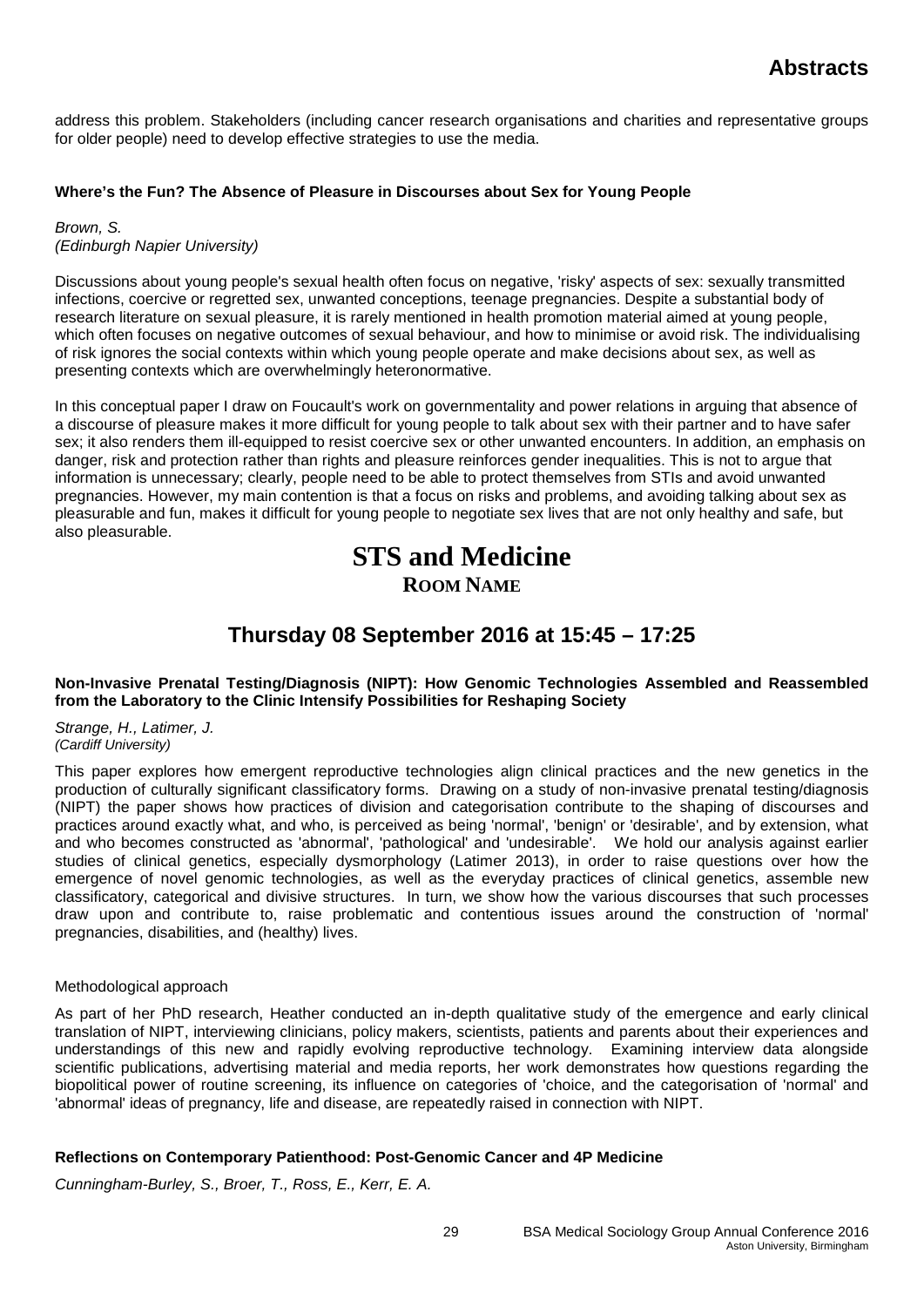### *(University of Edinburgh)*

Oncology is at the forefront of the evolution of personalised medicine. Rhetorically, patients are at the centre of the emergent health care paradigm of 'predictive, personalised, preventive and participatory' medicine; pragmatically, multiple types of data from patients, whether sick or well, are essential for researchers, clinicians and patients in identifying and delivering 'actionable possibilities' (Hood et al, 2015). This paper has two aims: to explore how patients are fashioned as active participants in shaping post-genomic cancer medicine; and, to explore how patienthood is being transformed as cancer itself comes to be understood and attended to differently.

We draw on two sources of data to develop our analysis. First, we interrogate the clinical, scientific and social scientific literature that reviews and comments on the practices of predictive, personalised, preventive and participatory medicine in relation to cancer and analyse the place of patients within this. In particular, we explore how the concept of partnership is constructed in the context of novel research methodologies, within, for example, clinical trials relating to cancer. Second, we present an analysis of in-depth interviews with cancer scientists, clinicians, other practitioners and interested publics, conducted in the UK. We consider how those engaged in research projects and clinical practices involve patients, in what ways and with what effects. Finally, we consider how social and ethical issues in relation to personalised and predictive medicine are articulated. We contribute to debates on the role, place and configuration of patienthood in contemporary technomedicine, and to the sociology of knowledge more widely.

### **Multiplying Gateways for Adoption of Regenerative Medicine**

*Faulkner, A. (University of Sussex)*

The paper poses the question of the extent to which there are emerging flexibilities in existing and developing gatekeeping regimes applicable to regenerative medicine products. It addresses these questions in the context of recent developments in the UK and its European Union regulatory and reimbursement/payment contexts. The concepts of 'gatekeeping' and 'gateways' are developed to point to the ways in which regulatory institutions, health technology assessment (HTA) organisations, and national planners and purchasers of health services define and control passage points of entry to the medical product marketplace and to the adoption of products into the public healthcare system. Drawing on a wide set of recent policy documents, it is argued that the measures promoted in policy developments such as conditional authorisation, compassionate use exemptions, 'promising innovative' regulatory designations, parallel review by market regulators and HTA procedures, and 'risk-sharing' payment schemes illustrate a range of flexibilities and alternative gateways which are being constructed around central, legal restrictive gatekeeping regimes. The paper then considers: first, whether the proliferation of these developments can be considered 'experimentalist', participative governance or 'regulatory capture'; second, whether the apparent flexibilities achieve the goals of industry, patient groups and regulators; and third to what extent public health is promoted . The concepts of gatekeeping and gateways enable some understanding of these 'hybrid' developments, as the arenas of market regulation, health technology assessment and healthcare system planning are being drawn closer together in the UK, EU and other innovating biomedical health systems globally.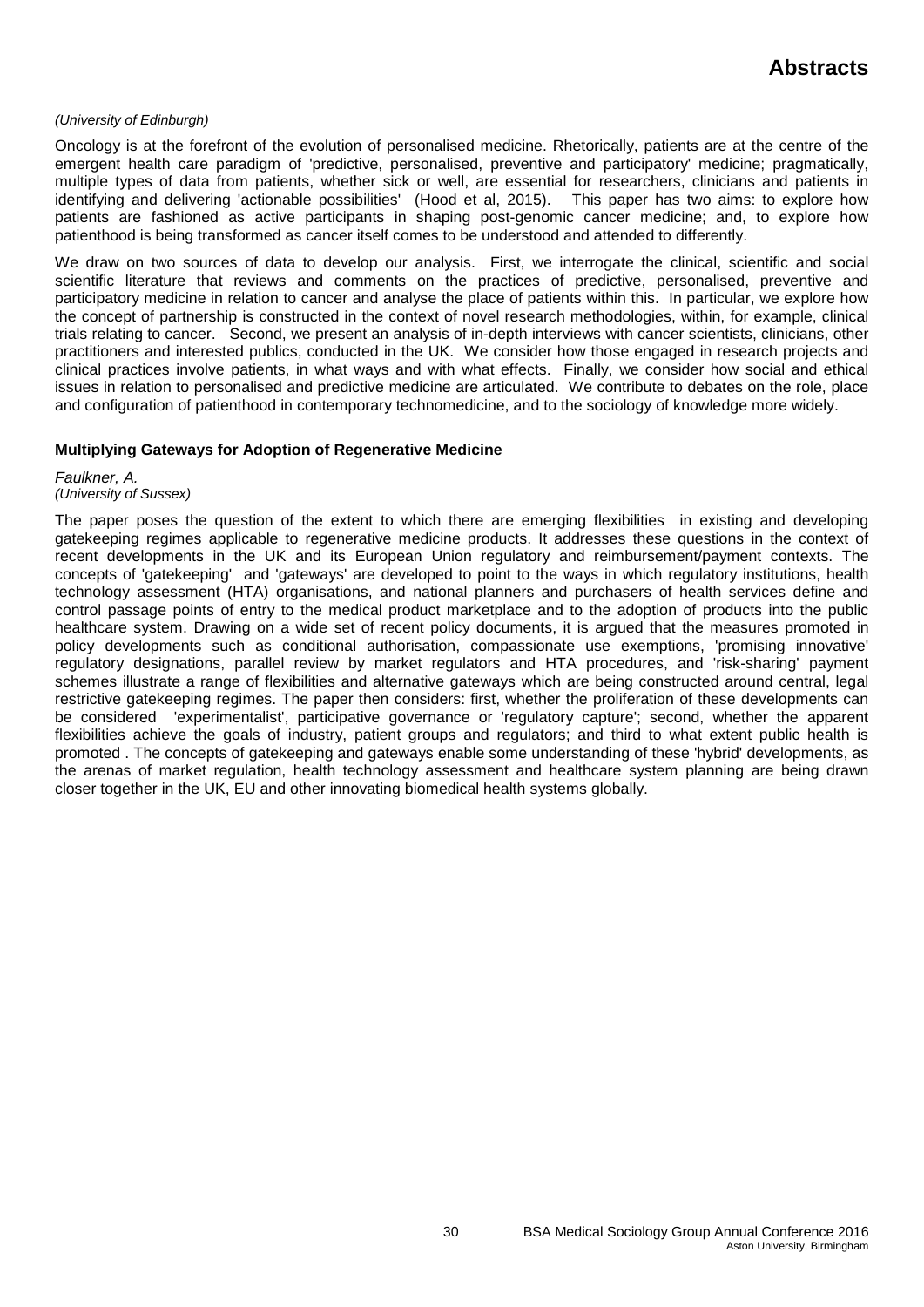# **Citizenship and Health STAFFORD 2, CAMS**

# **Friday 09 September 2016 at 11:55 - 12:25**

### **Contigents in the Art of Giving**

*Mahon-Daly, P. (Buckinghamshire New University)*

Body and Donation Giving to Get back – contingencies in the Art of giving

Another way of understanding the rationale for giving blood is by extrapolating the concept of contingent donation rather than altruistic donation. Many donors, it this study only give to get back a similar safe donation should they or their family need it. This idea is linked to the role of the family as both the reason for giving and for whom the donations were intended. This is a departure from the giving to strangers paradigm embedded in early work on blood donation. This paper is concerned with reporting the changes for whom donors give their blood, who they would like to benefit from it and who they would not like to benefit from their probity. .

The most significant finding from the data has been related to the notions of citizenship, both at the inception of the blood donor service and in contrasting the contemporary ideas surrounding the active citizen. The role of the blood donor has been highlighted to embody the changed notions and roles and responsibilities concerning active citizenship in the way the donors understand the personal constraints and privations required to ensure a safe donated blood pool in modern Britain. The changes that have taken place in recent years in Britain in the donor world highlight concern for good citizenship, control and management of the donor body, and the management and exclusion of risk laden sections of society.

# **Complementary and Alternative Medicines**

# **STEELHOUSE 3, CAMS**

# **Friday 09 September 2016 at 10:10 – 11:50**

## **The Institutionalisation of Medical Knowledge (The Case of CAM)**

*Lytovka, M. (Maria Curie-Sklodowska University)*

Over the last three decades, many European countries have been involved in the dynamic process of 'camisation', the institutionalization of CAM in healthcare and applying CAM treatments and solutions in everyday life. This process has been challenging the prevailing healthcare systems and changing relationship between CAM and the state having the potential to reverse the direction of medicalisation and to encourage demedicalisation. Fundamentally, CAM practitioners started promoting alternative methods of healing when biomedicine's tenets began to be questioned. At the same time, clinical pragmatism, growth of iatrogenic diseases, anti-aging movement, prevention, and holism have been significant conceptual resources used by CAM practitioners to seek legitimacy within healthcare. These fundamental reasons for 'camisation' of European health care systems, as well as the consequences of this process, will be discussed in this paper.

## **The Legacy of Dr Zomb. Public Perceptions of Hypnotherapy**

*Krouwel, M., Jolly, P., Greenfield, S. (University of Birmingham)*

Hypnotherapy appeared in National Institute of Clinical Excellence (NICE) guidelines in 2008 (NICE CG61) for the treatment of Refractory Irritable Bowel Syndrome (IBS). Although it appears to enjoy the support of Clinicians (Cox, De Lusignan & Chan 2004), hypnotherapy does not appear to be broadly popular with the public (Hunt et al 2010). Media stereotypes can be strongly influential on health behaviours (Seale, 2003). A possible cause for the public's apparent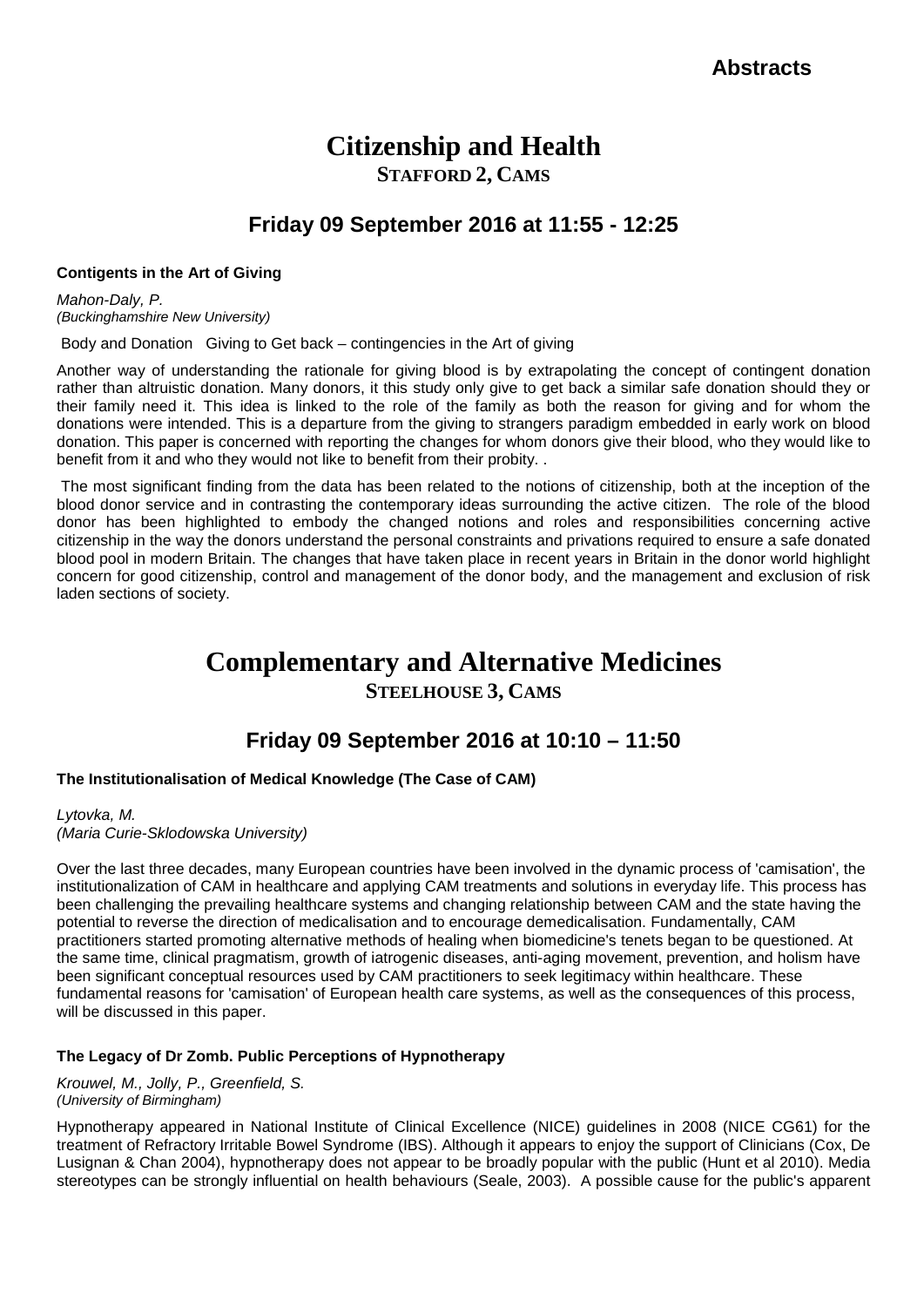disinterest in hypnotherapy may be distrust fed by media imagery (Conn 1981). The media portrayal of hypnosis includes everything from; hypnotically predatory snakes (Jungle book), evil vizier's (Alladin), mind control (The Manchurian Candidate), and is even a game show device (You're back in the room). In addition, visual presentations of the hypnotist, frequently replete with pocket watch and neo-magical hand gestures serve to create a sense of liminality around the figure.

This paper uses literature from a systematic review which sought to identify the general public's perception of hypnotherapy / hypnosis. It will discuss; what people understand by the state and phenomena of hypnosis; what people understand by the concept of 'Hypnotisability'; Do people have preferences with regard to who conducts hypnotherapy and where; Do certain patient groups have differing perceptions of hypnotherapy? A broad understanding of the general public's perception of hypnotherapy and the contribution of media stereotypes to this would provide valuable information for any health service considering offering hypnotherapeutic services, in an effort to gain an understanding of what are people's feelings about Hypnotherapy.

# **Critical Public Health**

**STEELHOUSE 2, CAMS**

# **Friday 09 September 2016 at 09:00 – 12:25**

## **The Pleasures and Perils of Everyday Eating in Sociological Context**

*Bissell, P., Peacock, M. (University of Sheffield)*

In this presentation, we reflect on one of the ironies of the increasingly diverse sociology of food and eating as it manifests across the developed work, seeking to foreground what seems to us an increasingly important issue - the lack of empirical, sociologically informed studies exploring how food and eating link with pleasure and displeasure. That this should be the case is particularly interesting in a policy and public health context which focuses on the multifaceted problem of obesity and overweight. Here, we present data from a recent qualitative study amongst people characterised as obese to shed more light on how people talked about the embodied pleasures (and displeasures) of food and eating. We describe some of the affective dimensions associated with eating in the context of obesity (pleasure, greed, shame and disgust) and the anxieties and responses associated with it. We draw in particular on Elspeth Probyn's and Lauren Berlant's reflections on food and eating and seek to link the experience of shame and obesity to contemporary neoliberal discourses which emphasise the role of personal responsibility above all else. We suggest that researchers should pay more attention to developing an embodied sociology of pleasure in seeking to explain the 'problem' of obesity in the developed world.

## **Nutrition Justice: Policy, Parents and Child Fatness**

*Noonan-Gunning, S. (City University)*

It is argued child obesity in contemporary times is a product of modern capitalism - a multifactorial problem including social gradient in England.

With background concern for child health, individualising and responsibilising policy discourses place greatest burden on poorest parents. This is bound within deficit model. Whilst parents' food practices are under the microscope, there is little research about their policy experiences and solutions.

Drawn from my PhD this paper focuses on the views of predominantly working class parents, with children, medically described as obese. The PhD, a critical policy analysis, within the local state, explores the meanings of social class in context of food-related obesity policy. Fieldwork included thirty–two interviews with policy makers and recipients. Theoretically it draws on Critical Theory and Marxism.

Hegemonic processes arise within policy producing stigma and division that penetrate community and family life. Social marketing and NCMP letters are implicated. In the context of governmentality, health anxiety is used as parents take 'ultimate responsibility'. Government gives the 'impression' of helping. At the same time food companies are 'allowed' to sell unhealthy foods that saturate poor communities. There is strong sense of nutritional injustice around children's foods and poor health: 'we don't cost anything, when they bury us'.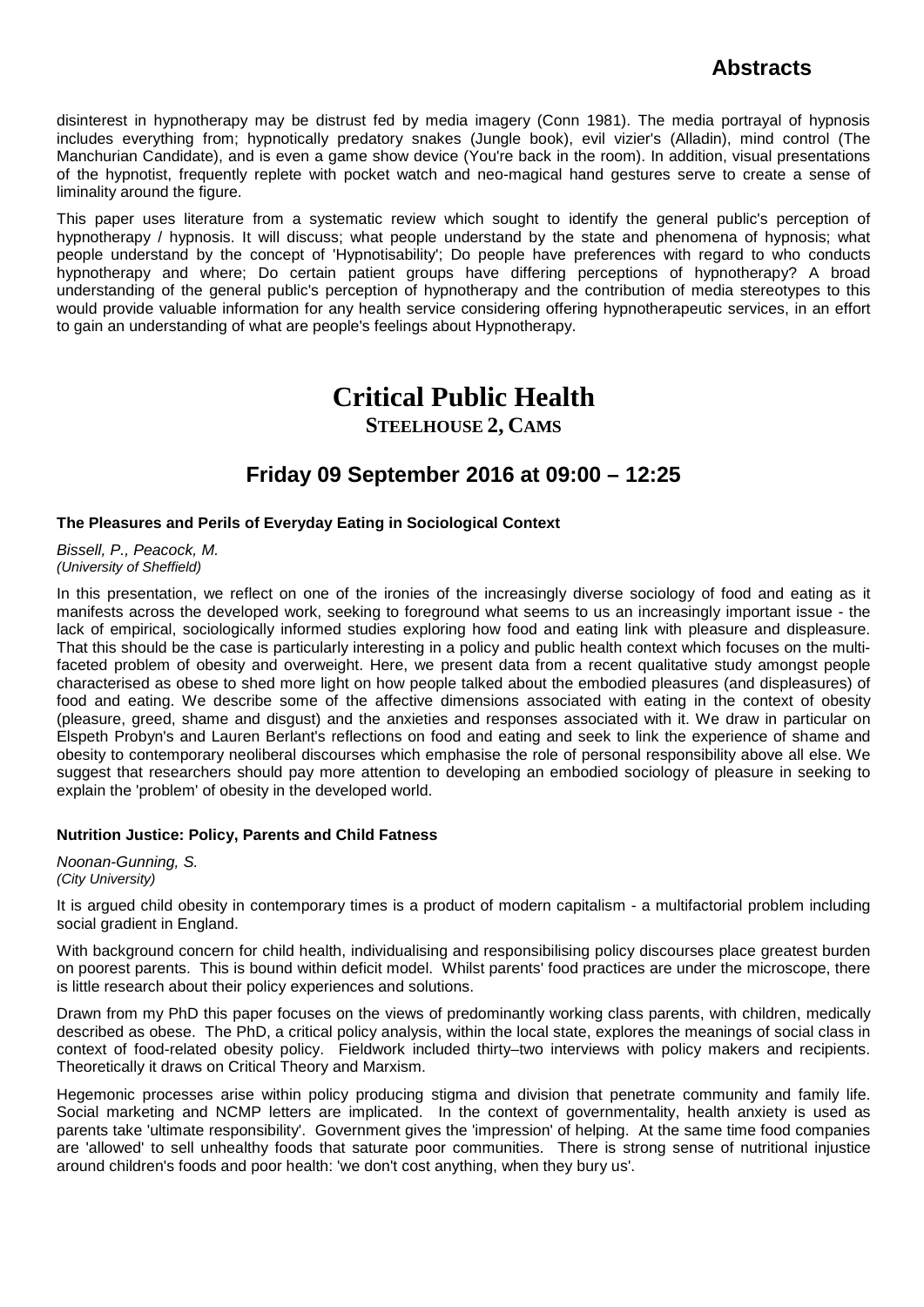In the context of democracy deficit parents believe they should inform policy. Parents articulate policy changes: universalism in child heath, collectivism at community level, broad reforms of food system, distribution and employment rights. New policy direction is needed.

### **Assumed, Shared Food Narratives in the Context of Motive Talk about Food Practices**

*Bissell, P., Peacock, M. (University of Sheffield)*

In this presentation, we introduce assumed, shared food narratives (ASFN) as a novel way of interpreting how actors provide accounts about 'motive talk' in relation to food practices, drawing on data from two qualitative studies, one conducted in Nottingham, the other in Doncaster, England. We extend Monaghan's (2008) re-working of Scott and Lynam's (1968) classic typology of accounts (encompassing excuses and justifications alongside contrition and repudiation), to provide empirical examples of the ways in which actors deployed ASFNs in the above studies. In particular, we show how ASFNs provide a means by which participants (in both studies) could deflect attention from 'untoward' behaviour (specifically, in relation to feeding the self or feeding infants and other family members), whilst at the same time, maintaining an identity as a 'responsible' adult or parent. Furthermore, we demonstrate two additional aspects of ASFNs as justifications and repudiations for 'untoward' behaviour. Firstly, we argue that they function to legitimise claims to the 'denial of injury' around food practices by making reference to a 'generalised other' in accounts (for example, by claiming that 'everyone knows' it is not possible to cook fresh food from scratch every day). Secondly, we show that by drawing on vague and inexplicit accounts (referred to as systematic vagueness), actors also defended 'untoward' food practices against criticism from others. We conclude by speculating that ASFNs not only offer insights into how contemporary public health messages may be undermined but can also be viewed as a manifestation of resistance to these discourses.

### **'You don't want to open a can of worms': A Discourse Analytic Study of Gps' Reflections on Raising the Topic Of Weight**

#### *Blackburn, M. (University of Edinburgh)*

Amidst an 'epidemic of obesity', GPs are under increasing pressure to advise obese patients to lose weight, yet many are reluctant to raise the topic of weight during consultations. To explain this, previous research has shown that GPs question the legitimacy of obesity as a medical problem, fear disrupting relationships with patients and feel ill-equipped to treat obesity. While, in recent years there has been an explosion of medical, media and political discourse surrounding obesity, little research has attempted to explore how this socio-cultural context contributes towards GPs' understandings of obesity and subsequent barriers to raising the topic with patients.

During one-to-one interviews, twenty GPs were asked to reflect upon video vignettes portraying doctor-patient interactions in which doctors either acknowledged or ignored their patient's body weight. Discourse analysis was used to explore the meanings GPs ascribed to these scenarios, and to identify the cultural beliefs and practices which bring about these meanings. I discuss the medical, moral and ethical discourses identified within participant's accounts, outlining subject positions and the implications for social practice.

I conclude by arguing that disparate discourses surrounding obesity create tension and ambivalence for GPs. Medical discourses surrounding obesity reinforce a reductionist understanding of obesity, placing an undue burden on health professionals. Findings emphasise the need for more sociological research focused on the structures and conditions that produce and sustain obesity stigma within medical consultations.

### **Who are the Harmful Drinkers and How Can we Engage Them? Exploring the Role of Segmentation Analysis to Inform Alcohol Harm Reduction Work**

*Larsen, J. A., Russell, A. (Drinkaware)*

Drinking alcohol causes significant harm in the UK. In 2014, more than 8000 people died from alcohol, and alcohol was a contributing factor in more than one million hospital admissions. To support effective work to reduce these figures it is important to understand which individuals are more likely to be drinking in harmful ways.

Segmentation analysis offers a method to identify individuals who have common needs, interests, and priorities. The approach is informed by Bourdieu's ground-breaking theories on social stratification based on aesthetic taste as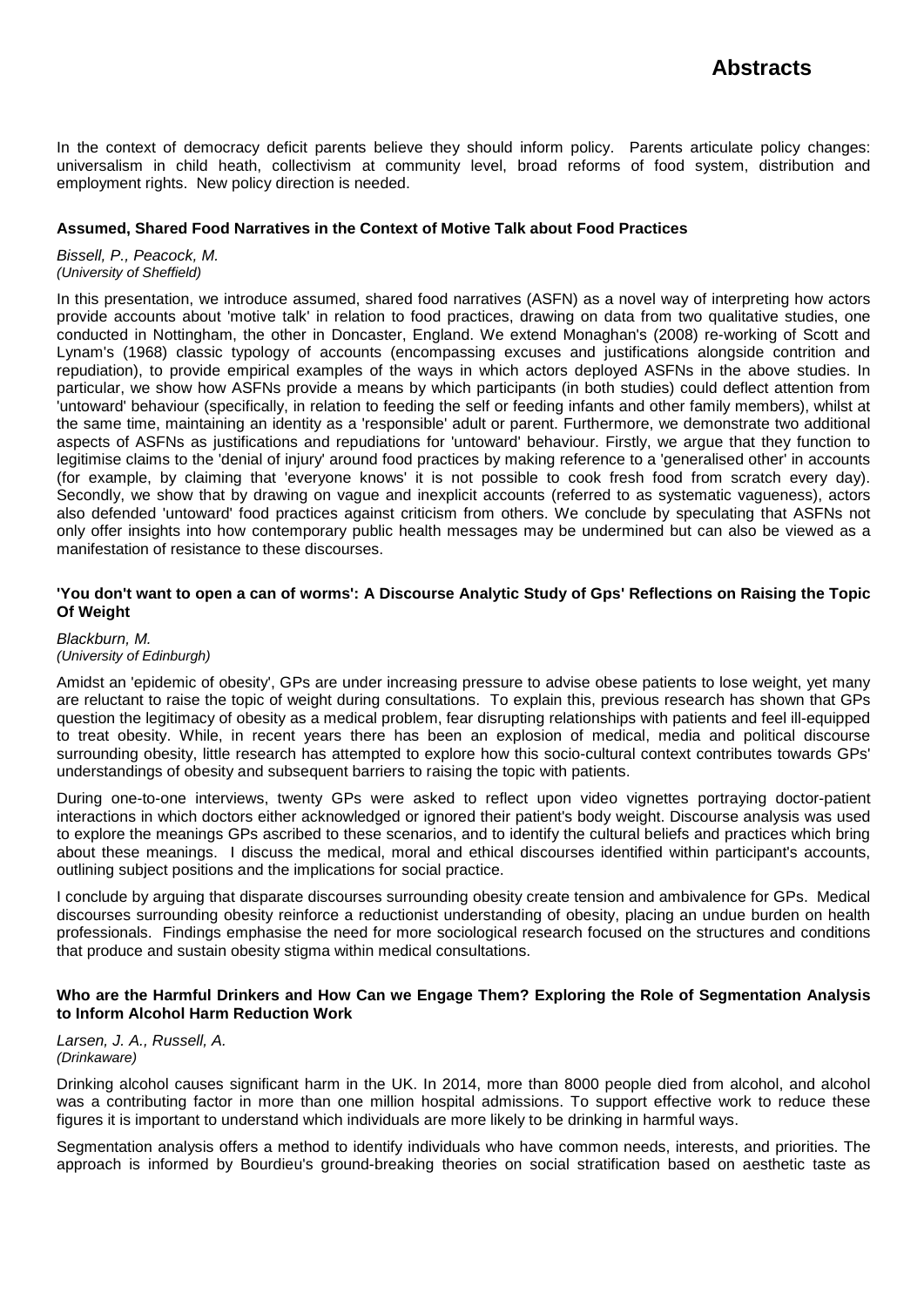related to social class (Distinction, 1979), and it has been adopted by marketers and public health professionals, designing and implementing strategies to target groups of individuals.

This presentation outlines work to create a segmentation analysis, based on a UK representative survey of 2,294 adults considering drinkers according to their attitudes and values (openness to moderation, reasons for drinking, mental wellbeing) and their behaviours (risk level of drinking, consequences and harms experienced from drinking). Five clusters were identified: 'comfortable social drinkers', 'controlled home drinkers', 'risky social and coping drinkers', 'self-contained moderate drinkers' and 'risky career drinkers'.

The presentation outlines the methodology used and discusses the value of segmentation analysis to inform alcohol harm reduction work. In particular, the limitations of basing the analysis on survey data is considered in the light of the 'alcohol harm paradox' which shows that people from more deprived social groups are more likely to suffer alcohol health harms, although their reported drinking levels are similar to other groups.

### **''Everyone wants to do what they see on TV' The Role of Media in Alcohol Consumption Amongst Young People in Eastern Nigeria**

*Dumbili, E., Henderson, L. (Brunel University London)*

Nigeria has high levels of alcohol consumption, and there is concern that young men and women are drinking harmfully. There is a dearth of studies of young people and alcohol in Nigeria with only a few predominantly quantitative surveys. These do not explore the social meanings attached to drinking practices nor do they shed light on potential gender differences. This qualitative study explores the perspectives of 31 undergraduate students (age 19-23 years). It identifies that media consumption shapes drinking behaviour in ways which are highly patterned and gendered. Participants with high consumption of Hollywood films associate heavy alcohol consumption with high social status and associate alcohol with aspirational ideas of economic independence and gender equality. Participants reported that excessive drinking practices such as drinking games were linked to specific popular films. By contrast, local (Nollywood) films depicting the negative impact of alcohol paradoxically appear to support alcohol consumption as an appropriate response to young people experiencing anxiety or depression. Nigeria currently has little regulation of alcohol advertising which is embedded in everyday life. It is important that any attempts to develop wider public health campaigns and policies take this saturated media landscape into account, and public health strategies are linked to media literacy programmes.

# **Embodiment and Emotion**

**STEELHOUSE 3, CAMS**

# **Friday 09 September 2016 at 11:20 – 12:25**

### **Engaging with Infants: Making of Subjectivity in Everyday Infant Eating, Sleeping, and Body Movement Practices**

*Mutsumi, K., Veltkamp, G., Bröer, C. (University of Amsterdam)*

'Children's perspective' has become a buzzword in childhood research and policy. This interest in engaging with voices of children stems from a conceptualisation of children as competent social actors, who have the right to be heard. While this development has been a welcome shift away from the dominant psychological and biomedical paradigms in childhood studies, it also poses a number of methodological, conceptual, and ethical challenges, especially in research with infants, whose limited language compromises researchers' capacity to hear their 'perspectives'. Another problem with the 'children's perspective' approach is with its treatment of perspectives as entities residing within the individual, which can be accessed and represented through a symmetric participantresearcher relationship. Subsequently, it assumes and privileges a particular kind of knowing subjects: self-reflective, coherent, and verbally-articulate. In this paper, we explore an alternative strategy. Using examples from an exploratory ethnographic study about infant eating, sleeping and body movement, we discuss an approach that allows for conceptualisation of the infant subject capable of a mode of knowing other than that involving cognitive knowledge. Drawing upon the work of Pols (2005), we conceptualise an infant's subjectivity as co-produced in an unfolding event, by the infant, parents/carers and researcher, all of whom are negotiating needs, wishes and desires through embodied forms of communication that may not include a language. This form of engagement involves researchers learning from, and with, parents and infants about how to be sensitive to one another.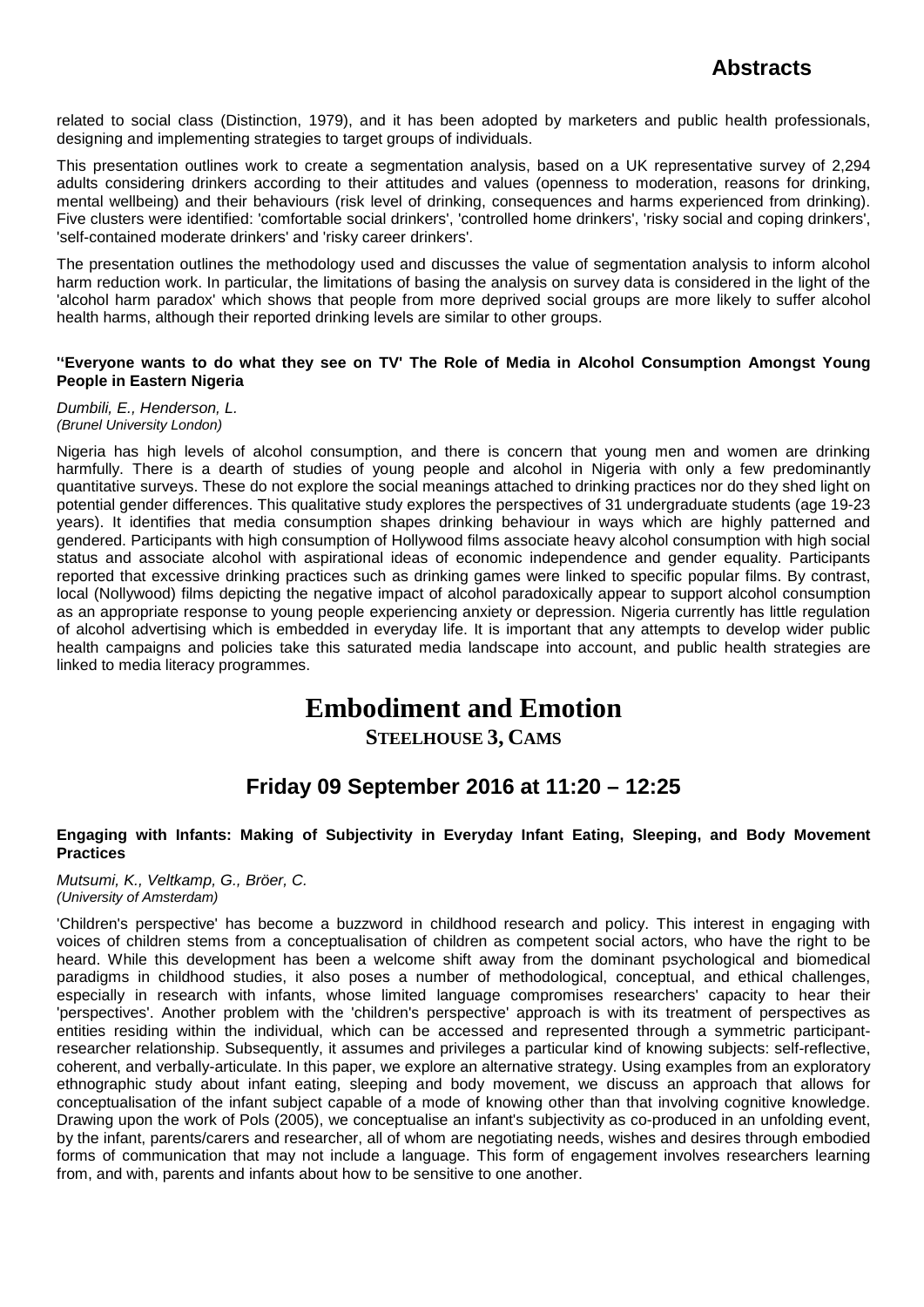### **Disclosure and Distress: Bearing Witness and Managing Emotional Disclosures in Health Research**

*Clarke, J., Roe, B., Timmons, S. (University of Nottingham)*

This presentation explores the role of emotional reflexivity in conducting difficult or distressing health research. There is growing acknowledgement about the importance of emotions in difficult or distressing research (c.f. Hubbard et al., 2001; Bloor et al., 2007; Bahn and Weatherill, 2012; Mukherji et al., 2014). Health researchers often 'bear witness' to participants' distress and face the difficult task of managing their emotions and others' expectations throughout the research process (Jackson et al., 2013), especially where health researchers feel powerless to act or assist others in times of need. Yet researchers often have to present an 'objective' image of the research process and much of the emotional labour and emotional reflexivity, which contextualises and impacts the research interpretations, are stripped from the analysis and eventual write-up.

In this presentation we discuss some of the challenges involved in conducting health research, particularly when the research is difficult or distressing, such as in psychiatric units and major trauma centres. We focus on three aspects of distress and research, which are the interactional dynamics between researchers and their participants, physical and emotional risks and the emotional labour that researchers perform when studying sensitive health related topics. Theoretically, we draw on medical sociology and sociology of health and illness through building upon the work of Hochschild (1979), Ellis and Bochner (2000), and Hubbard et al. (2001). Methodologically, we consider how researchers can most effectively use their emotional responses (Burkitt, 2012) throughout all stages of the research to clearly inform theoretical interpretations.

# **Experiences of Health and Illness G63, MAIN BUILDING**

# **Friday 09 September 2016 at 09:00 – 11:15**

### **Understanding Barriers and Facilitators to Healthy Pregnancies Among Women Living in Poverty Using Timeline Assisted Life History Interviews and Visual Methods**

*Grant, A., Morgan, M., Gallagher, D., Mannay, D. (Cardiff University)*

Three-quarters of pregnant women smoke, drink alcohol or are obese and are at increased risk for low birth weight, birth defects and Sudden Infant Death Syndrome (Reilly, 2013). Interventions aiming to improve health in pregnancy often have low uptake and high dropout rates (Gamble et al., 2015; Johnson et al., 2013) or do not produce behaviour change, (Robling et al., 2016). This may be as a result of poor initial understandings of health behaviours, and limited theoretical underpinnings in interventions (Craig et al., 2008).

We aimed to develop an in-depth understanding of multiple health behaviours in pregnancy among women from deprived areas by using participatory approaches. We recruited 10 pregnant women living in deprived areas and claiming benefits or tax credits before they were 20 weeks pregnant. Participants received a stationary pack by post prior to undertaking a timeline facilitated life history interview (Mannay and Creaghan, 2016). Around 6 weeks later, participants chose a visual method to engage with in a second interview from a list including: photography, collage, creative writing, drawing, artefact facilitated interviewing and sandboxing.

We will describe the nuanced understandings of health behaviours in pregnancy, moving away from the issue of simple choice, which is often used in public health interventions, through detailed reference to participants in the study. The methodological challenges inherent in using these methods will also be explored, including participant concerns to create the 'right' answer, the need to provide a range of participatory approaches, and sharing visual data.

## **'I just don't think it's that natural' Exploring Young Mothers Decisions not to Breastfeed**

*Jamie, K., Bows, H., O'Neill, R., Hackshaw-McGeag, L. (Durham University)*

The UK's Healthy Child Programme recommends exclusive breastfeeding for six months. Despite health professionals encouraging breastfeeding through the pervasive 'breast is best' rhetoric, rates of breastfeeding in the UK fall far below government targets with 17% of babies exclusively breastfed at three months and just 1-2% exclusively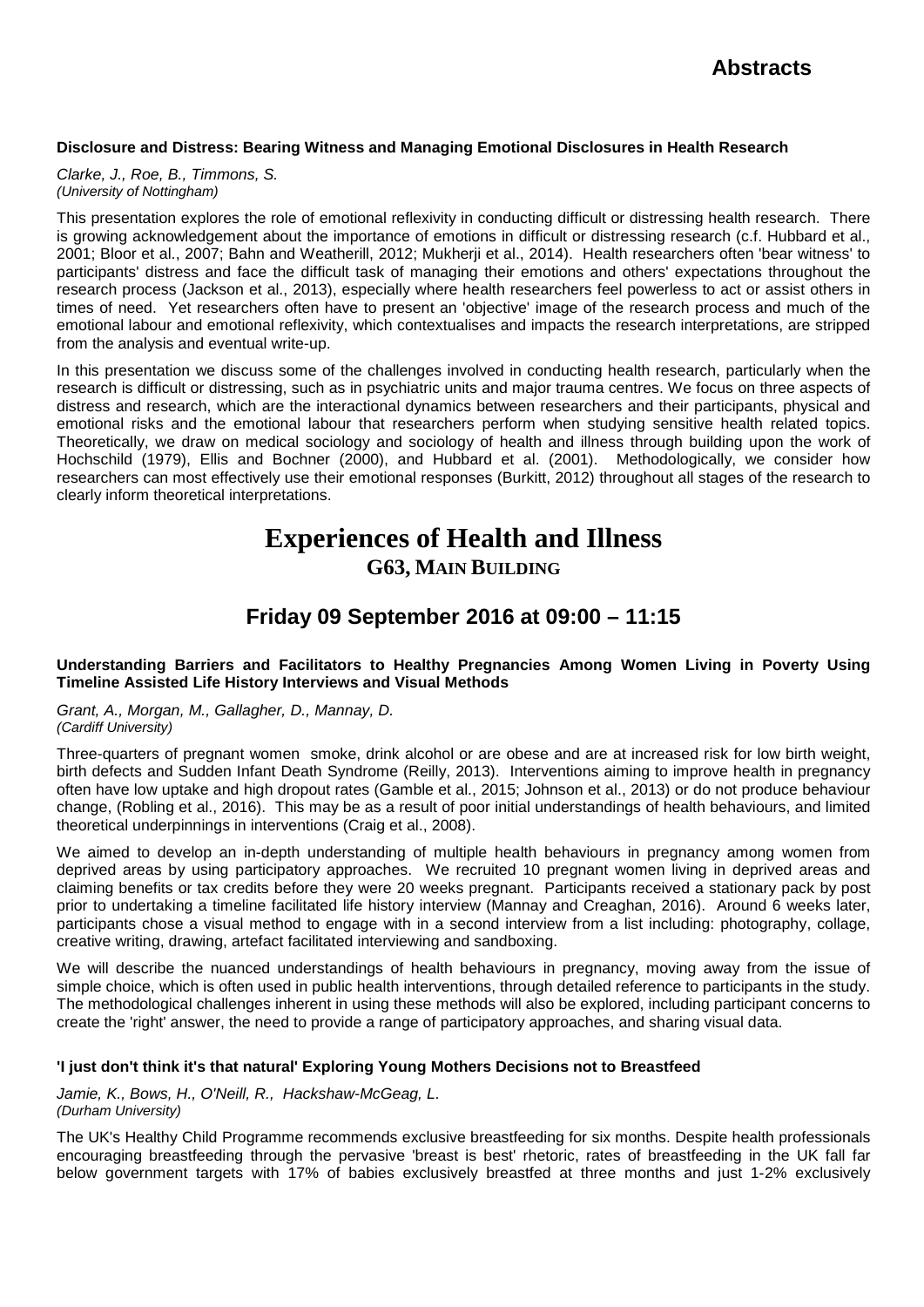breastfed at six months (Department of Health, 2010). Within this, young mothers are i) less likely to breastfeed than older mothers, ii) more likely to stop 'early' when they do breastfeed, and iii) less likely to breastfeed exclusively.

Drawing on group interviews with 27 young mothers (under-21) from across the UK, this paper highlights the beliefs and experiences which influence their breastfeeding choices and behaviours. In this paper, we particularly focus on young women's decisions not to breastfeed.

We do so by drawing attention to three key narratives in the data. Firstly, many women decided not to breastfeed because they perceived it as unnatural or abnormal. Secondly, the sexualisation of women's breasts meant that other women did not feel comfortable using their breasts to feed their children. Thirdly, for some women not breastfeeding was seen as a way in which to achieve equality in a relationship where responsibility for feeding children could more easily be shared.

We conclude by suggesting that policy initiatives which assume young mothers' choice not to breastfeed is based on a lack of information or a lack of support risk glossing over the complexities and politics of women's breastfeeding decisions.

## **The Fragmented Narratives of Young People Living with Acne**

*McNiven, A. (University of Oxford)*

Drawing on an ongoing Healthtalk project looking at young people's experiences of skin conditions, this paper will consider narratives about having acne. Participants recounted a range of ways in which acne has social and emotional impacts on their lives, resonating with previous scholarship on visual differences. However, the narratives of young people with acne also entailed the negotiation of potentially conflicting concerns, including between trivialisation and stigmatisation. These tensions will be explored in the interview data to consider how the young people: (1) negotiated a range of connotations read from their bodies (including that of dirtiness and laziness), (2) positioned their acne as a concern/problem (or not) and (3) made comparisons to others' skins/health. The outcomes, as this paper will demonstrate, are fragmented and ambiguous narratives about living with acne.

## **The Endometriosis Label: Problematizing the Sick Role as Legitimatised Through Diagnosis**

*Griffith, V. (Durham University)*

Endometriosis, a chronic disease which affects approximately 1.5 million women in the UK, is defined as the ectopic placement of endometrial-related tissue, and is characterized by extremely painful menstrual periods, chronic pelvic pain, infertility and pain during sexual intercourse.

This paper is based on an ethnographic study, conducted in the United Kingdom, which shed light on how health professionals and patients negotiate endometriosis. Interviews and questionnaires were undertaken with 35 women suffering from endometriosis and 20 gynaecologists. In addition, participant observation was carried out in a gynaecology clinic and at endometriosis support group meetings. The data collected were coded thematically.

Previous literature on diagnosis and endometriosis projects a view that a diagnosis is the golden chalice, a positive goal where women will attain the 'sick role'. This will allow them to escape the contested aspects of their condition and to gain a legitimacy where their symptoms will be taken seriously.

Results of the present study show that receiving a diagnosis of endometriosis has both positive and negative dimensions and does not ensure symptom improvement. When receiving the label endometriosis, women spoke of a push-pull in that the positive attributes of a diagnosis also carry negative aspects. Women reported being abandoned by the medical community and experiencing sadness and fear. They emphasized that they also faced the added responsibility of feeling better after receiving the endometriosis diagnosis.

# **Health Policy WHITEHALL 1 Friday 09 September 2016 at 09:00 – 12:25**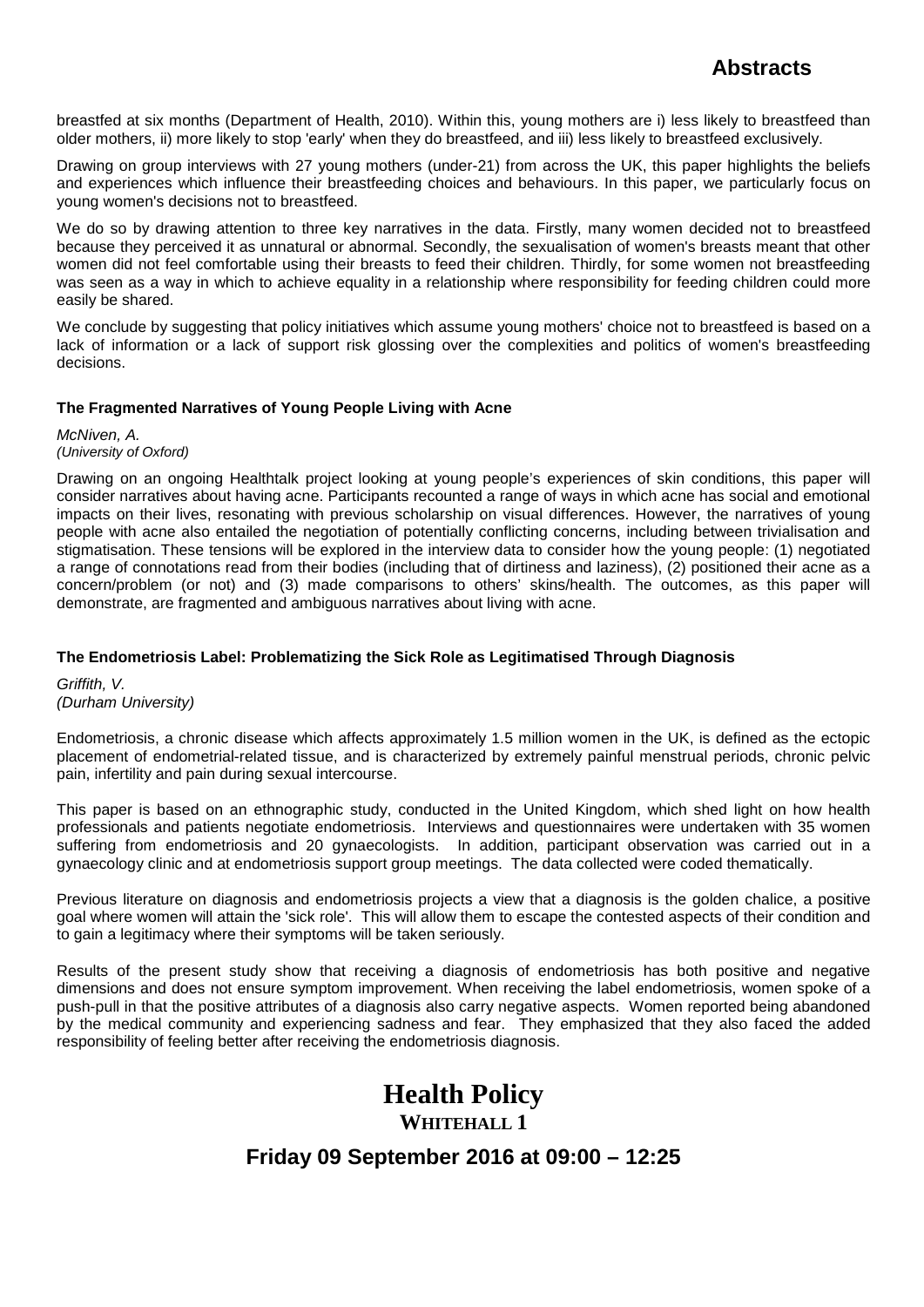### **Discourses of Care and Countervailing Powers in the National Health Service Continuing Healthcare Arena: A Grounded Theory Situational Analysis**

*Georgiadis, A., Corrigan, O; Speed, E. (Healthwatch Essex)*

In the United Kingdom, complex discharge planning around NHS continuing healthcare has received increased attention due to the human and financial costs it incurs to both the patient and the welfare system respectively, and the potential savings that a more efficient discharge planning process might garner. In this paper we delve into the data that we collected in June 2015 including interviews with staff involved in complex discharges and ethnographic fieldnotes recorded by a researcher who observed the daily clinical activities of the discharge team. Drawing on Light's countervailing powers framework, we explore how the wider discourses of care and caring influence the interactions of the actors and agencies involved in the NHS continuing healthcare decision-making processes. The findings confirm an example of the downward momentum of professional power, which Light supported in his thesis, across the medical professions. Both the discharge team and the ward staff found themselves entrenched within a complex network of power relations that undermined their ability to act as dominant actors in the 'continuing healthcare' arena and deliver patient-centred and evidence-based care with regards to patients with highly complex needs. Their clinical decision-making, which appeared to be influenced by the discourses of evidence-based-medicine and patientcentredness, was relegated by the managerial decision-making of the panel responsible for allocating funding for 'continuing healthcare'. Policy makers need to find innovative ways to integrate the disparate discourses and develop models of care that take into account the different, and, at times, conflicting, practices that each discourse of care espouses.

### **Conditional Politics of Health: Potential Pitfalls in the New NHS Dental Contract Pilots and the Conditionality of Care**

### *Laverty, L., Harris, R. (University of Liverpool)*

It is over five years since the current NHS dental contract based on Units of Dental Activity (UDAs) was recognised as failing to incentivise prevention and prioritise quality of care. In developing new contracts, a new prototype has begun testing with the aim of rolling out to all dental practices expected by 2018/19. This new prototype system involves rating each patient's oral disease risk and need for care in a traffic-light form (Red, Amber, Green or RAG). However, we argue here that this system has taken on some worrying features since the start of the reform process, and has been inadvertently re-appropriated as a classificatory system leading to unequal access to care. Based on reviewing the new dental contract alongside ethnographic work in practices we propose that the development of different pathways to care based on the RAG systems constitute a conditional health policy. Here, access to care is conditional on behaviour, often withdrawing care from those most in need. Our aim is not to criticise the NHS dental reforms (they are a well-intentioned attempt to address the deficiencies of the UDA system), but rather to raise concerns about the potential consequences of some of its elements in widening inequalities in access to care. In doing so we make a wider point relevant to the NHS outside dentistry - about the pitfalls in accommodating care for the poorest in society within a system which has efficiency as its main focus, and an ever-increasing emphasis on patients' choice and personal responsibility.

### **Area-Based Health Policy and Adverse Intervention Effects: Bio-Spheres of Risk-Aversion and the Importance of Equity**

*Williams, O. (University of Bath)*

Although research has demonstrated that health interventions commonly have adverse effects these outcomes rarely receive adequate academic attention. This paper addresses adverse effects associated with area-based health policy with novel theoretical contributions made for the purpose of improving future policy design and practice. Transformations of the physical and social environment in ways designed to facilitate risk-averting behaviours are theorised here as 'bio-spheres of risk-aversion' and assessed for their potential to address health inequalities.

Findings and analysis are derived from a 16-month ethnography in an English neighbourhood which, due to high levels of local deprivation, was the target of a decade-long area-based intervention. Examples from this data are used to illustrate and explain adverse effects resulting from this intervention. Specifically, findings reveal how a local leisure centre built in part to address the structural disadvantages experienced by local residents eventually reproduced the inequality paradox and thus exacerbated existing inequalities. Analysis demonstrates how ultimately this is an outcome of a process that has been conceptualised as the 'waning influence of the past'. Further empirical findings are presented to illustrate how this process eventually progressed to produce a marginalising 'residual effect'. Such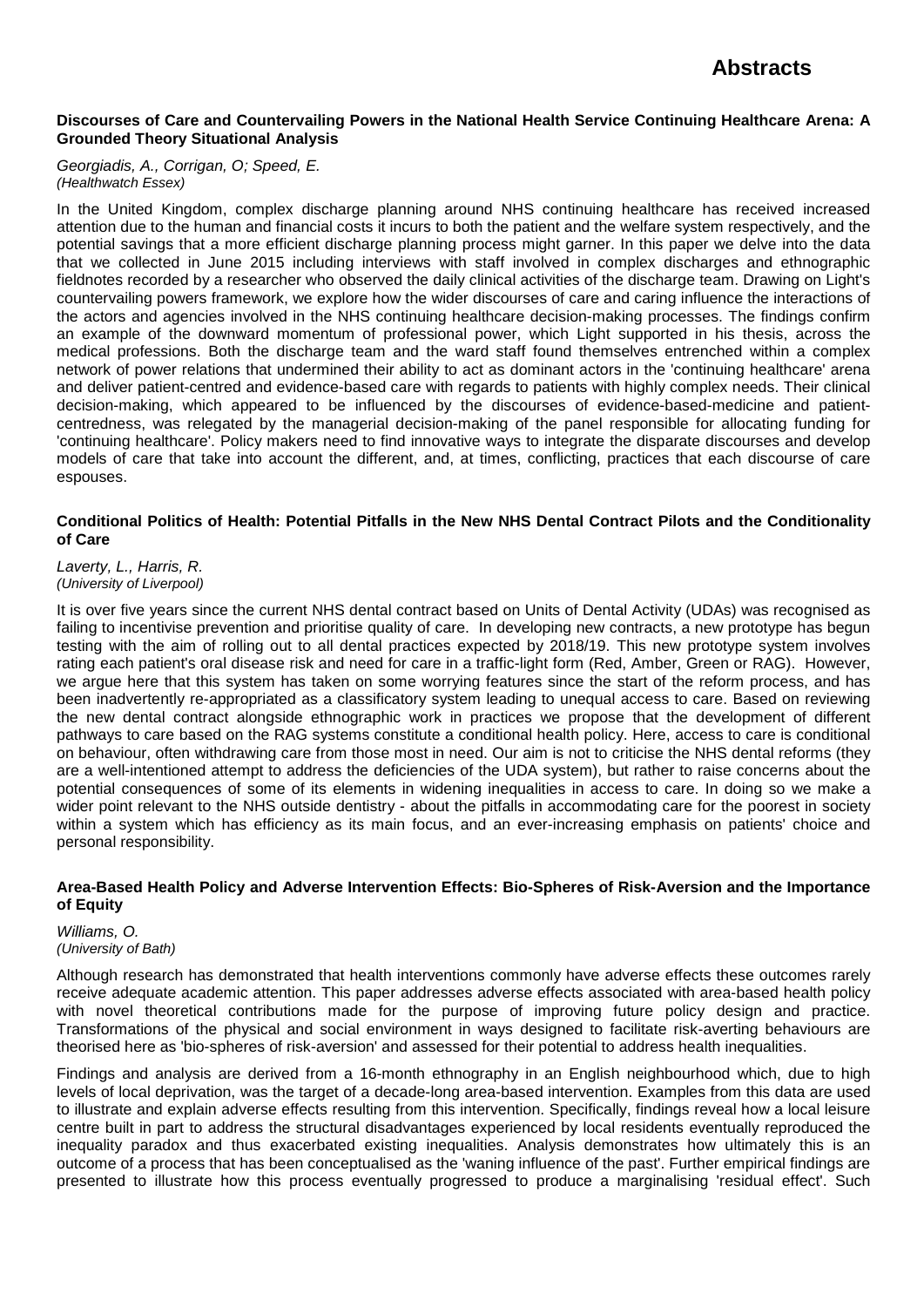findings show that not only are area-based health initiatives liable to increase relative inequality but that they can also further marginalise residents of deprived areas. Practical suggestions are offered for how the design of future interventions can be reinforced against reproducing these adverse effects by conceptualising places as bio-spheres of risk-aversion and committing long-term to achieving equitable outcomes.

### **Activating the Patient: Exploring the Relationship Between Health Policy and eHealth**

*Lynch, A., Pope, C., Vass, V. (University of Southampton)*

Demographic changes, notably the aging population and increasing incidence of chronic disease are putting ever more pressures on global health services and systems. Health policy and care institutions have responded by encouraging people to become more proactive in managing their health and disease to lessen burdens on formal health care services. Increasingly referred to as 'patient activation' or patient engagement this practice of activiation rests on a series of behaviour changes, in which patients become more knowledgeable and take control over their bodies, disease and treatments. With the growth of eHealth technologies and Web communication platforms, and the popularity of mobile apps and personal health tracking devices, there has been a push for patients to incorporate these digital tools into their self-management. It seems that the Web has opened up new possibilities for creating such activated patients. While there has been some sociological interest in how patients self manage illness, and in the broader concept of the digitised self, there has been less attention to the policy literature and debates surrounding patient activation and these technologies. This paper explores the relationship between eHealth technologies and UK government policy looking at the ways in which discourses of neoliberalism, individualisation and power are reflected in the rhetoric of 'responsibilisation' and self-management. We review the policy discourse and frameworks and show how these merge with eHealth technologies to make the concept of self-management more tangible, and realisable, and ever more attractive to policy makers and health care providers.

## **The Disciplining of Self-Help? Doing Self-Help, the Norwegian Way**

*Hedlund, M., Bodil, J., Landstad, J., Tritter, J. (NORD UNiversity)*

Self-help is championed as a way of helping people to help themselves; an approach that is seen as particularly relevant for people with long-term conditions. Self-help groups are typically framed in terms of therapeutic communities where the agenda is defined by the members creating a space where open and equal interaction. Such approaches are endowed with the capacity to empower people to change their lives and manage their situation and illness more effectively. Since 2006 Norway has promoted self-help groups as a way of empowering service users to manage their conditions and their lives and potentially lessening the need for clinical interventions and health service utilization. The Norwegian National Nodal Point for Self Help (NPSH) provides training for those who initiate self-help groups and a range of resources as well as engaging with central, regional and local government to embed self-help groups in to public health and welfare planning. Drawing on individual testimonies from members of Norwegian selfhelp groups, self-help group 'starters' and documentation from the NPSH and central government we argue that this tension between a model of self-help premised on lay-leadership and self-determination is at odds with the centrally defined regulation that is apparent in the Norwegian context. This process, we suggest is an example of the disciplining of lay expertise and knowledge that challenges the accepted model of self-help. We used a qualitative explorative design and analysis arguments, utterances in documents, websites and personal told stories available on websites and public documents.

## **Risk and Responsibility in UK Public Health Policy**

*Hutchison, J., Holdsworth, J. (University of Hull)*

Recent UK public health policy documents clearly draw on neoliberal discourse to present a series of 'choices' to members of the public around their own health care. This language of personal choice necessarily incorporates ideas of both risk and responsibility which, in turn imply that individuals can be subject to blame for the choices they make. In this paper we explore the consequences of discourses which reflect an increasingly individualised health care system for people living with cardiovascular disease (CVD). CVD accounts for the largest number of deaths in women and the second largest number of male deaths in the UK annually. Improvements in survival rates of CVD mean that that almost 2.3 million people in the UK are living with coronary heart disease. Adopting a 'policy-as-discourse' approach, we draw on both recent policy documents which outline national cardiovascular treatment and prevention strategies and on early findings from the narratives of adults living with cardiovascular disease to better understand the impact these discourses have on people's experiences of illness.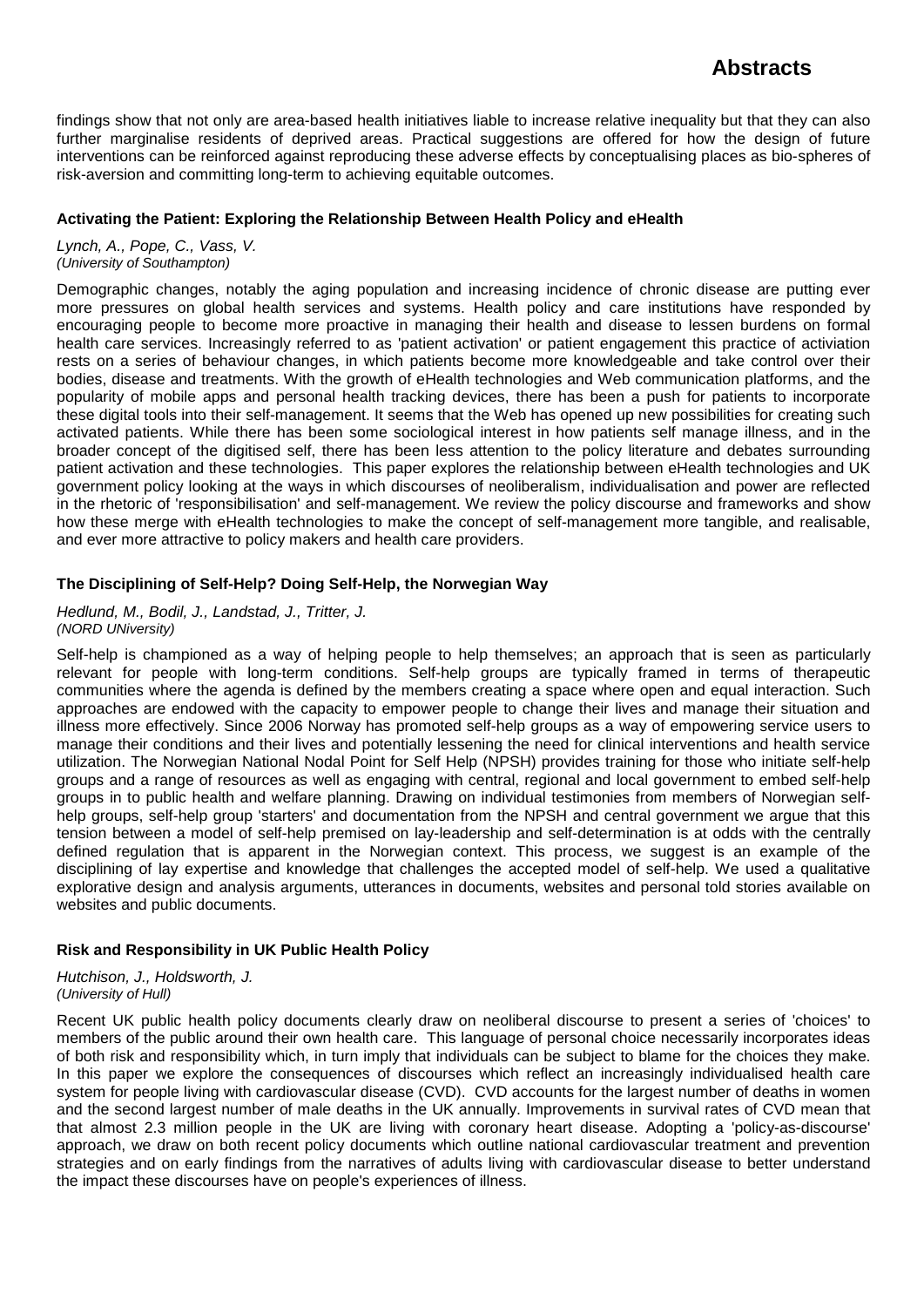# **Health Service Delivery ROOM NAME**

# **Friday 09 September 2016 at 09:35 – 11:50**

### **All Valuations are Equal, but Some are More Equal Than Others: A Case Study of the Implementation of the IRIS Primary Care Domestic Violence Training and Support Programme**

*Dowrick, A.*

### *(Queen Mary University of London)*

Health service researchers are grappling with the difficulties of scaling-up and implementing complex interventions (Cohn, et al., 2013; Craig et al., 2008) to tackle 'wicked' problems (Rittel & Webber, 1973; Law, 2015).

The Identification and Referral to Improve Safety (IRIS) (Feder et al., 2011) intervention is a new programme of work being delivered in primary care in the UK to improve the response of general practice to adult patients who have experienced abuse.

This paper explores the processes of valuation (attributing worth) and evaluation (assessing worth) (Kelberg et al., 2013) that actors involved in the delivery of the IRIS programme undertake, drawing on in-depth interviews, ethnographic observation and document analysis from two case studies of IRIS implementation.

The collection and analysis of data is informed by Normalisation Process Theory (NPT) (May & Finch, 2009), which enables study of the individual, social and material processes of enacting new health care practices.

Findings from this research will problematize the conception of evaluation as an objective assessment of implementation success. I argue that both valuation and evaluation are subjective acts. Evaluation, as a performance of value, is situated in moral and political discourses (Thevenot, 2002).

This research will point researchers towards approaches of generating and implementing interventions that align more closely with the changing landscape of how value is attributed to new practices of health care delivery.

## **'Its like being in a space station': Hospital Visiting and Liminality**

*Underwood, J. (University of Huddersfield)*

This paper arises from a PhD research project which asks, 'What are the experiences of adult visitors to acute, NHS medical and surgical wards in England? The research, with its focus on hospital visitors, differs from the more commonly researched areas of hospital-orientated inquiry, which often involve nurse and/or patients' experiences of more specialist services (eg intensive care, paediatrics or maternity).

Drawing on empirical research involving semi-structured interviews, I argue that hospital visiting is a time of liminality . This paper demonstrates how the use of liminality as an analytic lens permitted identification of explicit and implicit features of the participants' experiences. As everyday roles, identities, routines and social customs of the everyday were exchanged for the unfamiliar rules and norms of hospital wards, features identified in the participants' accounts include: loss of status and a voice; structural invisibility; being seen as a threat, polluting or dangerous; uncertainty; structural invisibility; communitas; and demands for total obedience (Turner 1974). The analysis suggests that hospital visitors are only successful in meeting the challenges they encounter in the presence of strong supporting ward structures and a well-developed communitas. The research, therefore, adds to medical sociological knowledge and the evidence base for hospital policy-making and professional education and training.

### References

Turner, V. (1974) The ritual process. Harmondsworth, UK and Ringwood Australia: Penguin Books Ltd.

## **Barriers and Enablers to Acute Medical Care in Scottish Hospitals**

*Rae, R., Morrison, Z. (University of Aberdeen)*

The provision of healthcare services provides significant and unique challenges in an organizational context. The current economic environment puts ever more pressure to operate efficiently in the context of unpredictable demand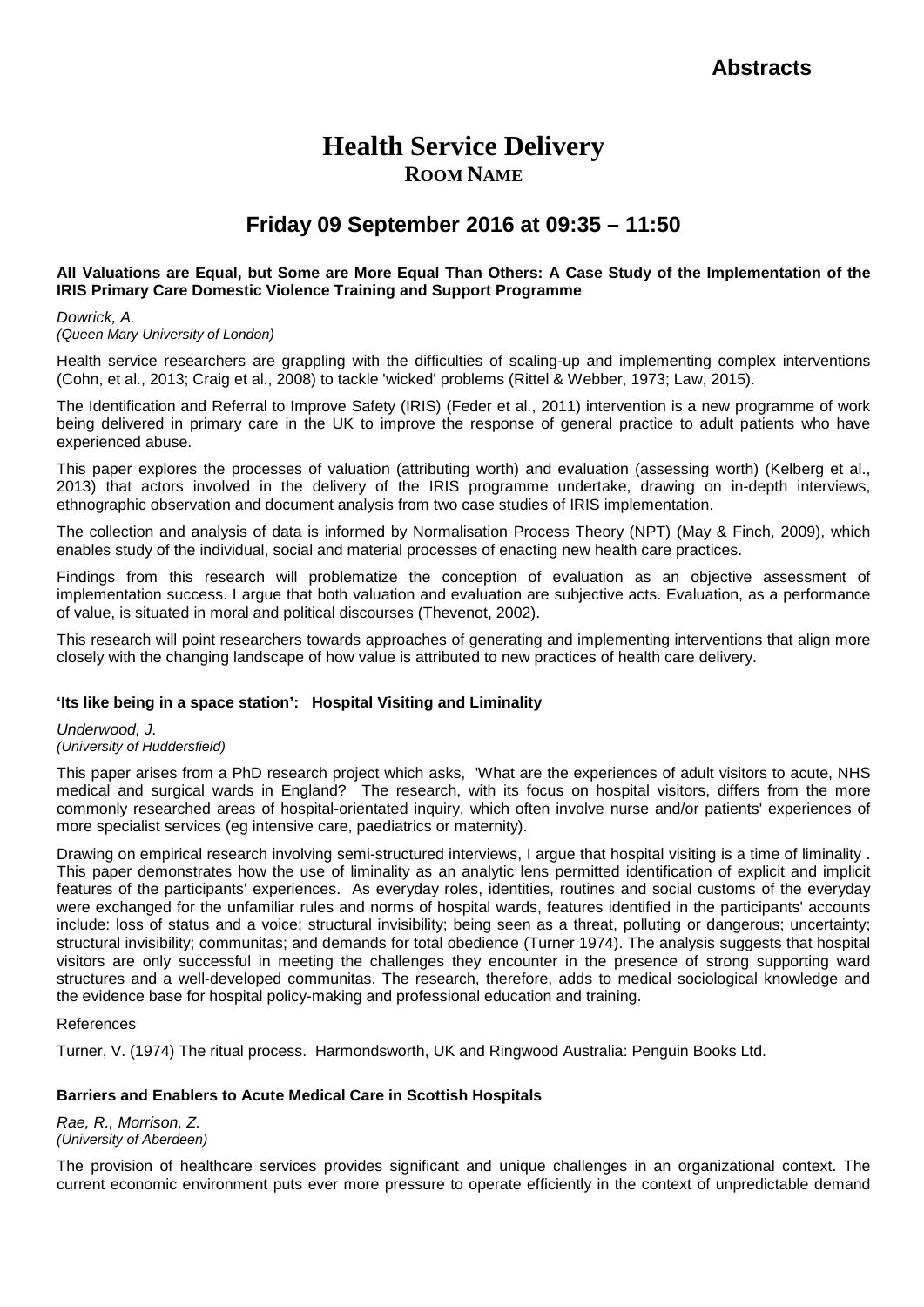conditions whilst providing effective solutions to individual's healthcare problems. This article presents the findings from a thematic analysis of qualitative data generated from 191 participant interviews to investigate healthcare professionals experiences of working in the acute medical service across Scottish Hospitals to advance our understanding of the current challenges relating to service delivery and recruitment and retention of healthcare professionals. Valuable tacit knowledge of workforce experiences and opinions have been captured and evaluated to better understand the social and contextual factors relating to the development of acute medical care as a complex intervention and as a medical specialty, as articulated by those working to deliver and develop local services. Three cross cutting themes have emerged from the data to inform understandings of current challenges faced by staff working to deliver acute care, including: the nature and significance of leadership behavior; definitional issues about service provision and identity; and current and potential systems and processes. Findings suggest a blurring of service identity has over time led to a void in role models within the service and impacted on the ability of the service to attract, retain and recruit new talent. We consider ways in which findings may inform recommendations as to potential improvements to the delivery of care and the provision of a sustainable acute medical service in Scotland.

### **Accomplishing Person-Centred Care for Patients with Dementia on Acute Hospital Wards: An Evaluation of the Person, Interactions & Environment (PIE) Programme**

### *Godfrey, M., Shannan, R., Skingley, A. (University of Leeds)*

Background: Improving hospital care for people with dementia is a policy priority. While, person-centred care is conceived of as synonymous with quality care, what this means in practice in a hospital context is unclear and consistent delivery of quality care to patients with dementia has proved challenging.

The study describes how person-centred care for patients with dementia is understood and accomplished in hospital wards and evaluates the process and feasibility of PIE (Person, Interactions and Environment) a qualitative observational tool and change management programme directed at improving care for hospitalised people with dementia .

Methodology: A longitudinal mixed-method comparative case study design was used in 10 wards across 5 NHS Trusts to provide in-depth understanding of ward practices and process of PIE implementation. Methods included participant observation of routine care, interviews with staff and patient case studies.

Results: We identified several distinct patterns in how care was accomplished in respect of routine tasks and responsiveness to distress; and how these were informed by the care culture, organisational routines and the ward spatial environment. There was variable engagement with PIE implementation. We distinguished between 'non-<br>implementers', relayed-implementers' and rimely-implementers'. Contextual factors affecting implementation 'delayed-implementers' and 'timely-implementers'. Contextual factors affecting implementation included a high degree of structural uncertainty and organisational instability; staffing pressures; active Trust support for practice change aligned with a synergistic dementia strategy ('timely implementer'). There is evidence that PIE implementation resulted in improved care delivery.

# **Lifecourse STAFFORD 1**

# **Friday 09 September 2016 at 10:45 – 12:25**

## **Resisting Medicalisation of 'Prolonged' Pregnancy: Women's Experiences**

*Roberts, J., Walsh, D. (University of Nottingham)*

Being 'overdue' is a relatively common experience for pregnant women. Over 20% of births in England take place at 41 weeks gestation or more. NICE guidance recommends that induction of labour is offered to women between 41 and 42 weeks gestation, the alternative being expectant management. Induction is associated with reduced risk of perinatal death but the risks remain small and the induction process also carries risks. This paper explores the accounts of women who delayed or declined induction of labour for post-dates pregnancy. Drawing on interviews and an online focus group, we found that concerns about a 'looming' deadline begin before 40 weeks. Women who resisted the medicalisation of 'prolonged' pregnancy, and declined interventions came under sometimes intense pressure and scrutiny. Questions and advice from friends, family and even strangers, reached levels that were unbearable and women isolated themselves by switching off phones and mobile devices. They often found themselves in conflict with midwives and obstetricians and women found it difficult to access the information they wanted to help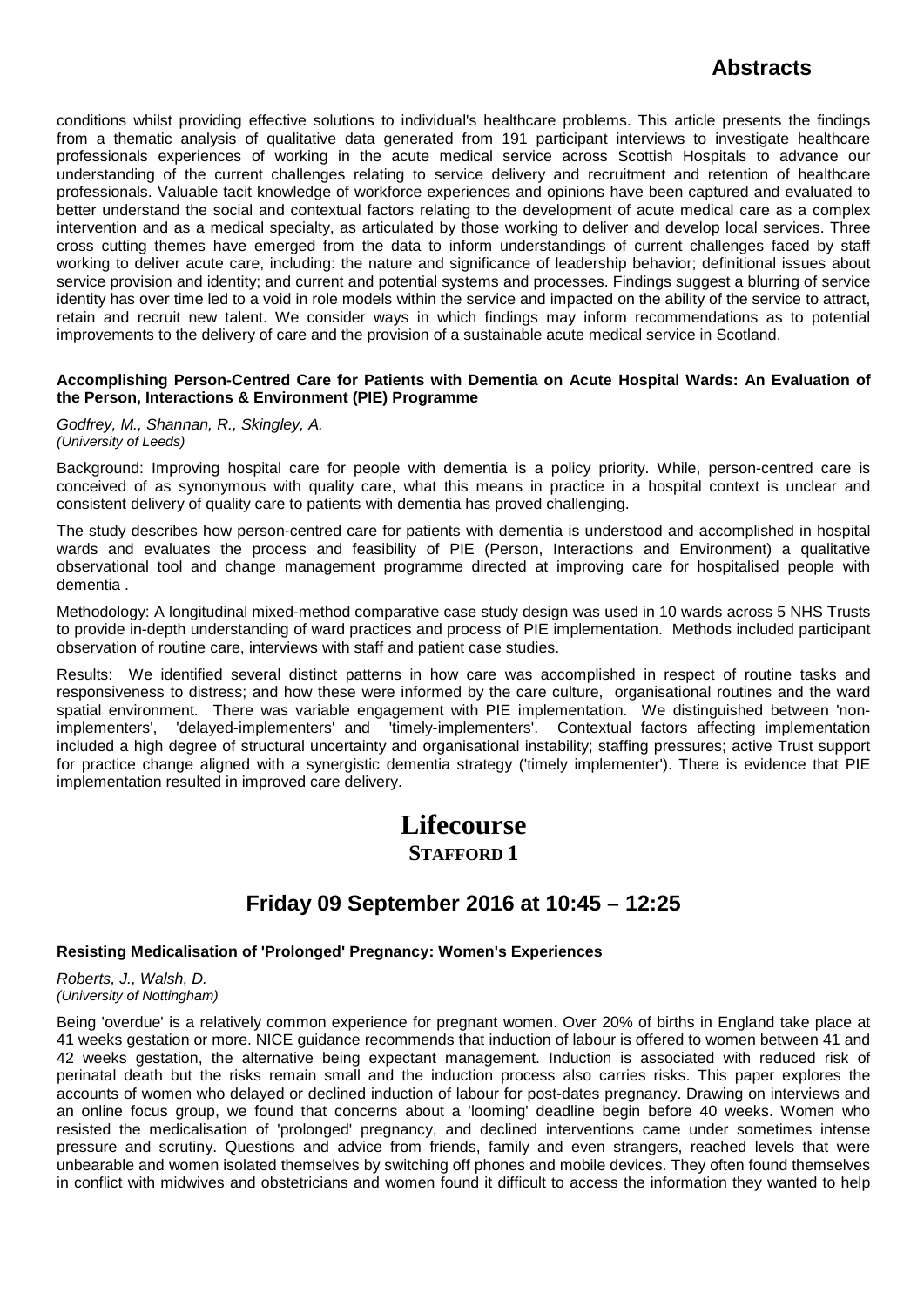them make informed choices. The findings are discussed in relation to the literature about the medicalisation of birth, and structural constraints on women's choices in pregnancy.

## **'Compelled to Try' Egg Freezing and Reproductive Citizenship**

*Baldwin, K. (De Montfort University)*

As increasing numbers of women and couples delay parenthood, the problem of age-related infertility has emerged alongside the 'ageing population' as a significant modern social problem. As such, the decline in women's fertility, which was once framed as a natural process, is becoming reconceptualised as a medical 'problem' in need of a solution or techno-medical fix through technologies such as egg freezing and ovarian reserve testing.

Drawing on interviews with 31 users of egg freezing this paper will explore how, through the promotion and use of technologies such as egg freezing and ovarian reserve testing, reproductive health becomes a moral responsibility for the neoliberal citizen. This paper will also note how the specific dimensions of these technologies, particularly their transformative possibilities and the way they have the potential to incite action on behalf of the potential user, reflect an intensified process of medicalisation which Clark et al (2010) have referred to as biomedicalisation.

This paper will argue that through these new technological assemblages but also through self-governance, individuals are encouraged to engage in self-monitoring and surveillance when facing the 'threat' of reproductive ageing. It will examine how women's use of social egg freezing can be seen as reflective of 'responsible' reproductive citizenship (Lupton, 2015) which under a biomedical governmentality calls for individuals to 'know thyself' and act accordingly. Finally, this paper will discuss how such messages of responsibility for oneself and one's future lead some women to feel 'compelled to try' egg freezing technologies (Sandelowski, 1991).

### **Poor Sexuality Education and Unsafe Clandestine Abortion Techniques of Young Unmarried Women in South-Eastern Nigeria**

*Amakor, G. (Aston University)*

The importance of giving young people sex education is not only to help them evade sexually transmitted infections, but also for them to avoid unplanned pregnancy. Sex education is seen as a vital tool for informing young unmarried women about pregnancy prevention, access and use of contraceptives as well as safe abortion practice. Abortion practice, although largely illegal in Nigeria, is still performed by some unmarried young women in unsafe clandestine conditions due to poor sex education, fear of stigmatization and other factors.

In Nigeria, the cultural silence within families, churches and other agents of socialization on issues of sex, have left young women uninformed about how to live a healthy sexual life and avoid unintended pregnancy. Not armed with the right information regarding sex, young women tend to explore blindly, which in many cases leads to unplanned pregnancy, unsafe clandestine abortion practices and other reproductive health problems.

This presentation will use narratives of young unmarried mothers, as well as individual members of the community and churches to highlight the poor level of sexuality education received by young unmarried women in south eastern Nigeria. It will also look at different clandestine abortion techniques used by unmarried young women and their reproductive health risks. It will argue that the main reason for unsafe clandestine abortion practices is more as a result of poor sex education rather than the illegal status of abortion in Nigeria.

# **Methods WHITEHALL 3, CAMS**

# **Friday 09 September 2016 at 10:45 – 12:25**

## **Nodes of Analytic Fixation as Research Scope in Qualitative Research**

*Tjora, A. (Norwegian University of Science and Technology)*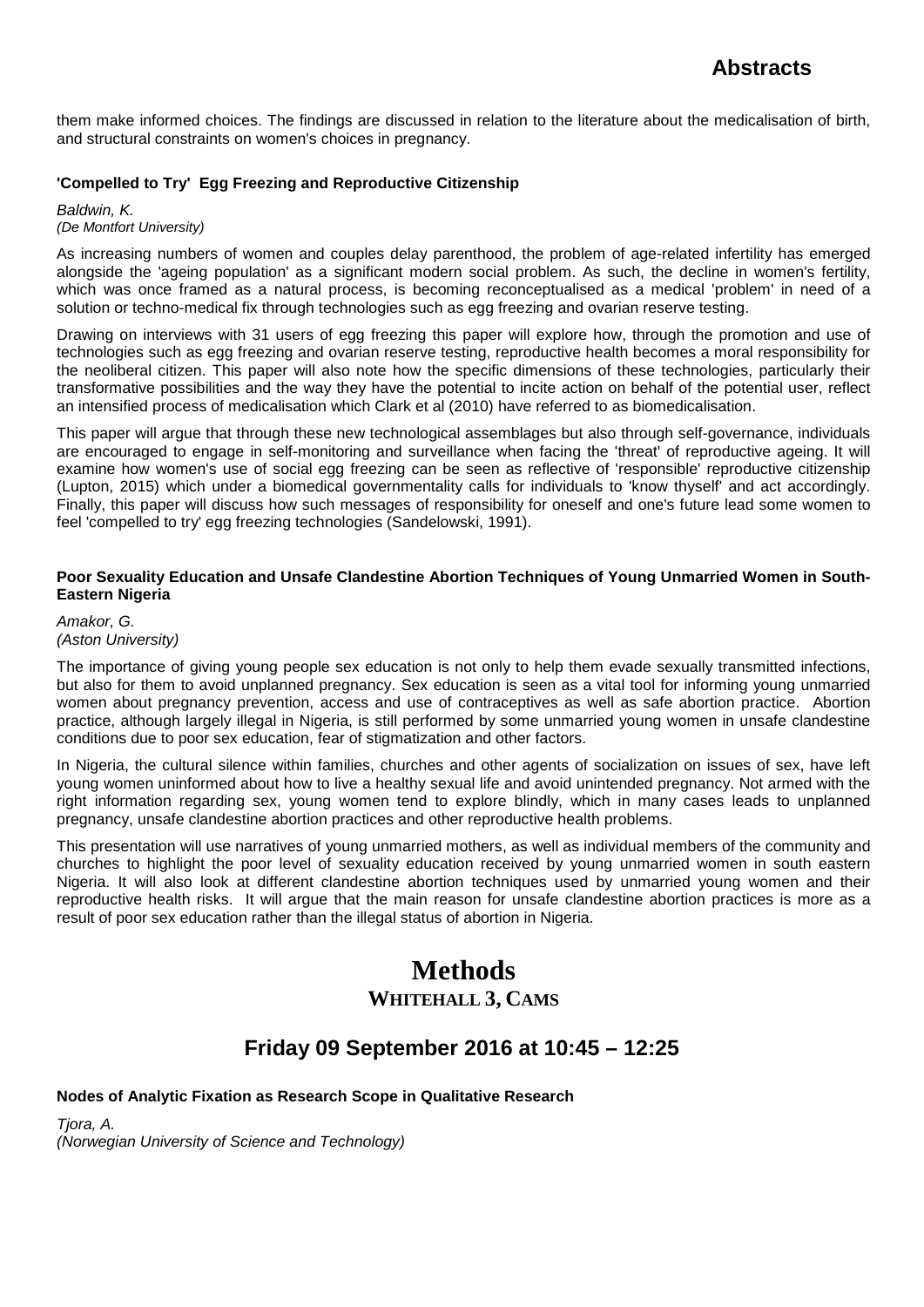Using case studies or criteria-based theoretical samples are well established within qualitative research, but is potentially challenging for the purpose of generalisation, especially when 'convenience sampling' is applied (Payne & Williams, 2005). To strengthen potential for theorizing and concept development in qualitative research I elaborate in this paper on the idea of 'Nodes of Analytic Fixation' (NAF's). Examples of such NAF's include events, places/spaces, situations, networks, and stunts. In this paper 'networks' will be explored as an example of NAF, in which healthrelated communication communities (Delanty 2003) are developed to deal with prolonged health and life style issues, on a basis of (often voluntary) social support. The paper will demonstrate how NAF's are used to concentrate research by combining empirically based (inductive/abductive) curiosity with the research phenomenon, using theoretical sampling (Glaser, 1978; Glaser & Strauss, 1967) to aim for conceptual generalisation (Tjora, 2012) and theory development.

### **Reaching Female Entertainment Workers: Challenges and Strategies**

*Cheung, O., Wong, M. L., Bt Lim, Raymond, Kt Tham, Dede (Saw Swee Hock School of Public Health)*

This paper addresses the challenges and strategies of accessing foreign entertainment workers in Singapore. The aim of this study is to understand sexual behaviours of the target group that may put them at risk of acquiring HIV/STI. To gain access to the study population, the author engaged in outreach to Vietnamese and Thai entertainment workers. 420 women were recruited during a 13-month period.This paper examines the challenges of recruiting those who engaged in illegal activities (i.e. selling sex in a foreign country) and the development of culturally sensitive recruitment strategies of accessing this hard to reach population. It also explores the role of gatekeepers in recruiting participants. Lastly, it critically examines the use of survey questionnaires as a method of data collection in this context.

### **The Benefits and Methodological Challenges of Conducting User-Led Research: A Qualitative Interview Study of the Experience of Working Age People with Symptomatic Osteoarthritis of the Knee**

*Lempp, H., Gillett, K. (King's College London)*

There is an increased recognition of the value of user-led research. This paper will describe some of the challenges encountered during a user-led qualitative interview study.

Osteoarthritis of the knee is the most common cause of disability in the UK with pain, stiffness, joint deformity and mobility problems with a substantial impact on the quality of life of patients. Although commonly associated with the elderly, 25% of people aged 45 years and over have osteoarthritis of the knee but limited research exists focusing specifically on the experiences of working age people. Existing studies tend to present the perspectives of health care professionals with a focus on issues such as adherence to and compliance with exercise regimes. This research suggests a practitioner-led, top down approach to research rather than an empowering model for people with osteoarthritis.

This project therefore aimed to explore the experiences and perceptions of working age people with a radiographic diagnosis of symptomatic knee osteoarthritis in relation to (i) treatment decision making, and (ii) self-management. Semi structured interviews were conducted in 2015 with 15 working aged people. The fact that the researcher who conducted the study has osteoarthritis of the knee had potential benefits however a concern was the potential for the user-researcher's experience to take precedence over study participants' narratives. This paper will consider both the benefits and some of the methodological challenges of conducting user-led research and will discuss the approaches taken to mitigate them in this study.

# **Open WHITEHALL 2, CAMS**

# **Friday 09 September 2016 at 09:35 – 10:05**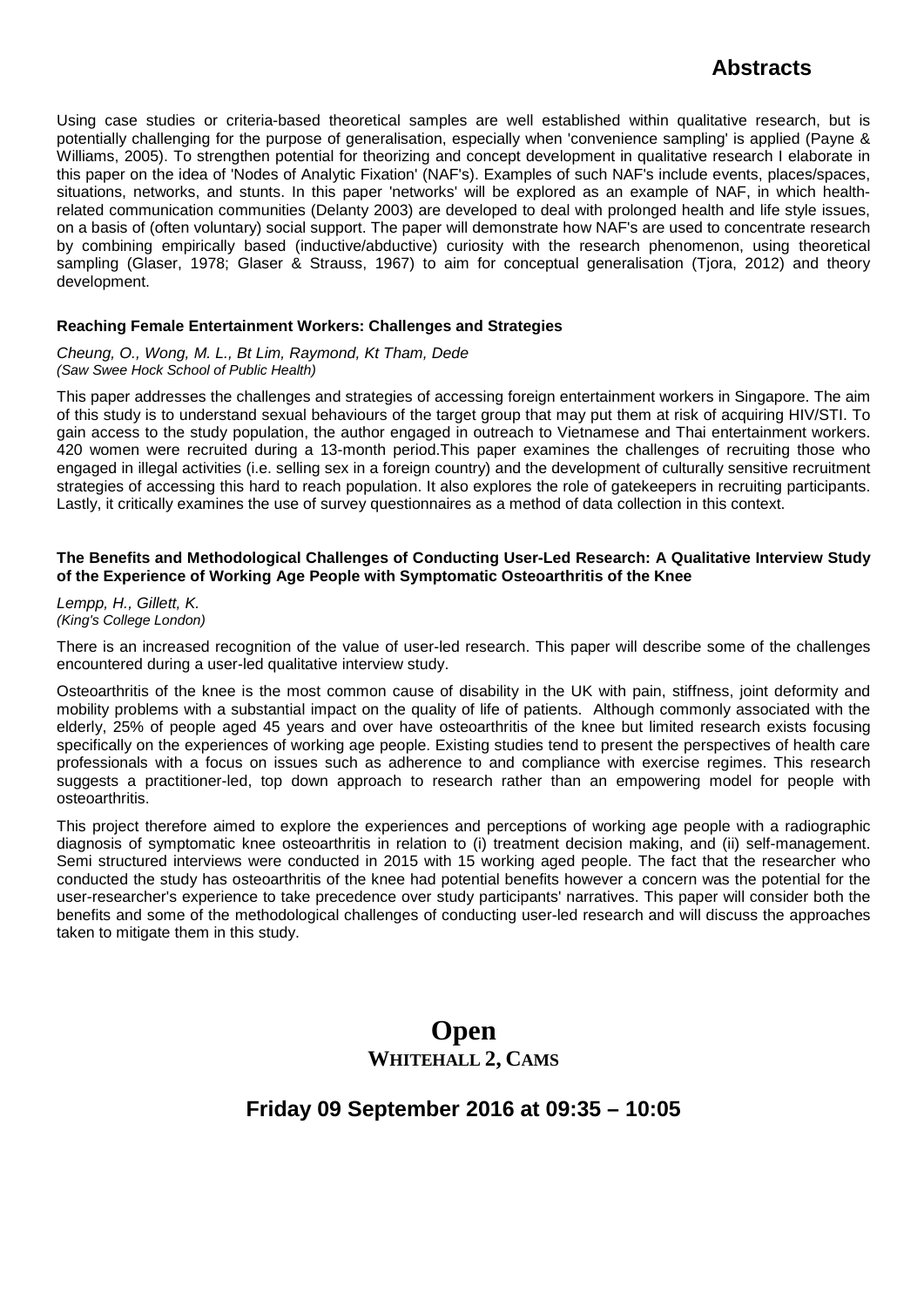### **'Making Sense' of Reproductive Options: A Qualitative Examination of Reproductive Decision Making in Maternally Inherited Mitochondrial Disease (MD)**

*Maddison, J., Stewart, J., Turnbull, D., Rapley, T. (Newcastle University)*

This paper draws on a developing collection of semi-structured interviews (15) with women with maternally inherited mitochondrial disease (MD), offering retrospective and current/prospective accounts of reproductive decision-making. Maternally Inherited Mitochondrial Disease is a group of disorders that are heterogeneous and are caused by defects in the mitochondrial DNA (mtDNA). They are a clinically and genetically diverse group of disorders that are progressive and disabling. There are many complexities in mitochondrial biology that make determining and advising on maternally inherited MD particularly problematic compared to other genetic diseases. These bring with them very specific challenges of uncertainty surrounding inheritance risk. With newly emerging reproductive techniques patients have even more reproductive options than ever before to consider. These include pioneering and recently legislated Mitochondrial Donation, Pre-Genetic Diagnosis (PGD), Surrogacy, Ovum Donation, Genetic Counselling, Pre-natal testing, Natural Conception, Adoption and Voluntary Childlessness.

This presentation focuses on the key finding of how these women make sense of their diagnosis and how this data has enabled us to create an enhanced model of reproductive decision making (Downing, 2005) individual to this unique genetic defect. This work has led to insight into how women are framing their individualised inheritance risk and the factors contributing to decision making, decisions that have been shown to be both fixed and changeable over time. Exploring how these women navigate this complex and emotive issue has provided important data that will assist with implementation of a patient pathway for the first time in the NHS.

### **A multi-perspective approach towards the role of mass media within the medicalisation process**

*Van den Bogaert, S., Declercq, J., Stroobant, J., Jitomirskaya, V., Jacobs, G., Bracke, P. (Ghent University)*

Mass media increasingly inform lay people about health and illness, and shape how people think about themselves and their health. As a consequence, different scholars have argued that people experience their lives as being mediated. Although medicalisation has been studied extensively, and recent studies have acknowledged a greater diversity within medicalisation, little attention has been paid to the role of the mass media within the medicalisation process. Furthermore, notwithstanding their insights into the construction of health news, most studies focus on the content of news messages. However, health news can be studied from different angles. This study wants to expand the analysis beyond the news content towards an analysis of not only what media do, but also how they do it, what stakeholders think media do, and how the lay public perceives this news content.

Drawing on data from a large qualitative and quantitative research project, this study analyses the role of mass media within the medicalisation process. More specifically, by integrating different methodological approaches, we try to define medicalisation within the context of the production, distribution and reception of health news. Our results indicate that by only analysing the news content, the extent to which mass media medicalise is overestimated. Consequently, this multi-perspective approach offers a more nuanced approach towards media and medicalisation.

# **Patient – Professional Interaction**

# **WHITEHALL 3, CAMS**

# **Friday 09 Septembers 2016 at 09:35 - 10:05**

## **'I'm her mum I should be the one that holds her' Negotiating Disempowerment; How Parents Find a Role when their Newborn Baby Needs Surgery**

*Hinton, L., Locock, L., Knight, M. (Oxford University)*

Background: Understanding of rare congenital anomalies in babies that lead them to require surgery is poor. The birth prevalence of conditions such as gastroschisis and exomphalos is increasing worldwide and advances in neonatal care are improving outcomes. But there remain gaps in our knowledge. Their surgical management is an underresearched area, as is the lived experience of their parents. What is it like to have an infant that requires such intense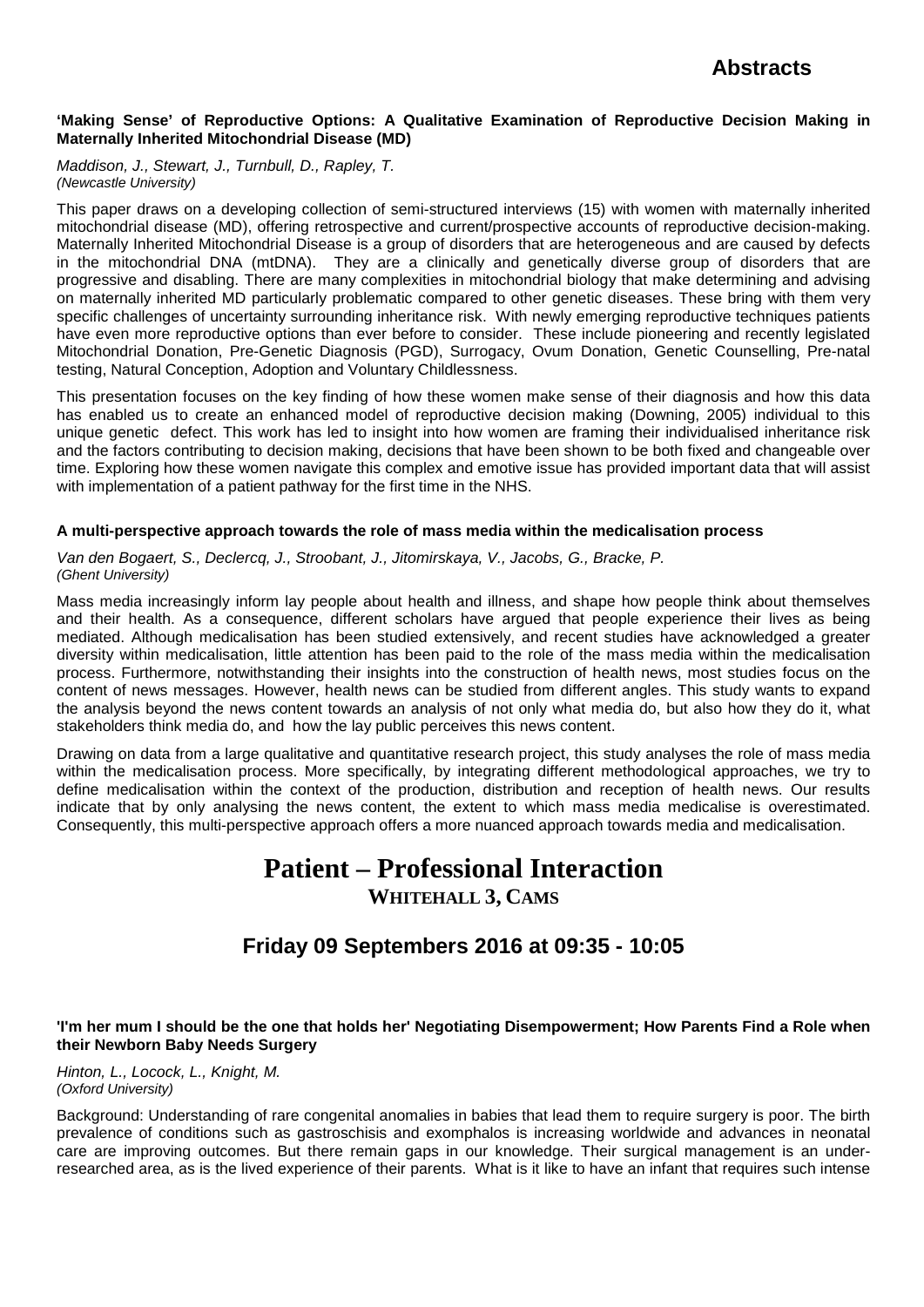complex treatment during his or her early weeks and months? What are the long-term impacts on parents and the wider family?

Methods: As part of a British Association of Pediatric Surgeons-Congenital Anomaly Surveillance System (BAPS-CASS) study, in-depth narrative interviews were conducted with 44 parents who had a baby who needed surgery during the first year of their life for conditions diagnosed antenatally (e.g. exomphalos, gastroschisis, congenital diaphragmatic hernia) and postnatally (e.g. Hirschsprungs Disease). Interviews were video and audio recorded and analysed using a modified grounded theory approach.

Findings: The participants' infants were frequently very unwell and required intense, complex, multidisciplinary care from medical teams for several weeks or months. Parents often found it challenging to finding a role as a 'mother' or 'father' to their newborn. Any parenting they were able to do took place under a public gaze. Parents were faced with extended periods of uncertainty, complexity, isolation and disempowerment.

Discussion: This paper will explore how parents cope and find a role, and how health care teams can support and work with parents during these challenging experiences.

### **Control and Surrender in Human Services Interaction: The Relational Contexts of Living with Motor Neurone Disease**

*Foley, G. (Trinity College Dublin)*

Motor neurone disease (MND) is a terminal condition where 70% of the population dies within 3 years of symptom onset. MND therefore poses a particularly acute challenge for improving services provision for service users who face mounting losses. Services provision in MND is palliative where the timing and sequencing of interventions (i.e. care pathway) occur in parallel to disease progression.

This study used the grounded theory (GT) method to understand how MND service users from their perspective, engage with health and social care services (1). 34 people were theoretically sampled from the Irish MND populationbased register and qualitative interviews were conducted with each participant. Data was analysed using GT coding procedures.

The study revealed that MND service users exert control in their interactions with service providers in response to unremitting loss in their lives, including loss of control. Exerting control in services includes the possibility to relinquish control to service providers on one's own terms. Having a say over the timing of services is of central importance to service users as they resign themselves to end-of-life care. Age, life stage, family and parenthood exert a central influence on when service users resign themselves to palliative interventions.

Care pathways are disadvantageous to palliative care if they are understood and deployed as formulas that expeditiously describe and manage the service experiences of service users. The MND service user experience is mediated by the experiential tension between control and surrender - something that cannot be captured by the linear logic of pathways (2).

# **Pecha Kucha**

# **STEELHOUSE 3, CAMS**

# **Friday 09 September 2016 at 09:00 – 10:05**

## **Gender Differences In MS Diagnoses: A Social Phenomenon?**

*Eccles, A. (University of Oxford)*

Multiple Sclerosis (MS) had been shown to be more prevalent in women, but biomedical explanations for this are lacking. Patterns of disease trajectories are highly varied between individuals and different MS types have been proposed to categorise these; with men having higher rates of primary progressive MS and women having higher rates of relapsing remitting MS and secondary progressive MS. However, these types are somewhat oversimplified and in reality disease patterns rarely fit comfortably into these descriptions. This presentation poses the question whether we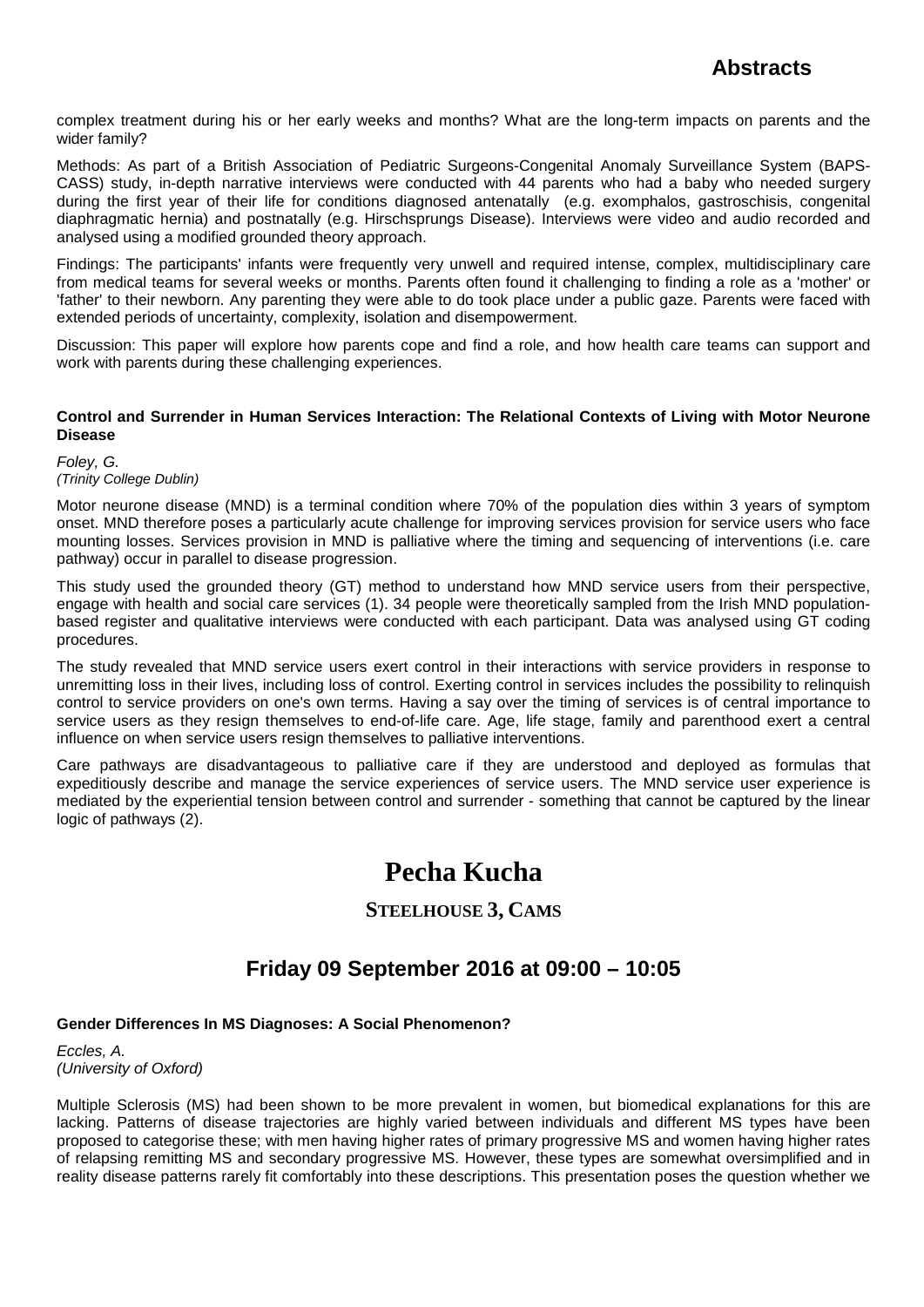should expand further than biomedical explanations and instead be looking to more social considerations to explain apparent gender differences. Other conditions, such as autism and heart disease, have been shown to be gendered, which potentially leads to earlier or later diagnoses according to gender. This presentation puts forward the idea that, and demonstrates how, the different categories of MS types and gender differences might instead be explained by gender differences in when people are diagnosed, rather than biomedical theories.

## **Coming off Drugs in Prison: The Withdrawing Body and Prison Time**

*Walmsley, I. (University of the West of England)*

The paper will discuss findings from a small scale qualitative study of drug dependent prisoners' experiences of coming off heroin in prison. Research studies on prison drug treatment and recovery approaches, such as medically assisted detoxification and daily maintenance on substitute drugs such as methadone, have primarily focused on risk or evaluating effectiveness or assessing outcomes. Prison researchers have pointed out that such treatment interventions and evaluations are underpinned by a particular conception of prisoners as passive recipients of prison healthcare, rather than viewing them as active participants. This research project developed and extended this criticism by exploring the various ways that drug dependent prisoners were active in their recovery. Ten participants who were recently released from local prisons were recruited with the help of a community drug treatment agency in the South West of England. A preliminary analysis of key themes identified in the interview transcripts revealed the importance of multiple temporalities to the experience of coming off drugs in prison and the practice of self-care. The discussion will locate these themes of temporality and the withdrawing body of the heroin user using existing criminological and sociological literature on time, drug use and time and prison culture.

# **STS and Medicine BYNG KENDRICK G11, MAIN BUILDING**

# **Friday 09 September 2016 at 09:00 – 11:50**

## **Saving 8 Million Lives and 1 Trillion Dollars? Updating Healthy Eating Advice to Include Sustainability Criteria**

*Fletcher, I. (University of Edinburgh)*

Recently published healthy eating guidelines in several countries - including the Nordic countries and France - have included sustainability criteria by, for example, advising individuals to eat less meat or consume local and seasonal produce. Incorporating evidence about the environmental impacts of eating into these guidelines is a difficult task. Research into the effects of diet on population health, and into the environmental impacts of food production form two large bodies of research. Attempts to combine these separate bodies of knowledge into straightforward recommendations for the general public involve complex judgements about how to reconcile sometimes contradictory and incomplete evidence. Developing advice about ideal levels of meat and fish consumption seems to be particularly controversial.

Debates about these new technologies of population health, therefore, provide an excellent opportunity to investigate the development of a novel form of 'policy science' (Jasanoff, 1990). In my presentation, I will first outline the general characteristics of policy science, and then use case studies from twentieth century nutrition advice to discuss the sort of issues that arise in the development of nutritional guidelines by expert advisors and national governments. This presentation is based on the literature review for an interview-based study into the development of sustainable healthy eating guidelines, and, in conclusion, I will outline the more complex debates and issues that I expect my interviewees to discuss when describing the incorporation of sustainability criteria into such advice.

### **Is Sociology Ill-Equipped to Deal with Mental Illness? Accounting for the Multiplicity and Materiality of Eating Disorders**

*Gonzalez Aguado, M. (University of Leicester)*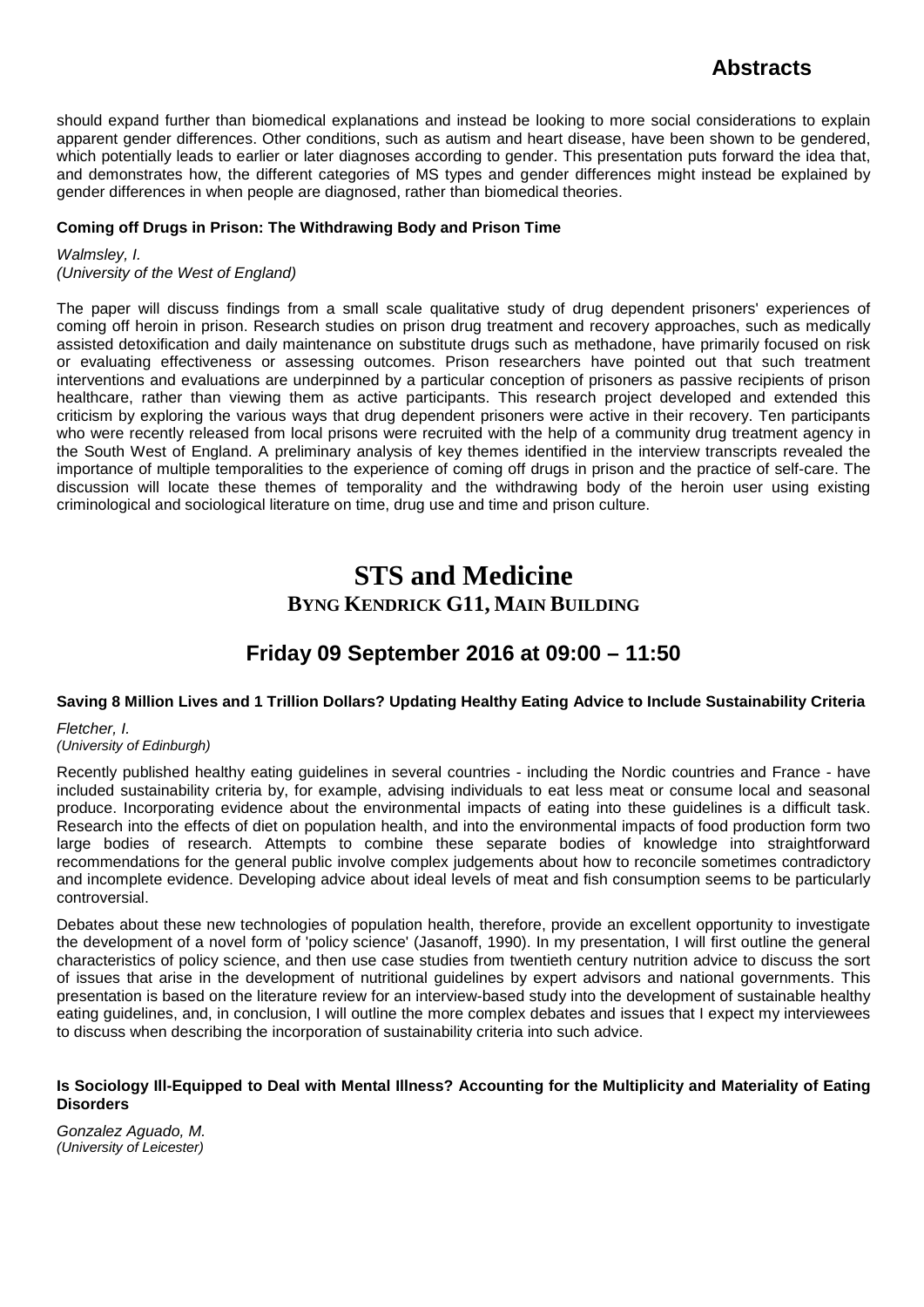My presentation discusses the suitability of sociology's conceptual tools and methods to deal with the material aspects and the changing nature of mental illness using the example of eating disorders (ED). Discursive approaches focusing on patients' illness experience have made a very valuable contribution to the understanding of the causes of ED's treatment relapse. I argue however that this type of inquiry has serious difficulties to account for the material and physical underpinnings and the multiple presentations of ED. I argue that, in contrast, an Actor-Network- Theory approach based in the analysis of the medical and non-medical practices at the base of ED can better explain these questions.

ED medical category has experienced major changes in the last three decades. These syndromes shared symptoms and clinical features. Clinical research shows that their diagnostic stability, with the exception of anorexia, is low and patients' crossover frequent. Qualitative health research reports that patients perceive their disorder as something functional to cope with life difficulties and, consequently, as part of their identity. The so-called pro-eating disorders online communities propose alternative non-medical understandings of these pathologies. Phenomenological analysis reports that practices, instruments and body processes are intertwined in the onset of ED. In order to explain these phenomena, previous sociological approaches suggested that ED are controversial or 'boundary objects' at the intersection of different communities. I rather suggest that these pathologies are multiple: they can be different things in different communities as they are enacted by different set of practices.

### **'Normal Growth'. Unpacking the WHO Child Growth Standards and Malnutrition Measurement**

*Nino, N.*

### *(University of Edinburgh)*

Since the 1960´s, child growth charts have been used in order to assess children´s growth, implement nutritional surveillance and compare how different groups of population are growing. In 2006 the World Health Organization (WHO) released their own set of growth charts for international comparison after promoting for thirty years the charts developed by the US National Center for Health Statistics (NCHS). According to the WHO, their charts indicate how children should grow for the best health outcome in contrast to the NCHS charts that indicated how the average child grows. This shift from a descriptive to a prescriptive approach allowed the WHO to claim that their charts described children's normal growth regardless of their geographic and ethnic background.

In 2009, Colombia, along with 140 other countries, adopted the WHO charts. As a consequence of the shift between charts the national malnutrition rate increased. The National Survey of Nutritional Status, for example, reported in 2010 a higher and unexpected percentage of overweight, underweight and stunted children. The shift between charts mobilized new ways of understanding normal growth and therefore under and overnutrition. Using an STS perspective to understand classification, standards and standardization, this paper presents the results of a qualitative study conducted in Colombia. Based on documentary analysis and semi-structured interviews, this paper unpacks the values embedded in the WHO standards regarding children's bodies and their health status and examines how they are mobilized in the production of malnutrition statistics.

### **Crowdfunding and Health Innovation: Dynamics of the Controversy Over the Gobe Glucose/Calorie Self-Monitor**

#### *Saukko, P. (Loughborough University)*

This presentation analyses the dynamics of the emergent practice of crowdfunding health innovations, focusing on the controversy over the GoBe glucose/calorie/wellness self-monitor. Discussions on digital fora and media around the GoBe monitor was analysed for themes since its start in 2014 until 2016. Two broad themes or phases were identified. First, after the Russian developers of GoBe attracted a million dollars on the Indiegogo crowdfunding platform, technology websites attacked them for 'scamming' their backers with a device lacking scientific evidence. The backers were addressed and behaved (by asking for refunds) as consumers, who had purchased a potentially faulty product. Second, after GoBe was launched in 2015, journalists and consumers produced a spate of contradictory reviews, evaluating the wearability, functionality and accuracy of the device by comparing its calorie consumption estimates with those of conventional calorie trackers. Crowdfunding and consumer reviews are often infested with romantic ideas of participatory innovation. Journalists and backers/users had some agency in the GoBe debate, criticising and commenting on the device and its developers; however, they evaluated it in terms of its suitability for a geeky and/or fitness enthusiastic, affluent consumer. The case sends a warning signal about the narrowly consumerist perspective in this novel, allegedly participatory driver of health innovation.